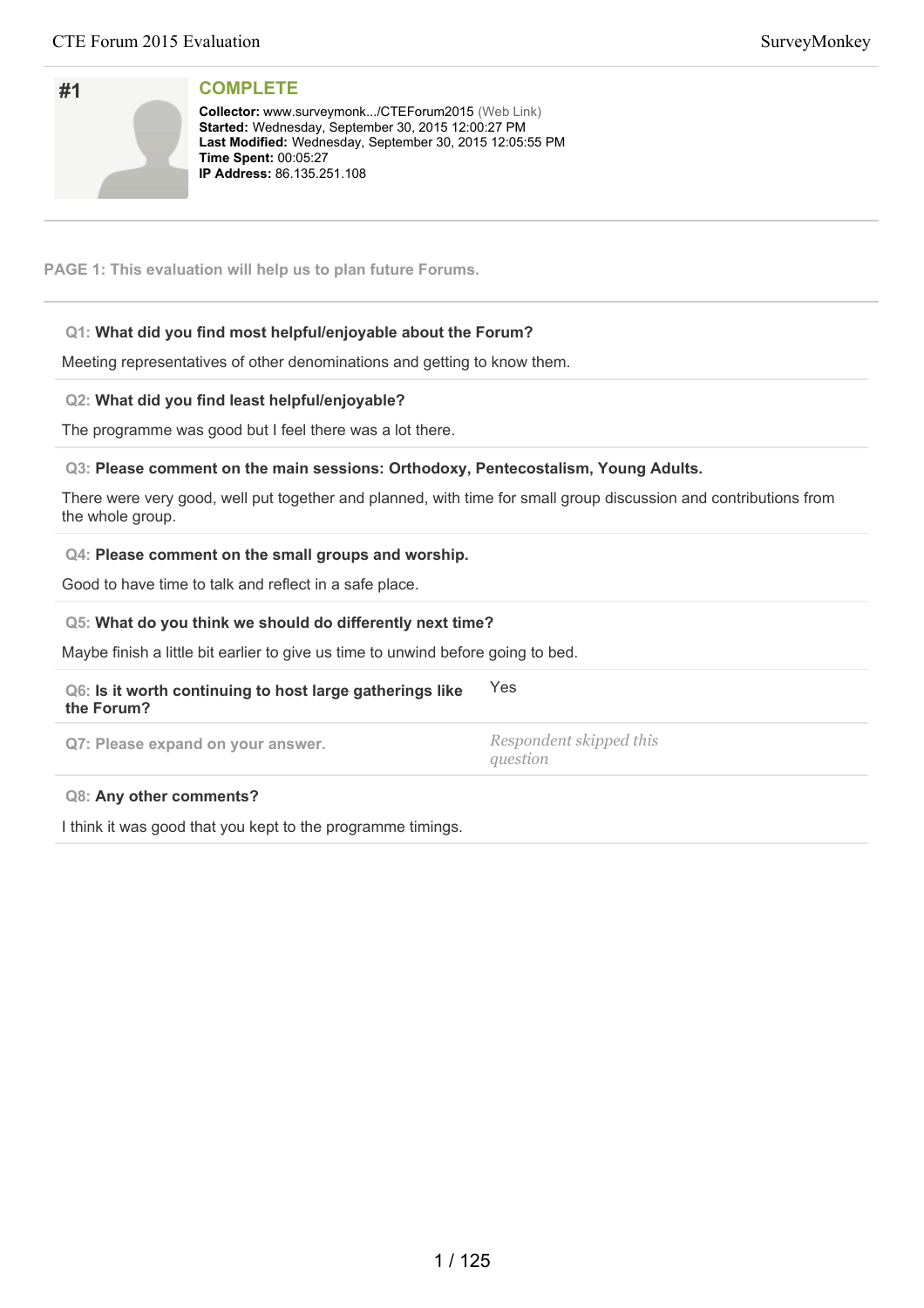| #2 | <b>COMPLETE</b> |
|----|-----------------|

**Collector:** www.surveymonk.../CTEForum2015 (Web Link) Started: Wednesday, September 30, 2015 12:06:23 PM Last Modified: Wednesday, September 30, 2015 12:11:03 PM **Time Spent:** 00:04:40 **IP Address:** 81.134.9.64

**PAGE 1: This evaluation will help us to plan future Forums.**

# **Q1: What did you find most helpful/enjoyable about the Forum?**

The theme as it worked out in practice.

## **Q2: What did you find least helpful/enjoyable?**

Could have met more often as a small group.

## **Q3: Please comment on the main sessions: Orthodoxy, Pentecostalism, Young Adults.**

Good choice of themes. Very informative

## **Q4: Please comment on the small groups and worship.**

Much enjoye the small groups. Music good.

| Q5: What do you think we should do differently next<br>time?           | Respondent skipped this<br>question |
|------------------------------------------------------------------------|-------------------------------------|
| Q6: Is it worth continuing to host large gatherings like<br>the Forum? | Yes                                 |
| Q7: Please expand on your answer.                                      | Respondent skipped this<br>question |
| Q8: Any other comments?                                                | Respondent skipped this<br>question |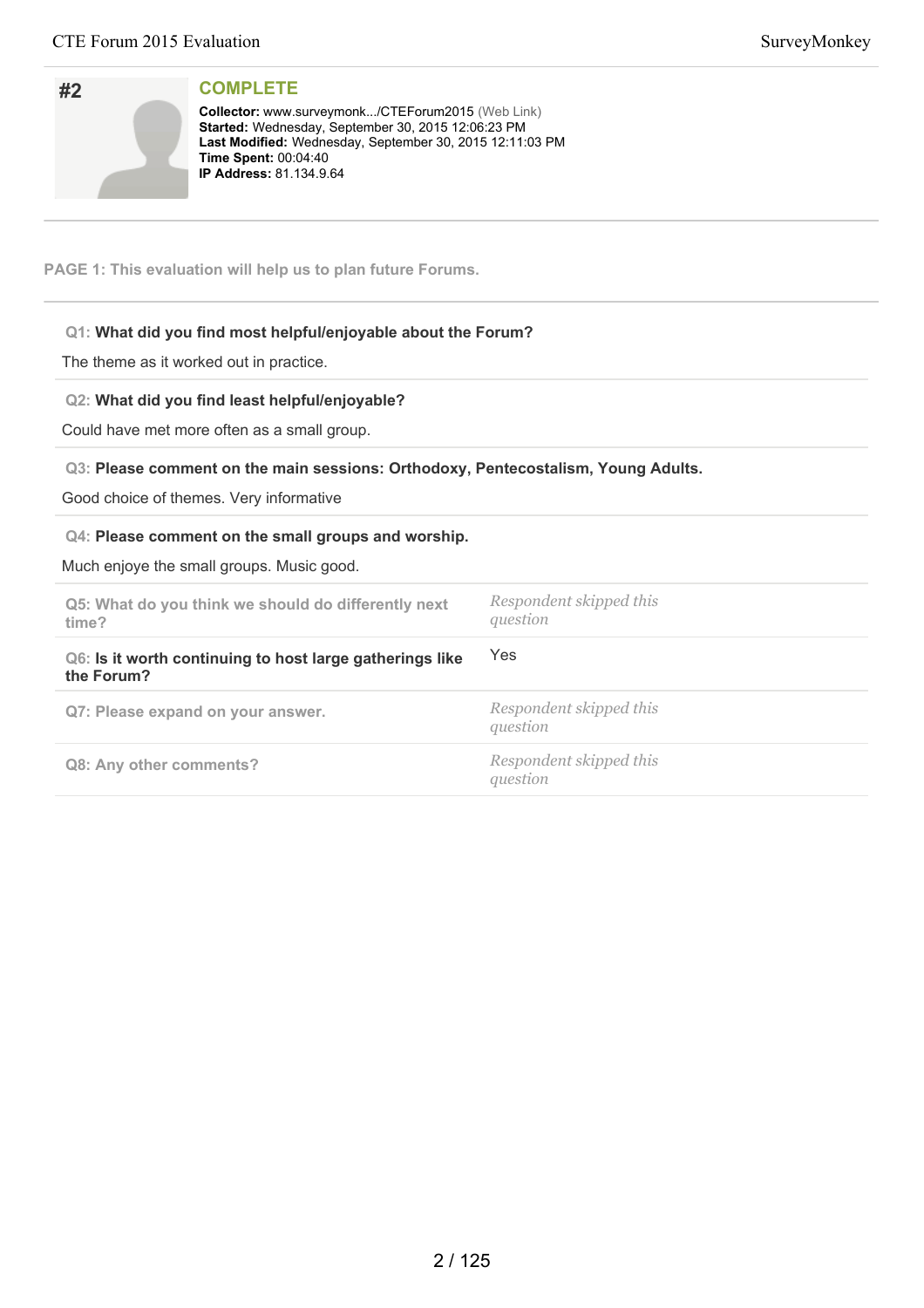| #3 |  |  |
|----|--|--|
|    |  |  |
|    |  |  |
|    |  |  |

**Collector:** www.surveymonk.../CTEForum2015 (Web Link) Started: Wednesday, September 30, 2015 12:06:09 PM Last Modified: Wednesday, September 30, 2015 12:11:04 PM **Time Spent: 00:04:55 IP Address:** 81.134.9.64

**PAGE 1: This evaluation will help us to plan future Forums.**

# **Q1: What did you find most helpful/enjoyable about the Forum?**

## Being so accepted

# **Q2: What did you find least helpful/enjoyable?**

Getting a cold

# **Q3: Please comment on the main sessions: Orthodoxy, Pentecostalism, Young Adults.**

Found the Orthodox session hard going - I need to do more on this. The other two were energising and exciting.

## **Q4: Please comment on the small groups and worship.**

Well done Noel and band. Looking forward to next time. Small groups were good. Well facilitated. The range of competencies is always a challenge.

## **Q5: What do you think we should do differently next time?**

It was good so much came from within, no outside speakers was good. It would be excellent for all 6 Presidents to actually attend in person - never been done, has it?

#### **Q6: Is it worth continuing to host large gatherings like the Forum?** Yes

### **Q7: Please expand on your answer.**

Without it we won't walk.

### **Q8: Any other comments?**

Well done to Jenny & Lorraine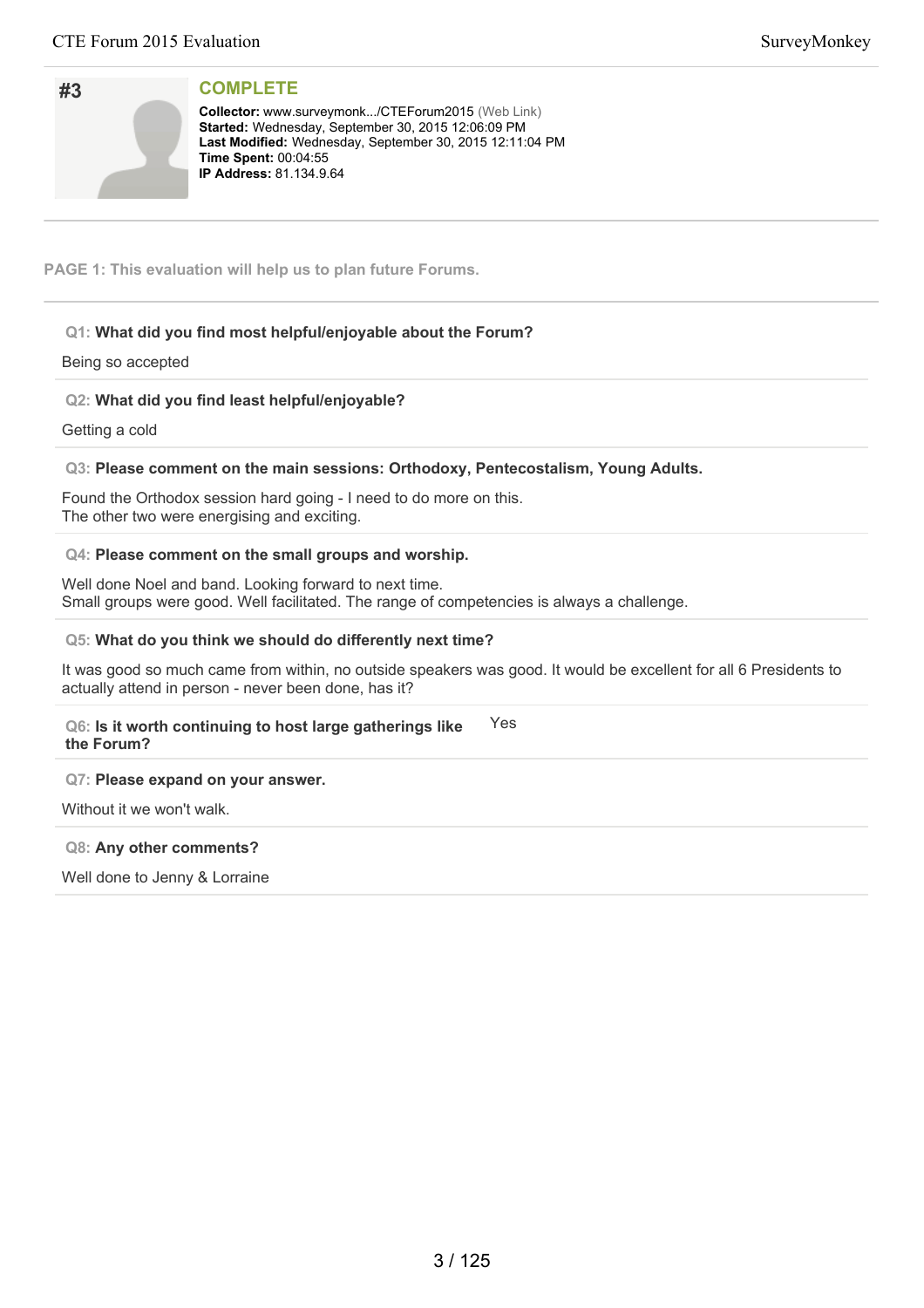| #4 |  |  |
|----|--|--|
|    |  |  |
|    |  |  |
|    |  |  |

**Collector:** www.surveymonk.../CTEForum2015 (Web Link) Started: Wednesday, September 30, 2015 12:05:50 PM Last Modified: Wednesday, September 30, 2015 12:13:20 PM **Time Spent: 00:07:30 IP Address:** 81.134.9.64

## **PAGE 1: This evaluation will help us to plan future Forums.**

# **Q1: What did you find most helpful/enjoyable about the Forum?**

The young people. The times to talk together in 2a and 3a and after the listening sessions in our small groups.

## **Q2: What did you find least helpful/enjoyable?**

The questions after the Pentecostal session seemed negative in tone, and that presentation slightly fragmented in feel.

### **Q3: Please comment on the main sessions: Orthodoxy, Pentecostalism, Young Adults.**

Good for information, felt like an appropriate way to show welcome to show themto introduce themselves. The organisation of the youth session was spot on, the messages that came through inspirational and challenging.

### **Q4: Please comment on the small groups and worship.**

Worship was great - thanks Noel and gang. Small groups could have had more discussion rather than just listening.

## **Q5: What do you think we should do differently next time?**

More space to discuss.a

**Q6: Is it worth continuing to host large gatherings like the Forum?** Yes

### **Q7: Please expand on your answer.**

But with a specific purpose... listening is good, but more deliberation please.

### **Q8: Any other comments?**

The comment of contradiction without crisis is a good way to describe the mood of the conference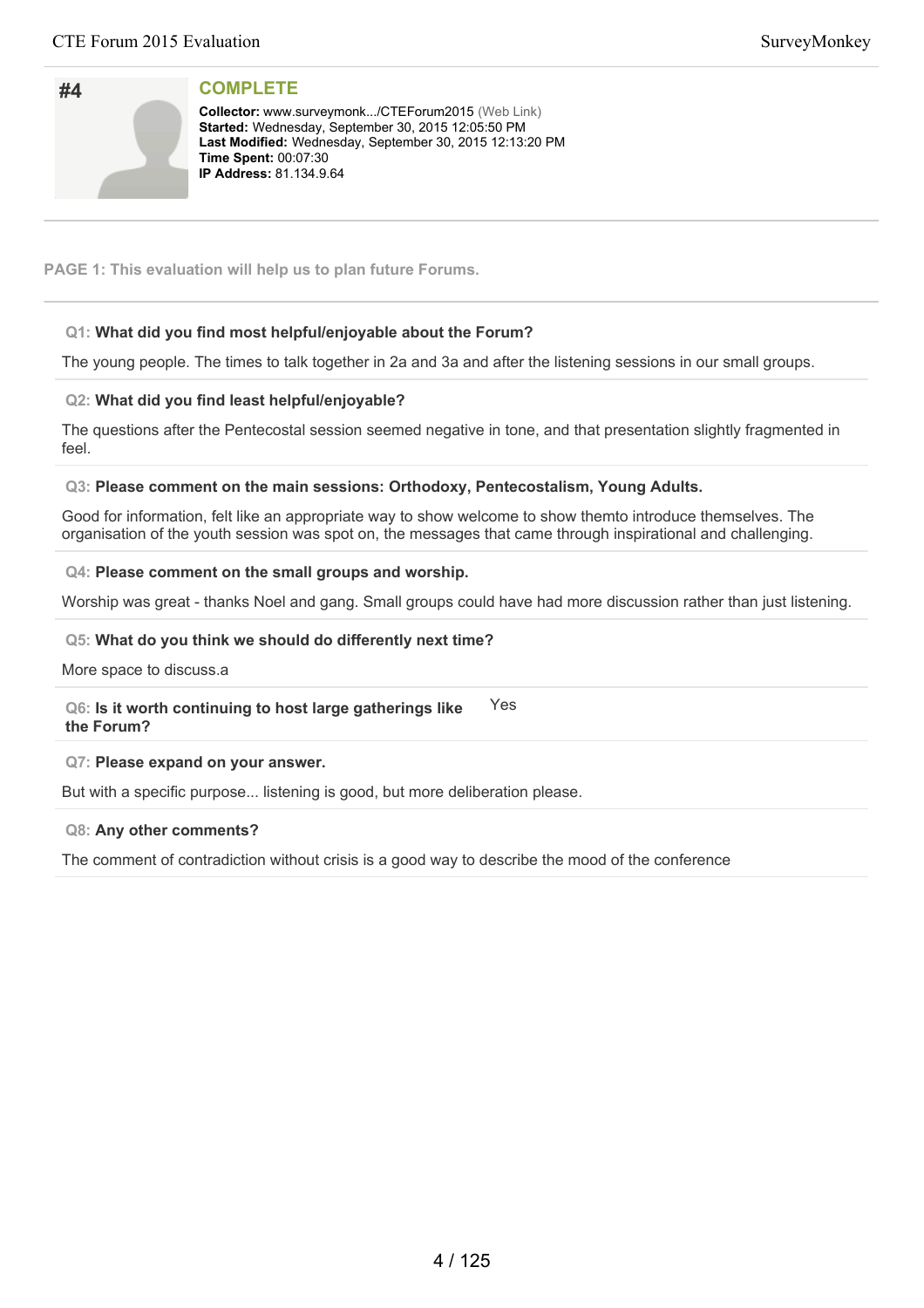| <b>COMPLETE</b> |
|-----------------|
|                 |

**#5**

**Collector:** www.surveymonk.../CTEForum2015 (Web Link) Started: Wednesday, September 30, 2015 12:05:09 PM Last Modified: Wednesday, September 30, 2015 12:13:21 PM **Time Spent: 00:08:11 IP Address:** 81.134.9.64

**PAGE 1: This evaluation will help us to plan future Forums.**

## **Q1: What did you find most helpful/enjoyable about the Forum?**

Meeting people, friends old and new.

## **Q2: What did you find least helpful/enjoyable?**

The volume of the music, and the lack of variety (eg, no Orthodox chant)

# **Q3: Please comment on the main sessions: Orthodoxy, Pentecostalism, Young Adults.**

Excellent and challenging, but insufficient time to explore the issues emerging from the sessions on Orthodoxy and Pentecostalism.

### **Q4: Please comment on the small groups and worship.**

Honest sharing in small groups, well facilitated. Mass generously inclusive. Orthodox prayer a delightful change.

## **Q5: What do you think we should do differently next time?**

A wider vocabulary of musical style. More time for discussion and probing of issues. Less time for the presidents' Q&A.

| Q6: Is it worth continuing to host large gatherings like<br>the Forum? | <b>Yes</b>                          |
|------------------------------------------------------------------------|-------------------------------------|
| Q7: Please expand on your answer.                                      | Respondent skipped this<br>question |
| Q8: Any other comments?                                                | Respondent skipped this<br>question |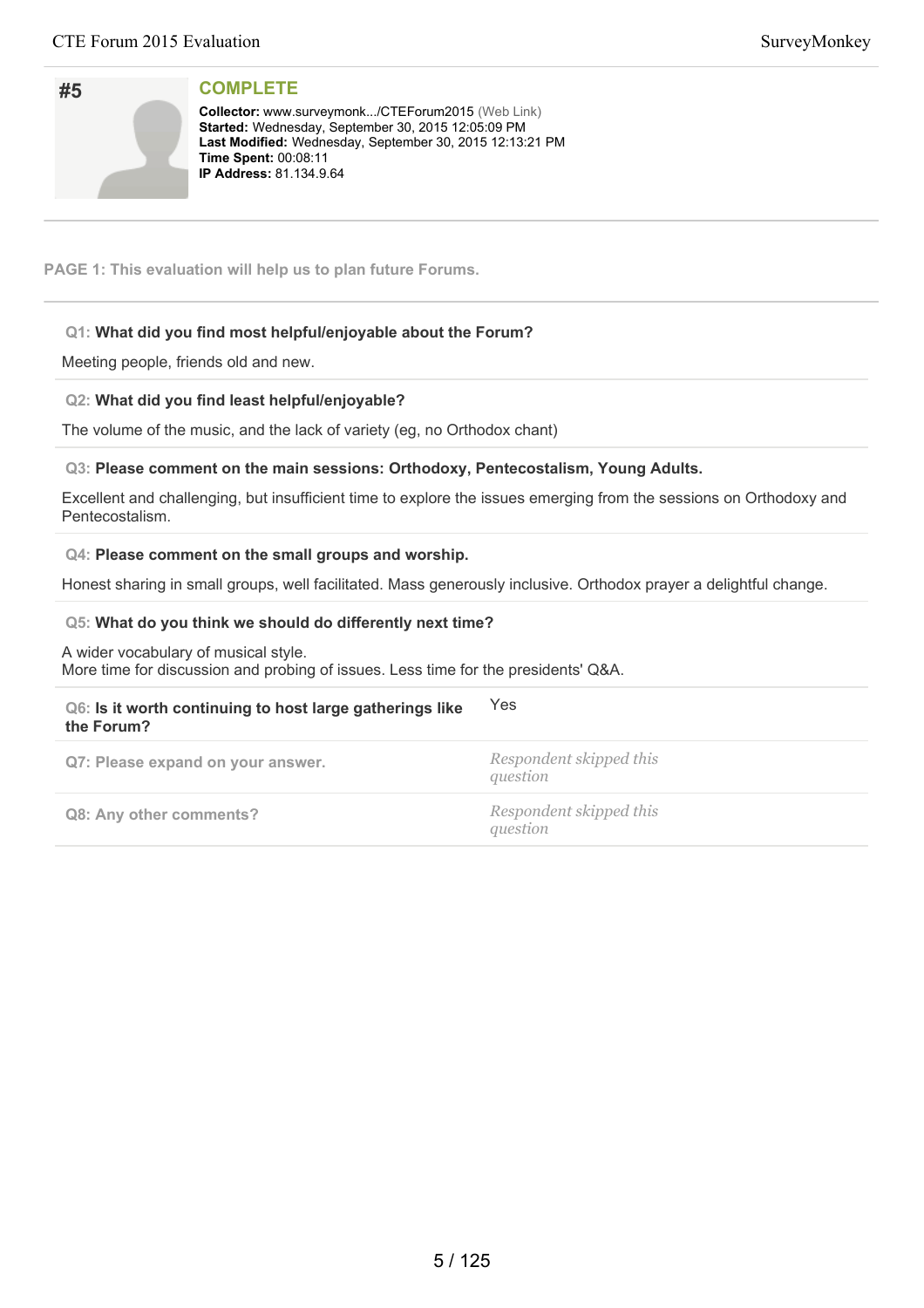| #6                                   | <b>COMPLETE</b><br>Collector: www.surveymonk/CTEForum2015 (Web Link)<br>Started: Wednesday, September 30, 2015 12:12:05 PM<br>Last Modified: Wednesday, September 30, 2015 12:14:38 PM<br>Time Spent: 00:02:32<br>IP Address: 81.134.9.64                         |                                     |
|--------------------------------------|-------------------------------------------------------------------------------------------------------------------------------------------------------------------------------------------------------------------------------------------------------------------|-------------------------------------|
|                                      | PAGE 1: This evaluation will help us to plan future Forums.                                                                                                                                                                                                       |                                     |
| Young adults evening<br>Small groups | Q1: What did you find most helpful/enjoyable about the Forum?<br>Q2: What did you find least helpful/enjoyable?<br>Presidents questions - found it difficult to engage with.<br>Q3: Please comment on the main sessions: Orthodoxy, Pentecostalism, Young Adults. |                                     |
|                                      | Helpful to make you think<br>Q4: Please comment on the small groups and worship.                                                                                                                                                                                  |                                     |
| Good!                                | Q5: What do you think we should do differently next time?<br>Programme very packed - providing some space would be helpful                                                                                                                                        |                                     |
| the Forum?                           | Q6: Is it worth continuing to host large gatherings like                                                                                                                                                                                                          | Yes                                 |
|                                      | Q7: Please expand on your answer.                                                                                                                                                                                                                                 | Respondent skipped this<br>question |
|                                      | Q8: Any other comments?                                                                                                                                                                                                                                           | Respondent skipped this<br>question |
|                                      |                                                                                                                                                                                                                                                                   |                                     |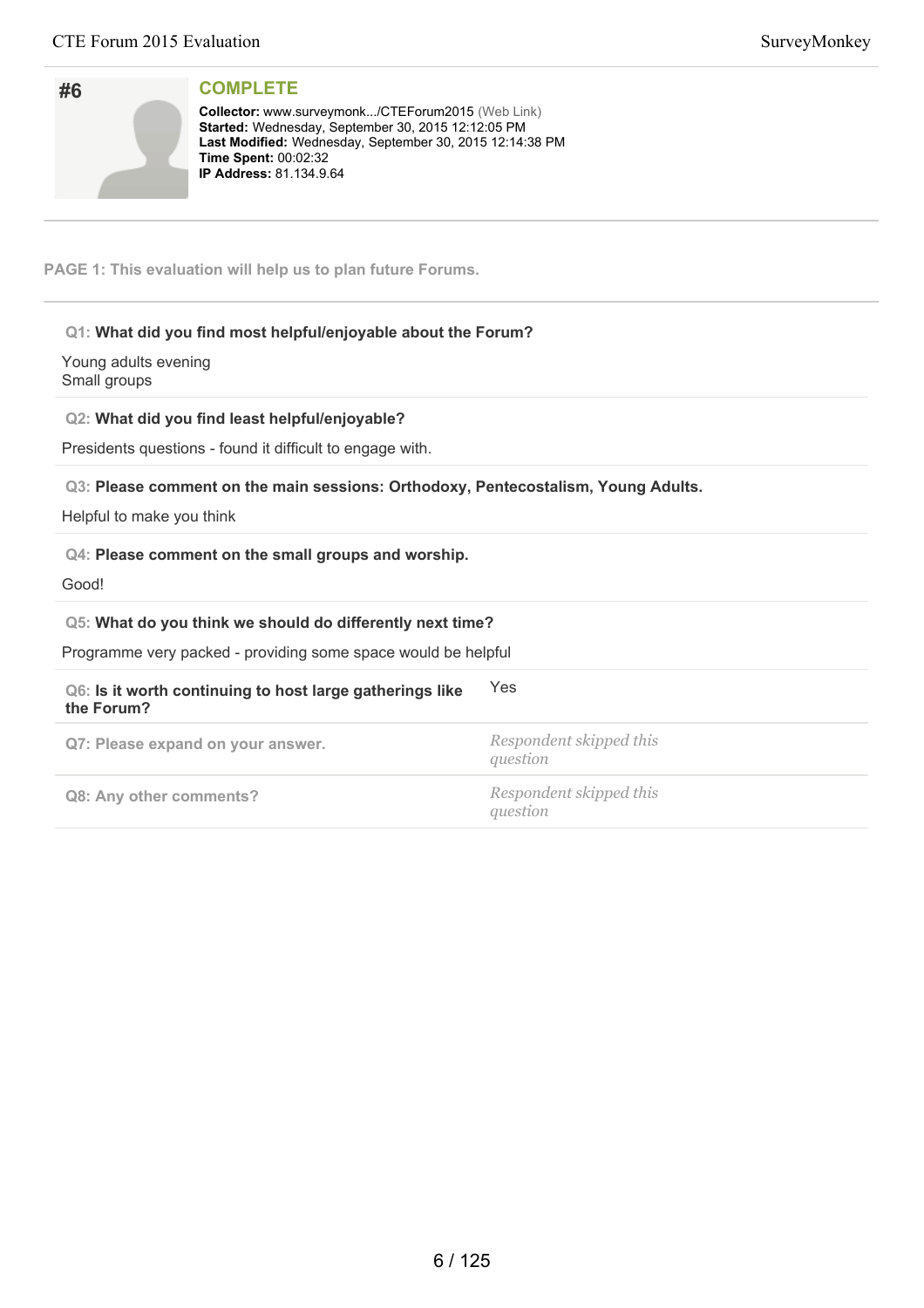| #7 |  |  |
|----|--|--|
|    |  |  |
|    |  |  |

**Collector:** www.surveymonk.../CTEForum2015 (Web Link) Started: Wednesday, September 30, 2015 12:06:30 PM Last Modified: Wednesday, September 30, 2015 12:14:52 PM **Time Spent:** 00:08:21 **IP Address:** 81.134.9.64

**PAGE 1: This evaluation will help us to plan future Forums.**

# **Q1: What did you find most helpful/enjoyable about the Forum?**

Be able to be a Christian with differences

# **Q2: What did you find least helpful/enjoyable?**

Lack of space for silent And no water points

# **Q3: Please comment on the main sessions: Orthodoxy, Pentecostalism, Young Adults.**

### Very informative

# **Q4: Please comment on the small groups and worship.**

Very good and away of help with understanding and clarity

# **Q5: What do you think we should do differently next time?**

Online links and finial email update

#### **Q6: Is it worth continuing to host large gatherings like the Forum?** Yes

**Q7: Please expand on your answer.**

Yes we need to hear from each other

## **Q8: Any other comments?**

Site maps in pack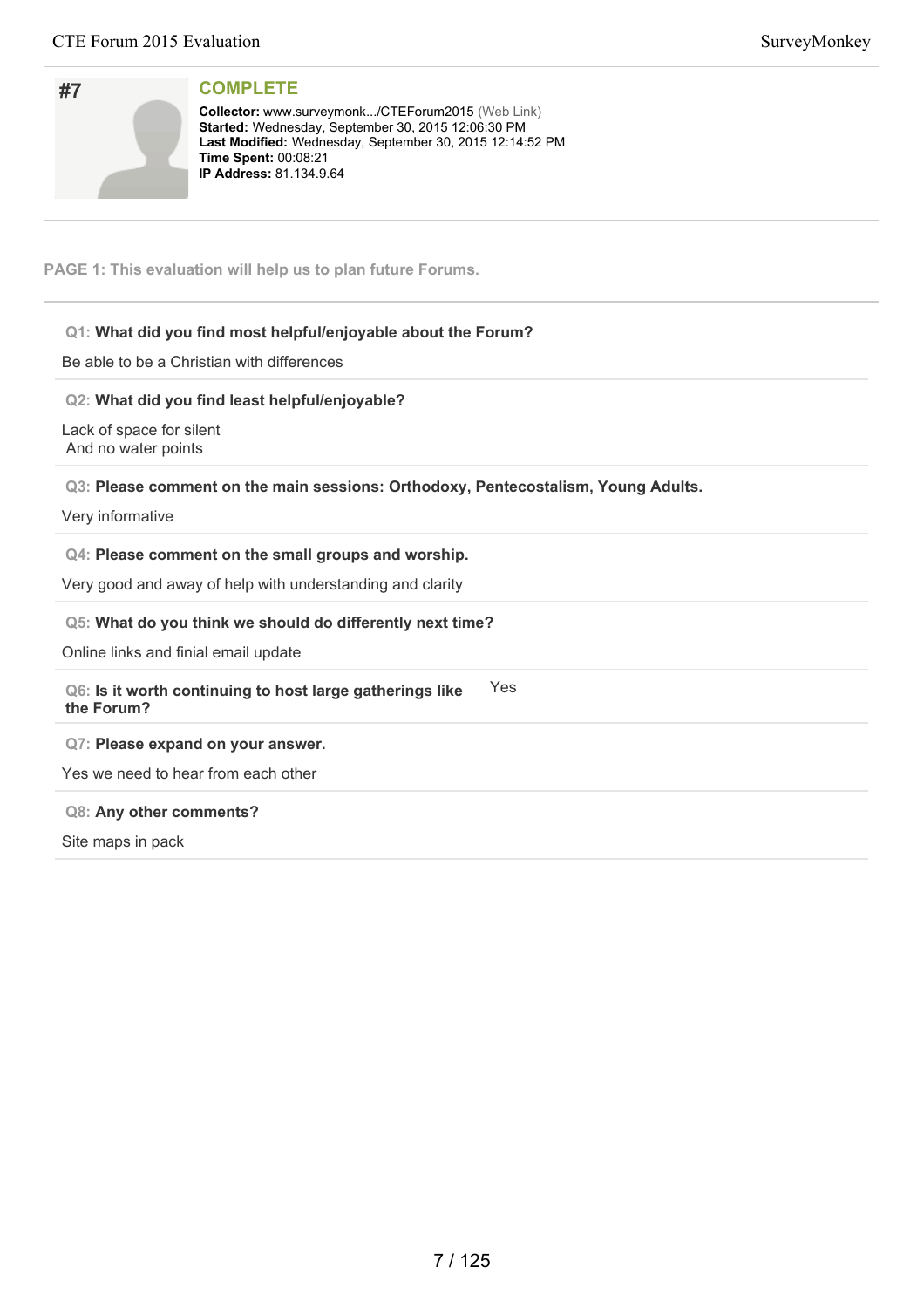**#8**

**COMPLETE**

Collector: www.surveymonk.../CTEForum2015 (Web Link)

| Started: Wednesday, September 30, 2015 12:08:33 PM<br>Last Modified: Wednesday, September 30, 2015 12:17:00 PM<br>Time Spent: 00:08:26<br><b>IP Address: 85.255.233.170</b> |                                     |
|-----------------------------------------------------------------------------------------------------------------------------------------------------------------------------|-------------------------------------|
| PAGE 1: This evaluation will help us to plan future Forums.                                                                                                                 |                                     |
| Q1: What did you find most helpful/enjoyable about the Forum?                                                                                                               |                                     |
| Time to reflect on the journey together ecumenical engagement                                                                                                               |                                     |
| Q2: What did you find least helpful/enjoyable?                                                                                                                              |                                     |
| Buzz groups small groups times they were. Forced just because we should                                                                                                     |                                     |
| Q3: Please comment on the main sessions: Orthodoxy,<br>Pentecostalism, Young Adults.                                                                                        | Respondent skipped this<br>question |
| Q4: Please comment on the small groups and worship.                                                                                                                         |                                     |
| Great but don't forget about inclusive language                                                                                                                             |                                     |
| Q5: What do you think we should do differently next time?                                                                                                                   |                                     |
| No buzz groups liked focus on orthodoxy                                                                                                                                     |                                     |
| Q6: Is it worth continuing to host large gatherings like<br>the Forum?                                                                                                      | Yes                                 |
| Q7: Please expand on your answer.                                                                                                                                           | Respondent skipped this<br>question |
| <b>Q8: Any other comments?</b>                                                                                                                                              |                                     |

If a question is asked about the difference of charismatic Pentecostal to be referred to a briefing sheet isn't helpful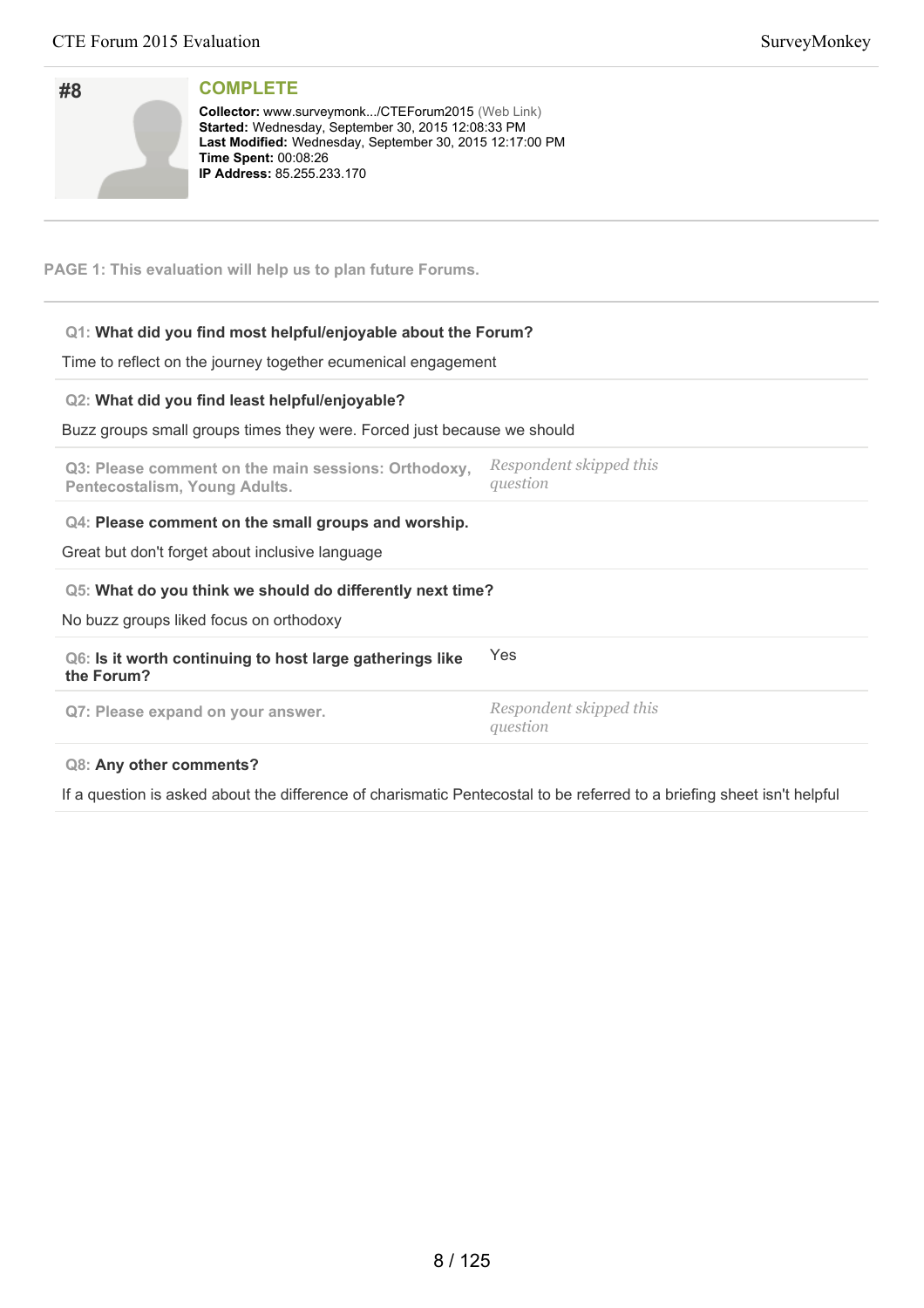| #9 |  |  |
|----|--|--|
|    |  |  |
|    |  |  |
|    |  |  |

**Collector:** www.surveymonk.../CTEForum2015 (Web Link) Started: Wednesday, September 30, 2015 12:20:36 PM Last Modified: Wednesday, September 30, 2015 12:27:31 PM **Time Spent: 00:06:55 IP Address:** 81.134.9.64

**PAGE 1: This evaluation will help us to plan future Forums.**

# **Q1: What did you find most helpful/enjoyable about the Forum?**

The variety of voices and comments from the front. The small group discussions both in the main venue and in separate rooms. The worship band.

# **Q2: What did you find least helpful/enjoyable?**

The breaks were a bit short. I felt we were rushing around.

## **Q3: Please comment on the main sessions: Orthodoxy, Pentecostalism, Young Adults.**

All three were engaging and enlightening. They worked extremely well. I have a lot to take home.

## **Q4: Please comment on the small groups and worship.**

Our small group was excellent. Everybody engaged and was respectful. We had very good conversations. We also loved the short service with the poem. The worship led by the band was excellent. I'd have liked a little bit more.

## **Q5: What do you think we should do differently next time?**

Slightly longer breaks. Maybe some sports activities or an organised walk during the afternoon off.

#### **Q6: Is it worth continuing to host large gatherings like the Forum?** Yes

### **Q7: Please expand on your answer.**

If unity is achieved whilst walking together then we need to keep gathering. It's invaluable.

**Q8: Any other comments?** *Respondent skipped this*

*question*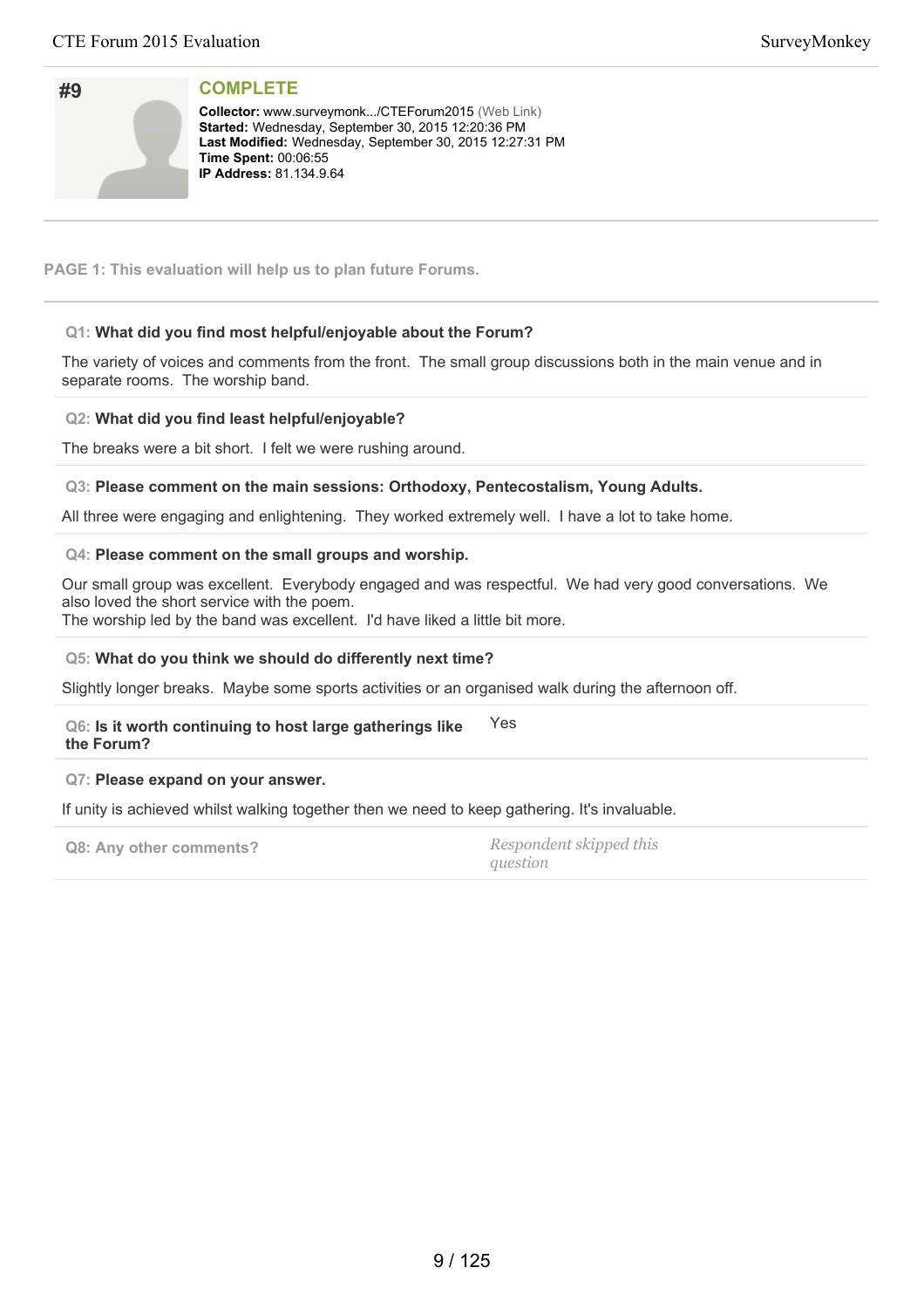| #10 |  |
|-----|--|
|     |  |
|     |  |
|     |  |

**Collector:** www.surveymonk.../CTEForum2015 (Web Link) Started: Wednesday, September 30, 2015 12:16:14 PM Last Modified: Wednesday, September 30, 2015 12:28:38 PM **Time Spent: 00:12:23 IP Address:** 81.134.9.64

**PAGE 1: This evaluation will help us to plan future Forums.**

# **Q1: What did you find most helpful/enjoyable about the Forum?**

The praise band and conversations between sessions with my Christian brothers and sisters

# **Q2: What did you find least helpful/enjoyable?**

Least enjoyable was still helpful; being challenged by having to listen to some theologies I disagree with (Mary as Mother of God, rather than Mary mother of Jesus, God incarnate), etc.

## **Q3: Please comment on the main sessions: Orthodoxy, Pentecostalism, Young Adults.**

Orthodoxy was eye-opening. I've enjoyed my encounters with Eastern spirituality so far, but I'd studied Anglo-Saxon history for my BA specialism and MA and post-graduate study and I guess I'd always thought of the Anglo Saxon saints as Catholic! But of course it was before the schism! Eye opener!

## **Q4: Please comment on the small groups and worship.**

Small group was a blessing to me. I found it a bit worrying, feeling responsible for folks' emotions and responses to the event, as if I was "to blame" for whatever they found difficult, but I allowed lots of space for listening and for silence to process, and at the end the group were so thankful to me and even said they were really fortunate to have got me as their group facilitator, which was so lovely and affirming.

As for the worship, it was great. So encouraging for CTE to break out like a revival meeting! And for opportunities for quieter worship etc in small groups in the morning sessions. Very well done and balanced.

# **Q5: What do you think we should do differently next time?**

Obviously we'll want to hear from others than Pentecostals and Orthodox and young people, but this was a good model. Perhaps it'll be good to hear delegates feeding back on how they acted on the input this time? E.g. how we connected with Orthodox, Pentecostal, and young people in our areas, to continue to encourage one another with what's going forwards in the Spirit.

#### **Q6: Is it worth continuing to host large gatherings like the Forum?** Yes

### **Q7: Please expand on your answer.**

Awesome. So encouraging to meet so many friends old and new and bless and encourage one another with our common purpose and learn from one another for better practice. I wonder if we could do even larger things? Soul Survivor and Momentum and pilgrimages etc are parachurch gatherings of thousands of people from across denominations, usually with a mix of "main stage" and side events: perhaps we can see more people blessed and motivated by ecumenism than just "regulars"? ;-)

### **Q8: Any other comments?**

Well done and thank you so much. I enjoyed it all, and I heard from some people who found it too noisy, others who felt it could have been more noisy, so I reckon you got it right, friends!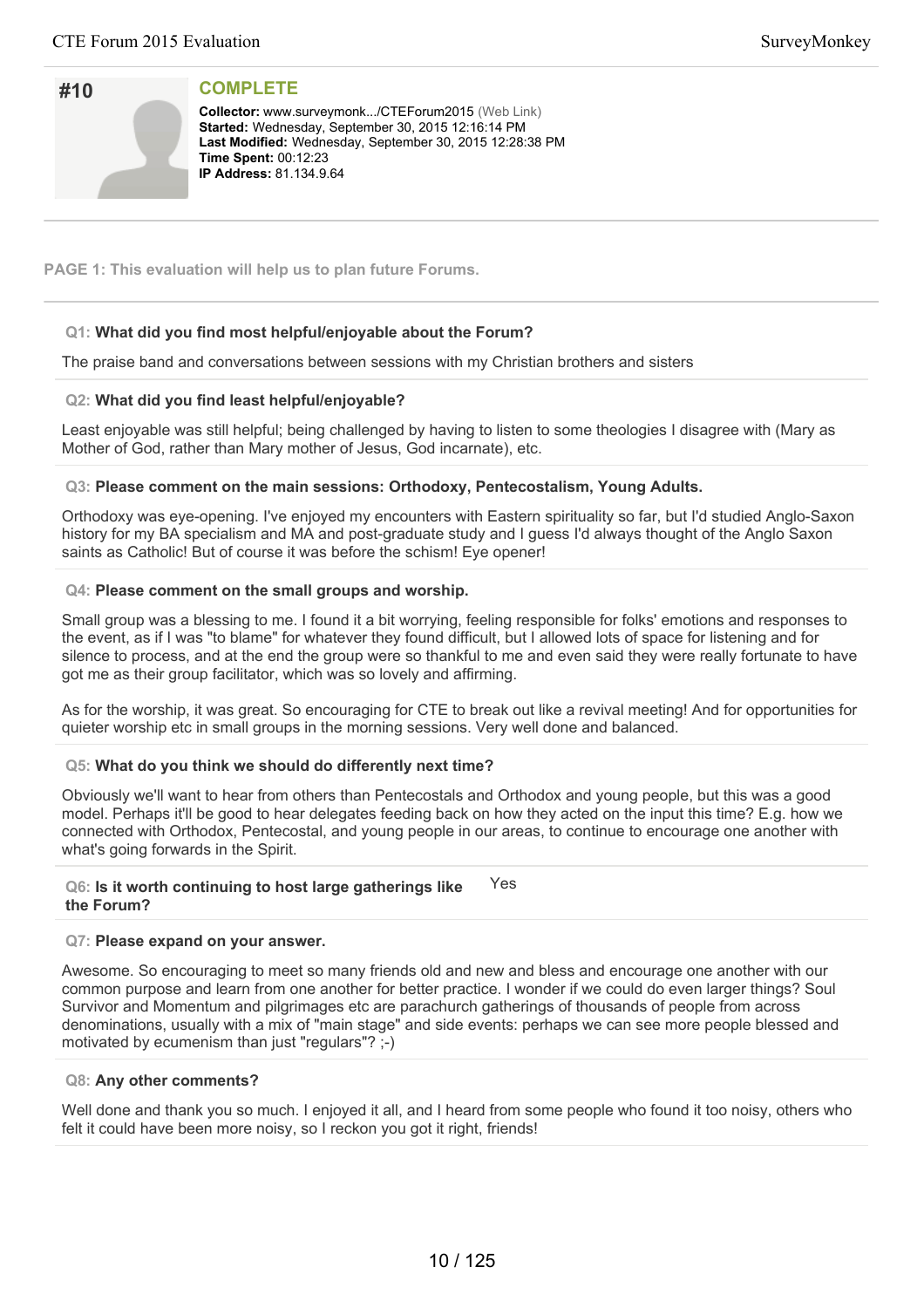| #11 |  |
|-----|--|
|     |  |
|     |  |
|     |  |

**Collector:** www.surveymonk.../CTEForum2015 (Web Link) Started: Wednesday, September 30, 2015 12:25:08 PM Last Modified: Wednesday, September 30, 2015 12:32:47 PM **Time Spent: 00:07:39 IP Address: 212.69.44.92** 

**PAGE 1: This evaluation will help us to plan future Forums.**

# **Q1: What did you find most helpful/enjoyable about the Forum?**

Learning about the Orthodox Church. Opportunity to network with and learn from others, especially over the coffee breaks.

# **Q2: What did you find least helpful/enjoyable?**

The Panel was a bit slow to get going - it took a long time to get through the first few questions, with them being answered by all 6 presidents. Could maybe have kept all the questions to be answered by a couple of the presidents like you did with the final few?

# **Q3: Please comment on the main sessions: Orthodoxy, Pentecostalism, Young Adults.**

Very good. Was great seeing young adults as a main session - think they should be given a voice at every forum. Would have been interesting if the young adults had included a young person from the Orthodox tradition as well.

## **Q4: Please comment on the small groups and worship.**

I was only a day delegate on tuesday so wasn't there for the small groups. The worship was similar to what I was used to at Church, so enjoyed it. I didn't get to any of the morning devotions bits.

# **Q5: What do you think we should do differently next time?**

Make the presidents panel a bit more fast paced; maybe more of a dialogue between each of the presidents.

#### **Q6: Is it worth continuing to host large gatherings like the Forum?** Yes

### **Q7: Please expand on your answer.**

It's important to meet together; to walk together; to learn from each other - but to also learn from those outside of the Church.

### **Q8: Any other comments?**

I came representing YMCA White Rose. I'm aware that the YMCA isn't a Church or a denomination and that we know that we're not and don't (generally) try to be...but just wondered whether there is scope to include para-church organisations such as ourselves and others within the forum? The Marketplace worked well for that, but wondered if there was other ways they could be involved as well.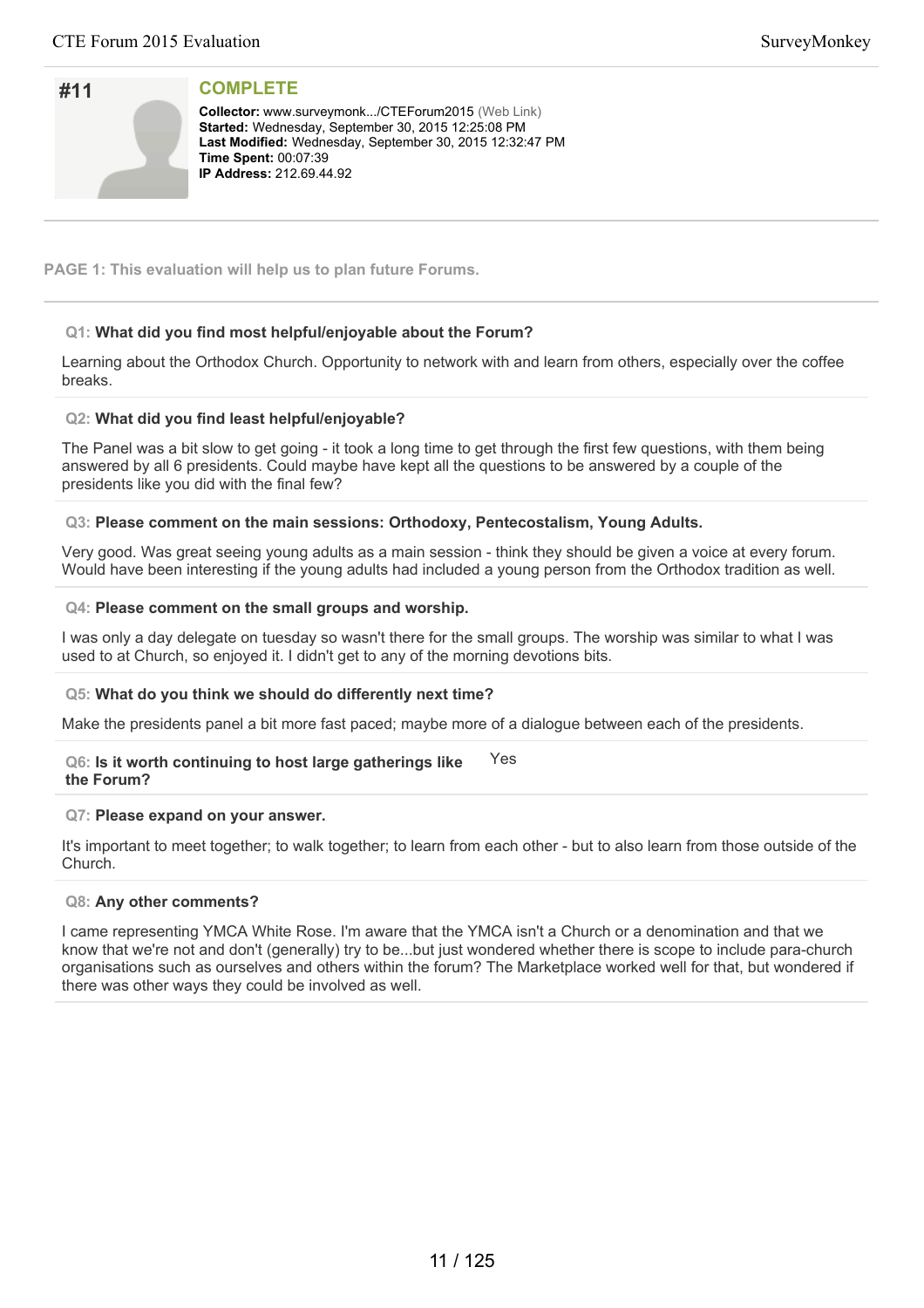| #12 |  |
|-----|--|
|     |  |
|     |  |
|     |  |

**Collector:** www.surveymonk.../CTEForum2015 (Web Link) Started: Wednesday, September 30, 2015 12:26:50 PM Last Modified: Wednesday, September 30, 2015 12:43:07 PM **Time Spent: 00:16:17 IP Address:** 81.134.9.64

**PAGE 1: This evaluation will help us to plan future Forums.**

# **Q1: What did you find most helpful/enjoyable about the Forum?**

Pentecostal insights. But the CofE paid for me to come due to its desire to relate better to these churches so my ears were tuned....

# **Q2: What did you find least helpful/enjoyable?**

The uniformity of the collective worship: too loud and too bland.

## **Q3: Please comment on the main sessions: Orthodoxy, Pentecostalism, Young Adults.**

Orthodoxy: missed as in bed arguing with a migraine; I regretted this greatly.

Pentecostalism: very good, as above

Young adults: very good to be reminded of the ideals of youth (including one's own) but rather sad that they are finding the same brick walls as my generation though they sing slightly different songs.

## **Q4: Please comment on the small groups and worship.**

N/a: the migraine scotched Tuesday participation and I didn't know that this happened on Wednesday - see below.

# **Q5: What do you think we should do differently next time?**

I seem to have missed quite a few emails including the final programme hence my failure to appreciate that there was small group worship on both days. So:

- 1 better e communication;
- 2 more varied corporate worship

3 fewer buzz groups which go nowhere

4 a more balanced diet - by 5pm on Tuesday I had had my fill of being talked at!

5 consider pacing of sessions. The presidents' session was very slow, ++Gregorias was incomprehensible and ++Justin's insistence on the essential nature of unity didn't cut it with baptists in my group who asked why an 11am engagement in Londkn prevented him being here at 4 when the date had been known for three years.

### **Q6: Is it worth continuing to host large gatherings like the Forum?**

Don't know/prefer not to answer/my answer is below.

## **Q7: Please expand on your answer.**

This is my first forum. I have met a lot of interesting people none of whom are from the same part of the country as I am. Will they or I ever be able to take forward what we have learned? If so, then yes but if not this has been an expensive way to hear what my Church wanted me to learn - in their money and my time. If I were to be invited again I would not come willingly unless there were a clear 'what we do next is, and this is how we will do it' known in advance

## **Q8: Any other comments?**

I have found much positive in this. Organisation notably of accommodation has been exellent and a generosity of spirit seems to have been at work. Many thanks to the planning group who must have worked their socks off.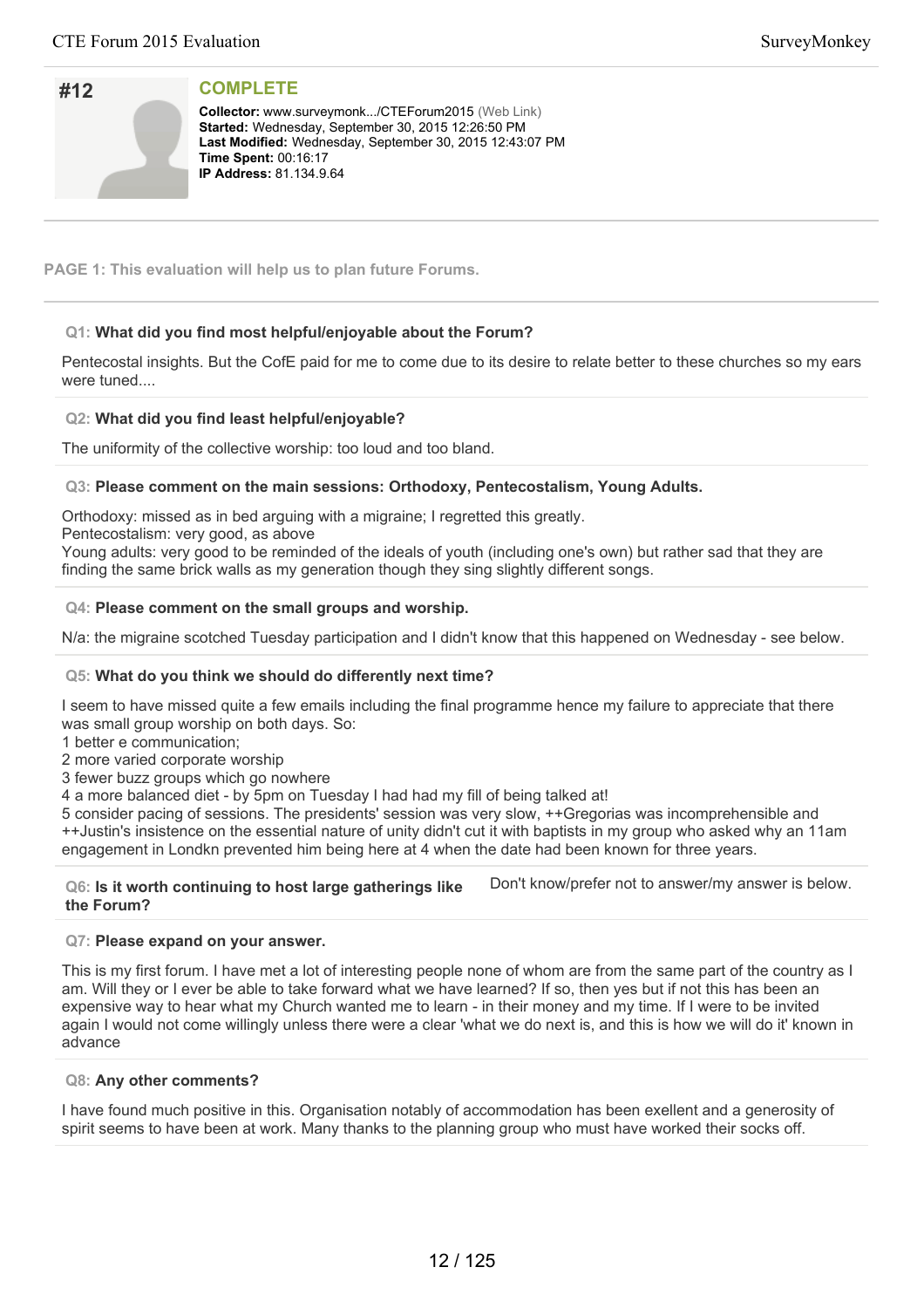| #13 |  |
|-----|--|
|     |  |
|     |  |
|     |  |

**Collector:** www.surveymonk.../CTEForum2015 (Web Link) Started: Wednesday, September 30, 2015 12:48:19 PM Last Modified: Wednesday, September 30, 2015 12:55:08 PM **Time Spent: 00:06:48 IP Address:** 81.134.9.64

**PAGE 1: This evaluation will help us to plan future Forums.**

# **Q1: What did you find most helpful/enjoyable about the Forum?**

Meeting Christians of other traditions.

# **Q2: What did you find least helpful/enjoyable?**

The tightly controlled process which did not allow for contributions from the floor. The dominance of one worship style. The endorsement of one ecclesiological paradigm.

**Q3: Please comment on the main sessions: Orthodoxy, Pentecostalism, Young Adults.**

Orthodoxy - I shouldn't say - I am Orthodox! Pentecostalism and Young Adults, nicely done. But again there should have been more plenary interaction.

## **Q4: Please comment on the small groups and worship.**

I don't find small groups useful I am afraid so I didn't attend any. Worship: see Q2.

## **Q5: What do you think we should do differently next time?**

Take a few risks - open it up. (Ironic I think that this needs to be addressed to a primarily Protestant connexion). Conformity is so subtle, unless you are attuned to it, as I am. Remember: "Contradiction without crisis"?

#### **Q6: Is it worth continuing to host large gatherings like the Forum?** Yes

### **Q7: Please expand on your answer.**

But the Forum needs to change its methods.

### **Q8: Any other comments?**

No, that's fine.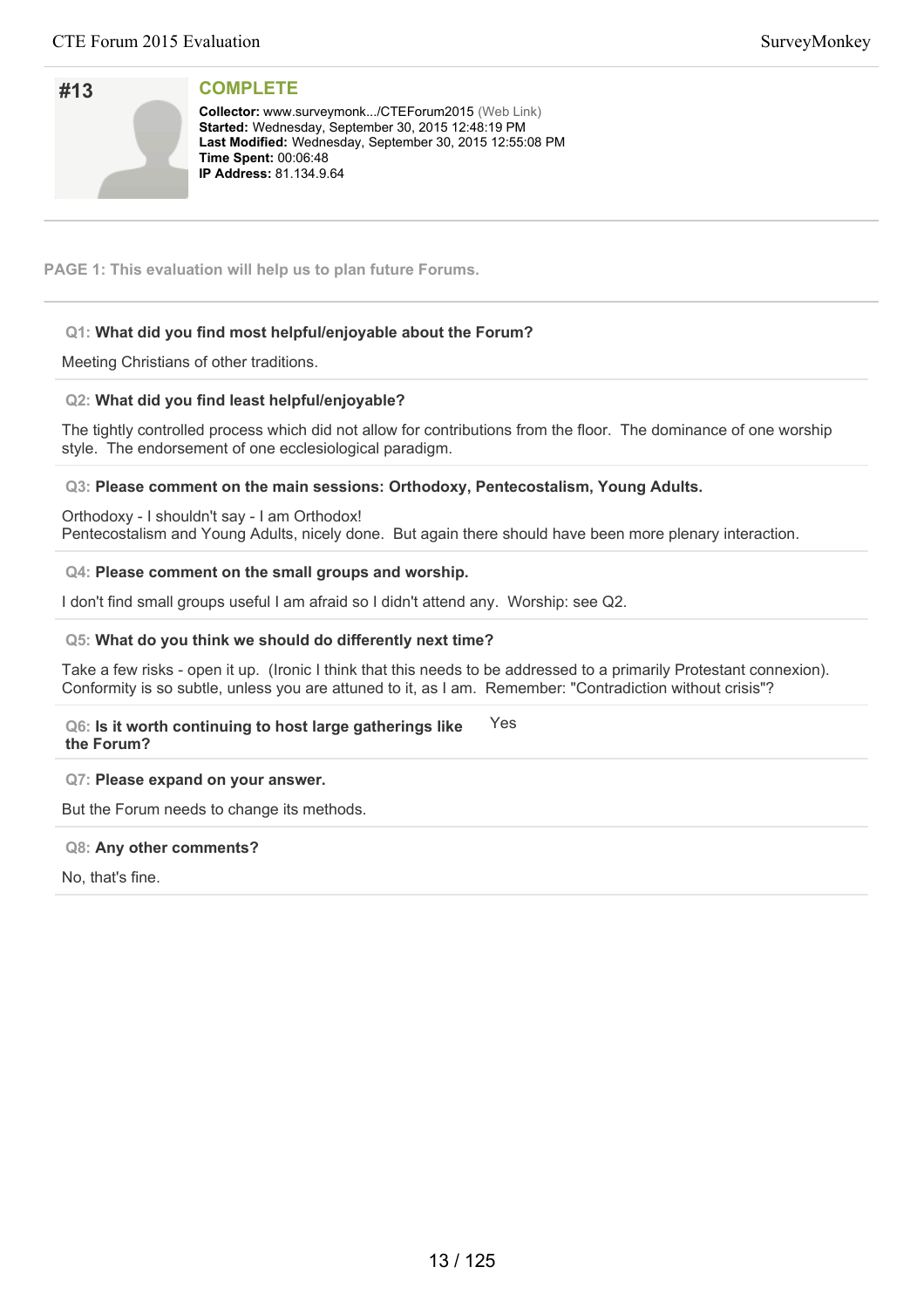| #14 |  |
|-----|--|
|     |  |
|     |  |
|     |  |

**Collector:** www.surveymonk.../CTEForum2015 (Web Link) Started: Wednesday, September 30, 2015 12:58:46 PM Last Modified: Wednesday, September 30, 2015 1:09:00 PM **Time Spent: 00:10:13 IP Address:** 86.171.99.156

**PAGE 1: This evaluation will help us to plan future Forums.**

# **Q1: What did you find most helpful/enjoyable about the Forum?**

Community Spirit; orthodox presentation;the young people

# **Q2: What did you find least helpful/enjoyable?**

The very loud music played far too often and totally Pentecostal orientated- my ears physically hurt at the end of the day. The presidents panel was flat compared to previous forums ,much better with live questions and an opportunity to respond

**Q3: Please comment on the main sessions: Orthodoxy, Pentecostalism, Young Adults.**

Orthodoxy -excellent Pentecostal Ok but with significant omissions Young people -superb all a credit to the church

## **Q4: Please comment on the small groups and worship.**

worship -lack of traditional hymns small groups -very useful in focussing the mind

# **Q5: What do you think we should do differently next time?**

Beef up the presidents panel by use of live questions and not dilute them by trying to combine them. Music is important but should be balanced ecumenically and used only before and to close sessions.Include the environment as an issue for the church

**Q6: Is it worth continuing to host large gatherings like the Forum?** Yes

### **Q7: Please expand on your answer.**

Useful because it brings the whole church together as a united community

| Q8: Any other comments? | Respondent skipped this |
|-------------------------|-------------------------|
|                         | question                |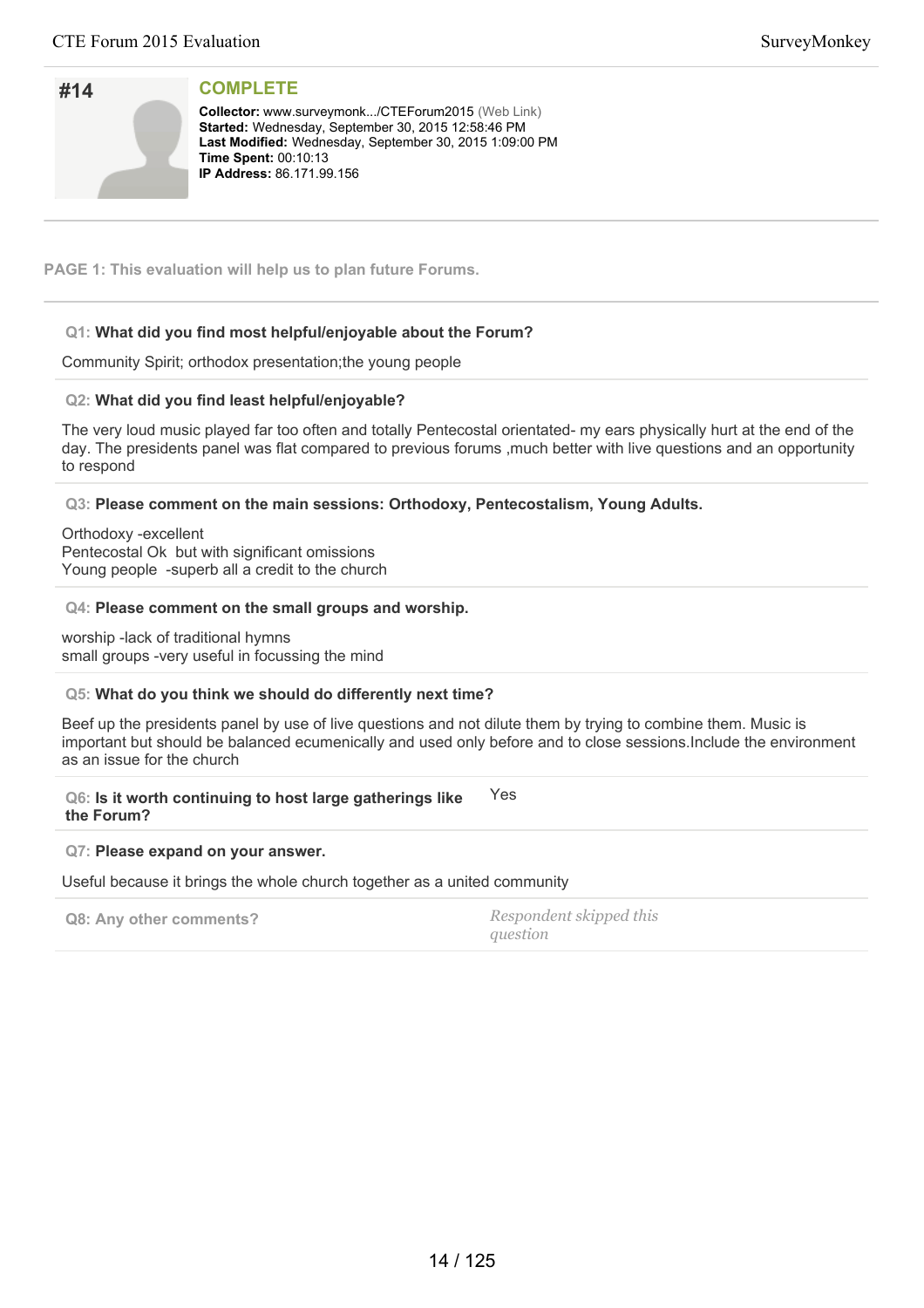| #15 |  |
|-----|--|
|     |  |

**Collector:** www.surveymonk.../CTEForum2015 (Web Link) Started: Wednesday, September 30, 2015 12:30:46 PM Last Modified: Wednesday, September 30, 2015 1:09:23 PM **Time Spent: 00:38:37 IP Address: 62.232.238.171** 

## **PAGE 1: This evaluation will help us to plan future Forums.**

# **Q1: What did you find most helpful/enjoyable about the Forum?**

The amount I learned about various denominations through both the talks and social interaction.

## **Q2: What did you find least helpful/enjoyable?**

The small groups

## **Q3: Please comment on the main sessions: Orthodoxy, Pentecostalism, Young Adults.**

Bishop Angaelos provided a superb insight into orthodoxy and I would have liked more from him. The Pentecostalism session was great especially David Muir. I was in the Young Adults session so cannot comment.

### **Q4: Please comment on the small groups and worship.**

Noel and his band pitched the music selection wonderfully. I would have liked them to lead an extended and dedicated time of worship and prayer.

### **Q5: What do you think we should do differently next time?**

The small groups would benefit from being deliberately formed with age and roles matched appropriately, e.g.: young people, young adults, ministers, laity, volunteers...

I also think one key speaker for a session would provide variety from all the panel-discussion sessions.

#### **Q6: Is it worth continuing to host large gatherings like the Forum?** Yes

## **Q7: Please expand on your answer.**

It was highly informative and inspiring. To achieve unity we need to meet regularly.

### **Q8: Any other comments?**

Thank you to all who organised and facilitated the event.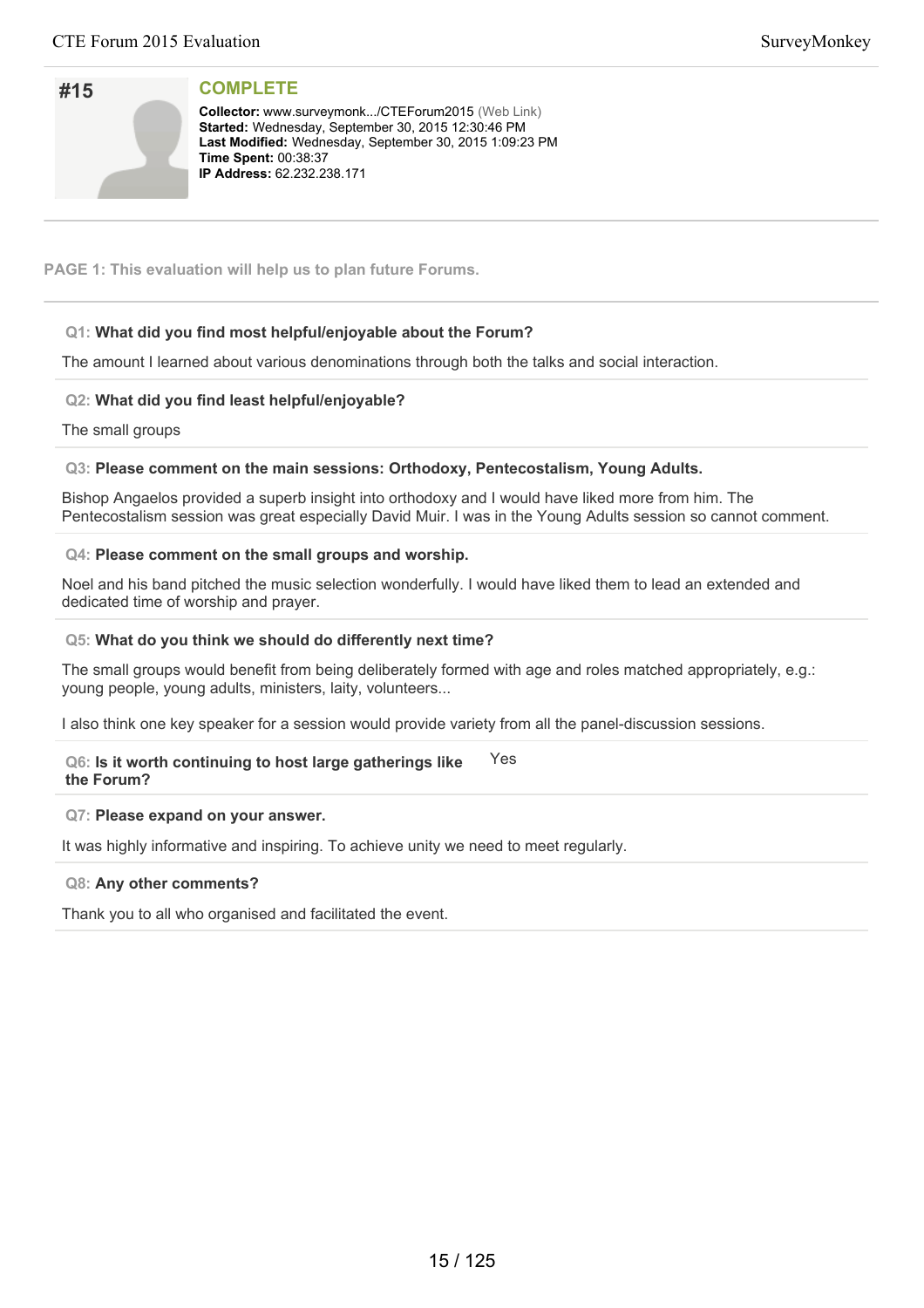| #16 |  |
|-----|--|
|     |  |
|     |  |
|     |  |

**Collector:** www.surveymonk.../CTEForum2015 (Web Link) Started: Wednesday, September 30, 2015 1:21:25 PM Last Modified: Wednesday, September 30, 2015 1:24:00 PM **Time Spent: 00:02:34 IP Address:** 81.134.9.64

**PAGE 1: This evaluation will help us to plan future Forums.**

# **Q1: What did you find most helpful/enjoyable about the Forum?**

The conversations around the meals and the time in small groups

# **Q2: What did you find least helpful/enjoyable?**

The presidents panel as the questions answered were too basic and wishy washy. Also i would have liked more chance to be heard during the sessions. It was great that the young people had a voice but there were other young people there throughout and no chance for us to really speak.

## **Q3: Please comment on the main sessions: Orthodoxy, Pentecostalism, Young Adults.**

I feel that especially in the Pentecostalism session there was too much emphasis on sitting and listening and i actually understood more about pentecostalism from joining in thier morning worship and experiencing it. The session with young adults was excellent but it would have been nice to hear from some young people who hadn't had that same experience in the paradise camp.

## **Q4: Please comment on the small groups and worship.**

I wish we had more time in the small groups as it would have helped forge closer relationships and i enjoyed my time with them.

# **Q5: What do you think we should do differently next time?**

More chance to enage with the panel and more focus on what next and how to use practically what we have learnt.

#### **Q6: Is it worth continuing to host large gatherings like the Forum?** Yes

### **Q7: Please expand on your answer.**

The sense of unity was wonderful and uplifting

### **Q8: Any other comments?**

Perhaps it could be extended by one day to allow space for more discussion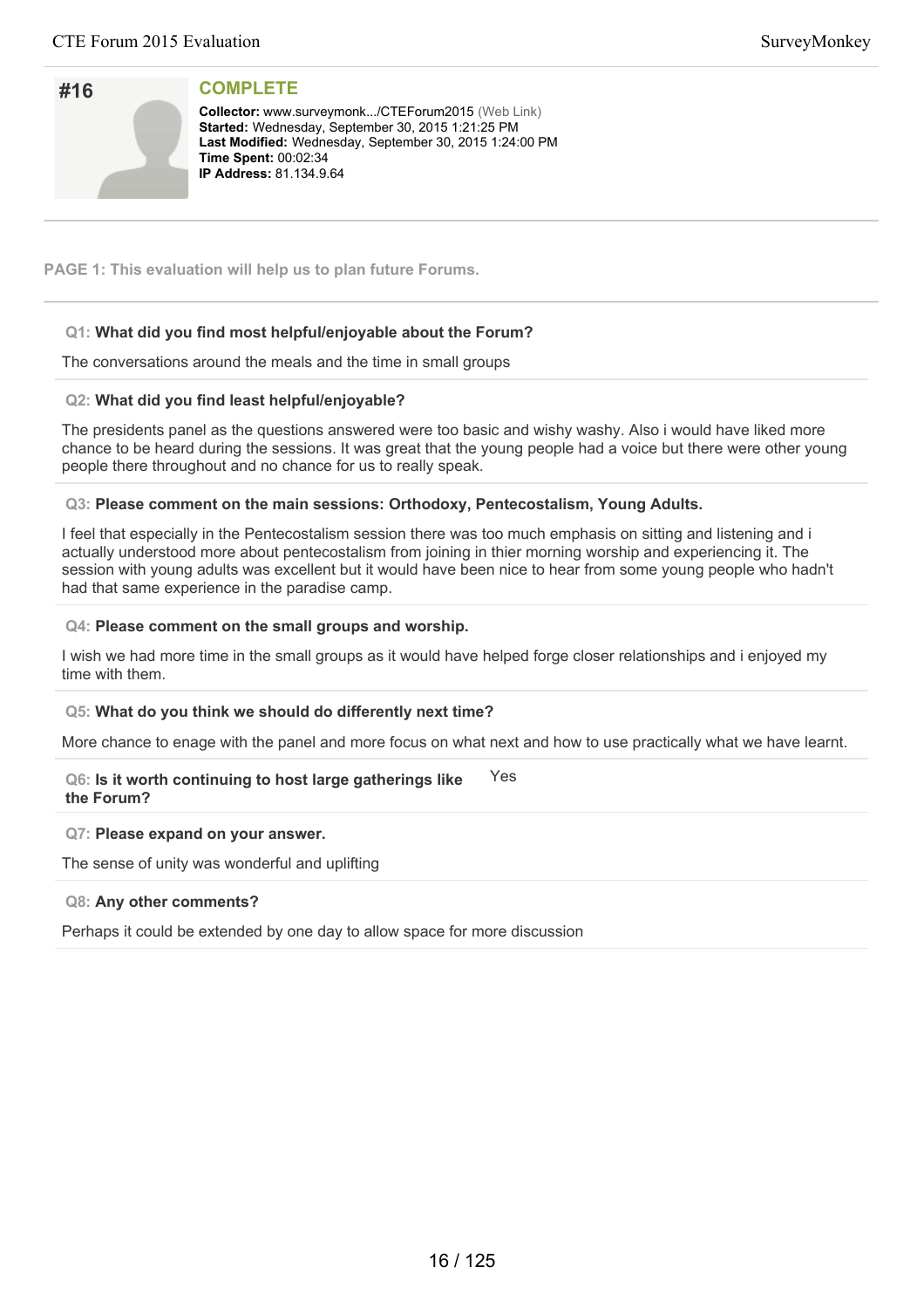| #17 |  |
|-----|--|
|     |  |
|     |  |
|     |  |

**Collector:** www.surveymonk.../CTEForum2015 (Web Link) Started: Wednesday, September 30, 2015 12:06:20 PM Last Modified: Wednesday, September 30, 2015 1:33:35 PM **Time Spent:** 01:27:15 **IP Address:** 81.134.9.64

**PAGE 1: This evaluation will help us to plan future Forums.**

# **Q1: What did you find most helpful/enjoyable about the Forum?**

The opportunity to meet diverse others; keeping up to date with the ecumenical journey nationally; space for reflection.

## **Q2: What did you find least helpful/enjoyable?**

Band were fantastic but a bit too loud at times - particularly when in buzz groups.

### **Q3: Please comment on the main sessions: Orthodoxy, Pentecostalism, Young Adults.**

All fantastic. Informative and moving in equal measure.

### **Q4: Please comment on the small groups and worship.**

Super. Brilliant leadership Ash. Particularly enjoyed the second one - opportunity for reflection with others really valuable. Worship diverse and special. Thanks to all.

### **Q5: What do you think we should do differently next time?**

Excellent spacing and planning.

**Q6: Is it worth continuing to host large gatherings like the Forum?** Yes

### **Q7: Please expand on your answer.**

A revitalising pilgrimage

**Q8: Any other comments?** *Respondent skipped this*

*question*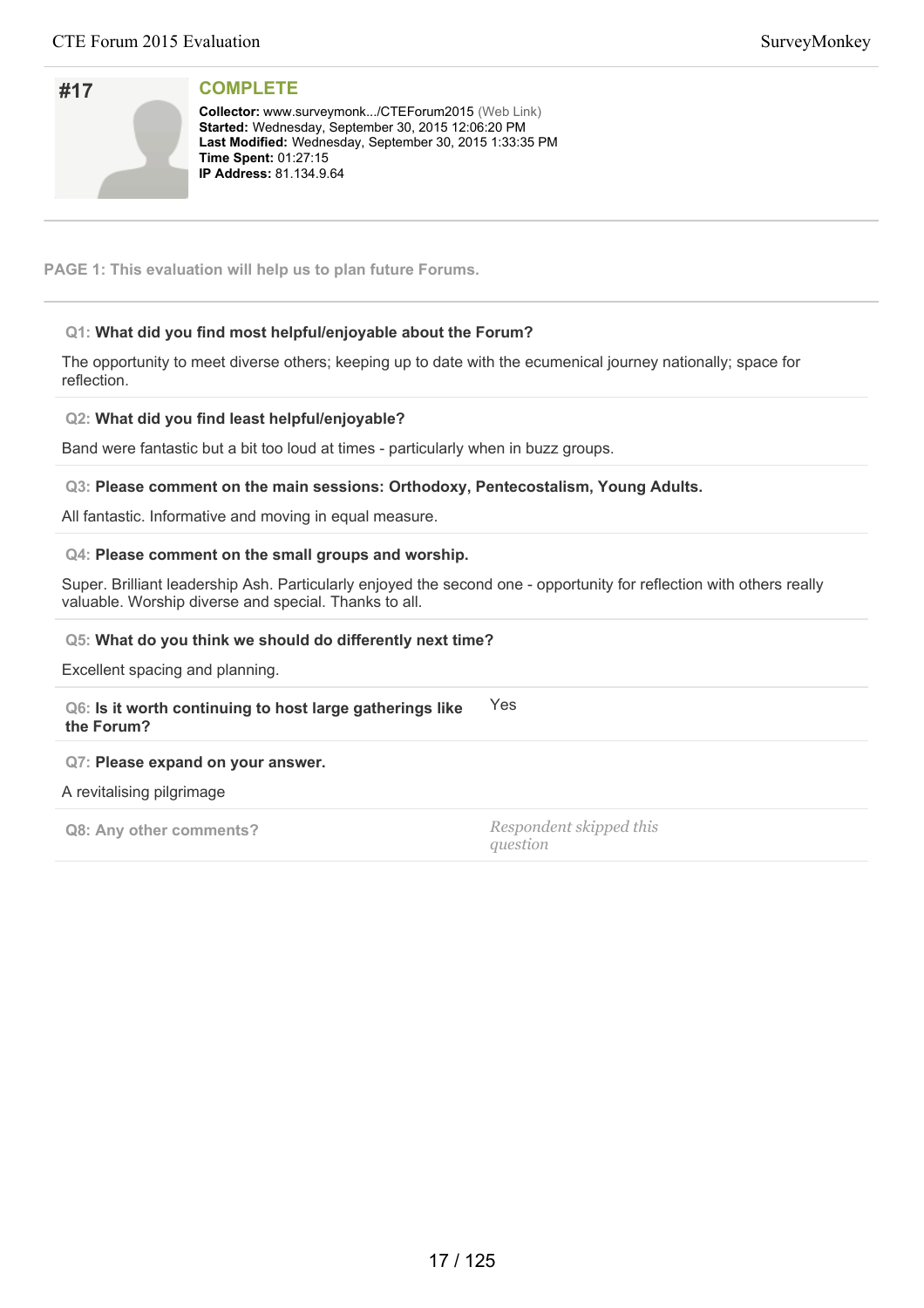| #18 |  |
|-----|--|
|     |  |
|     |  |
|     |  |

**Collector:** www.surveymonk.../CTEForum2015 (Web Link) Started: Wednesday, September 30, 2015 3:25:35 PM Last Modified: Wednesday, September 30, 2015 3:54:02 PM **Time Spent: 00:28:27 IP Address:** 82.14.146.49

**PAGE 1: This evaluation will help us to plan future Forums.**

## **Q1: What did you find most helpful/enjoyable about the Forum?**

There was a lot I enjoyed about the Forum. It was amazing to meet with so many different denominations and speaking with them to help build unity between our traditions. I was really taken back by the passion of so many who want to "walk together".

And most of all - Archbishop Gregorios' videos really made me chuckle!!

## **Q2: What did you find least helpful/enjoyable?**

I would say the least enjoyable aspect was the band. I come from a very Anglo-Catholic tradition, so the worship band was something new to me. I did not know many of the songs; but tried my best to join in. However the volume of the band was overpowering and I often found myself having a headache after the band had played.

## **Q3: Please comment on the main sessions: Orthodoxy, Pentecostalism, Young Adults.**

I really enjoyed these sessions. It was lovely to learn more about these different traditions; traditions I do not much about.

### **Q4: Please comment on the small groups and worship.**

I enjoyed the worship and I believe there was a balance between traditions; and there was something which catered for most. My only point would be that on the Tuesday night there was no formal act of worship; it was just a prayer by two of the young adults. As such, I did say Compline in my room. It would have been good to have a more formal act of worship together.

With regards to the small groups, I think this was an extremely good idea; and it was good to listen to each other's views. However; I personally would have of preferred this as a discussion. I would have liked for us to have a question relating to the topics and then being able to discuss this in a group - we are all old enough and mature enough to respect and cherish each other and give way to let other's views be noted to.

### **Q5: What do you think we should do differently next time?**

I have already hinted some changes I would make - firstly to change the small groups to more of a discussion group rather than just a listening group. Secondly, turn the music down. And thirdly, try (if possible) to incorporate more formal worship. One thing I did particularly notice, is that nobody said grace before a any meal for us as a collective group!! It would nice to have been able to pray with our brothers and sister before sharing a meal!

#### **Q6: Is it worth continuing to host large gatherings like the Forum?** Yes

### **Q7: Please expand on your answer.**

I believe the Forum give people the ability to share their views, and worries - especially for people who are not able to share their views normally. It also allows us to learn from each other; and as such we grow in faith and maturity.

This is the first Forum I've attended so I'm unsure if this happens; but I wonder what are the arrangements for keeping delegates up to date. Obviously the Forum provides the enabling group and Presidents 'food for thought' but are their discussions and outcomes shared with those who attended the Forum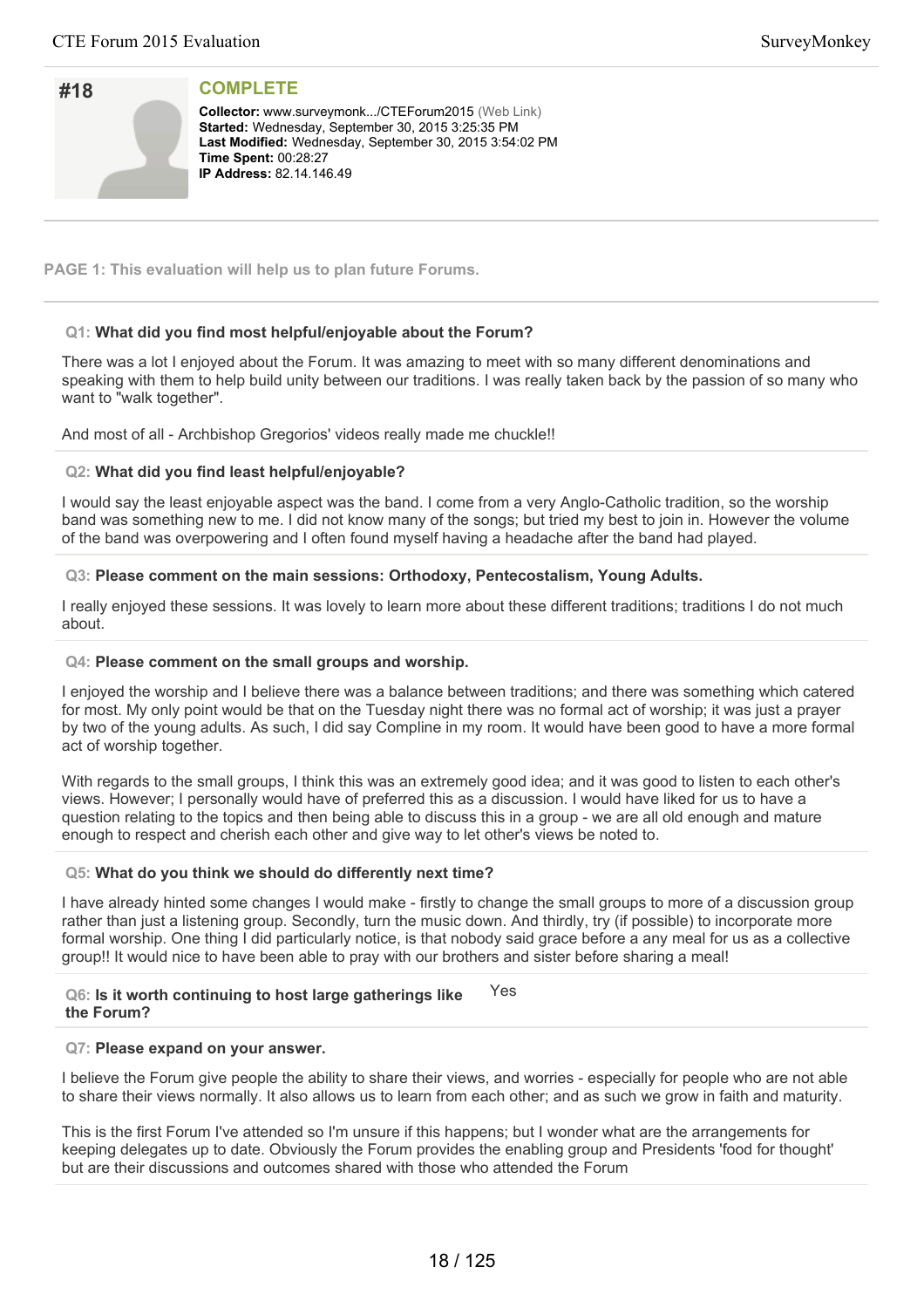# **Q8: Any other comments?**

It was a wonderful experience; and I thank everybody who helped in anyway for organising this Forum.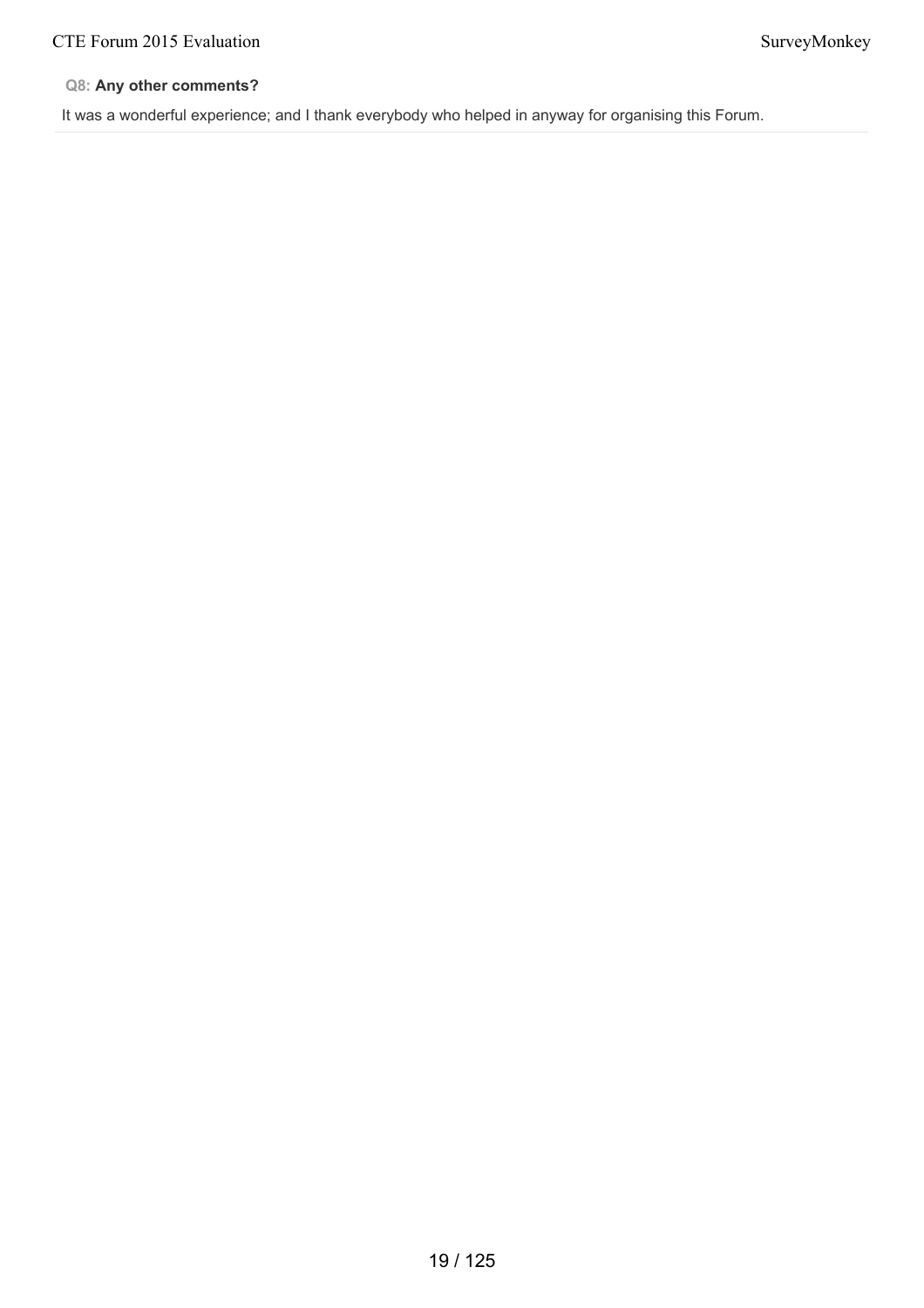| #19 |  |
|-----|--|
|     |  |
|     |  |
|     |  |

**Collector:** www.surveymonk.../CTEForum2015 (Web Link) Started: Wednesday, September 30, 2015 4:13:46 PM Last Modified: Wednesday, September 30, 2015 4:19:48 PM **Time Spent: 00:06:02 IP Address: 86.128.65.167** 

**PAGE 1: This evaluation will help us to plan future Forums.**

# **Q1: What did you find most helpful/enjoyable about the Forum?**

I liked the format and particularly the sessions on the Orthodox Churches and with the young people

# **Q2: What did you find least helpful/enjoyable?**

Nothing in particular

# **Q3: Please comment on the main sessions: Orthodoxy, Pentecostalism, Young Adults.**

I found them all exciting, informative and very well presented

# **Q4: Please comment on the small groups and worship.**

The worship was accessible, and a good balance considering the breadth of different forms people present must have been used to. I enjoyed the small groups

## **Q5: What do you think we should do differently next time?**

I think everything worked very well this time and would not wish to advocate a different approach. I think that will be determined more by the focus at the next forum.

#### **Q6: Is it worth continuing to host large gatherings like the Forum?** Yes

### **Q7: Please expand on your answer.**

It was an inspirational meeting and we need them sometimes!

# **Q8: Any other comments?**

Thank You!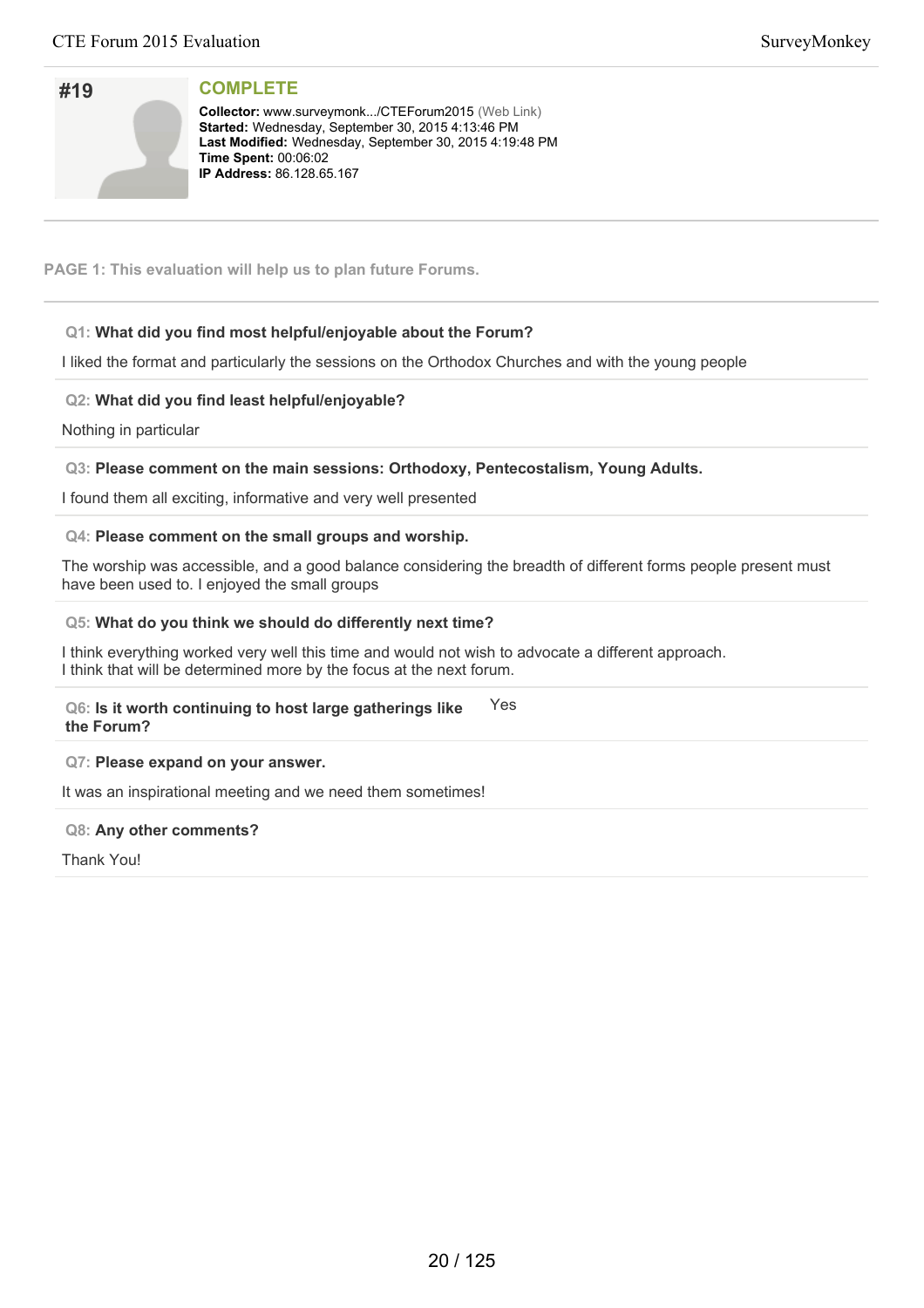| #20 |  |
|-----|--|
|     |  |
|     |  |
|     |  |

**Collector:** www.surveymonk.../CTEForum2015 (Web Link) Started: Wednesday, September 30, 2015 4:15:43 PM Last Modified: Wednesday, September 30, 2015 4:21:08 PM **Time Spent:** 00:05:24 **IP Address: 81.178.225.17** 

**PAGE 1: This evaluation will help us to plan future Forums.**

# **Q1: What did you find most helpful/enjoyable about the Forum?**

Meeting other ecumenists

# **Q2: What did you find least helpful/enjoyable?**

Cannot think of anything!

# **Q3: Please comment on the main sessions: Orthodoxy, Pentecostalism, Young Adults.**

I had to come home so missed young adults, but other two were very helpful

# **Q4: Please comment on the small groups and worship.**

Again only attended only one group but that was well led

# **Q5: What do you think we should do differently next time?**

Can think of nothing useful

#### **Q6: Is it worth continuing to host large gatherings like the Forum?** Yes

### **Q7: Please expand on your answer.**

Only in a large group will you get the mix necessary to allow you to meet and speak a wide range of folk

### **Q8: Any other comments?**

Well done, Jenny!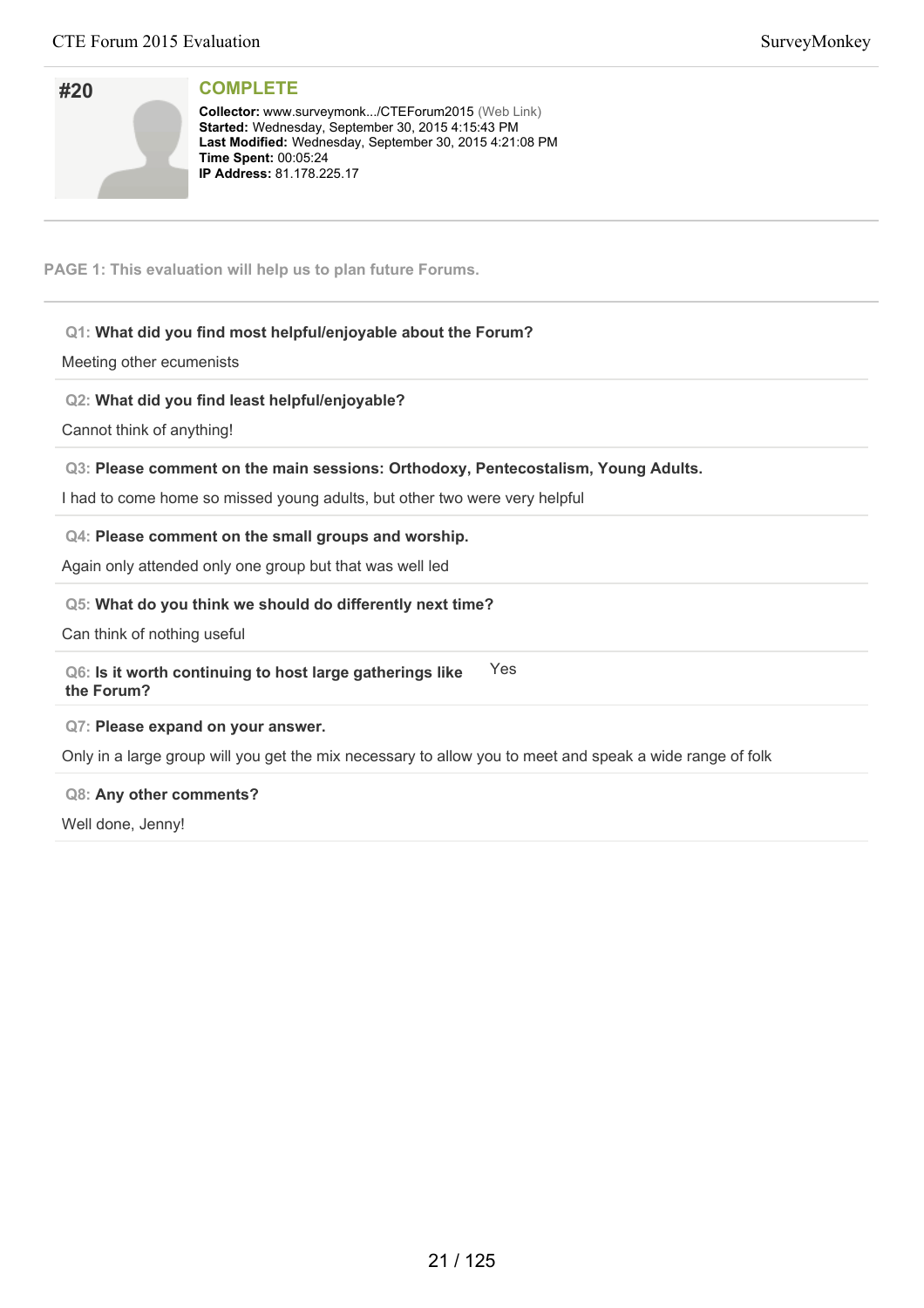| #21                                                                                | <b>COMPLETE</b><br>Collector: www.surveymonk/CTEForum2015 (Web Link)<br>Started: Wednesday, September 30, 2015 4:38:02 PM<br>Last Modified: Wednesday, September 30, 2015 4:44:15 PM<br>Time Spent: 00:06:12<br><b>IP Address: 109.156.184.86</b> |                                                                                                              |
|------------------------------------------------------------------------------------|---------------------------------------------------------------------------------------------------------------------------------------------------------------------------------------------------------------------------------------------------|--------------------------------------------------------------------------------------------------------------|
|                                                                                    | PAGE 1: This evaluation will help us to plan future Forums.                                                                                                                                                                                       |                                                                                                              |
|                                                                                    | Q1: What did you find most helpful/enjoyable about the Forum?<br>The relaxed, informal leadership of the forum, yet kept things moving.<br>The information on Orthodoxy and Pentecostalism                                                        |                                                                                                              |
|                                                                                    | Q2: What did you find least helpful/enjoyable?<br>The frequent buzz groups which didn't feed into the sessions                                                                                                                                    |                                                                                                              |
| <b>Orthodoxy Very Good</b><br>Pentecostalism Good<br><b>Young Adults Excellent</b> | Q3: Please comment on the main sessions: Orthodoxy, Pentecostalism, Young Adults.                                                                                                                                                                 |                                                                                                              |
|                                                                                    | Q4: Please comment on the small groups and worship.                                                                                                                                                                                               | Respondent skipped this<br>question                                                                          |
|                                                                                    | Q5: What do you think we should do differently next time?                                                                                                                                                                                         |                                                                                                              |
| attendnce                                                                          |                                                                                                                                                                                                                                                   | Put some thing on the final morning that keeps people for the whole forum so that closing worship has better |
| the Forum?                                                                         | Q6: Is it worth continuing to host large gatherings like                                                                                                                                                                                          | Yes                                                                                                          |
|                                                                                    | Q7: Please expand on your answer.                                                                                                                                                                                                                 | Respondent skipped this<br>question                                                                          |
|                                                                                    | Q8: Any other comments?                                                                                                                                                                                                                           |                                                                                                              |

I was the logistics manager for Breakout (Methodist Youth Event that followed London Weekend) for a couple of years and would consider being involved in that side of things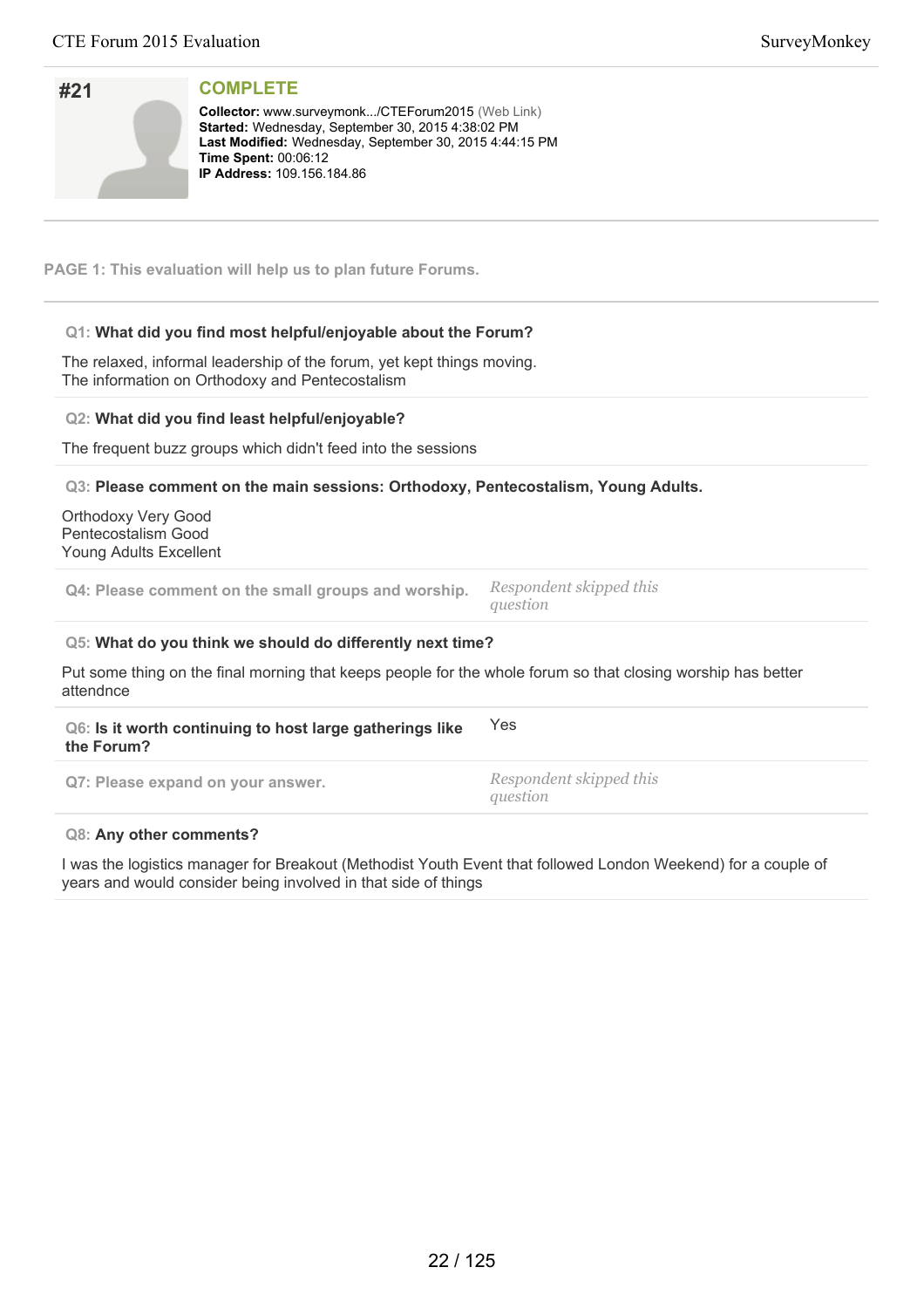| #22 |  |
|-----|--|
|     |  |
|     |  |

**Collector:** www.surveymonk.../CTEForum2015 (Web Link) Started: Wednesday, September 30, 2015 5:04:29 PM Last Modified: Wednesday, September 30, 2015 5:14:16 PM **Time Spent: 00:09:47 IP Address:** 86.190.20.38

**PAGE 1: This evaluation will help us to plan future Forums.**

# **Q1: What did you find most helpful/enjoyable about the Forum?**

All main sessions were good though sometimes breaking down to two or threes didn't produce much.

# **Q2: What did you find least helpful/enjoyable?**

Small group sessions - though they were OK

**Q3: Please comment on the main sessions: Orthodoxy, Pentecostalism, Young Adults.**

All very good

## **Q4: Please comment on the small groups and worship.**

Small groups OK but sometimes sidetracked into irrelevant discussions. Worship good and had the right balance. Noel had a good attitude.

## **Q5: What do you think we should do differently next time?**

Replace small groups with opportunities to explore aspects of theology on issues we disagree on

#### **Q6: Is it worth continuing to host large gatherings like the Forum?** Yes

### **Q7: Please expand on your answer.**

My own feeling and the buzz I picked up was by far and away positive.

### **Q8: Any other comments?**

Please have the bar open before dinner!

It was great to affirm positive aspects of diversity but we did seem to pass over the negative aspects of it.

Well organised, thank you.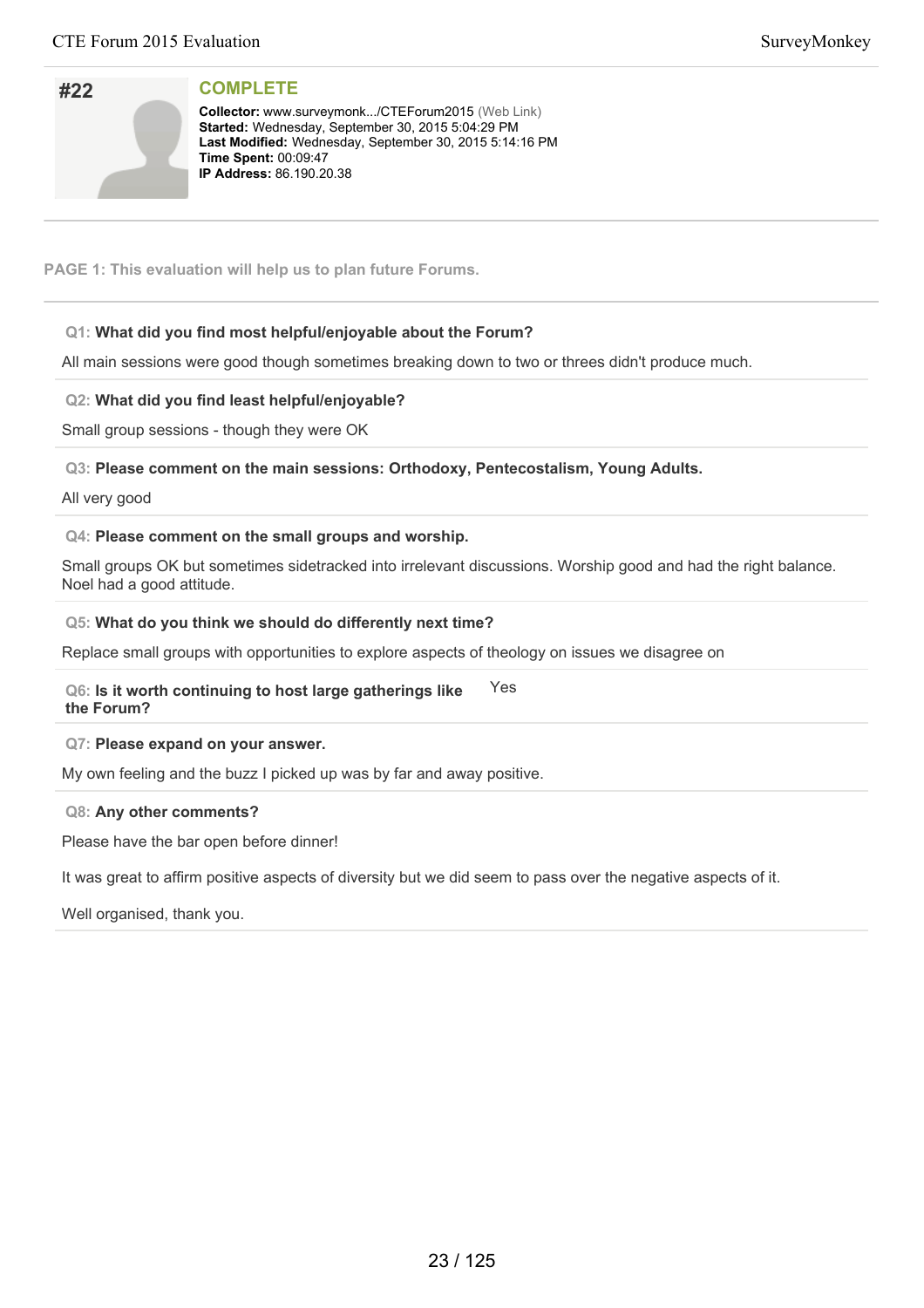| #23 |  |
|-----|--|
|     |  |
|     |  |
|     |  |

**Collector:** www.surveymonk.../CTEForum2015 (Web Link) Started: Wednesday, September 30, 2015 5:23:27 PM Last Modified: Wednesday, September 30, 2015 5:44:18 PM **Time Spent: 00:20:51 IP Address: 194.80.246.1** 

**PAGE 1: This evaluation will help us to plan future Forums.**

# **Q1: What did you find most helpful/enjoyable about the Forum?**

I enjoyed the interview with the young people (Pentecostal session); I thought they were brilliant, especially the young woman from RCCG. I'm sure it probably felt a little bit scarey for her! I also found the Orthodox session helpful and refreshing. (NB. I only attended on Tuesday, up to 6.30pm.)

## **Q2: What did you find least helpful/enjoyable?**

Actually, I found the day absolutely fantastic; warm people and beautiful music.

## **Q3: Please comment on the main sessions: Orthodoxy, Pentecostalism, Young Adults.**

### Orthodox: very informative;

Pentecostalism: a judicious admixture of didacticism and informed 'testifying'; better than I expected. Bishop Eric's 'the way forward' was extremely, clear, relevant and challenging for the wider ecumenical family.

### **Q4: Please comment on the small groups and worship.**

It certainly broke up the session at relevant junctures, allowing dialogue and getting to know other people. The worship (usually where ever Noel Robinson is leading) was extremely good; seemed to reinforce the theme of unity and celebration.

### **Q5: What do you think we should do differently next time?**

Not a great deal...

**Q6: Is it worth continuing to host large gatherings like the Forum?** Yes

### **Q7: Please expand on your answer.**

This was my first Forum and I thoroughly enjoyed it. And I don't thinks this was because I was speaker. I genuinely learned (in a deep spiritual way) a great deal. I'm more committed now to discover more and meet with my Orthodox brothers and sister --something I've tried to do for years but never quite got round to it.

# **Q8: Any other comments?**

Thanks for the invite and the sterling work CTE does to engender Christian unity-- a difficult, but eternally rewarding task in the currency and economy of the Kingdom. Once again, thank you.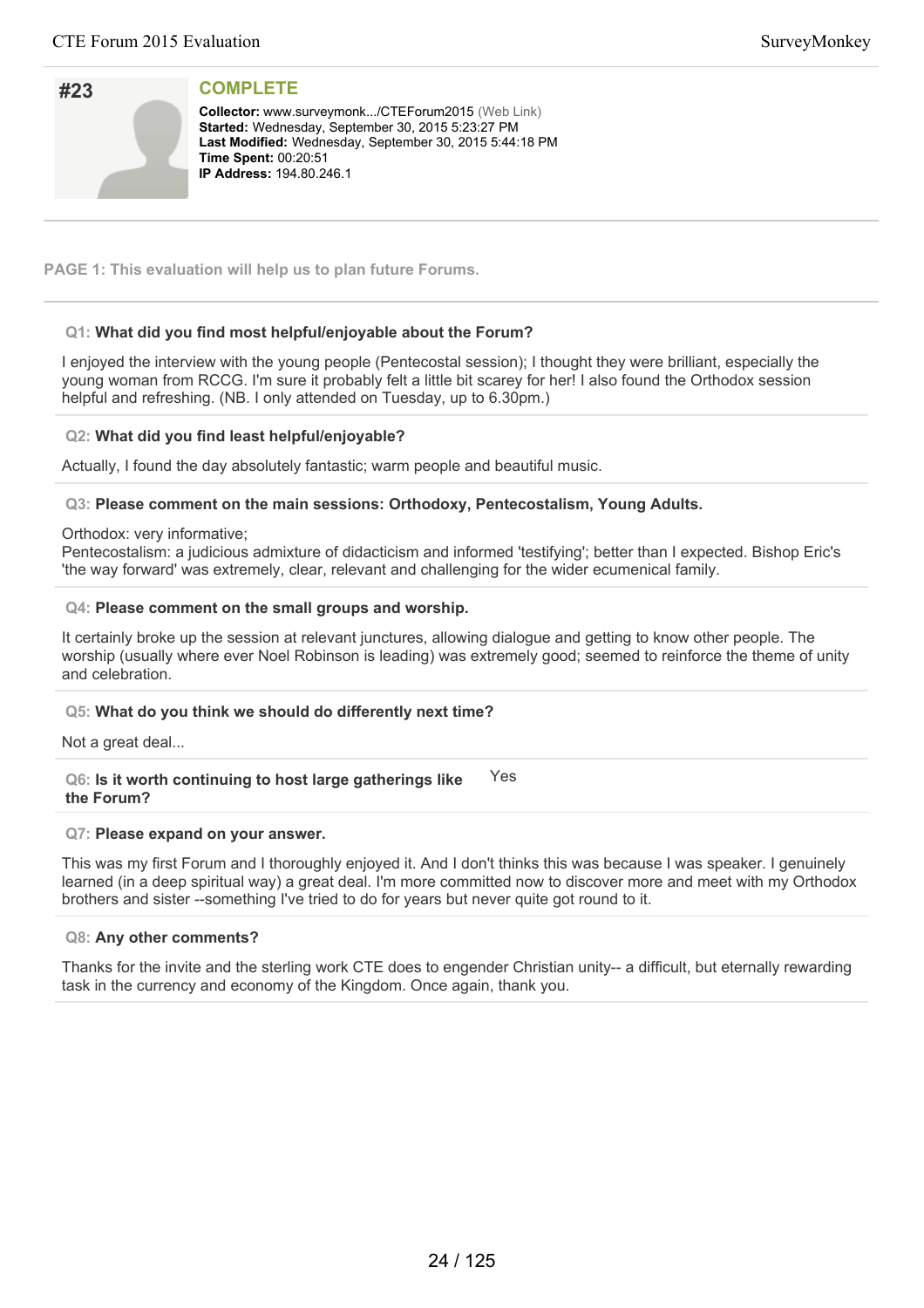| #24 |  |
|-----|--|
|     |  |
|     |  |
|     |  |

**Collector:** www.surveymonk.../CTEForum2015 (Web Link) Started: Wednesday, September 30, 2015 5:44:37 PM Last Modified: Wednesday, September 30, 2015 6:07:19 PM **Time Spent: 00:22:41 IP Address:** 80.45.169.86

**PAGE 1: This evaluation will help us to plan future Forums.**

# **Q1: What did you find most helpful/enjoyable about the Forum?**

The diversity of input from widely different churches, often saying similar things. None of the speakers were too difficult to understand.

# **Q2: What did you find least helpful/enjoyable?**

A video interview that was difficult to make out the words.

### **Q3: Please comment on the main sessions: Orthodoxy, Pentecostalism, Young Adults.**

Orthodoxy - learnt a lot I didn't know. Pentecostalism - clarified the little I knew already. Young Adults - inspiring! Great to hear their passion and enthusiasm.

## **Q4: Please comment on the small groups and worship.**

Small groups probably useful, worship very engaging.

## **Q5: What do you think we should do differently next time?**

How about a Catholic Mass with commentary? Just a suggestion

**Q6: Is it worth continuing to host large gatherings like the Forum?** Yes

### **Q7: Please expand on your answer.**

Hearing the testimonies from other churches dispels the myths and and preconceptions/misconceptions we may have had about them. Where else would you find that out?

### **Q8: Any other comments?**

This was the best of the three Forums I have attended. Thank you for all you have done this week. A firm step forward on the journey, I'm sure.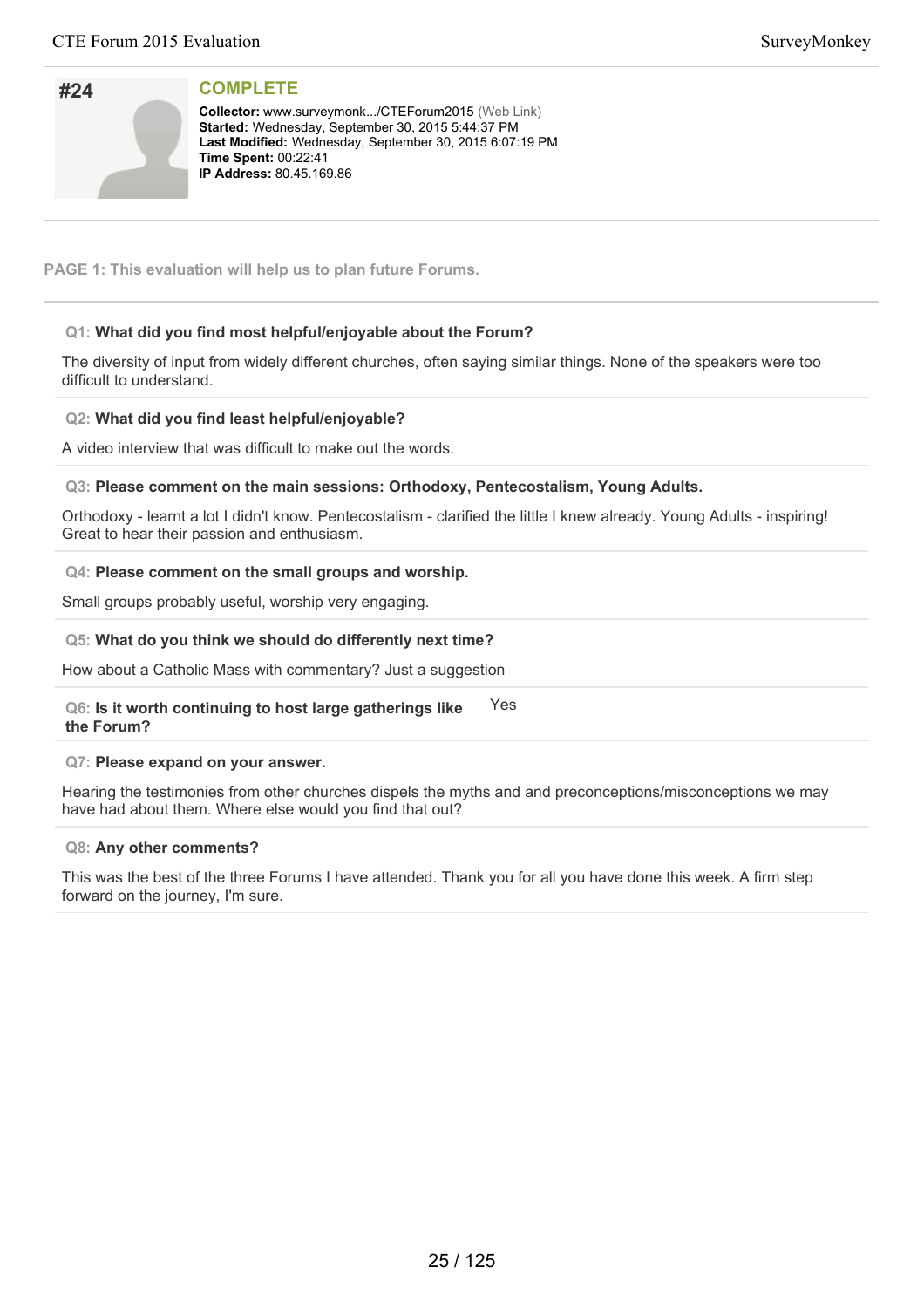| #25 |  |
|-----|--|
|     |  |
|     |  |
|     |  |

**Collector:** www.surveymonk.../CTEForum2015 (Web Link) Started: Wednesday, September 30, 2015 6:36:15 PM Last Modified: Wednesday, September 30, 2015 7:07:19 PM **Time Spent: 00:31:04 IP Address: 86.138.47.121** 

**PAGE 1: This evaluation will help us to plan future Forums.**

# **Q1: What did you find most helpful/enjoyable about the Forum?**

# The involvement of young people

# **Q2: What did you find least helpful/enjoyable?**

Too much concentration on a particular style of worship when we come from such a variety of styles of worship.

# **Q3: Please comment on the main sessions: Orthodoxy, Pentecostalism, Young Adults.**

All very helpful and informing - I learnt a lot.

## **Q4: Please comment on the small groups and worship.**

Small groups are helpful - as stated above, worship in a particular style is not helpful when we come from different worshipping communities

## **Q5: What do you think we should do differently next time?**

Ask our churches to help in funding a Young People's Enabling Group to meet together over several weekends/ days to help prepare and lead the next Forum.

#### **Q6: Is it worth continuing to host large gatherings like the Forum?** Don't know/prefer not to answer/my answer is below.

### **Q7: Please expand on your answer.**

In our small group discussion we identified how varied are our experiences within our towns and cities throughout England. If we are to meet centrally in a large gathering, then the different challenges we face need opportunity for expression. Our Christian commitment to supporting e.g. through Food banks may be common to all, but some are challenged by concerns of which others are unaware.

### **Q8: Any other comments?**

Thank you for all the organisation that has gone into providing this Forum 2015.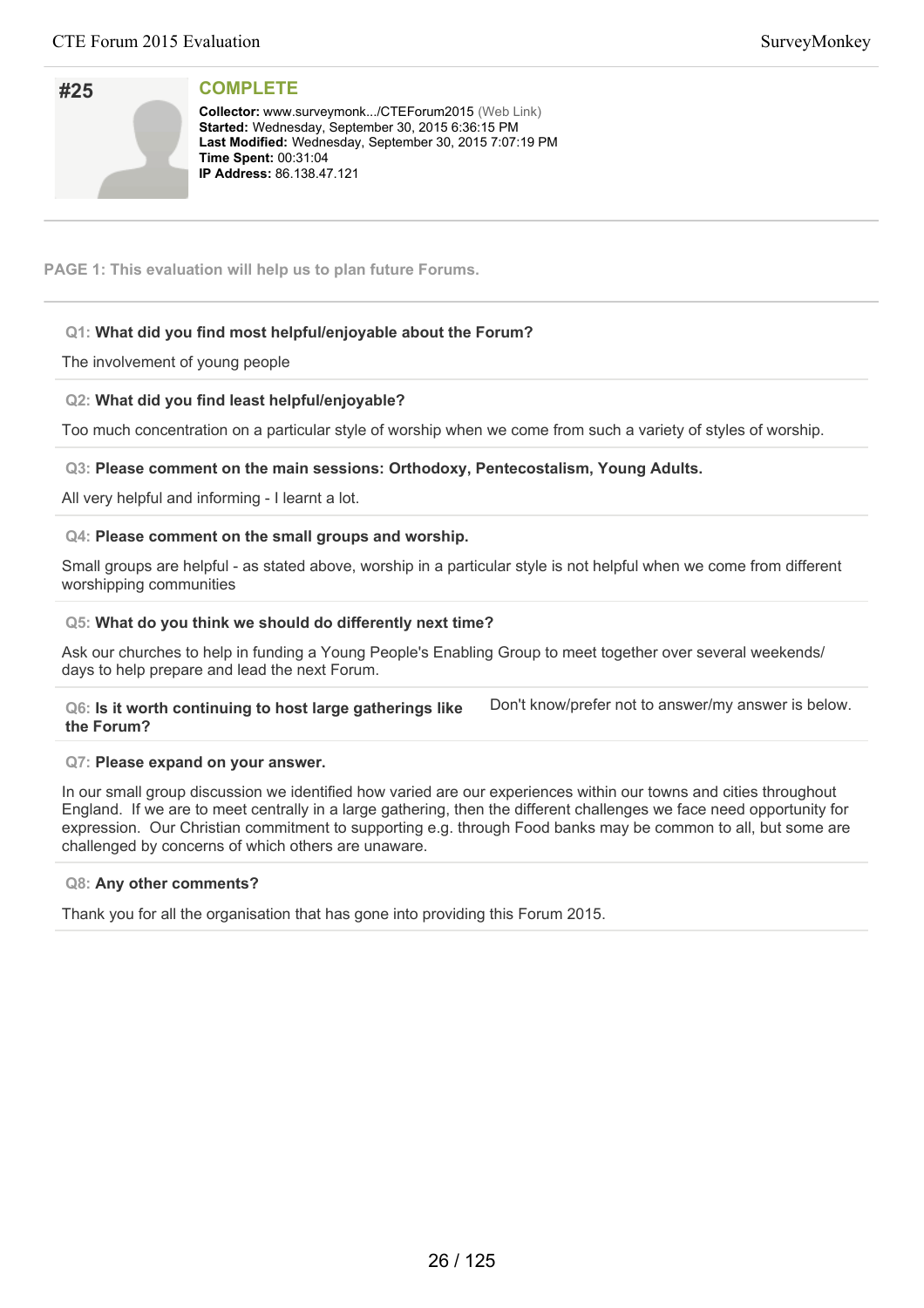| #26 |  |
|-----|--|
|     |  |
|     |  |
|     |  |

**Collector:** www.surveymonk.../CTEForum2015 (Web Link) Started: Wednesday, September 30, 2015 7:34:41 PM Last Modified: Wednesday, September 30, 2015 8:30:00 PM **Time Spent: 00:55:19 IP Address: 86.146.161.163** 

**PAGE 1: This evaluation will help us to plan future Forums.**

# **Q1: What did you find most helpful/enjoyable about the Forum?**

time to get to know some new people in a relaxed atmosphere were everyone was valued, regardless of their tradition or theology

## **Q2: What did you find least helpful/enjoyable?**

The first session with 6 people talking about why they belong/what they value to their church. Too many stories to take in. Last one too long.

**Q3: Please comment on the main sessions: Orthodoxy, Pentecostalism, Young Adults.**

Excellent. Well done

## **Q4: Please comment on the small groups and worship.**

Excellent

### **Q5: What do you think we should do differently next time?**

Work with members to move on to a new theme. It worked without an outside speaker. No need for one in the future

**Q6: Is it worth continuing to host large gatherings like the Forum?** Yes

### **Q7: Please expand on your answer.**

It is essential that an ecumenical space of this nature is created for the English church. Without it, the whole church would be the poorer

### **Q8: Any other comments?**

Pray, imagination and the leading of the Spirit is need as we walk together. I'm looking forward to attending the enabling group in November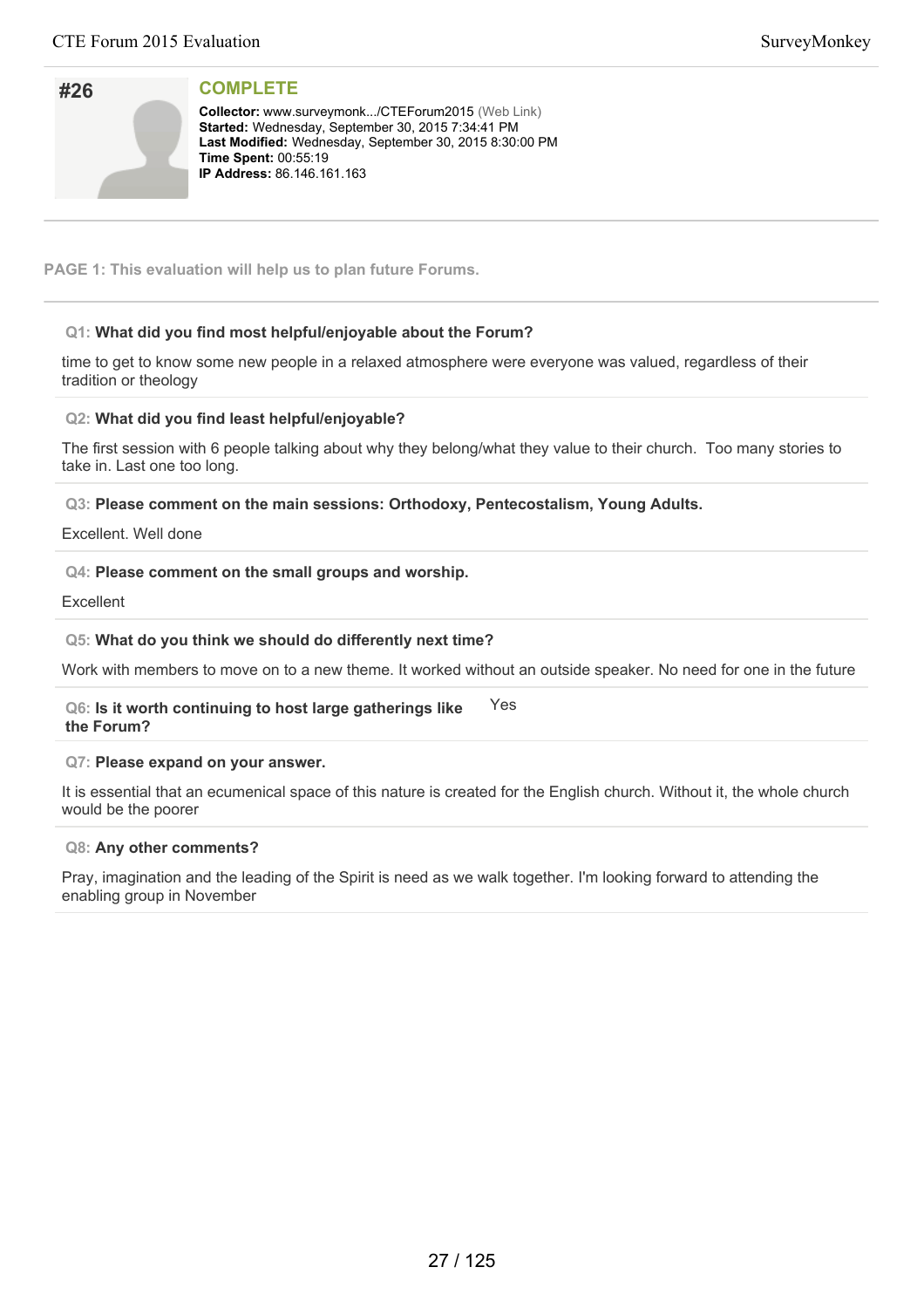| SurveyMonkey |
|--------------|
|--------------|

| #27 |  |
|-----|--|
|     |  |
|     |  |
|     |  |

**Collector:** www.surveymonk.../CTEForum2015 (Web Link) Started: Wednesday, September 30, 2015 8:12:49 PM Last Modified: Wednesday, September 30, 2015 8:39:54 PM **Time Spent: 00:27:05 IP Address:** 86.149.63.69

## **PAGE 1: This evaluation will help us to plan future Forums.**

# **Q1: What did you find most helpful/enjoyable about the Forum?**

To see God's children together & experience a sense of belonging and joy

## **Q2: What did you find least helpful/enjoyable?**

It was sometimes hard to hear: the PA system & volume of music were not well balanced.

## **Q3: Please comment on the main sessions: Orthodoxy, Pentecostalism, Young Adults.**

All fascinating in their own ways, but the young adults were both inspiring and challenging - their input was so well prepared ...it was great.

## **Q4: Please comment on the small groups and worship.**

OK - our small group was small & got smaller! and I missed the first session so was perhaps part of the the problem.

## **Q5: What do you think we should do differently next time?**

Hard to say - is there a way of encouraging all speakers to relate to linked BIble passages: that worked so well with the young adults.

#### **Q6: Is it worth continuing to host large gatherings like the Forum?** Yes

### **Q7: Please expand on your answer.**

My first time, but it felt like more than just the usual suspects sharing fellowship, to me

### **Q8: Any other comments?**

Thanks to all those who organised the forum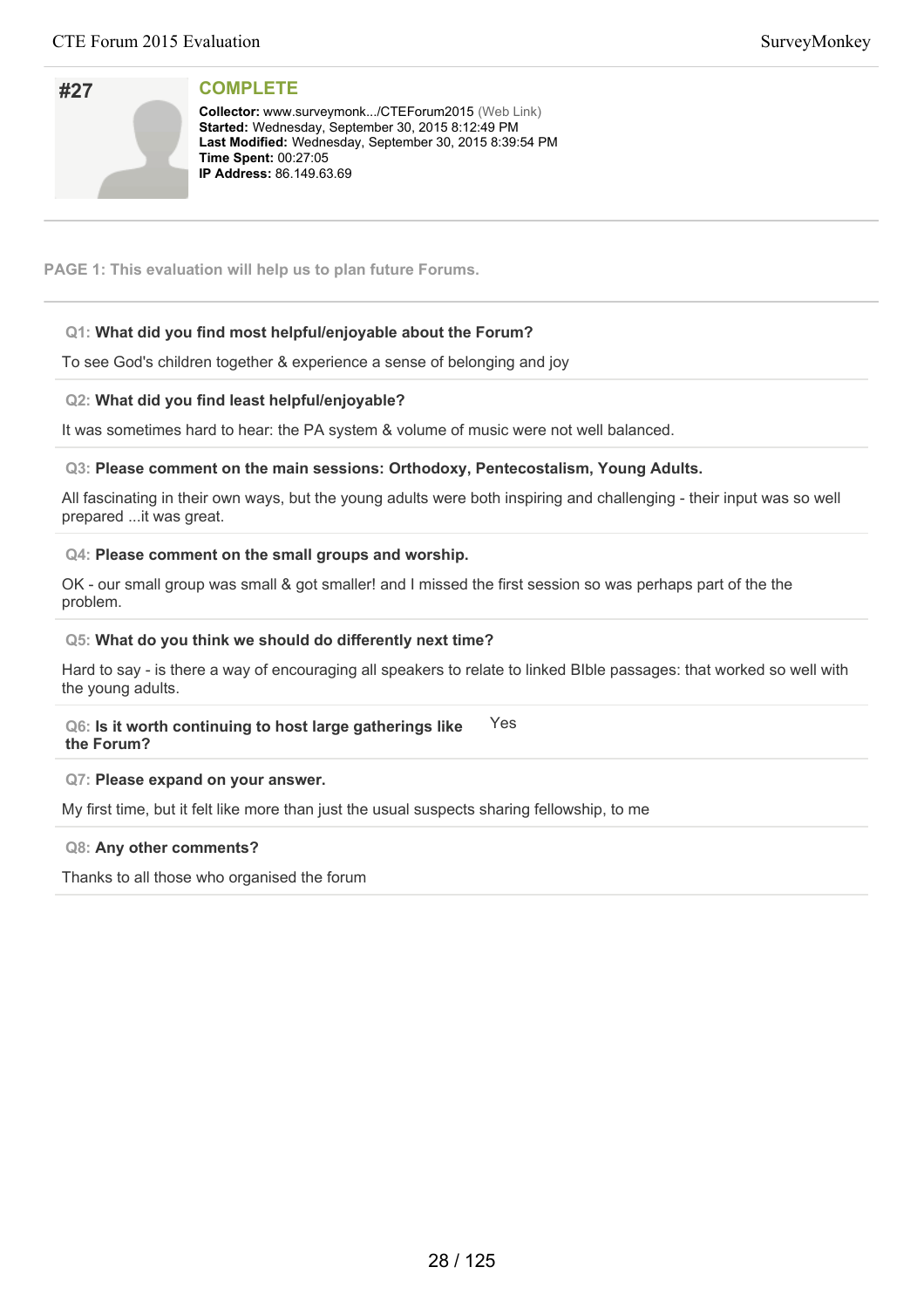| #28 |  |
|-----|--|
|     |  |
|     |  |
|     |  |

**Collector:** www.surveymonk.../CTEForum2015 (Web Link) Started: Wednesday, September 30, 2015 9:01:17 PM Last Modified: Wednesday, September 30, 2015 9:08:44 PM **Time Spent: 00:07:26 IP Address:** 86.162.41.128

**PAGE 1: This evaluation will help us to plan future Forums.**

# **Q1: What did you find most helpful/enjoyable about the Forum?**

Meeting with people of other traditions

# **Q2: What did you find least helpful/enjoyable?**

We never got to the questions that challenge and divide us

## **Q3: Please comment on the main sessions: Orthodoxy, Pentecostalism, Young Adults.**

The sessions on Orthodoxy and Pentecostalism were informative while the Young Adults were inspiring

## **Q4: Please comment on the small groups and worship.**

Small groups worked well. Worship was a little repetitive. I would have preferred more variety of style.

## **Q5: What do you think we should do differently next time?**

Work out how to involve young adults as an integral part rather than as an add on. Are we brave enough to listen to the sceptical secular voices as well as to each other?

#### **Q6: Is it worth continuing to host large gatherings like the Forum?** Yes

### **Q7: Please expand on your answer.**

There is a sense of 'can do' when we sense being part of a larger body. Connections made in forum might just encourage local co-operation and understanding

## **Q8: Any other comments?**

I thought that the Presidents were given too easy a time. More rigorous questioning would have been more engaging!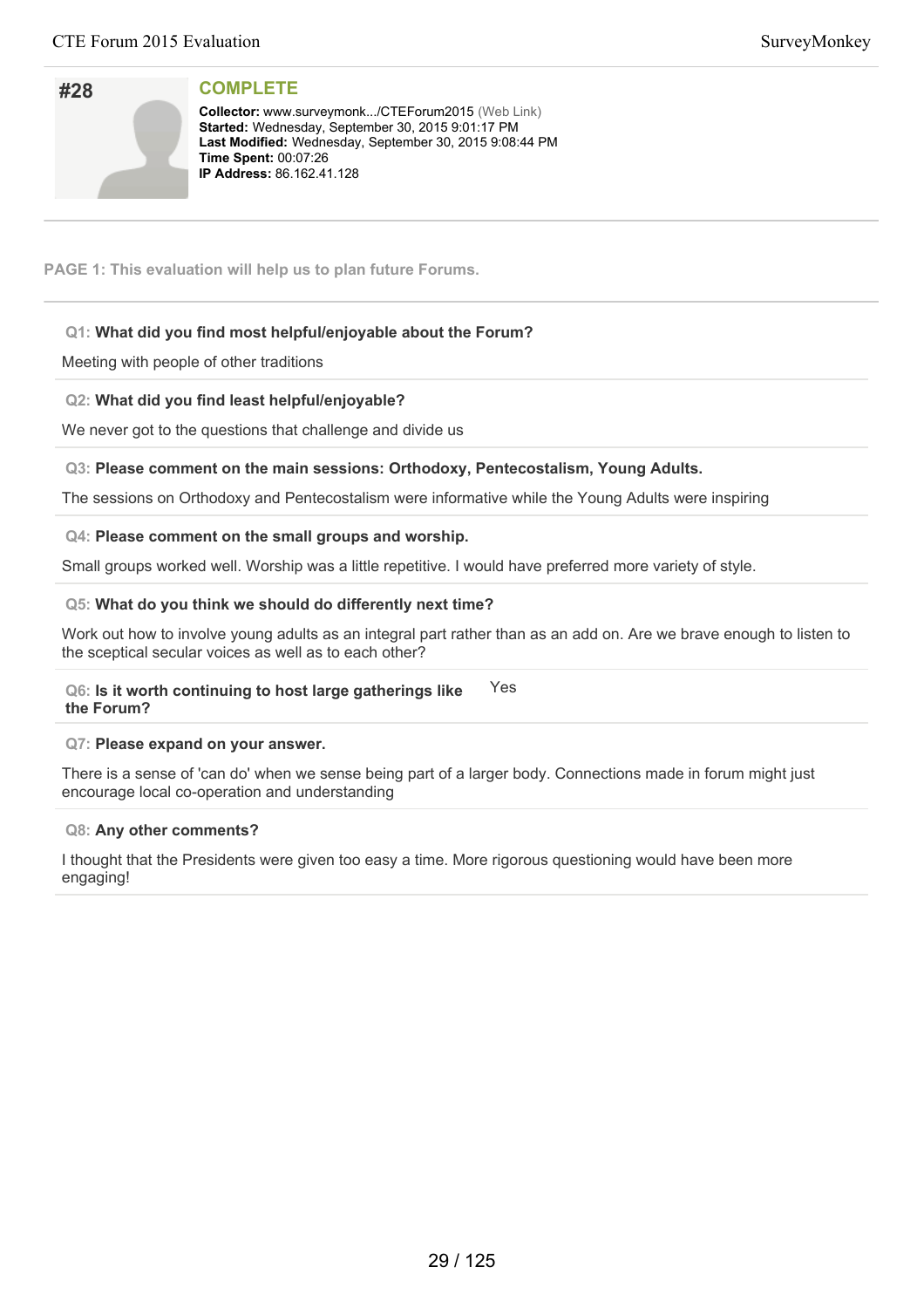| #29 |  |
|-----|--|
|     |  |
|     |  |
|     |  |

**Collector:** www.surveymonk.../CTEForum2015 (Web Link) Started: Wednesday, September 30, 2015 9:14:43 PM Last Modified: Wednesday, September 30, 2015 9:26:53 PM **Time Spent: 00:12:10 IP Address: 213.122.115.106** 

**PAGE 1: This evaluation will help us to plan future Forums.**

# **Q1: What did you find most helpful/enjoyable about the Forum?**

Understanding more about the Orthodox and Pentecostal traditions

# **Q2: What did you find least helpful/enjoyable?**

Nothing. All was valuable.

# **Q3: Please comment on the main sessions: Orthodoxy, Pentecostalism, Young Adults.**

AS above. Regrettably I had to miss the Young Adults session but look forward to viewing the session by video on the website in due course.

## **Q4: Please comment on the small groups and worship.**

Just attended Weds am small groups. Very instructive, learning from others.

Weds am Mass as expected.

Final worship a bit 'happy clappy' for me, a Catholic (!), but recognised the enthusiasm and commitment of participants as being excellent.

# **Q5: What do you think we should do differently next time?**

Some of the tea/coffee services should be in the Market Place area.

#### **Q6: Is it worth continuing to host large gatherings like the Forum?** Yes

### **Q7: Please expand on your answer.**

The opportunity to gather so may from so many different perspectives and get the commitment of the Presidents is inspiring

### **Q8: Any other comments?**

I am surprised there was no a more specific 'call to action' with a pooling of the enormous experience of ecumenical activities from those attending the Forum. Inspiring words and discussions are nothing without action. I will write separately. I recognise there might be a plan that was shared with the delegates, in my hearing! In summary, thank you very much for enabling me to attend. It was very worthwhile.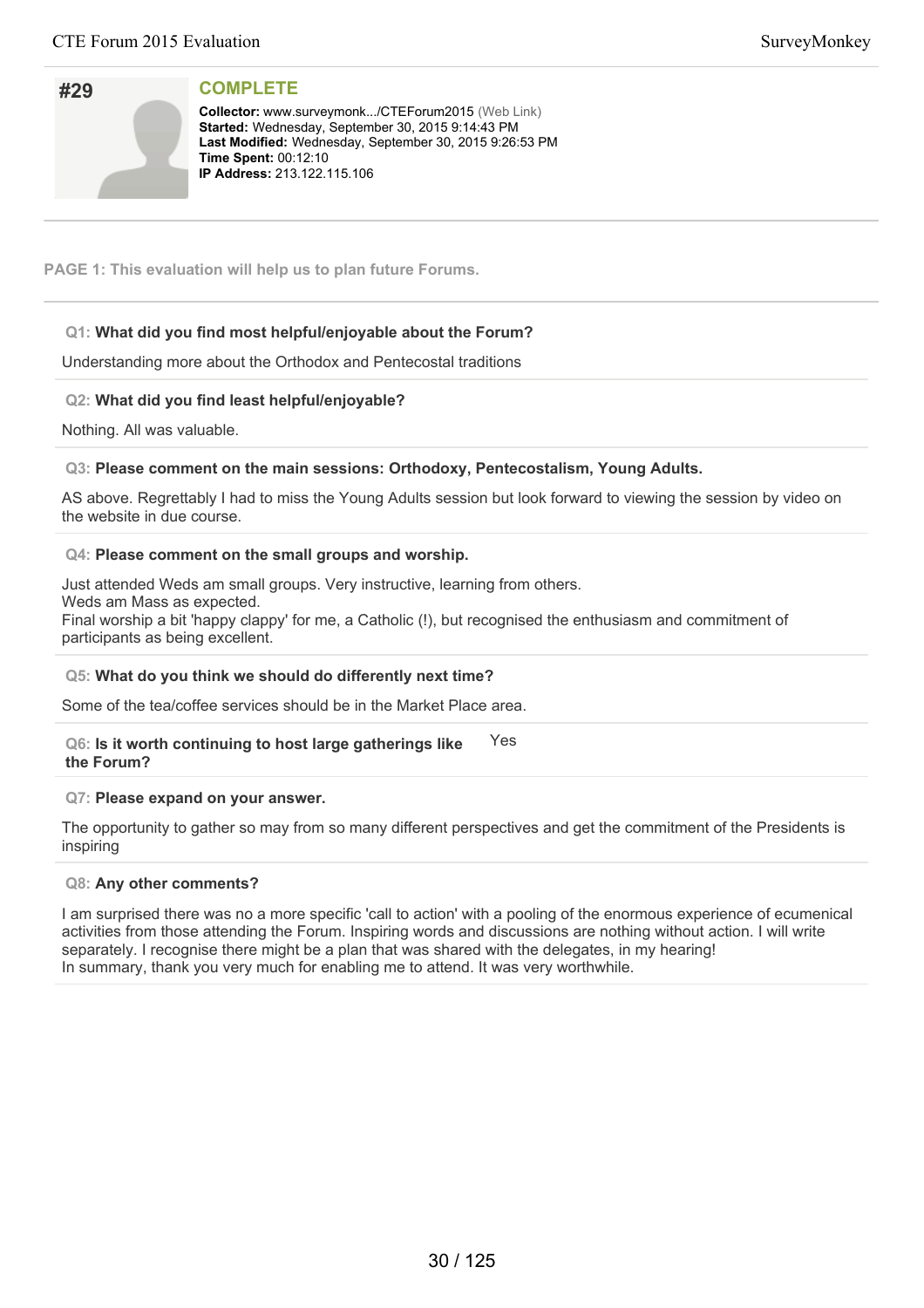| #30 |  |
|-----|--|
|     |  |
|     |  |
|     |  |

**Collector:** www.surveymonk.../CTEForum2015 (Web Link) Started: Wednesday, September 30, 2015 10:18:07 PM Last Modified: Wednesday, September 30, 2015 10:24:49 PM **Time Spent: 00:06:42 IP Address:** 82.16.119.136

**PAGE 1: This evaluation will help us to plan future Forums.**

# **Q1: What did you find most helpful/enjoyable about the Forum?**

Amazing worship, great selection of denominations to learn from, the differences and similarities. the 12 young people

# **Q2: What did you find least helpful/enjoyable?**

One or two Spiky comments from the orthodox about evangelicals and lady who defined her non conformist by what they are not

**Q3: Please comment on the main sessions: Orthodoxy, Pentecostalism, Young Adults.**

Fantastic

# **Q4: Please comment on the small groups and worship.**

Worship amazing

Small meeting first night was too soon

# **Q5: What do you think we should do differently next time?**

Have one clearly advertised Twitter hashtag, not three different ones

**Q6: Is it worth continuing to host large gatherings like the Forum?** Yes

# **Q7: Please expand on your answer.**

we would never learn as much about each other or be receive from each other in such a good manner

### **Q8: Any other comments?**

There could be a session in the Monday afternoon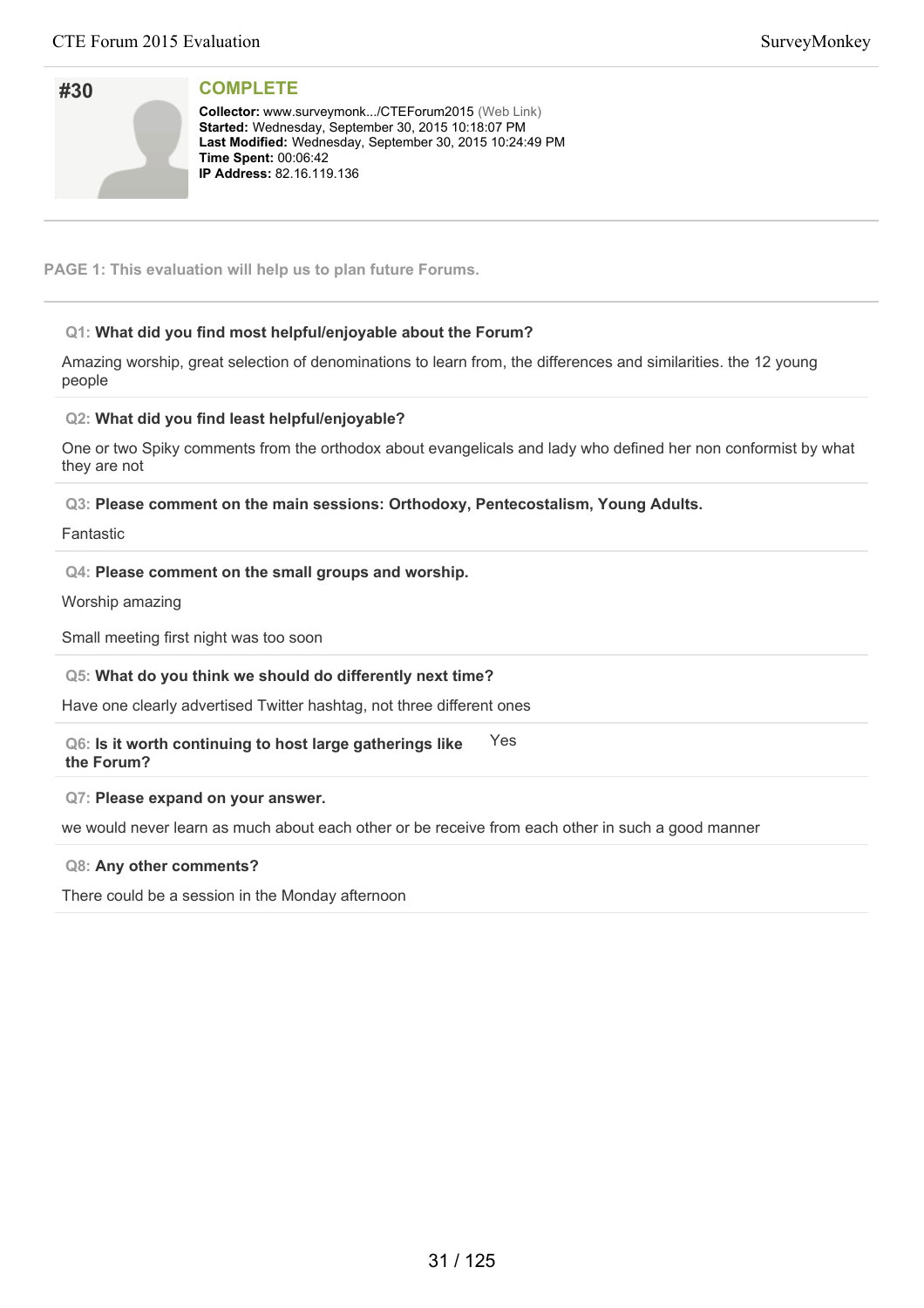| #31 |  |
|-----|--|
|     |  |
|     |  |
|     |  |

**Collector:** www.surveymonk.../CTEForum2015 (Web Link) Started: Wednesday, September 30, 2015 10:44:39 PM Last Modified: Wednesday, September 30, 2015 10:59:16 PM **Time Spent: 00:14:37 IP Address: 92.31.11.196** 

**PAGE 1: This evaluation will help us to plan future Forums.**

# **Q1: What did you find most helpful/enjoyable about the Forum?**

people listening and being open to new ideas and insights.

# **Q2: What did you find least helpful/enjoyable?**

Some of the panel discussions were a bit long and repetitive. Also would have been good to talk more about what we might all be able to actually do back in the 'real world'.

## **Q3: Please comment on the main sessions: Orthodoxy, Pentecostalism, Young Adults.**

All really good. Particularly liked people sharing what they valued about their tradition - learnt more from that than people talking about things. Liked the Monday evening session for the same reason.

## **Q4: Please comment on the small groups and worship.**

Our small group was great. Good to have the chance to engage with people from very different church traditions to my own and be reminded that I had things to learn from them. It challenged some of my predjudices. The worship in the main sessions with the worship group was okay but it just got a bit much after a while. I can understand why the decision was made to do things in this way, but it was all from one tradition. I think it would have been an interesting challenge for the worship group if they had been asked to incorprate things from other traditions e.g. liturgy, taize chants, silence, etc. Also perhaps this is just me but the words of some of the worship songs were meaningless/theologically odd and not always inclusive language etc.

# **Q5: What do you think we should do differently next time?**

Make more of an effort at using inclusive language in all aspects of the forum. Find some female presidents ;) Make it a bit more interactive - it didn't feel like there was much chance to ask questions, but perhaps that was deliberate. Vary the buzz groups - use them when they are really the best thing to use, and use other facilitation techniques at other times.

I know this is hard but it would be good to get more people there who are not either professional ecumenists or church leaders. Having it on week days doesn't help on that one, and also the time of year isn't great for either students or student workers.

#### **Q6: Is it worth continuing to host large gatherings like the Forum?** Yes

## **Q7: Please expand on your answer.**

I think it would be worth hosting them more often - but I also think it's a shame that it was only CTE and not the other national instruments or CTBI too - why can't we all work together? Then there could be something like this every year!

# **Q8: Any other comments?**

You all did a fantastic job. It's one of the best conferences I've been to for ages.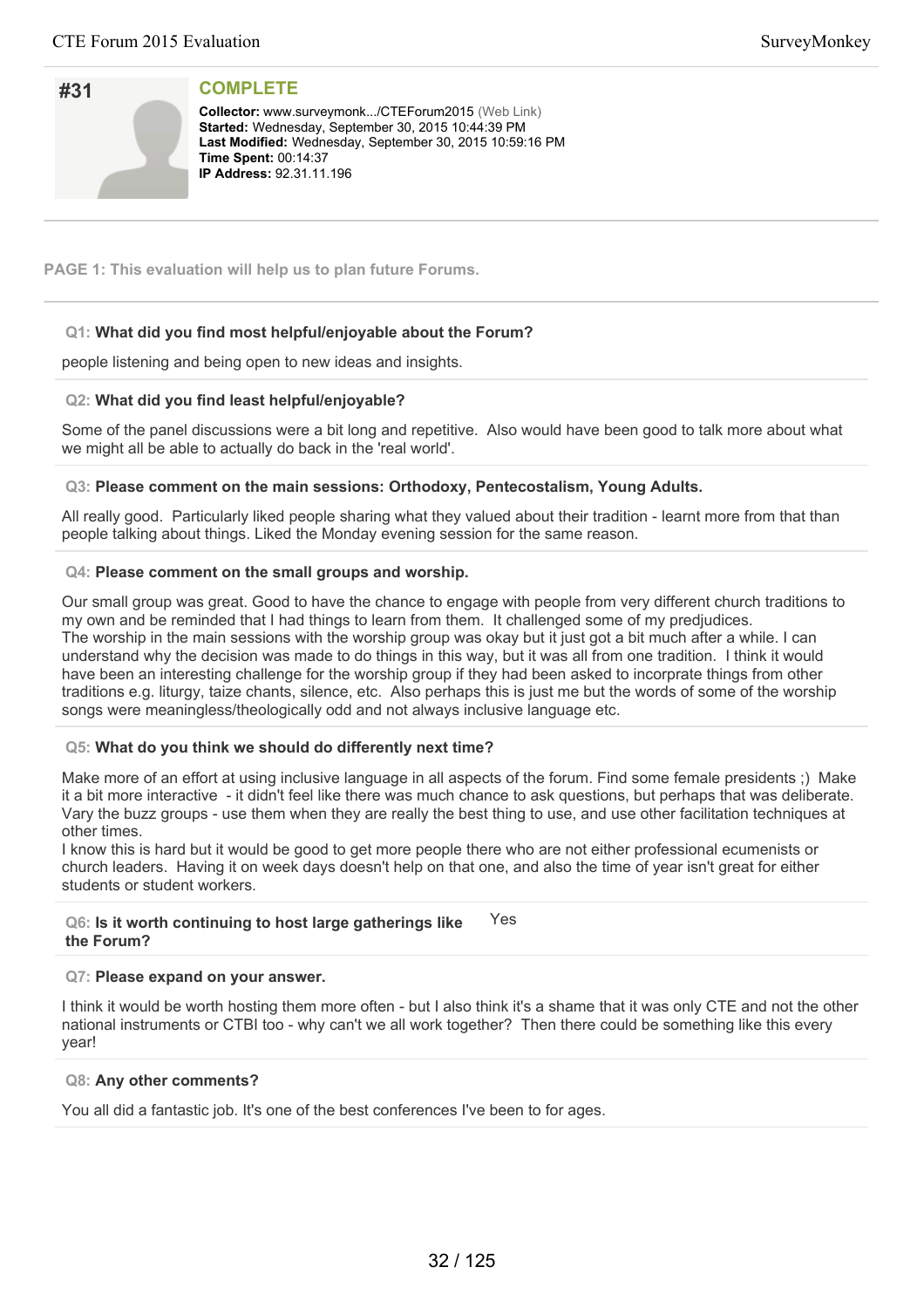| SurveyMonkey |
|--------------|
|--------------|

| #32 |  |
|-----|--|
|     |  |
|     |  |
|     |  |

**Collector:** www.surveymonk.../CTEForum2015 (Web Link) **Started:** Thursday, October 01, 2015 6:58:49 AM Last Modified: Thursday, October 01, 2015 7:22:14 AM **Time Spent: 00:23:24 IP Address: 81.129.140.138** 

**PAGE 1: This evaluation will help us to plan future Forums.**

# **Q1: What did you find most helpful/enjoyable about the Forum?**

The organisation and running was first rate and helped the whole event run both smoothly and coherently.

# **Q2: What did you find least helpful/enjoyable?**

I felt that the Presidents interviews dragged a little and we didn't get the best use of their time.

# **Q3: Please comment on the main sessions: Orthodoxy, Pentecostalism, Young Adults.**

Well presented, good speakers and I learned so much about them, me us and Church unity

# **Q4: Please comment on the small groups and worship.**

The small groups worked well for me.

The worship was excellent and Noel hit the right balance every time. Inspirational.

## **Q5: What do you think we should do differently next time?**

I hesitate to suggest anything but wonder whether the President's could present papers / share thoughts on different aspects of Unity. not as a debate more an open conversation.

#### **Q6: Is it worth continuing to host large gatherings like the Forum?** Yes

### **Q7: Please expand on your answer.**

The atmosphere of humility, openness and vulnerability enabled open conversations where we each learned from one another. It was the clearest sense of unity I have experienced. This must only be good for the Church

### **Q8: Any other comments?**

Well done, the time and effort put into planning, preparing and running the event are much appreciated. Thank you.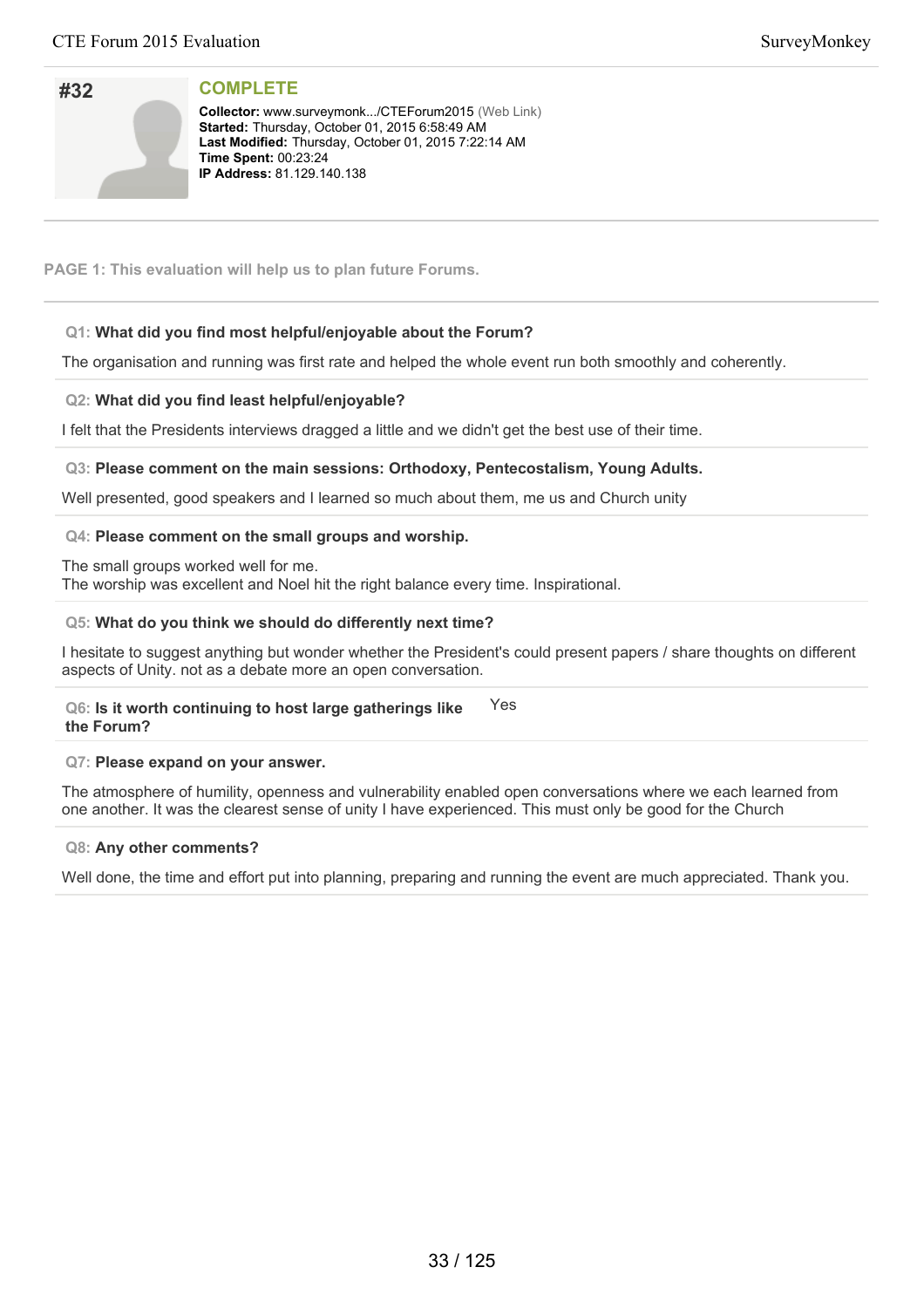| SurveyMonkey |
|--------------|
|--------------|

| #33 |  |
|-----|--|
|     |  |
|     |  |
|     |  |

**Collector:** www.surveymonk.../CTEForum2015 (Web Link) **Started:** Thursday, October 01, 2015 8:28:54 AM Last Modified: Thursday, October 01, 2015 8:44:34 AM **Time Spent: 00:15:40 IP Address: 193.164.110.78** 

**PAGE 1: This evaluation will help us to plan future Forums.**

# **Q1: What did you find most helpful/enjoyable about the Forum?**

Presentations into Orthodox and Pentecostal Churches. They where inspirational.

# **Q2: What did you find least helpful/enjoyable?**

Listening to the silence on difficult issues which were diplomatically glossed over. (Although I can understand why.)

**Q3: Please comment on the main sessions: Orthodoxy, Pentecostalism, Young Adults.**

Excellent

## **Q4: Please comment on the small groups and worship.**

**Excellent** 

## **Q5: What do you think we should do differently next time?**

I think the basic framework of times, locations, venues and small groups worked fine. Perhaps a call could be put out for volunteers to assist the small CTE Work Team with some of the work that goes on behind the scene in preparation for the Forum. This might relieve pressure upon Jenny etc.

| Q6: Is it worth continuing to host large gatherings like<br>the Forum? | Yes                                 |
|------------------------------------------------------------------------|-------------------------------------|
| Q7: Please expand on your answer.                                      | Respondent skipped this<br>question |

### **Q8: Any other comments?**

It would have been good to have known why their was a mass departure of the Orthodox delegates! Many wondered where they had gone on the Wednesday (only one delegate present!). Hopefully it was ministry demands and not because they had done their bit and mutually had decided to leave en-mass.

Also could CTE invite all the denominations to prepare a paper similar to the papers produced by the Orthodox and Pentecostal Churches. The invitation would be for all denominations to produce this and for it to be put onto the CTE website for others to read and enlarge their understanding of history, development, structure, denominational size, beliefs and values. It should also include web links etc where further info may be found.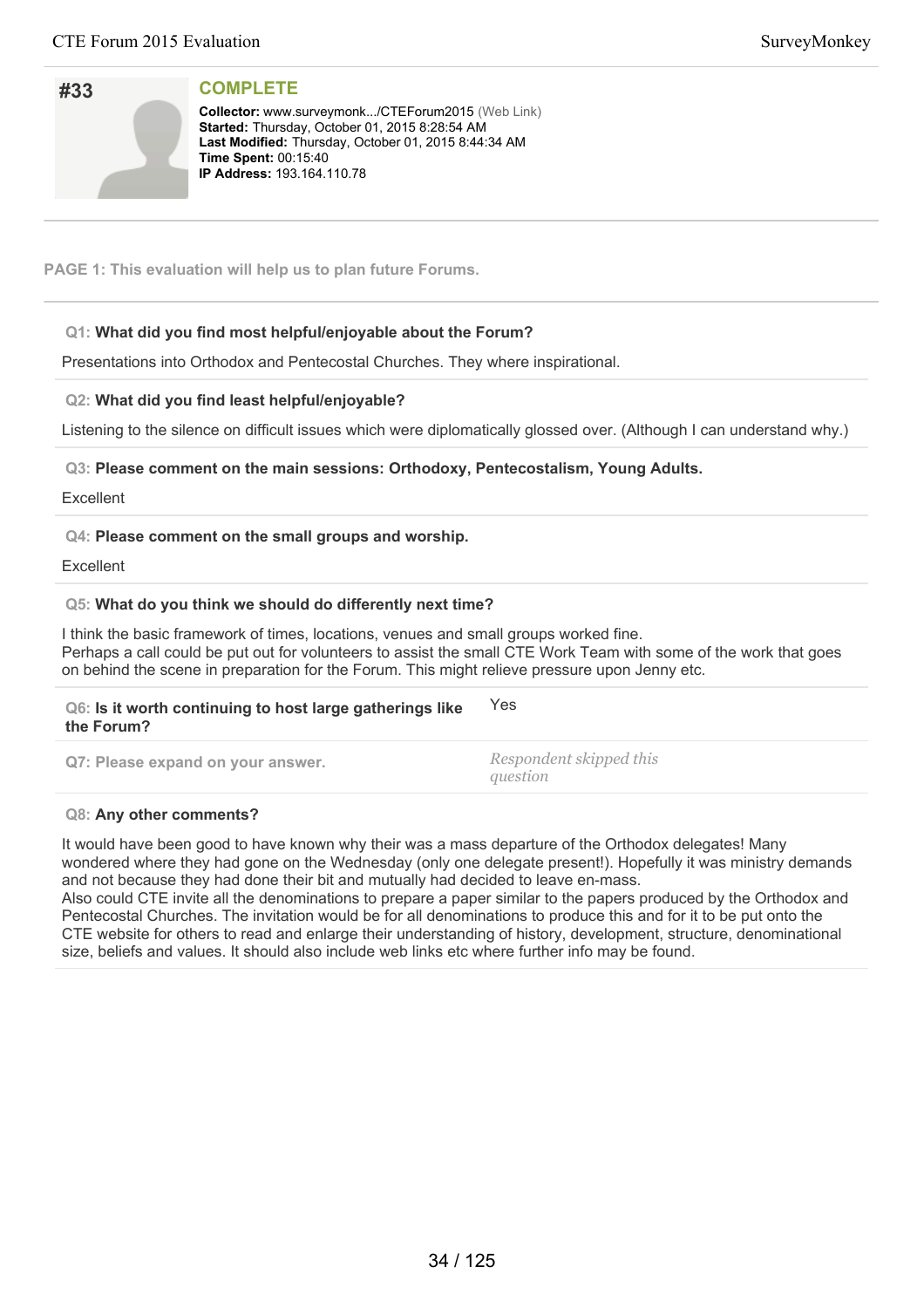| #34 |  |
|-----|--|
|     |  |
|     |  |
|     |  |

**Collector:** www.surveymonk.../CTEForum2015 (Web Link) Started: Thursday, October 01, 2015 9:00:40 AM Last Modified: Thursday, October 01, 2015 9:10:24 AM **Time Spent: 00:09:44 IP Address: 94.72.195.249** 

**PAGE 1: This evaluation will help us to plan future Forums.**

# **Q1: What did you find most helpful/enjoyable about the Forum?**

The presentations by the Orthodox, the Pentecostals and the young people were all helpful.

## **Q2: What did you find least helpful/enjoyable?**

The Tuesday afternoon gap. I felt this was dead space.

## **Q3: Please comment on the main sessions: Orthodoxy, Pentecostalism, Young Adults.**

It was interesting to find out more about the Orthodox churches. Whilst I have known about them in theory from reading, it was interesting to hear their perspective first hand. The Pentecostals I already knew about but it was good to hear one of them critiquing the Prosperity gospel. The Young adults were full of youthful enthusiasm and their contribution was exciting. It would be interesting to hear from those same adults in 10 years time to see if their perspective has changed.

## **Q4: Please comment on the small groups and worship.**

The small group sessions were good. There was some honest sharing and a level of understanding reached. The worship was fine for me but I know some of those from more traditional denominations struggled with it.

### **Q5: What do you think we should do differently next time?**

The previous forum included a teaching from a Cambridge lecturer (sorry, her name escapes me) on 1 Corinthians 12 which was very helpful. A teaching session of this kind would enhance the forum I think.

#### **Q6: Is it worth continuing to host large gatherings like the Forum?** Yes

### **Q7: Please expand on your answer.**

Over the course of the forum it was excellent to be able to encounter people from a range of traditions, both to understand them a little more, and to explain our own network to them. I was amazed at the level of ignorance concerning the New Churches and hopefully, this interaction has filled in the blanks a little more for some of the participants of the Forum.

### **Q8: Any other comments?**

I enjoyed the forum and would like to thank all those who organised it for the excellent job they did.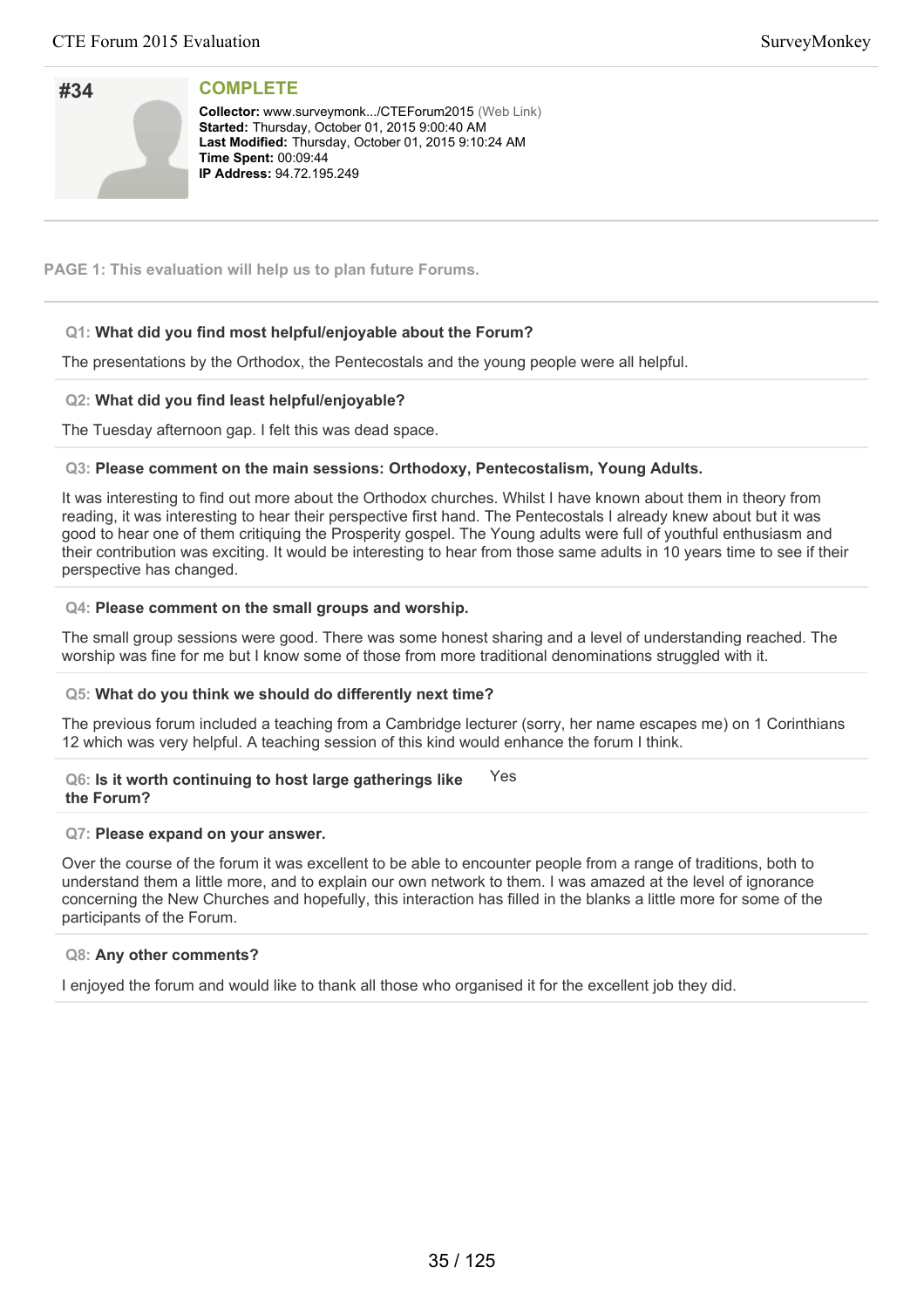| #35 |  |
|-----|--|
|     |  |
|     |  |
|     |  |

**Collector:** www.surveymonk.../CTEForum2015 (Web Link) Started: Thursday, October 01, 2015 9:07:20 AM Last Modified: Thursday, October 01, 2015 9:35:42 AM **Time Spent: 00:28:21 IP Address: 158.169.40.9** 

**PAGE 1: This evaluation will help us to plan future Forums.**

# **Q1: What did you find most helpful/enjoyable about the Forum?**

Meeting lots of people from different denominations Learning about the Orthodox and Pentecostal Churches Learning more about the landscape of Christianity in England. The opportunities to experience worship from different traditions.

## **Q2: What did you find least helpful/enjoyable?**

Panel discussions have their place but can be very boring and un-engaging 'No more strangers' as a worship song was lovely but once I had heard it a couple of times, it became a bit dirgy.

## **Q3: Please comment on the main sessions: Orthodoxy, Pentecostalism, Young Adults.**

Interesting, insightful, funny and powerful! We need more Young Adults at the Forum.

### **Q4: Please comment on the small groups and worship.**

Really good idea and worked well!

## **Q5: What do you think we should do differently next time?**

Silent worship for a bit

Have some workshops where you can learn a skill/something else. You could ask St Ethelburga's to do something around dialogue and social action.

What about workshops on key challenges facing the church?

Please double the number of young people at the event next time. Also, what about setting up a mini CTE ecumenical conference, but for young people?

#### **Q6: Is it worth continuing to host large gatherings like the Forum?** Yes

### **Q7: Please expand on your answer.**

Talking to each other is crucial but I think it needs to be followed by concrete, specific actions otherwise the whole exercise risks becoming a talking shop.

### **Q8: Any other comments?**

What were the specific, concrete outcomes from this conference? There must be powerful/inspiring stories people can share of things they did when they went to their own communities.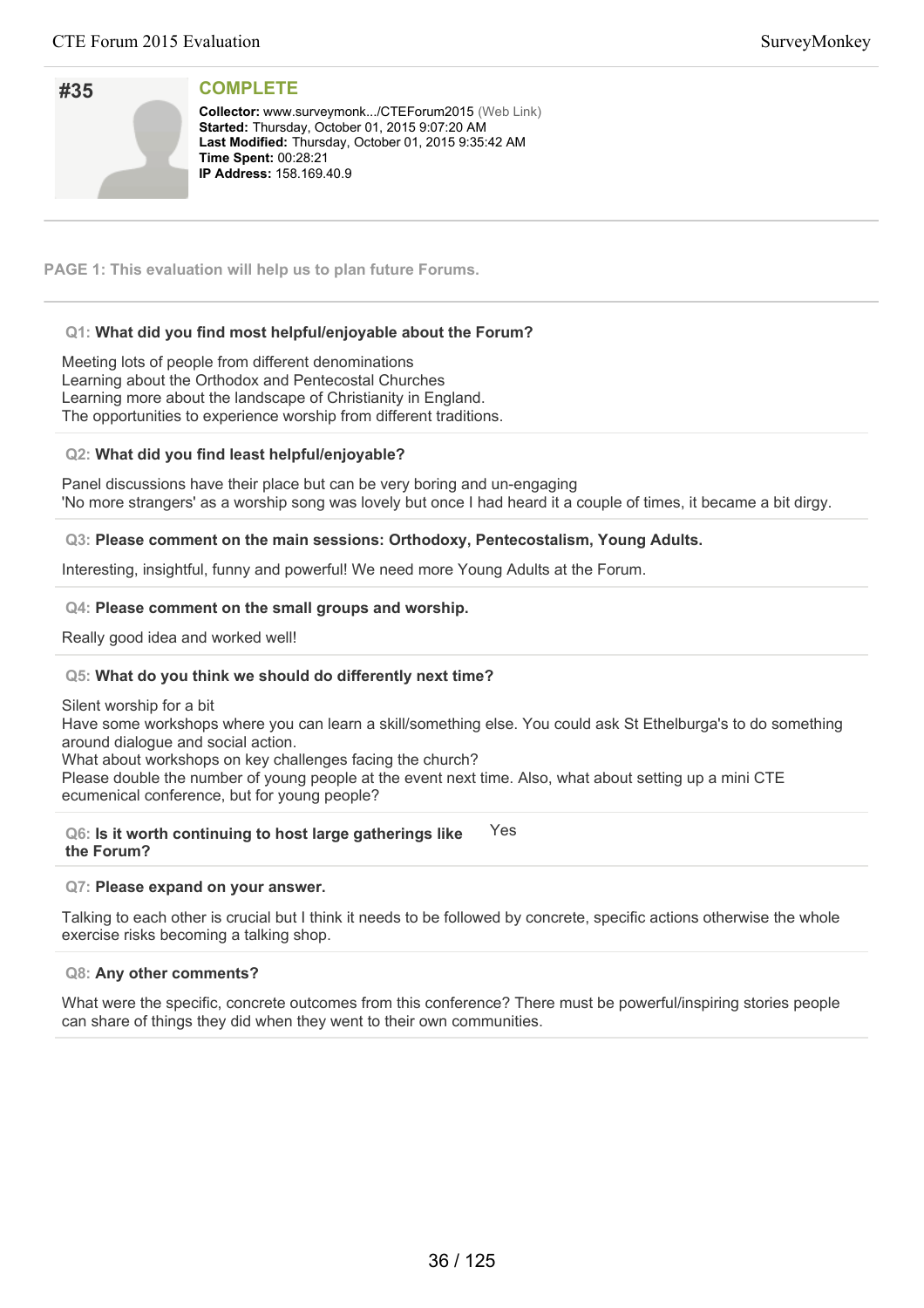| #36 |  |
|-----|--|
|     |  |
|     |  |
|     |  |

**Collector:** www.surveymonk.../CTEForum2015 (Web Link) Started: Thursday, October 01, 2015 9:10:13 AM Last Modified: Thursday, October 01, 2015 9:37:35 AM **Time Spent: 00:27:21 IP Address:** 86.170.23.0

**PAGE 1: This evaluation will help us to plan future Forums.**

# **Q1: What did you find most helpful/enjoyable about the Forum?**

I am very pleased to have been nominated to attend the Forum as a Quaker representative. It is difficult to pick out one thing because for me it was all good (apart from one aspect, see 2 below). I think the high quality of the organisation both by CTE and the Hayes should be noted. So in this section, simply, 'Thank you'.

# **Q2: What did you find least helpful/enjoyable?**

There is no doubt in my mind about this. The worship group made the event very stressful for me. I know that lots of people appreciated it greatly and that it is part of their tradition. However, I have a hearing difficulty which means that I cannot filter sounds. Playing music while people speak (eg the poems and the buzz groups) means that I cannot hear. There was no quiet except on the last day when there must have been some feedback. I also found the words very difficult to engage with (cf Wesley in the last session).

# **Q3: Please comment on the main sessions: Orthodoxy, Pentecostalism, Young Adults.**

Probably the highlight for me was the session on Orthodoxy. It was both informative and challenging. I found the Pentecostalism session less engaging. With regard to the young adults; that session was very engaging and challenging. I could write quite a lot about the challenges but will resist the temptation. I think members of CTE might have something to learn from Quakers about how to engage with Children and Young Adults.

## **Q4: Please comment on the small groups and worship.**

Our group facilitator was outstandingly good. He caught the mood of the members and responded so well. It was a very good way to meet some delegates personally.

# **Q5: What do you think we should do differently next time?**

Probably there were too many buzz groups. Another session in small groups might be helpful, but really I do think this was a well balanced programme.

**Q6: Is it worth continuing to host large gatherings like the Forum?** Don't know/prefer not to answer/my answer is below.

## **Q7: Please expand on your answer.**

I guess this is quite an expensive exercise and is affirming as well as challenging for delegates. But I wonder if it takes us any further forward. Difficult to tell so soon after the event.

## **Q8: Any other comments?**

There is no question about the Presidents Panel. That too for me was a highlight. Although it was difficult to hear Archbishop Gregorious he communicated a lot, I found the Cardinal very human and entertaining and I wonder if the Archbishop of Canterbury could be encouraged to attend. His was a very noticeable absence. You advertised 'video links'. They were not and therefore slightly disappointing.

I was pleased that the poetry happened. It added to the last session.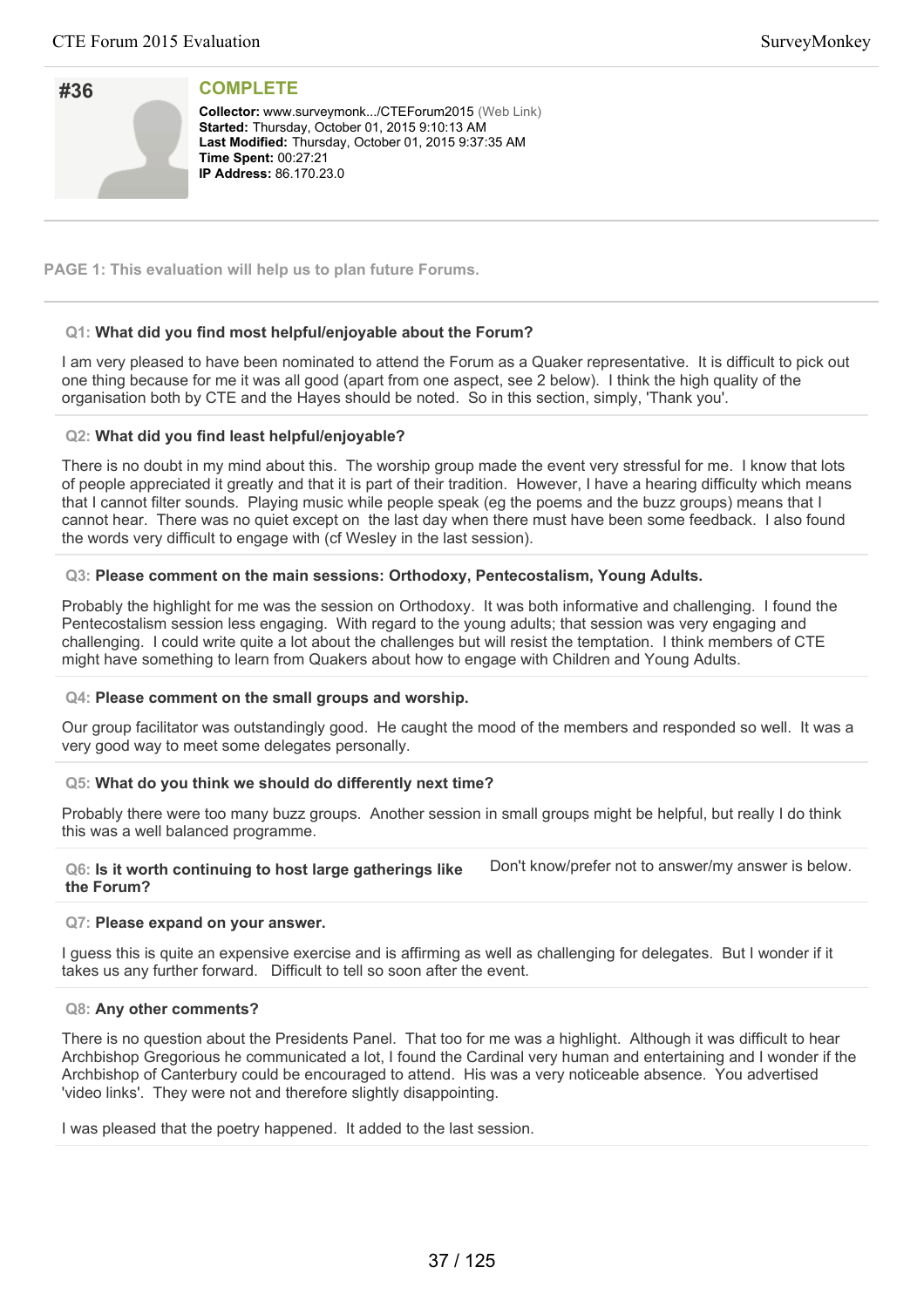| #37 |  |
|-----|--|
|     |  |
|     |  |
|     |  |

**Collector:** www.surveymonk.../CTEForum2015 (Web Link) **Started:** Thursday, October 01, 2015 9:53:40 AM Last Modified: Thursday, October 01, 2015 9:58:17 AM **Time Spent:** 00:04:37 **IP Address:** 86.6.153.221

**PAGE 1: This evaluation will help us to plan future Forums.**

# **Q1: What did you find most helpful/enjoyable about the Forum?**

# The session with the Young People

# **Q2: What did you find least helpful/enjoyable?**

The session with the Presidents

## **Q3: Please comment on the main sessions: Orthodoxy, Pentecostalism, Young Adults.**

Sessions on Orthodoxy & Pentecostalism were both very good & informative - well worth doing. That with the young people was excellent - we need to hear more from the young people.

## **Q4: Please comment on the small groups and worship.**

Worship was varied and good. Small groups were good too, but meeting only twice doesn't give the opportunity to gel. Ours was six the first session and only four the second - that is not really enough. Perhaps less slightly larger groups?

## **Q5: What do you think we should do differently next time?**

As above - less slightly larger groups. Also if there is to be a session with the Presidents, I would prefer it to focus on more critical questions.

| Q6: Is it worth continuing to host large gatherings like<br>the Forum? | Yes                                 |
|------------------------------------------------------------------------|-------------------------------------|
| Q7: Please expand on your answer.                                      | Respondent skipped this<br>question |
| Q8: Any other comments?                                                | Respondent skipped this<br>question |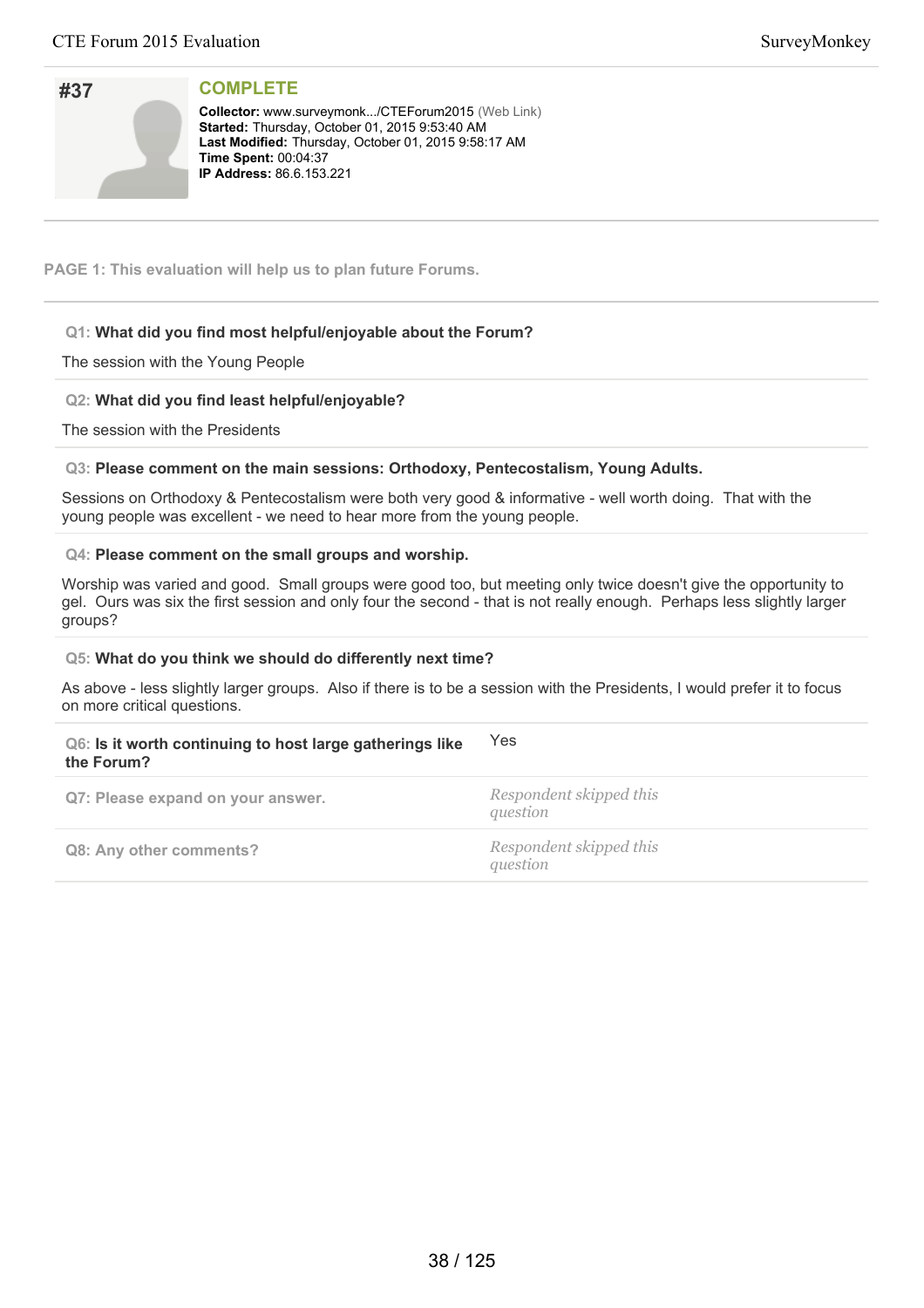| #38 |  |
|-----|--|
|     |  |
|     |  |
|     |  |

Collector: www.surveymonk.../CTEForum2015 (Web Link) **Started:** Thursday, October 01, 2015 9:51:13 AM Last Modified: Thursday, October 01, 2015 10:02:22 AM **Time Spent:** 00:11:09 **IP Address: 109.145.195.153** 

**PAGE 1: This evaluation will help us to plan future Forums.**

# **Q1: What did you find most helpful/enjoyable about the Forum?**

As this was my first forum I found all the session helpful and enjoyable. In particular the networking that went on and the small group discussions.

# **Q2: What did you find least helpful/enjoyable?**

Nothing

## **Q3: Please comment on the main sessions: Orthodoxy, Pentecostalism, Young Adults.**

All three sessions were informative. The young adults certainly opened my eyes to issues facing the you of today and their commitment and enthusiasm was infectious.

## **Q4: Please comment on the small groups and worship.**

The worship was good although I think more time could have been given to some of the discussions. It would have been good to attend each of the prayer sessions on the Wednesday morning. Our small group was useful and informative and the mix of denominations made for good discussions.

## **Q5: What do you think we should do differently next time?**

Hold more small groups.

| Q6: Is it worth continuing to host large gatherings like<br>the Forum? | Yes                                 |
|------------------------------------------------------------------------|-------------------------------------|
| Q7: Please expand on your answer.                                      | Respondent skipped this<br>question |
| Q8: Any other comments?                                                | Respondent skipped this<br>question |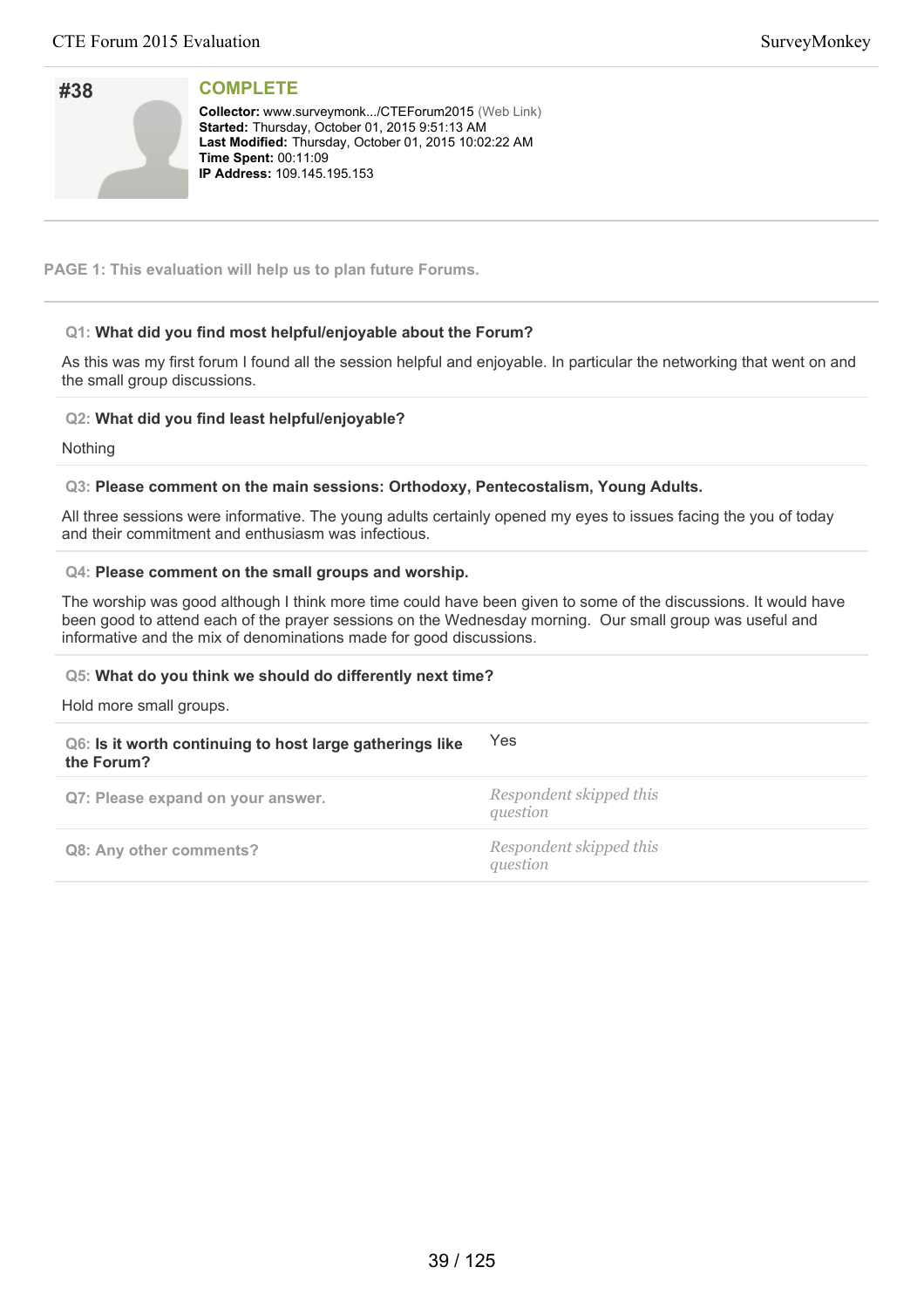| #39             | <b>COMPLETE</b>                                                                                                                                                            |
|-----------------|----------------------------------------------------------------------------------------------------------------------------------------------------------------------------|
|                 | <b>Collector: www.surveymonk/CTEForum2015 (Web Link)</b><br><b>Started:</b> Thursday, October 01, 2015 9:59:32 AM<br>Last Modified: Thursday, October 01, 2015 10:17:37 AM |
|                 | <b>Time Spent: 00:18:04</b><br><b>IP Address: 146.199.112.245</b>                                                                                                          |
|                 |                                                                                                                                                                            |
|                 |                                                                                                                                                                            |
|                 | <b>PAGE 1: This evaluation will help us to plan future Forums.</b>                                                                                                         |
|                 | Q1: What did you find most helpful/enjoyable about the Forum?                                                                                                              |
| Meeting others. |                                                                                                                                                                            |
|                 | Q2: What did you find least helpful/enjoyable?                                                                                                                             |
|                 | Buzz groups with rhetorical questions and no opportunity to channel responses.                                                                                             |
|                 | 'Music' far too much, especially the response bits - far too long.<br>Note: the most enthusiastic participation was to the 'proper' hymns                                  |

**Q3: Please comment on the main sessions: Orthodoxy, Pentecostalism, Young Adults.**

Orthodoxy - Good, positive. Pentecostalism - confusing no one to relate to. Young adults - Good example

### **Q4: Please comment on the small groups and worship.**

Not enough to establish any group dynamic. . Quaker was good

### **Q5: What do you think we should do differently next time?**

Separate session for marketplace. Time could be better used. An extra small group session. Evening activities -ceildeh, organised discussions, not talks..

| Q6: Is it worth continuing to host large gatherings like | Don't know/prefer not to answer/my answer is below. |
|----------------------------------------------------------|-----------------------------------------------------|
| the Forum?                                               |                                                     |

### **Q7: Please expand on your answer.**

Not sure how cost relates to CTE budget.

|  |  | Q8: Any other comments? |  |
|--|--|-------------------------|--|
|--|--|-------------------------|--|

**Q8: Any other comments?** *Respondent skipped this question*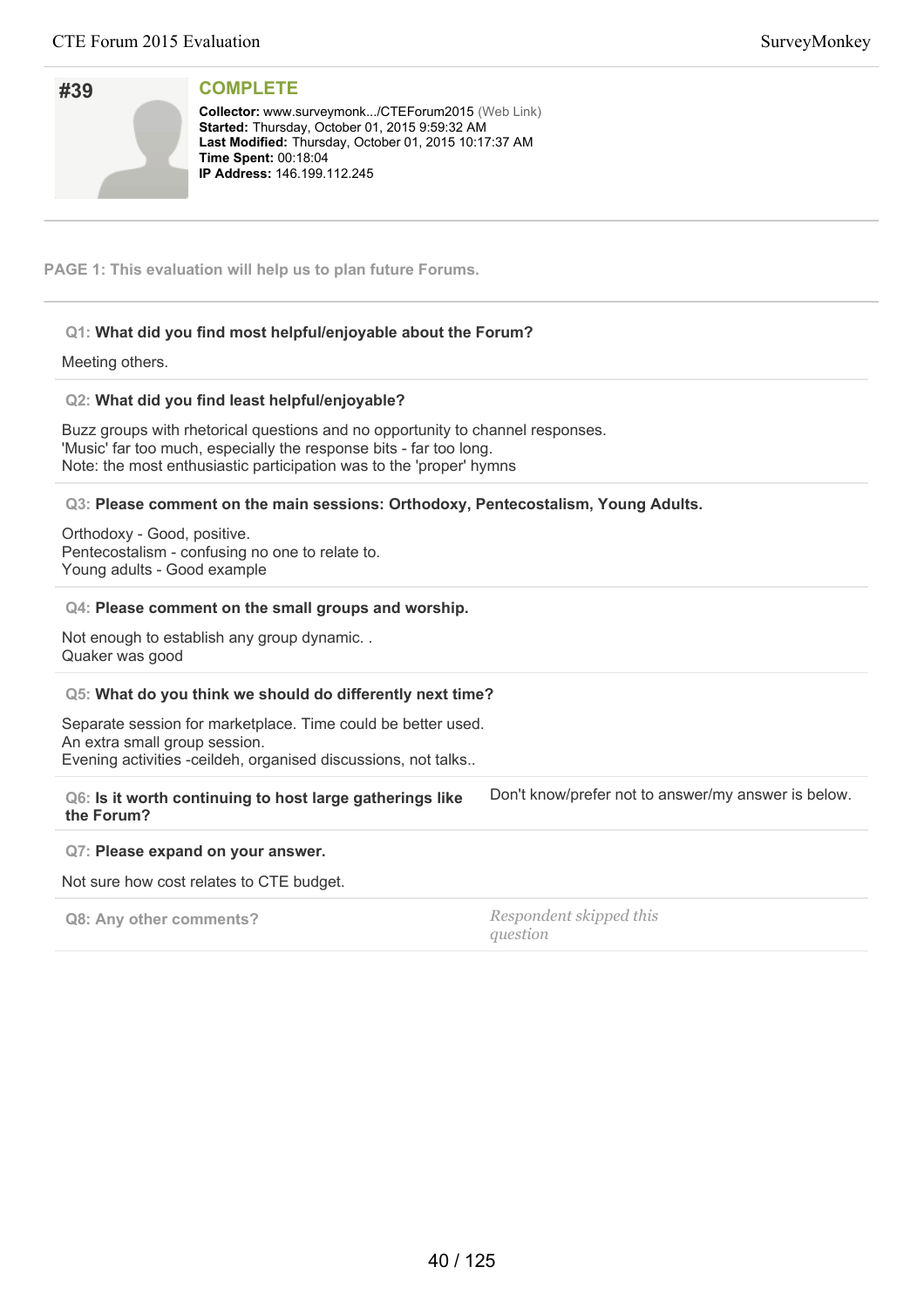| #40 |  |
|-----|--|
|     |  |
|     |  |
|     |  |
|     |  |

**Collector:** www.surveymonk.../CTEForum2015 (Web Link) Started: Thursday, October 01, 2015 9:30:23 AM Last Modified: Thursday, October 01, 2015 10:30:16 AM **Time Spent: 00:59:53 IP Address:** 217.34.35.70

**PAGE 1: This evaluation will help us to plan future Forums.**

# **Q1: What did you find most helpful/enjoyable about the Forum?**

the input from the young people - but would prefer to see more young people as delegates (in URC Assembly we ring-fence so many spaces for young people). There was no sense of patronising them - didn't they do well as young people. Quite the opposite - the deep faith, commitment and love for one another radiated as sisters and brothers in Christ.

## **Q2: What did you find least helpful/enjoyable?**

Nothing really. In our small group we did feel we needed more time and occasions to meet to develop ideas once we had got over the meeting , introducing and trusting each other.

# **Q3: Please comment on the main sessions: Orthodoxy, Pentecostalism, Young Adults.**

You can find out anything in the world in seconds through internet but nothing can replace hearing people face to face tell their stories.

Became clear tht broadening the denominational base of CTE has moved us away from being a self-preservation huddle to become a mission movement! Alleluia!

Pentecostal and Orthodox - here are two parts of Christ's body committed to discerning the Holy Spirit whilst remaning true to their heritage

## **Q4: Please comment on the small groups and worship.**

small group - see above

Whilst appreciating free , modern pentecostal praise, there were times when a more meditative music was needed

## **Q5: What do you think we should do differently next time?**

Continue the walking together, and explore together what the Spirit is saying to the churches.

| Q6: Is it worth continuing to host large gatherings like | Yes |
|----------------------------------------------------------|-----|
| the Forum?                                               |     |

**Q7: Please expand on your answer.** *Respondent skipped this question*

## **Q8: Any other comments?**

There is a tension for delegates because these gatherings enthuse, and reinforce our belief in ecumenism for mission - but we return to a church scene where church leaders and even denominations are less enthusiastic, ev en writing off ecumenical bodies/LEPs etc.

How many of us will communicate to our constituencies with the enthusiasm and conviction that the young people shared!?

We need to help the sceptics see beyong their derision of LEPs to see the exciting potential of local ecumenical partnership in a multitude of ways!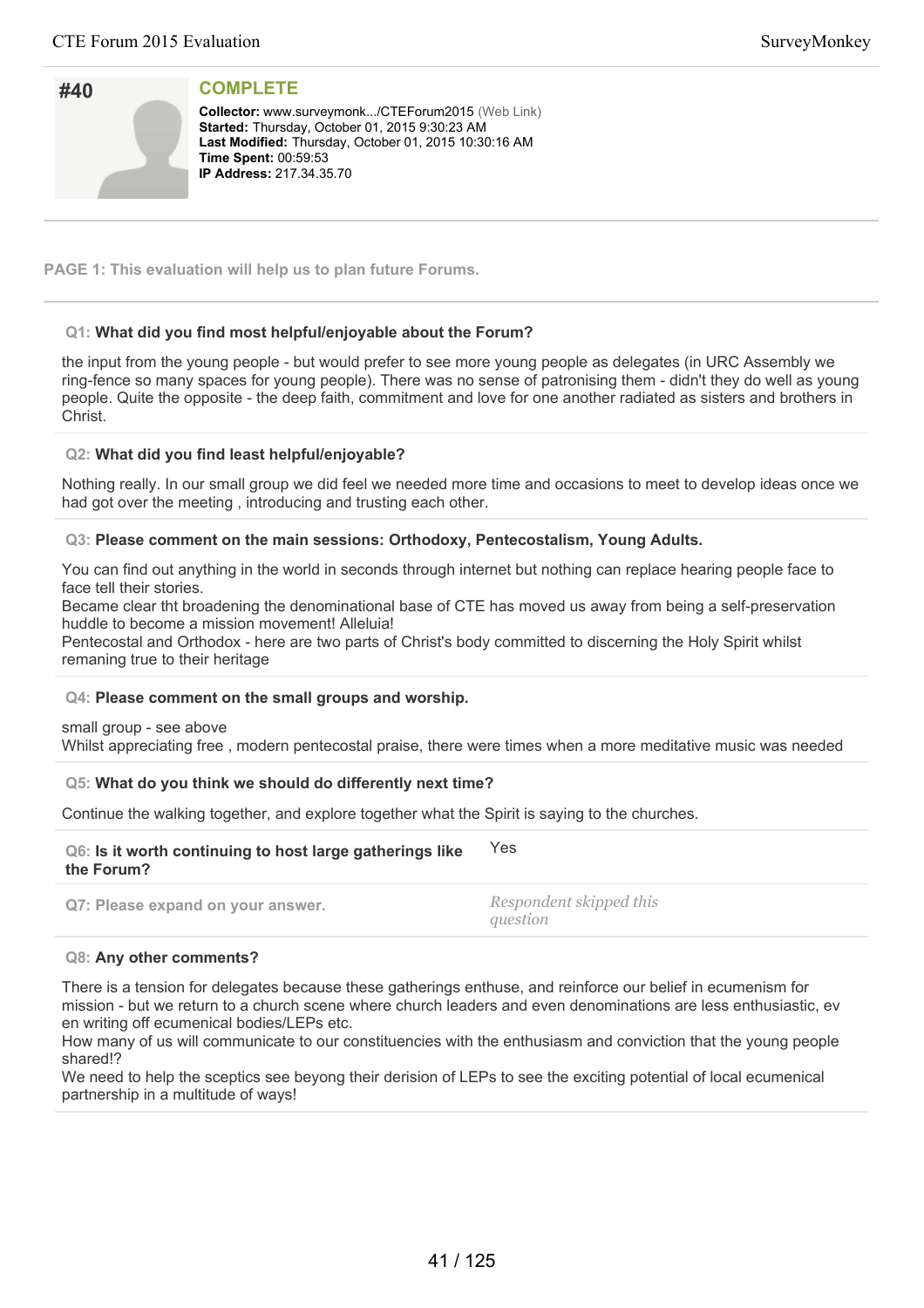| #41 |  |
|-----|--|
|     |  |
|     |  |
|     |  |

**Collector:** www.surveymonk.../CTEForum2015 (Web Link) **Started:** Thursday, October 01, 2015 10:22:34 AM Last Modified: Thursday, October 01, 2015 10:51:04 AM **Time Spent: 00:28:29 IP Address: 217.43.91.144** 

**PAGE 1: This evaluation will help us to plan future Forums.**

# **Q1: What did you find most helpful/enjoyable about the Forum?**

Sense of being a gathered Church in a way not possible when we meet in our own expression of church. A more complete Body.

# **Q2: What did you find least helpful/enjoyable?**

Dealing with the differences - being told what my attitude should be by a couple of delegates (representing 2 different traditions to my own) who were older and male - that was a difficult moment.

# **Q3: Please comment on the main sessions: Orthodoxy, Pentecostalism, Young Adults.**

Young Adults: great session and they are quite right - we need to listen. Listening to dismiss is not listening. Listening properly usually requires action of some sort and not necessarily that those speaking should be the ones to change.

Orthodoxy - very interesting to hear of faith and practice of it. Loved morning prayer. Pentecostalism - sense of vitality and also openness to celebrating differences were inspiring.

# **Q4: Please comment on the small groups and worship.**

Enjoyed my small group - rather wish we'd had more than two sessions together though. Liked the compline liturgy very much.

## **Q5: What do you think we should do differently next time?**

Compline on both nights - either in small groups or gathered if people want that.

Put an additional small group session in.

Really though I loved it - I met so many interesting people and I learnt so many new things about others and myself it was very helpful.

### **Q6: Is it worth continuing to host large gatherings like the Forum?** Yes

# **Q7: Please expand on your answer.**

Essential to remind ourselves that a physical gathering of the Church is important. We act as representatives for the dispersed Church - demonstrating that physically we can gather is very important. I don't know anywhere else this can happen.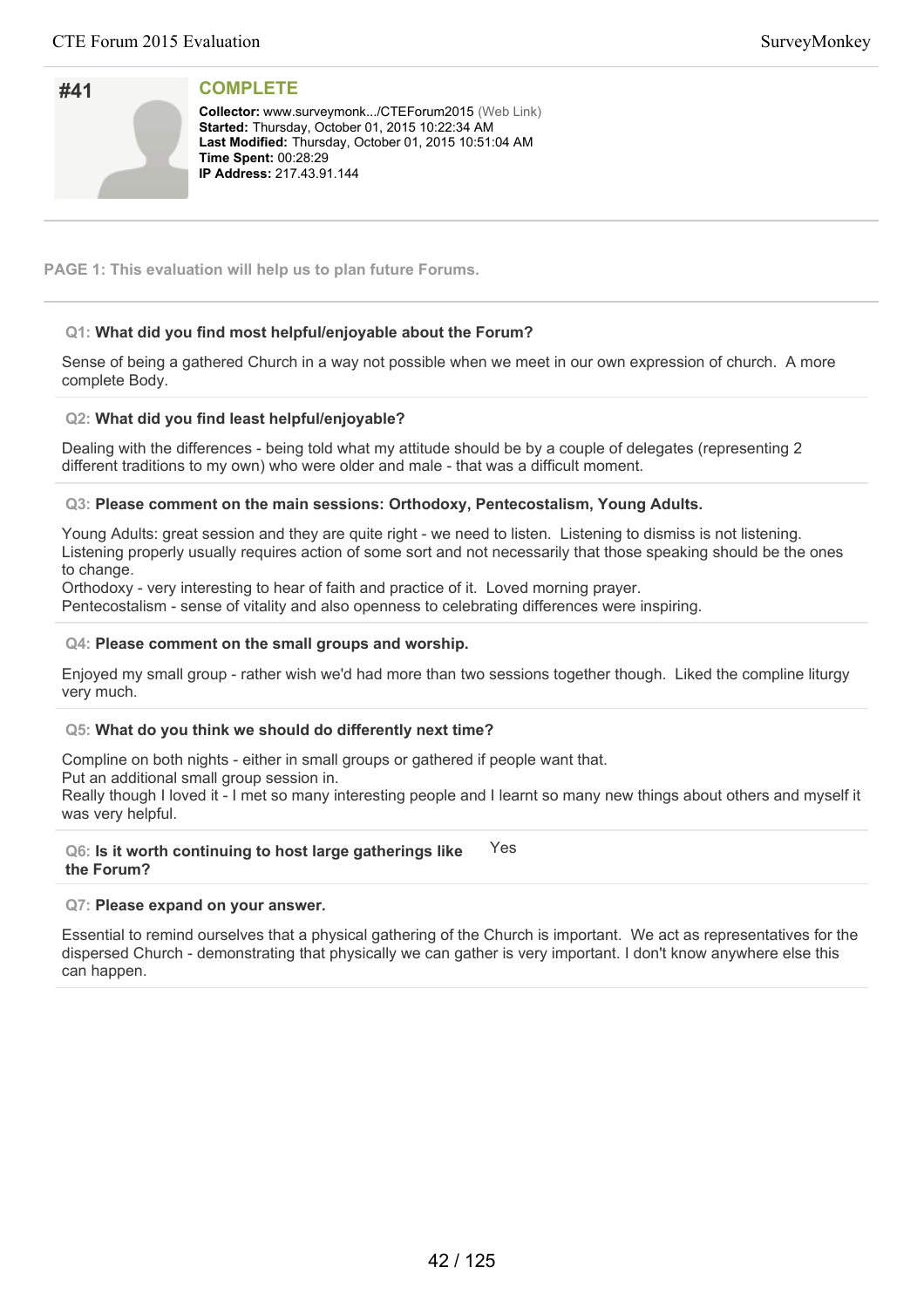# **Q8: Any other comments?**

Encourage those who are older and more established to listen more thoughtfully to the musings of those younger and of a different gender. We may be newer to the scene but the church is declining and we are the ones really paying the price as we and our children will be living longer through the lean years than those who are older who, let's face it, have taken us into them. I think this is something all leaders in every denomination need to hear. The voice of the young were prophetic and should be taken seriously.

Some of us discussed the need for action following the inclusion of so many new churches regarding doctrinal differences. Conversations held in the past probably need to be revisited with the new voices that are now being included in CT in E. Some of us would like these conversations to be continued and moved on. If each generation can move them forward a little then although it will take time we may actually reach unity about them eventually! We cannot let core issues such as the Table/Eucharist/Communion remain a sore for ever. Also it would be helpful to widen the discussion beyond the conversations held between different denominations (which are also important). It would also be fantastic if more voices could be heard.

By asking people to feedback in various ways as you did in the Forum more voices were heard to enlighten and enrich all of us. That was very well done and I hope that will continue as far as possible in all aspects of our learning to listen and gatherings together. As this is one of our core Baptist principles ('We follow Jesus, who is revealed in the Bible as God in human form and is the absolute authority in all matters related to faith and practice. Our churches, guided by His Holy Spirit, have the freedom to interpret what He says, and put this into practice in their own contexts.') than, as a Baptist, I very much felt at home with everyone there as we gathered to listen and discern together. Thank you to everyone for all your hard work and the wisdom and good humour shown through out the Forum. Just wish it could happen every year!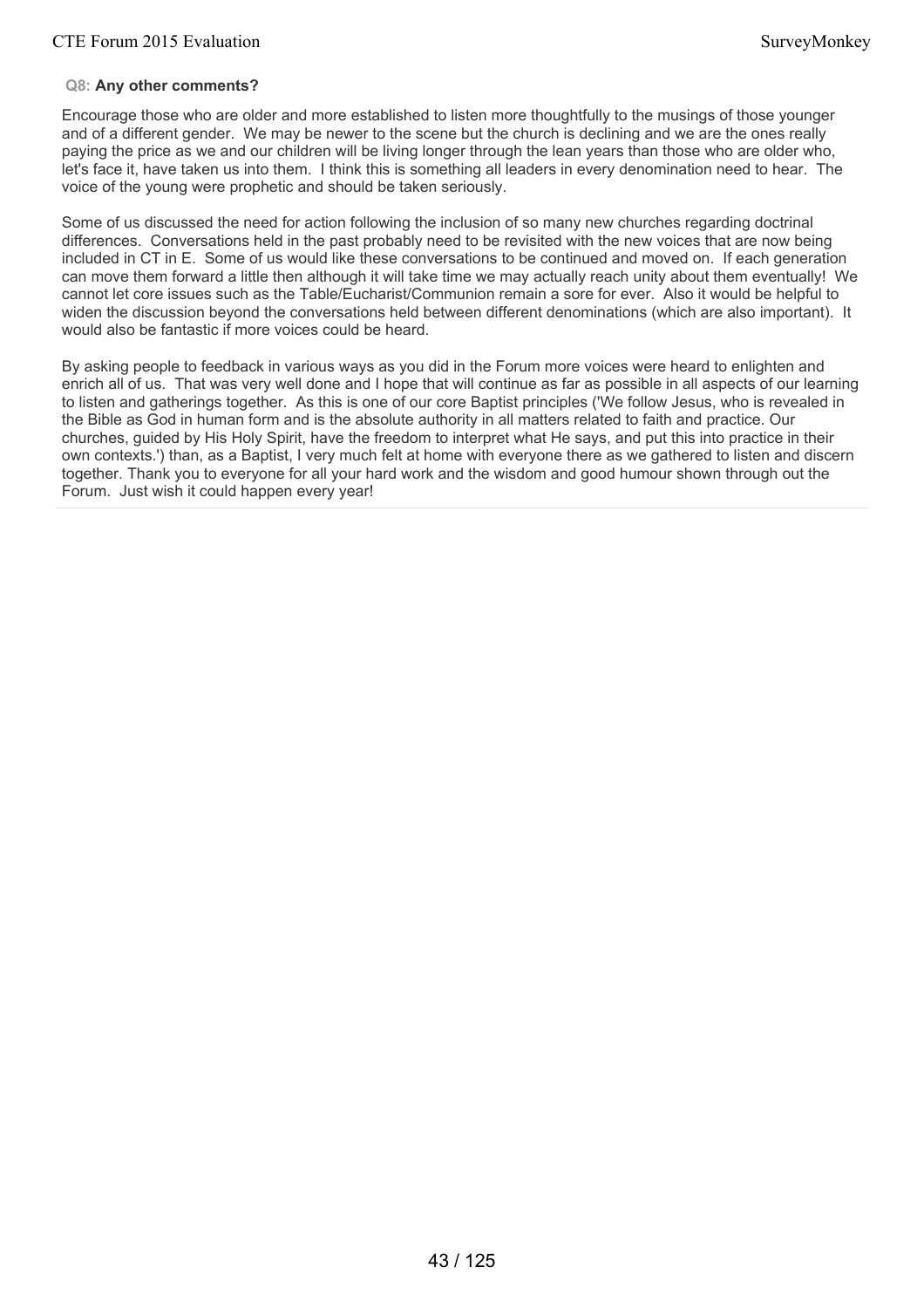| #42 |  |
|-----|--|
|     |  |
|     |  |
|     |  |

**Collector:** www.surveymonk.../CTEForum2015 (Web Link) **Started:** Thursday, October 01, 2015 11:23:27 AM Last Modified: Thursday, October 01, 2015 11:36:47 AM **Time Spent: 00:13:19 IP Address: 79.135.117.171** 

**PAGE 1: This evaluation will help us to plan future Forums.**

# **Q1: What did you find most helpful/enjoyable about the Forum?**

# Young people's session

# **Q2: What did you find least helpful/enjoyable?**

Quality of coffee at meal and break times

# **Q3: Please comment on the main sessions: Orthodoxy, Pentecostalism, Young Adults.**

All of these were really helpful - maybe more time could have been given to the future priorities bit.Buzz sessions were good.

# **Q4: Please comment on the small groups and worship.**

Excellent worship band - not so sure about the choice of songs/hymns, especially at the closing worship. Not much time for prayer for each other and for the forum and the churches. Organisation of the small groups and resources for the leaders were great. Variety of morning prayer also great.

## **Q5: What do you think we should do differently next time?**

More time for prayer - perhaps prayer buzz groups in the main sessions? Possibly a regional seating plan for one session or meal or something to get the national denominational delegates to know people from their area? Signs in the passage to advertise the marketplace?

### **Q6: Is it worth continuing to host large gatherings like the Forum?** Yes

# **Q7: Please expand on your answer.**

Build on the enthusiasm!

## **Q8: Any other comments?**

Always impressed with the range and quantity of things happening across the country - how can we get better at sharing the information about all these things?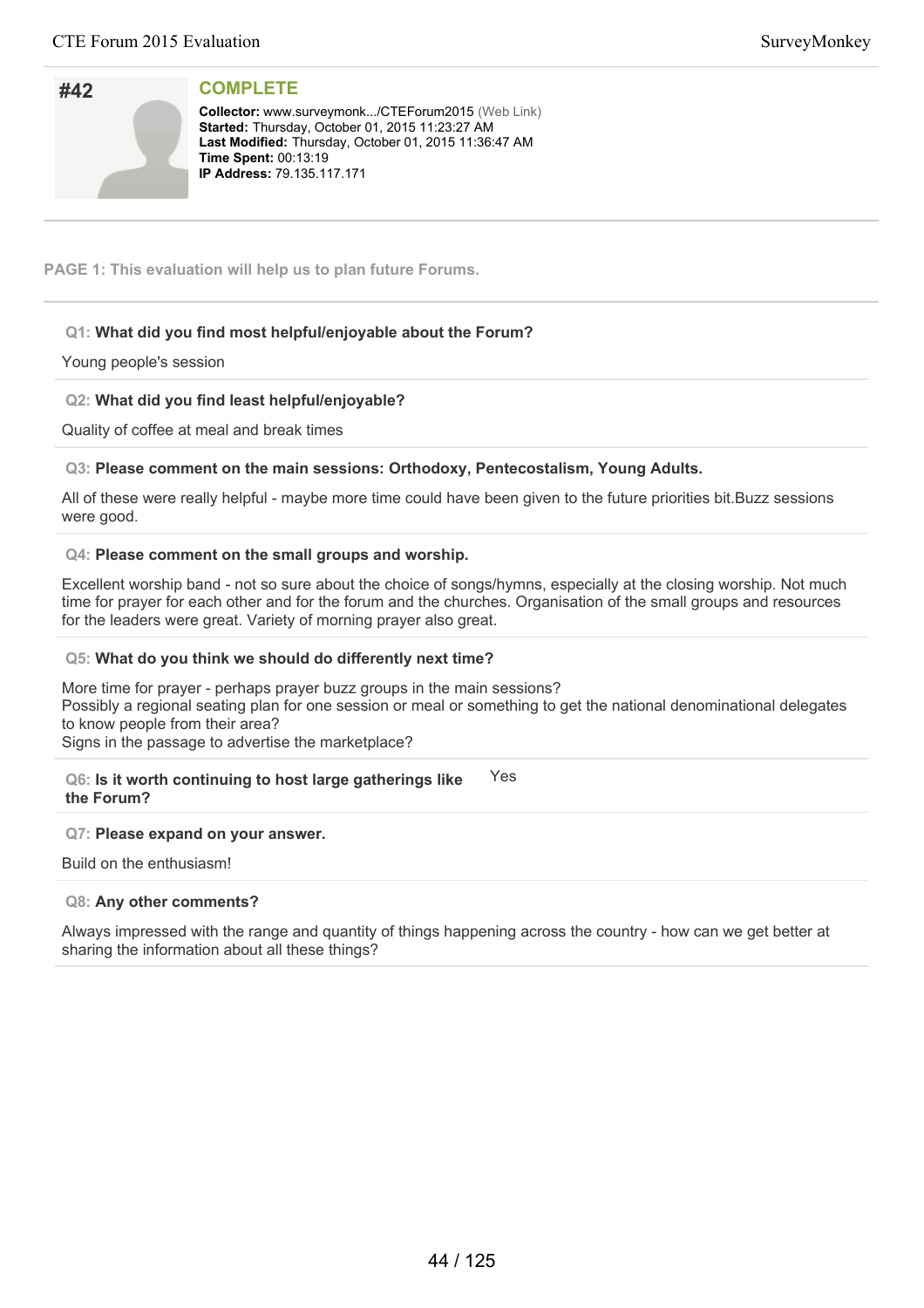| #43 |  |
|-----|--|
|     |  |
|     |  |
|     |  |

**Collector:** www.surveymonk.../CTEForum2015 (Web Link) Started: Thursday, October 01, 2015 11:06:40 AM Last Modified: Thursday, October 01, 2015 11:40:36 AM **Time Spent: 00:33:55 IP Address: 82.70.255.54** 

**PAGE 1: This evaluation will help us to plan future Forums.**

# **Q1: What did you find most helpful/enjoyable about the Forum?**

## The positive mood.

David's thoughtful theological reflections.

# **Q2: What did you find least helpful/enjoyable?**

The Presidents' session with 7 males on the platform was imbalanced. Maybe that would have been a session for Ruth to chair. Also, some of the q and a was a bit bland.

## **Q3: Please comment on the main sessions: Orthodoxy, Pentecostalism, Young Adults.**

Orthodoxy - excellent; clear, well-communicated; felt that Christian concerns from afar were with us in the hall. Only disappointment was that I did not see so many of those involved at some of the later sessions.

Pentecostalism - surprisingly a bit flat; puzzled why the charismatic/Pentecostal question was ducked; having been "new" in 2012, are Pentecostals now just another part of the establishment?!

Young Adults: mature reflection on experience; challenges include the extent to which one might be rooted in a tradition versus the flexibility to move churches on one's spiritual journey.

## **Q4: Please comment on the small groups and worship.**

I was a group facilitator, so had one eye on process; it felt quietly OK to me, but wouldn't presume to speak for the others.

(I liked a comment from our first session, "Ecumenism clearly works well in practice; it's the theory that's the problem!")

Corporate worship was OK, if a bit band-dominated. More, quieter prayer in amongst would have been helpful. It was good that there was not pressure on the final worship as the culmination of the conference (cf 2012) so more relaxed.

Some of the alternate morning prayers could have been more clearly described.

## **Q5: What do you think we should do differently next time?**

More of the same; fostering the ability to walk together, acknowledging contradiction without crisis.

### **Q6: Is it worth continuing to host large gatherings like the Forum?** Yes

## **Q7: Please expand on your answer.**

No other event holds such breadth of Christian understandings and practices, and opportunities for unlikely relationship-building.

## **Q8: Any other comments?**

If only more of the senior leadership of the larger denominations could be encouraged to attend; those who may be so absorbed in their own ecclesiastical structures that they don't appreciate there is this amazing Christian diversity out there. So, some work to do with the Presidents!

Finally, thanks to everyone at CTE who had the vision for what the Forum might be and who did the work to ensure that that is what it became.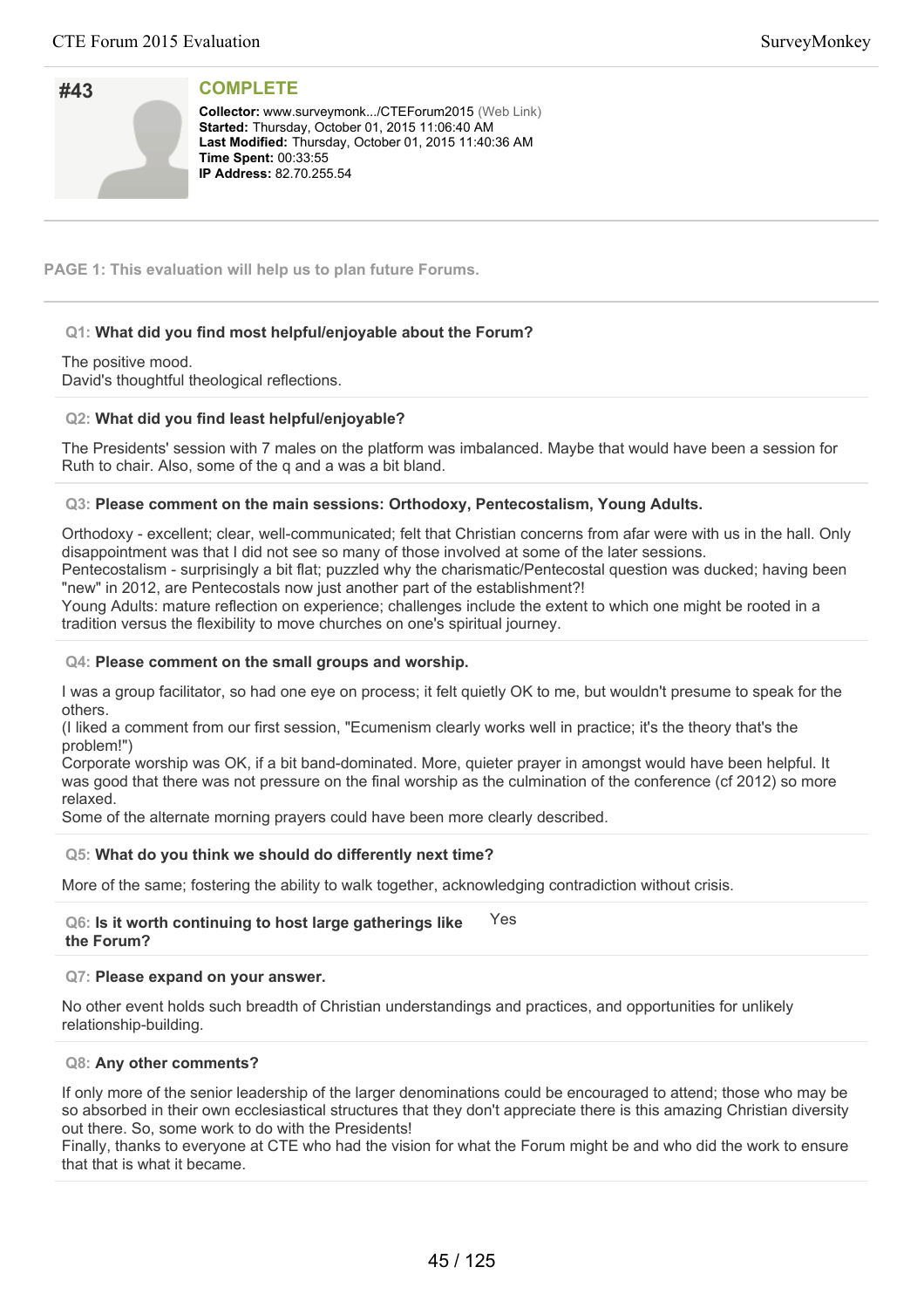| #44 |  |
|-----|--|
|     |  |
|     |  |
|     |  |

**Collector:** www.surveymonk.../CTEForum2015 (Web Link) **Started:** Thursday, October 01, 2015 11:40:38 AM Last Modified: Thursday, October 01, 2015 11:47:41 AM **Time Spent: 00:07:02 IP Address: 193.164.108.116** 

**PAGE 1: This evaluation will help us to plan future Forums.**

# **Q1: What did you find most helpful/enjoyable about the Forum?**

# The youth focused evening

# **Q2: What did you find least helpful/enjoyable?**

unfortunately - the presidents session.

it was a bit wooden and giving more time to the videoed presidents was surely a mistake. with all due respect and deference it was a great pity that the Anglican president could not be present especially for the reason given which has to surely count as normal rather than exceptional business

# **Q3: Please comment on the main sessions: Orthodoxy, Pentecostalism, Young Adults.**

essentially I would affirm the value of them all

## **Q4: Please comment on the small groups and worship.**

just about right I think

## **Q5: What do you think we should do differently next time?**

are our sights set too low? is it all possible that the Forum could have the same kind of transformative impact as welcome to paradise (in its own way of course)

### **Q6: Is it worth continuing to host large gatherings like the Forum?** Yes

## **Q7: Please expand on your answer.**

yes, but if it becomes a more significant event that reflects better and encourages the developing dynamic if ecumenism in England

**Q8: Any other comments?** *Respondent skipped this question*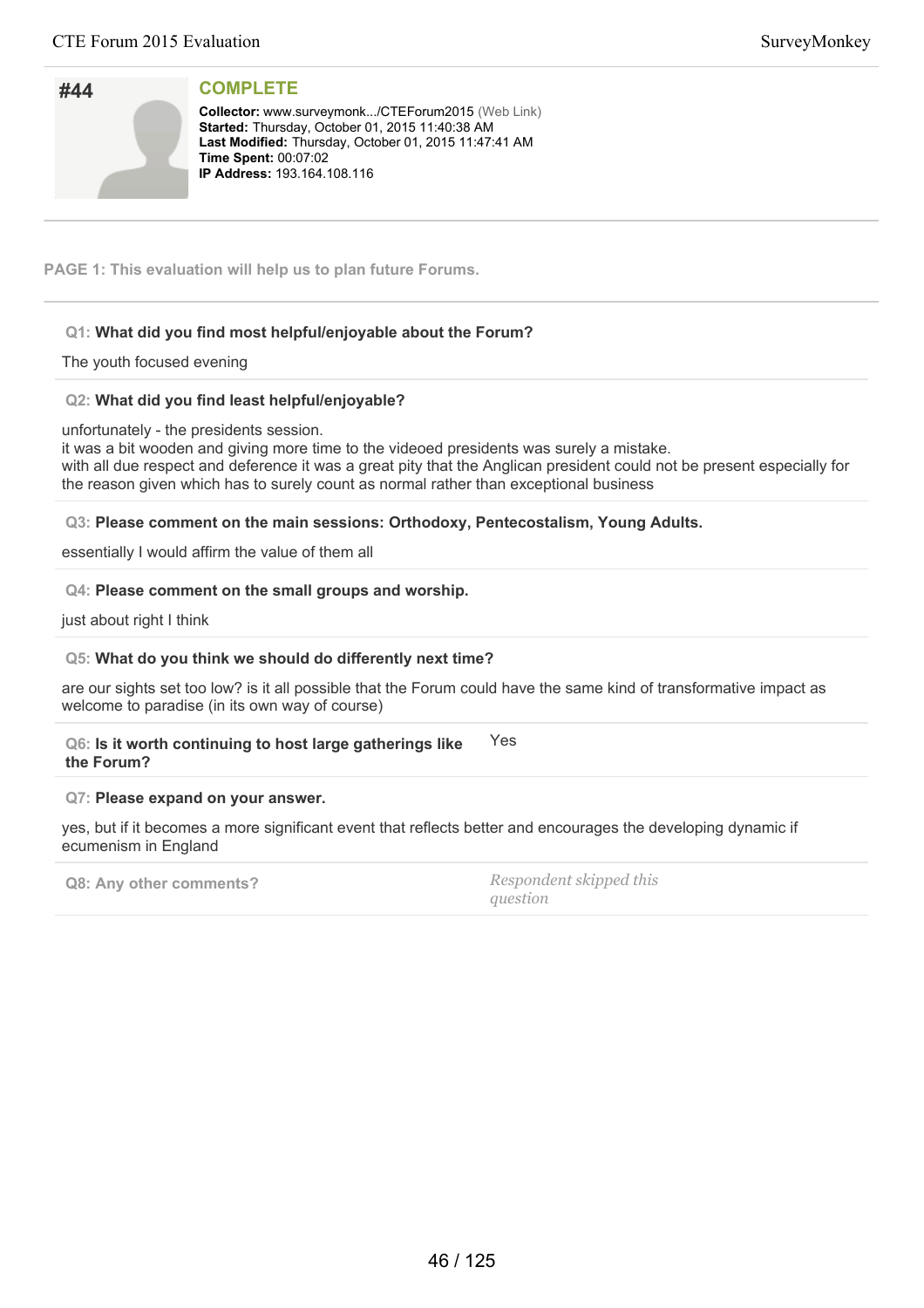| #45 |  |
|-----|--|
|     |  |
|     |  |
|     |  |

**Collector:** www.surveymonk.../CTEForum2015 (Web Link) **Started:** Thursday, October 01, 2015 12:23:24 PM Last Modified: Thursday, October 01, 2015 12:40:25 PM **Time Spent: 00:17:01 IP Address:** 81.98.54.92

**PAGE 1: This evaluation will help us to plan future Forums.**

# **Q1: What did you find most helpful/enjoyable about the Forum?**

Meeting other Christians of all backgrounds.

# **Q2: What did you find least helpful/enjoyable?**

The music - why does it have to be all one style of music, which quite a few people didn't really find congenial? Why 'jazz up' the last two songs, and why were some people singing them in a pseudo-American accent? Why do you think this kind of music is bringing us together? Why not vary it? In particular, it would have been good to intersperse the Orthodox session with some Orthodox music rather than what we had, we was completely inappropriate. A second point: I know this was billed as a 'listening Forum' but the lack of plenary discussion was not good. And the lack of looking into deeper issues was such a wasted opportunity. You can't paper over the cracks with what you think is a 'common denominator' style of worship, which alienates some of us even further.

# **Q3: Please comment on the main sessions: Orthodoxy, Pentecostalism, Young Adults.**

The young adults were very refreshing. I was concerned that the Pentecostal session did not really explain the 'prosperity Gospel' more carefully, as this is so much against the Gospel teaching of forsaking everything to carry one's cross. Both this and the Orthodox session would have benefited from being longer.

## **Q4: Please comment on the small groups and worship.**

I appreciated having the Orthodox prayers on Tuesday morning, and the choice of worship on Wednesday. The small groups at least should have been able to discuss the Tuesday sessions. The plenary worship was not good see above. It is too sentimental and emotional.

# **Q5: What do you think we should do differently next time?**

Be more sensitive to traditions and people who do not like the apparent 'common denominator' worship style - vary it at least from day to day. Some traditional hymns sung in a traditional way, for instance, would have been much more acceptable.

**Q6: Is it worth continuing to host large gatherings like the Forum?** Yes

## **Q7: Please expand on your answer.**

The Forum is a great opportunity for people of our churches and organisations to get together, meet, talk and exchange friendship and information. These large nation-wide gatherings are immensely useful.

## **Q8: Any other comments?**

More sensitivity is needed towards Churches which are not going down the path of aggorniamento.We Orthodox appreciated our opportunity to tell a little about ourselves, although the time was very limited (it could have been expanded slightly if the music had been omitted) but it would have been good to have had a follow-up question session. Perhaps you should have only one Church presentation like this at each Forum, and not try to squash two into one morning.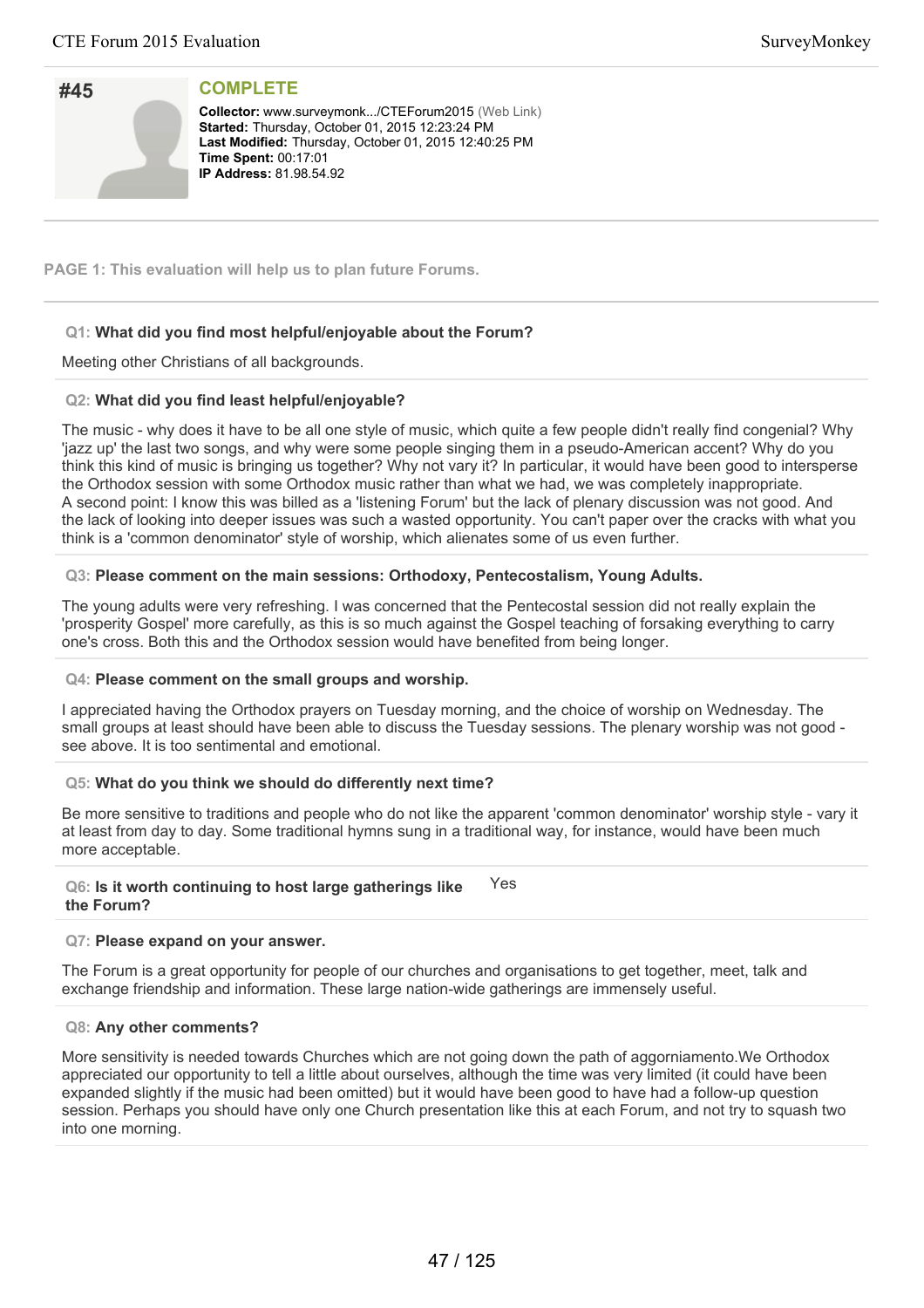| #46 |  |
|-----|--|
|     |  |
|     |  |
|     |  |

**Collector:** www.surveymonk.../CTEForum2015 (Web Link) Started: Thursday, October 01, 2015 11:35:42 AM Last Modified: Thursday, October 01, 2015 12:57:22 PM **Time Spent: 01:21:40 IP Address: 108.171.128.166** 

**PAGE 1: This evaluation will help us to plan future Forums.**

# **Q1: What did you find most helpful/enjoyable about the Forum?**

The opportunity to have conversations between sessions with folks from so many different Christian cultures; the chance in the small groups to discuss in a more structured way

# **Q2: What did you find least helpful/enjoyable?**

Some of the 'listening' times were pretty long. The questions to the Presidents was an example. Someone suggested a Radio4 type 'question Time' format, so we hear from panel members in discussion mode rather than presentation mode (?)

# **Q3: Please comment on the main sessions: Orthodoxy, Pentecostalism, Young Adults.**

The talk on Orthodoxy was helpful, and it was good to be able to share with them in morning worship. The emphasis on the Holy Spirit within orthodoxy I knew about; the veneration of Mary was highlighted. Perhaps if there had been a written explanation of, for instance, why the priests were facing away from us, and started their liturgy before the hand-outs 'Morning Worship' started etc. would have helped us be in a right mind to gain from this experience. Pentecostalism - between the speakers there was a balanced description, not hiding the pitfall of a warping of God's blessing into the 'Prosperity Gospel'. Though some key issues such as the expectation of speaking in tongues by all 'born again' believers was not referred to. The chance to discuss our reactions to the 3 questions was also helpful as we were able to share our experiences and misgivings as well as preconceptions.

Listening to the young adults was a reminder of how important it is for young Christians to get together, and how healthy it is when this is across denominations. I think the message from youth has been the same for the past 2 generations at least.

## **Q4: Please comment on the small groups and worship.**

Small groups were a good opportunity for more debate and interaction, giving space to state individual positions. Worship - the worship team was sensitive and helpful, though some of the delegates would have preferred a wider mix of worship songs as many were unknown to some of us. There were enough good musicians to have made this possible.

## **Q5: What do you think we should do differently next time?**

Perhaps more timetabled time for more intimate mixed group discussions might help us hammer out at a deeper level some of the issues arising from presentations.

### **Q6: Is it worth continuing to host large gatherings like the Forum?** Yes

# **Q7: Please expand on your answer.**

If the gathering was smaller, who would be excluded? The more churches that sign up the more delegates will want to be involved. The more delegates from different stands of Christendom, the more conversations between these groups can occur.

## **Q8: Any other comments?**

Thank you for the attention taken to dietary needs. It is so good to feel that we are catered for, and that we don't simply need to 'make do' from what is provided.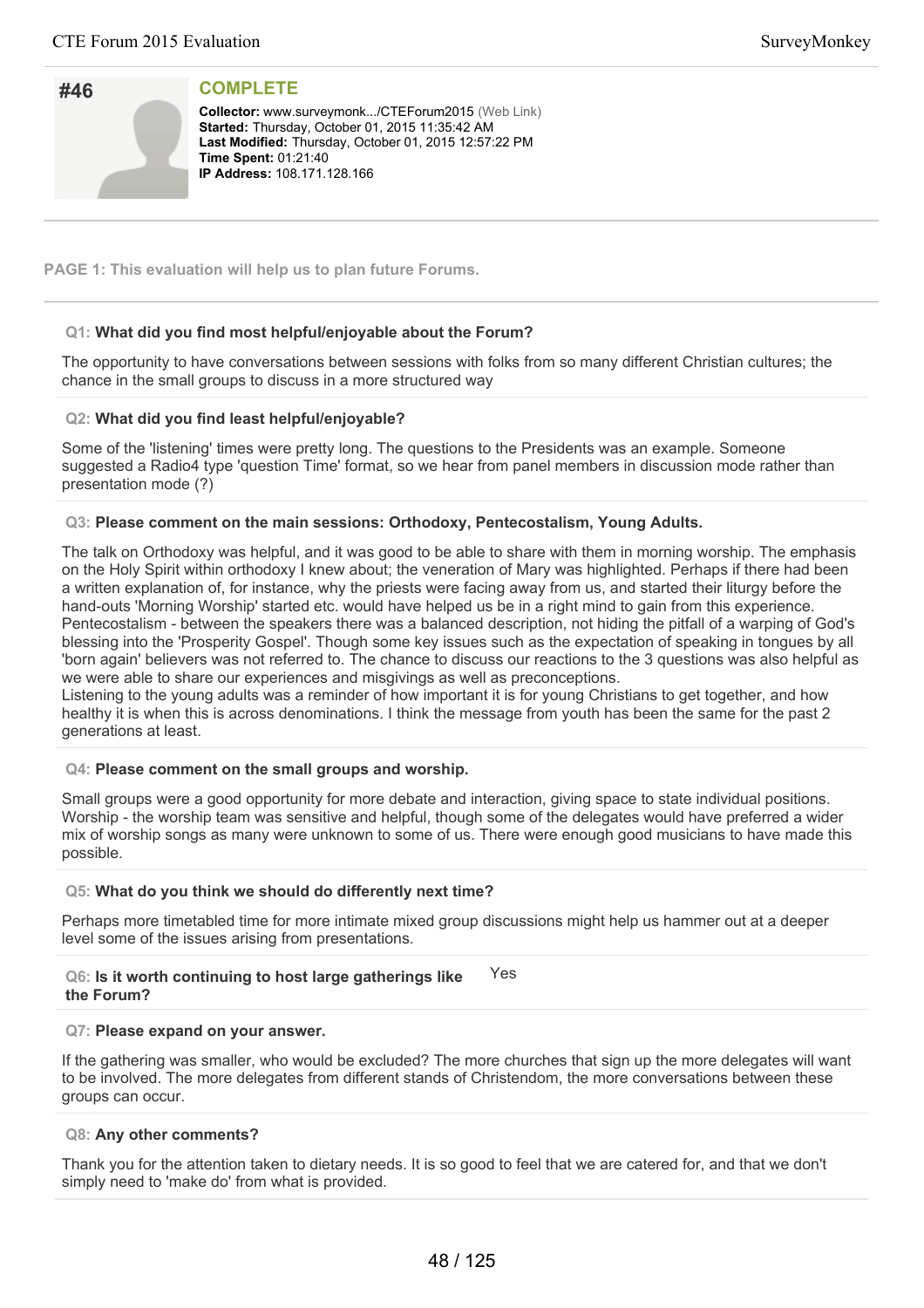| #47 |  |
|-----|--|
|     |  |
|     |  |
|     |  |

**Collector:** www.surveymonk.../CTEForum2015 (Web Link) Started: Thursday, October 01, 2015 1:00:20 PM Last Modified: Thursday, October 01, 2015 1:15:48 PM **Time Spent: 00:15:27 IP Address: 92.17.198.228** 

**PAGE 1: This evaluation will help us to plan future Forums.**

# **Q1: What did you find most helpful/enjoyable about the Forum?**

The Tuesday evening session with the 12 'young people' - very inspiring, moving and challenging.

# **Q2: What did you find least helpful/enjoyable?**

There was nothing I thought was bad, but I found the Presidents panel the least helpful session. I thought the ratio of hearing from the Presidents in the room and those on video was wrong and that we therefore didn't make tyhe most of having Archbishop Vincent, in particular, with us.

# **Q3: Please comment on the main sessions: Orthodoxy, Pentecostalism, Young Adults.**

All very good. I learnt loads, which is one of the key things that makes a good event for me.

# **Q4: Please comment on the small groups and worship.**

I was a small group leader and my group were a pleasure to lead. I was quite happy with the listening format, but a number of other members of the group felt that they would rather that small groups had been an opportunity to discuss meaty and perhaps difficult issues. I liked the worship. I thought Noel's band were excellent. I liked the option to choose from a wide variety of possibilities on Wednesday morningand the smaller more intimate feel of that worship experience by way of a contrast to the buzz and excitement of plenary worship.

# **Q5: What do you think we should do differently next time?**

Perhaps with the level of trust and quality listening now achieved the next Forum would be an opportunity to do some issue-based work around some of the more potentially divisive issues. But it would need to be handled very sensitively so that we don't step back from the level of trust and relationship achieved to date. Is it too risky?

### **Q6: Is it worth continuing to host large gatherings like the Forum?** Yes

## **Q7: Please expand on your answer.**

It provided great inspiration to many delegates, a chance to encounter a huge spectrum of English Christianity that many of us do not usually have, and the joy and energy that comes from a gathering of this size. It is also an excellent networking opportunity.

## **Q8: Any other comments?**

Definitely the best of the 4 Forums I have been to. Really excellent vision and implementation. A big thank you to Jenny, Lorraine, Jim, Bishop Doye, Ruth Gee and all others who were the key to making it such a great event.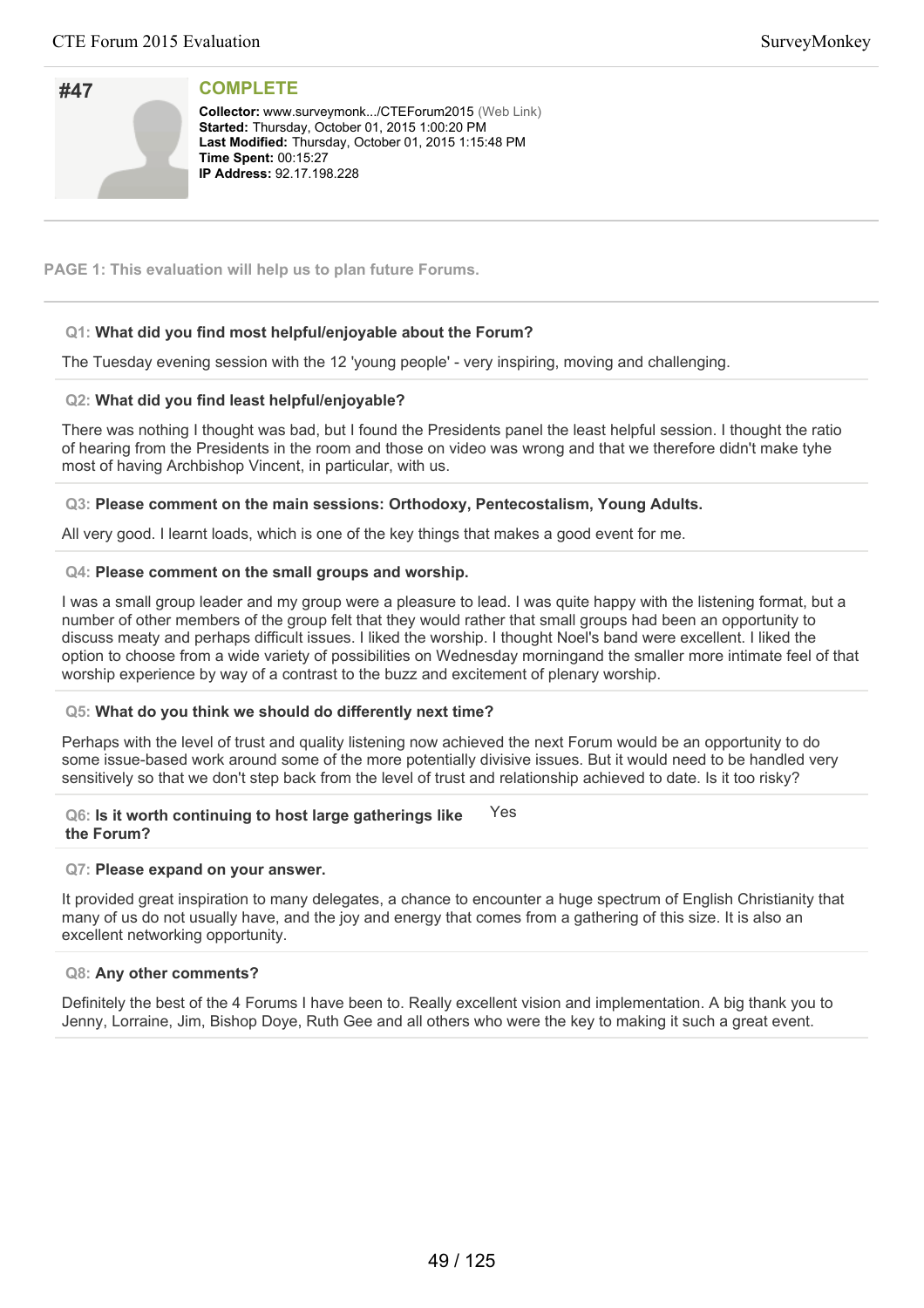| SurveyMonkey |
|--------------|
|--------------|

| #48 |  |
|-----|--|
|     |  |
|     |  |
|     |  |
|     |  |
|     |  |
|     |  |

Collector: www.surveymonk.../CTEForum2015 (Web Link) **Started:** Thursday, October 01, 2015 2:23:05 PM Last Modified: Thursday, October 01, 2015 2:29:04 PM **Time Spent: 00:05:59 IP Address: 31.48.37.34** 

**PAGE 1: This evaluation will help us to plan future Forums.**

# **Q1: What did you find most helpful/enjoyable about the Forum?**

Spending time with other denominations

# **Q2: What did you find least helpful/enjoyable?**

Whilst I enjoyed the vitality of the music - the drums were too loud. A little more variety of types of music would have been good.

# **Q3: Please comment on the main sessions: Orthodoxy, Pentecostalism, Young Adults.**

All three sessions were enlightening - however, the Young Adults was by far and away the best - getting to know their thoughts and seeing their excitement at Chemin Neuf.

# **Q4: Please comment on the small groups and worship.**

The small groups were a good opportunity for everyone to contribute and time for deeper discussion. More opportunities to partake in the different worship groups would have been good.

# **Q5: What do you think we should do differently next time?**

More varied music. More opportunities for shared worship. Meet each day in small group - not just first and last.

**Q6: Is it worth continuing to host large gatherings like the Forum?** Yes

## **Q7: Please expand on your answer.**

It is so encouraging and enlightening to spend this time together and not having been to at CTE Conference for some time - I found this one to be of a more relaxed and open discussion and vision.

# **Q8: Any other comments?**

Just a big thank you to Jenny and Lorraine for all their preparation for the Conference and work during it.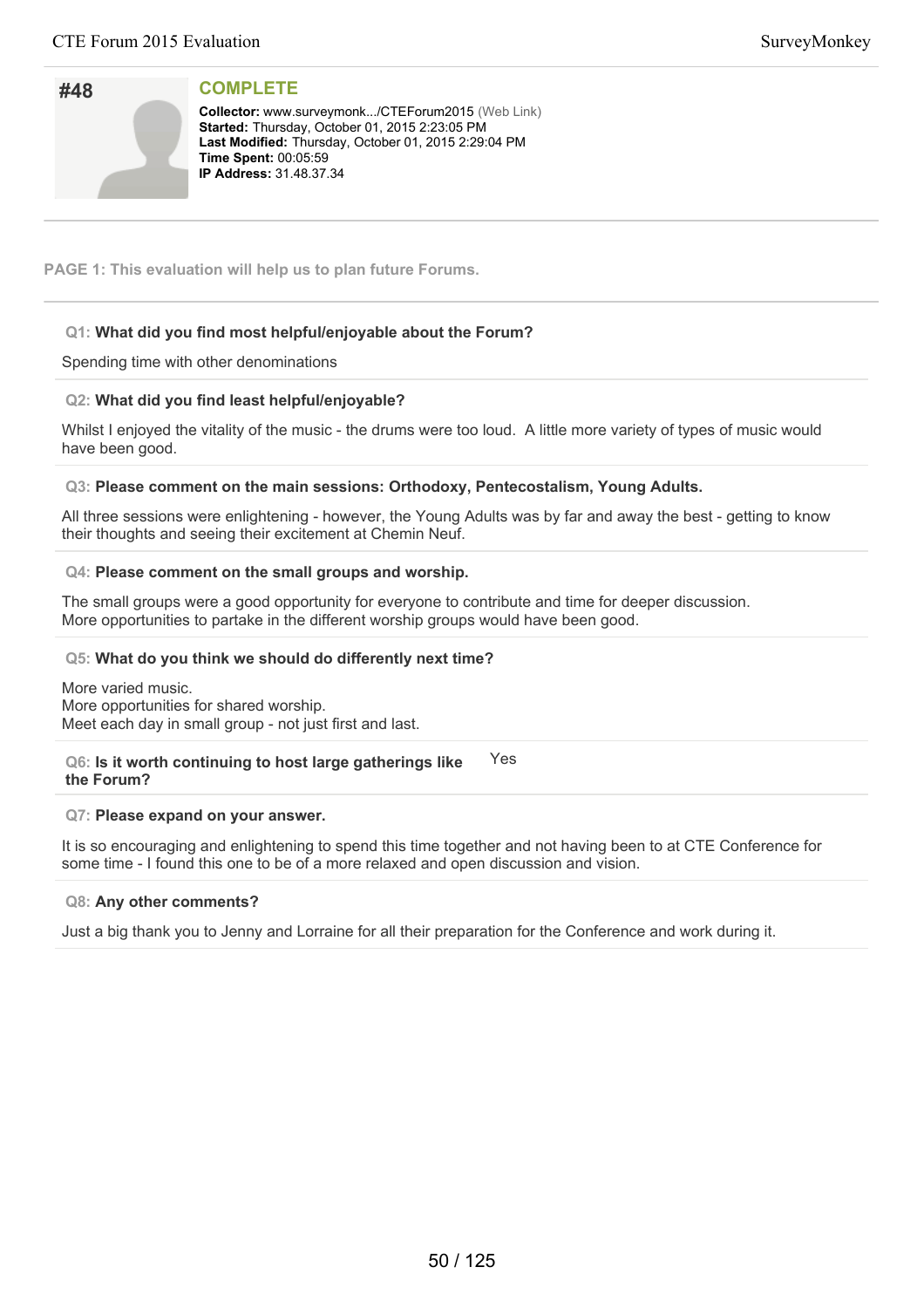| #49 |  |
|-----|--|
|     |  |
|     |  |
|     |  |

**Collector:** www.surveymonk.../CTEForum2015 (Web Link) **Started:** Thursday, October 01, 2015 2:33:57 PM Last Modified: Thursday, October 01, 2015 2:43:31 PM **Time Spent:** 00:09:34 **IP Address:** 212.159.143.93

**PAGE 1: This evaluation will help us to plan future Forums.**

# **Q1: What did you find most helpful/enjoyable about the Forum?**

networking

# **Q2: What did you find least helpful/enjoyable?**

Monday afternoon not utilised between 2.30 and 5. Presentation was over dominant form of engagement

# **Q3: Please comment on the main sessions: Orthodoxy, Pentecostalism, Young Adults.**

Importance was that they happened rather than any particular content: gave a feeling of inclusion on equal terms.

# **Q4: Please comment on the small groups and worship.**

Our small group had some tensions! However, two sessions is not enough to develop dynamic properly.

# **Q5: What do you think we should do differently next time?**

It felt quite driven from the platform which gave a slightly monochrome voice. Some of it needed exploring/challenging ...space needs to be given for that.

| Q6: Is it worth continuing to host large gatherings like<br>the Forum? | <b>Yes</b>                          |
|------------------------------------------------------------------------|-------------------------------------|
| Q7: Please expand on your answer.                                      | Respondent skipped this<br>question |
| Q8: Any other comments?                                                | Respondent skipped this<br>question |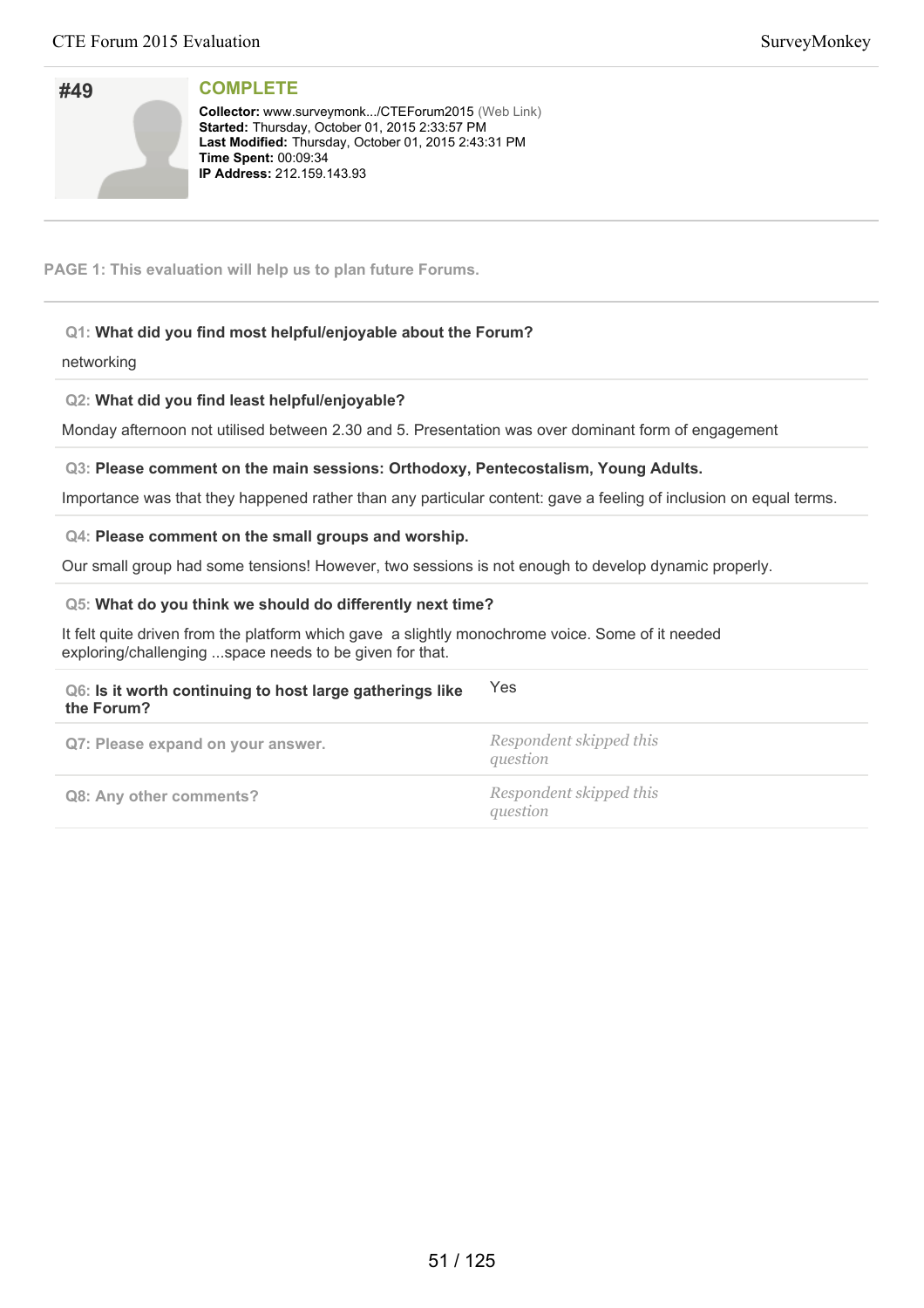| #50 |  |
|-----|--|
|     |  |
|     |  |
|     |  |

**Collector:** www.surveymonk.../CTEForum2015 (Web Link) **Started:** Thursday, October 01, 2015 3:19:43 PM Last Modified: Thursday, October 01, 2015 3:28:53 PM **Time Spent: 00:09:10 IP Address: 165.120.12.247** 

**PAGE 1: This evaluation will help us to plan future Forums.**

# **Q1: What did you find most helpful/enjoyable about the Forum?**

The informal discussions over mealtimes were in some ways the most beneficial

# **Q2: What did you find least helpful/enjoyable?**

The Q&A with the presidents I felt was a missed opportunity, with a lack of depth and challenge in many of the questions.

# **Q3: Please comment on the main sessions: Orthodoxy, Pentecostalism, Young Adults.**

Orthodoxy: excellent. A very helpful preaentation. Pentecostalism: the case studies seemed to steer discussion and comments towards a negative attitude to Pentecostalism from the start. Compared to the rest of the Forum, it was a jarring note.

# **Q4: Please comment on the small groups and worship.**

Small groups - good, but more room for discussion and debate would have been good. Worship - I appreciated Noel's worship leading greatly.

## **Q5: What do you think we should do differently next time?**

I would allow more space for interaction in the marketplace, and give greater scope for discussion of difficult topics.

### **Q6: Is it worth continuing to host large gatherings like the Forum?** Yes

# **Q7: Please expand on your answer.**

It is encouraging to hear of initiatives from across the country, and the opportunity to meet and interact with so many people, representing so many areas and churches, is invaluable.

## **Q8: Any other comments?**

Thank you! Have a holiday now....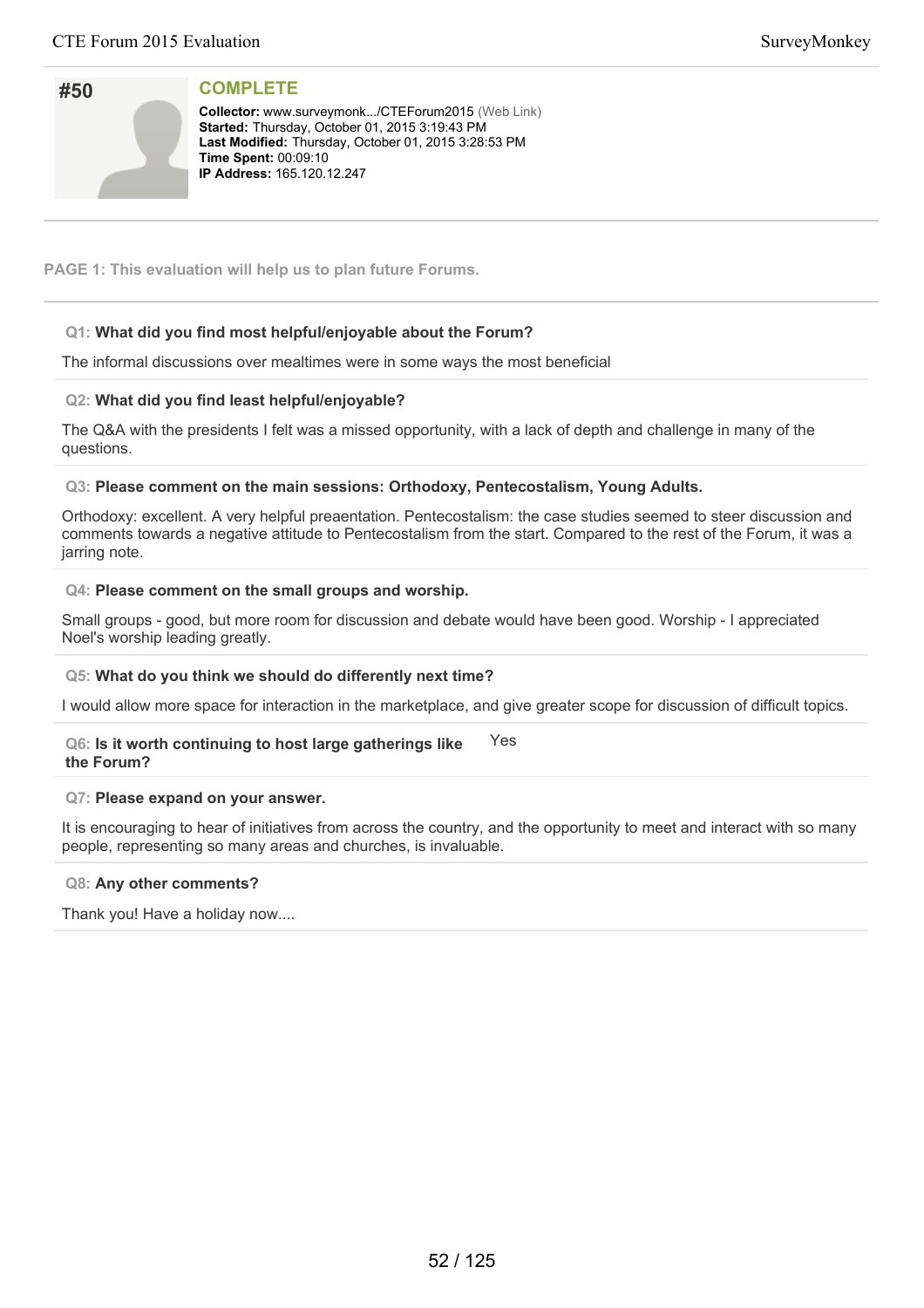| #51 |  |
|-----|--|
|     |  |
|     |  |
|     |  |

**Collector:** www.surveymonk.../CTEForum2015 (Web Link) **Started:** Thursday, October 01, 2015 3:28:17 PM Last Modified: Thursday, October 01, 2015 3:36:50 PM **Time Spent:** 00:08:32 **IP Address: 86.188.222.240** 

**PAGE 1: This evaluation will help us to plan future Forums.**

# **Q1: What did you find most helpful/enjoyable about the Forum?**

It seemed much more inclusive and the programme much more effective than one I attended in 2009. Enjoyed opportunity to exhibit our organisation.

# **Q2: What did you find least helpful/enjoyable?**

Not much!

# **Q3: Please comment on the main sessions: Orthodoxy, Pentecostalism, Young Adults.**

I enjoyed all (although I had to leave before the Young Adults). I ilked the way these were presented using a variety of speakers.

## **Q4: Please comment on the small groups and worship.**

Enjoyed my small group. Thought worship was OK. I would have been happy not to keep repeating choruses but appreciate that it's impossible to find something to suit all.

| Q5: What do you think we should do differently next<br>time?           | Respondent skipped this<br>question |
|------------------------------------------------------------------------|-------------------------------------|
| Q6: Is it worth continuing to host large gatherings like<br>the Forum? | Yes                                 |
| Q7: Please expand on your answer.                                      | Respondent skipped this<br>question |
| Q8: Any other comments?                                                | Respondent skipped this<br>question |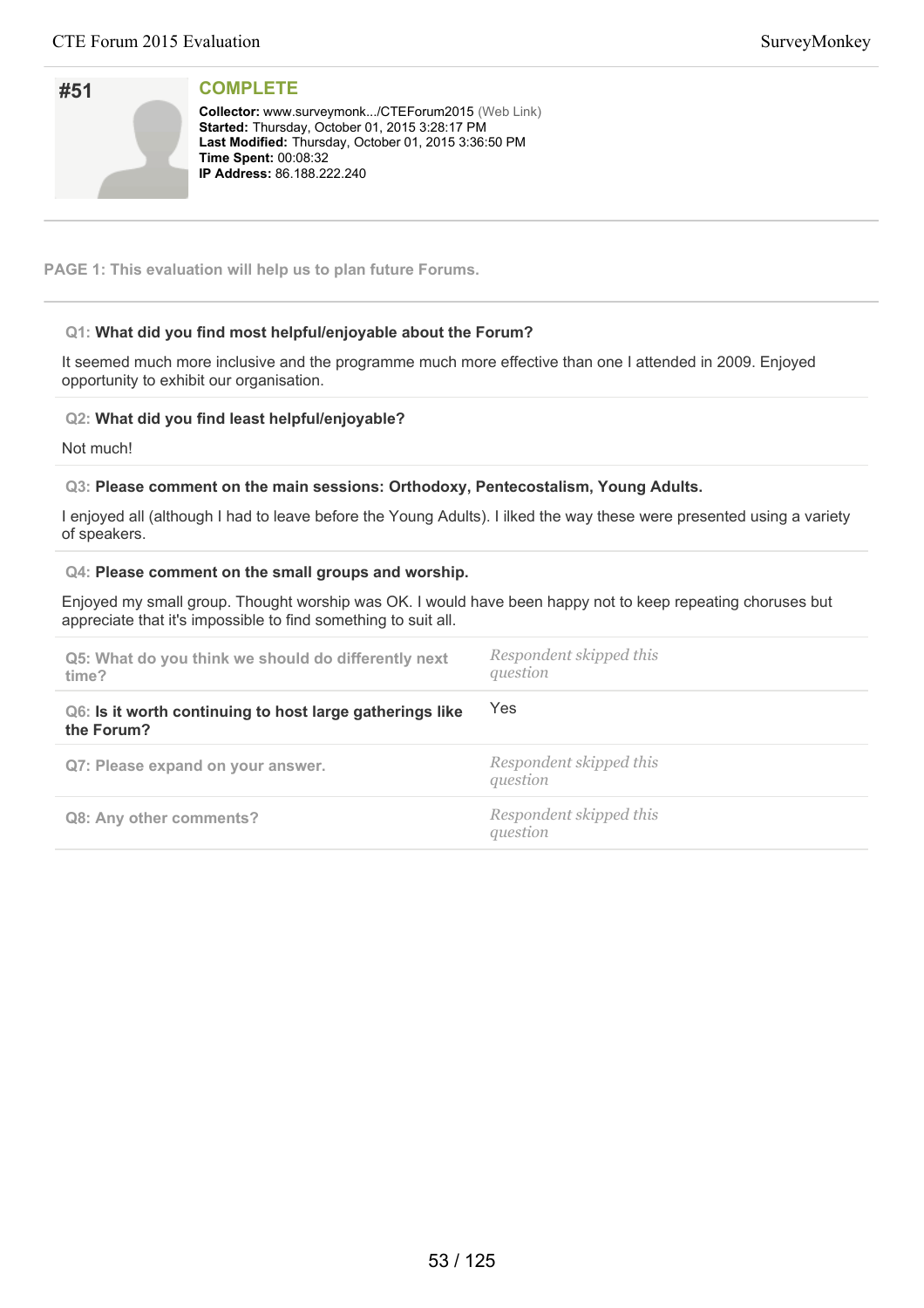| #52 |  |
|-----|--|
|     |  |
|     |  |
|     |  |

**Collector:** www.surveymonk.../CTEForum2015 (Web Link) **Started:** Thursday, October 01, 2015 4:15:43 PM Last Modified: Thursday, October 01, 2015 4:31:49 PM **Time Spent: 00:16:05 IP Address: 86.151.221.157** 

**PAGE 1: This evaluation will help us to plan future Forums.**

# **Q1: What did you find most helpful/enjoyable about the Forum?**

Meeting with Christians of different traditions. Gaining new understanding of those traditions. Hearing from young people about their hopes & dreams.

# **Q2: What did you find least helpful/enjoyable?**

There was nothing I found unhelpful or not enjoyable.

# **Q3: Please comment on the main sessions: Orthodoxy, Pentecostalism, Young Adults.**

Excellent speakers helped me to learn about, value, and respect these faith traditions.

## **Q4: Please comment on the small groups and worship.**

Small groups enabled good discussion and reflection. Well facilitated.

## **Q5: What do you think we should do differently next time?**

This was the first Forum I've been to and thought it was so god that I find it difficult to suggest what could be done differently.

### **Q6: Is it worth continuing to host large gatherings like the Forum?** Yes

**Q7: Please expand on your answer.** *Respondent skipped this*

*question*

## **Q8: Any other comments?**

A very encouraging, even inspiring time that has enthused my own ecumenical work. A great few days that the organisers should be proud of.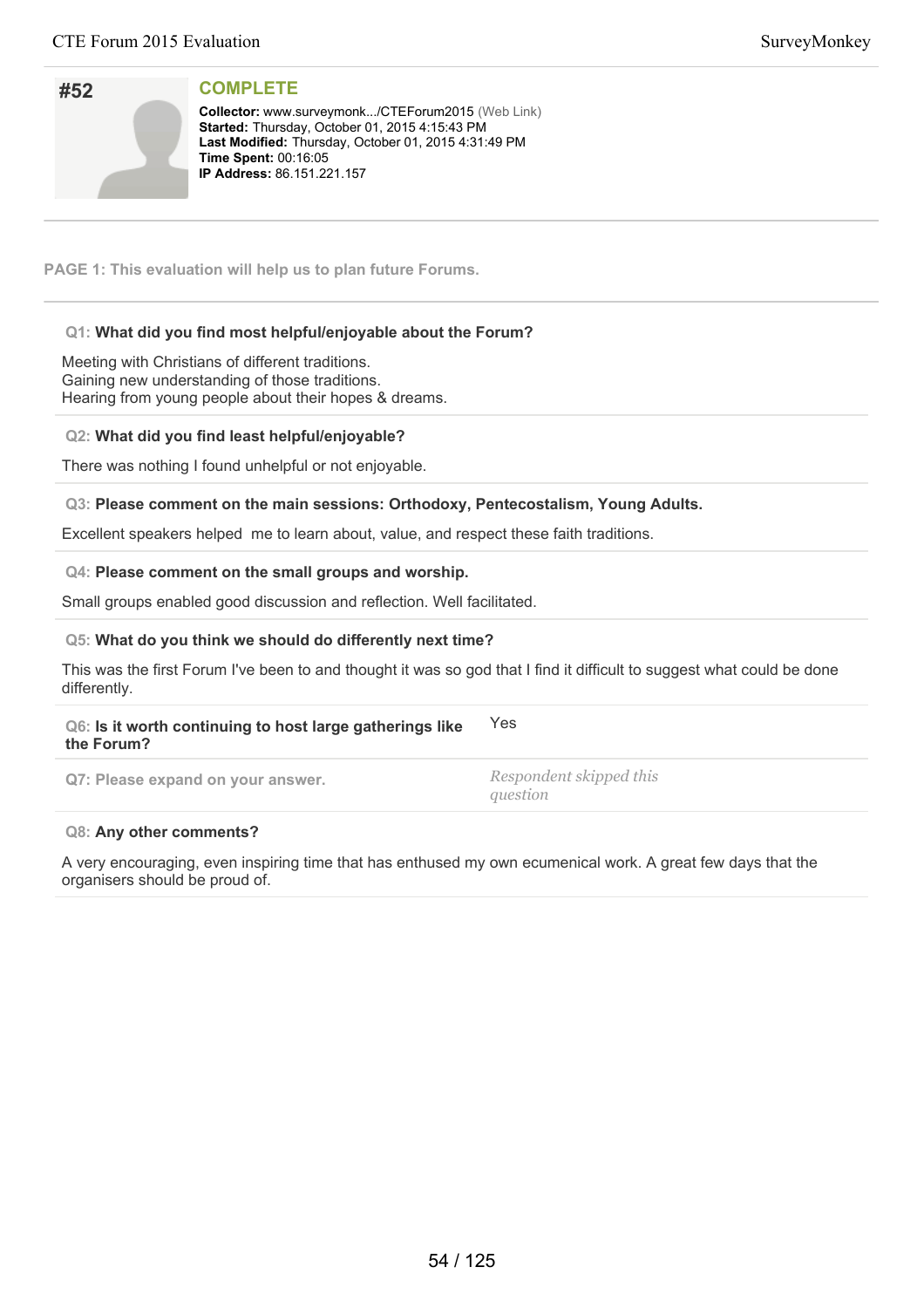| #53 |  |
|-----|--|
|     |  |
|     |  |
|     |  |

**Collector:** www.surveymonk.../CTEForum2015 (Web Link) Started: Thursday, October 01, 2015 4:38:42 PM Last Modified: Thursday, October 01, 2015 4:49:41 PM **Time Spent: 00:10:58 IP Address:** 81.133.104.188

**PAGE 1: This evaluation will help us to plan future Forums.**

# **Q1: What did you find most helpful/enjoyable about the Forum?**

The diversity of attendance/participation. Learning about the orthodox tradition. Interaction with friends old and new. Excellent food and accommodation.

# **Q2: What did you find least helpful/enjoyable?**

The presidents' panel - bland, merely saying the blindingly obvious.

# **Q3: Please comment on the main sessions: Orthodoxy, Pentecostalism, Young Adults.**

Orthodoxy and Pentecostalism - good, but would have liked longer sub-sections to introduce the subjects. We needed more information, statistics and illustration.

The young adults section was fine in providing a snapshot, but only touched the surface of the issue of young people in the church.

# **Q4: Please comment on the small groups and worship.**

Our small group was good, though very (too)small in number. Ian Smith was a good facilitator. I know Noel Robinson and enjoyed the worship, but it was very uniform in style, which was not to the liking of some of the Catholics and Orthodox folk, which I understand.

# **Q5: What do you think we should do differently next time?**

More varied worship styles.

**Q6: Is it worth continuing to host large gatherings like the Forum?** Yes

## **Q7: Please expand on your answer.**

Conferences like this require huge amounts of organisation, time and money, but are very worthwhile, especially since they happen only every three years.

## **Q8: Any other comments?**

Thank you for the hard work of CTE staff.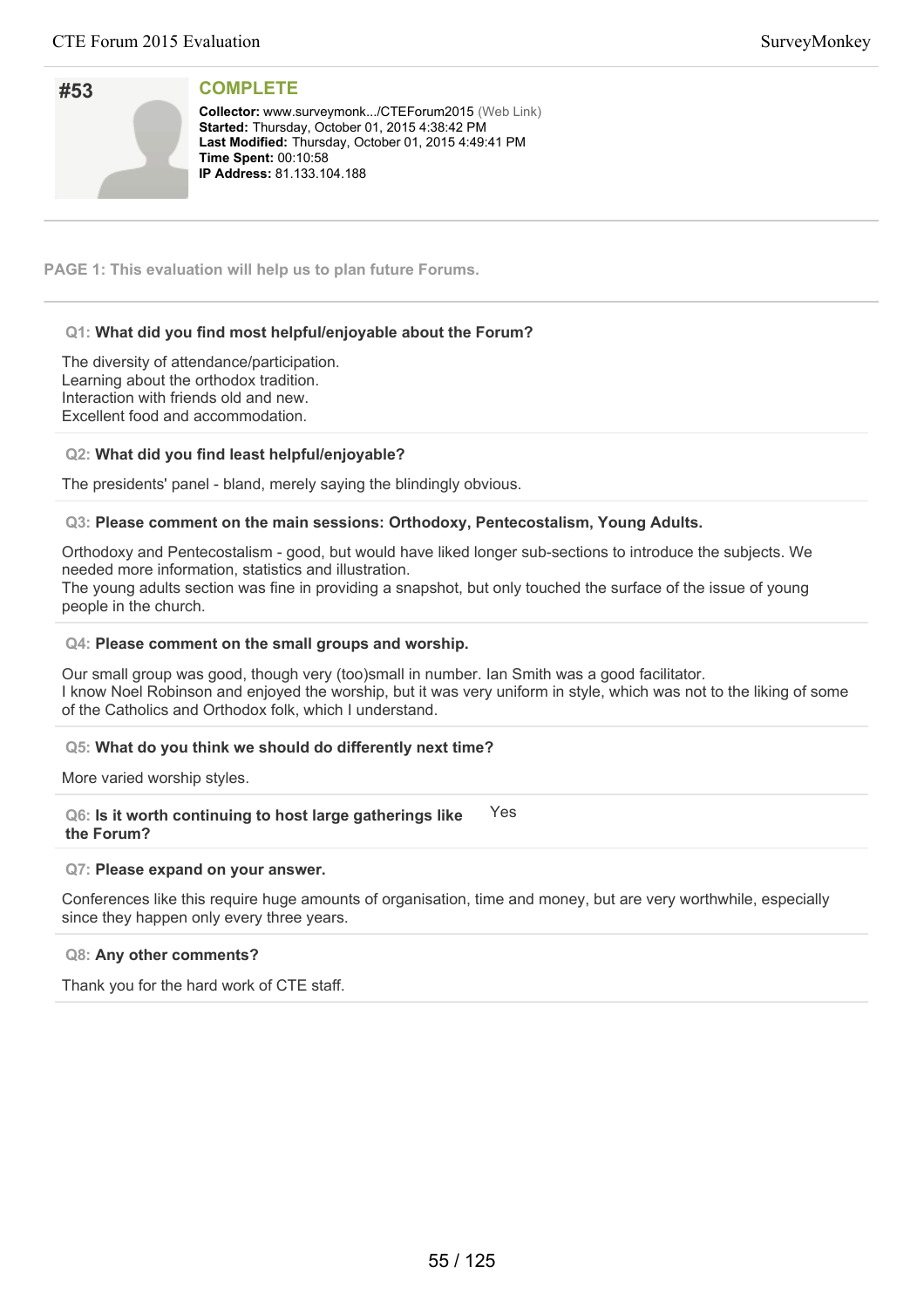| #54 |  |
|-----|--|
|     |  |
|     |  |
|     |  |

**Collector:** www.surveymonk.../CTEForum2015 (Web Link) Started: Thursday, October 01, 2015 5:41:38 PM Last Modified: Thursday, October 01, 2015 5:57:25 PM **Time Spent: 00:15:47 IP Address:** 86.141.135.89

**PAGE 1: This evaluation will help us to plan future Forums.**

# **Q1: What did you find most helpful/enjoyable about the Forum?**

The youth, hearing from a variety of Churches

# **Q2: What did you find least helpful/enjoyable?**

Having the music drown out conversation. While I enjoyed the Presidents' session, I felt more could have been made of it.

# **Q3: Please comment on the main sessions: Orthodoxy, Pentecostalism, Young Adults.**

All excellent. For the Orthodoxy and the Pentecostalism I would have liked a little bit more theology. Young Adults were simply superlative.

# **Q4: Please comment on the small groups and worship.**

Small group - enjoyable; worship fine. It was good to have worship interspersing everything. But I would have made the use of music more gentle for calling us back from buzz groups. Sentences and thoughts had to be left hanging simply because we couldn't compete with the noise. It felt as if there was a false assumption that what was being said was without value and could simply be dumped.

# **Q5: What do you think we should do differently next time?**

Give more time to interaction with the floor at Presidents' session

#### **Q6: Is it worth continuing to host large gatherings like the Forum?** Yes

## **Q7: Please expand on your answer.**

I think a national event is absolutely vital to stimulate and set the tone for ecumenical life in the nation. It is essential to keep this level of ecumenism alive. Local or regional ecumenism, while indispensable, will never on their own produce Christian unity.

## **Q8: Any other comments?**

Only to underline the necessity of high level national events. We need, also, to continue with the agenda of getting to know one another - and to know what we really mean by what we say. For instance, the Orthodox love for Mary Theotokos was thought by some to be a form of worship or adoration, which it simply isn't, however strong the emotions involved. We need space, therefore, to ask with respect, hard questions and the humility to be able to hear the answers. A facilitated conversation on these lines may be useful.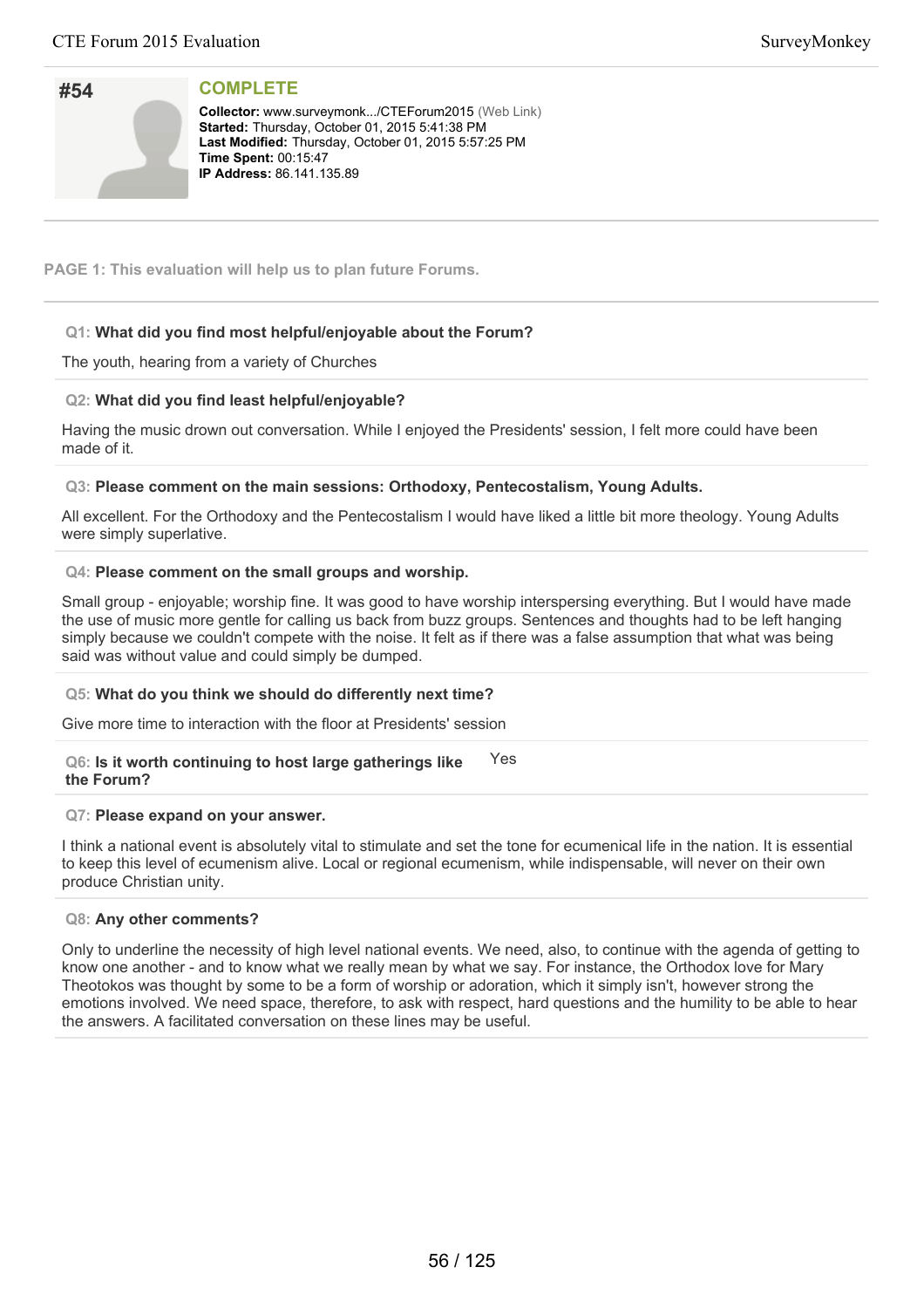| #55 |  |
|-----|--|
|     |  |
|     |  |
|     |  |

**Collector:** www.surveymonk.../CTEForum2015 (Web Link) Started: Thursday, October 01, 2015 7:14:06 PM Last Modified: Thursday, October 01, 2015 7:27:42 PM **Time Spent: 00:13:35 IP Address:** 86.16.81.178

**PAGE 1: This evaluation will help us to plan future Forums.**

# **Q1: What did you find most helpful/enjoyable about the Forum?**

# Helpful: the information about Orthodox and Pentecostals.

Enjoyable: the friendliness of everyone I spoke to: sharing, and listening to each other

# **Q2: What did you find least helpful/enjoyable?**

The lack of time between sessions/meals/sessions; we seem to be rushing all the time; especially difficult for those needing medication before meals e.g. insulin

# **Q3: Please comment on the main sessions: Orthodoxy, Pentecostalism, Young Adults.**

I enjoyed them all, but a comment on the evening meditation during Young Adults slot: if you were visually impaired you would have been excluded as they were only available to read (not read out or voice overed)

# **Q4: Please comment on the small groups and worship.**

Small groups: very good and well led but again rather rushed. Worship: Enjoyed this but found the music group playing as we finished our "discuss with neighbour" and before sessions rather loud.

# **Q5: What do you think we should do differently next time?**

Cut down slightly on number of sessions to allow a little longer on fewer ones. Make sure there is more diversity in terms of disabilities; I saw no wheelchair users, profoundly deaf, blind or severely visually impaired people. These are represented in our Churches, why not at Forum; do we need some positive encouragement for them to come, like for young people?

### **Q6: Is it worth continuing to host large gatherings like the Forum?** Yes

## **Q7: Please expand on your answer.**

It gives a real sense of how diverse our Christian Church is in England and worshipping together, eating and talking and listening together helps us understand more, which is the first stage in working together

## **Q8: Any other comments?**

The forum seemed to go very well; if there were problems they didn't impact on most of us. Well done! It has energised me to try to energise the denominational and local groups I am on.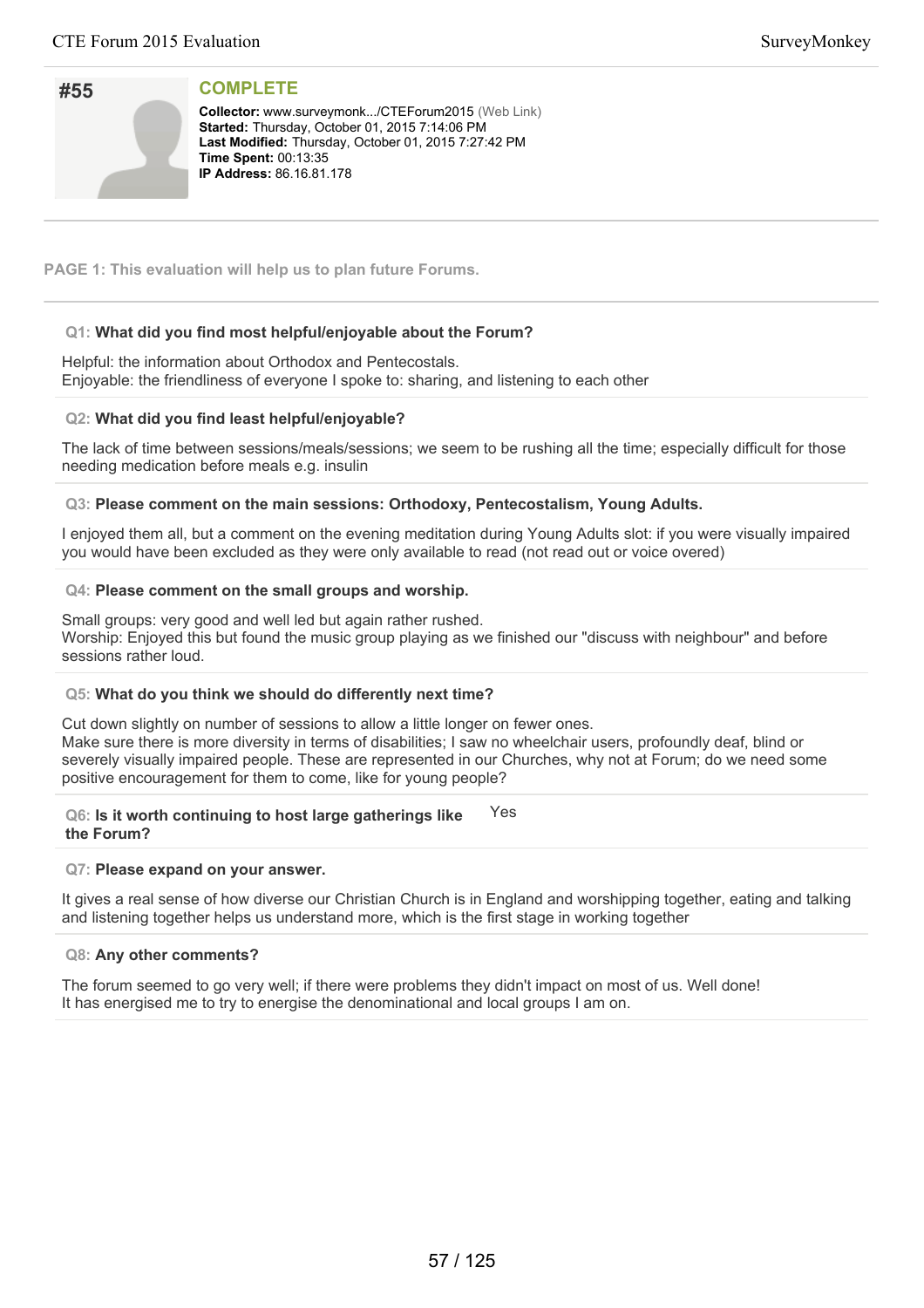| #56 |  |
|-----|--|
|     |  |
|     |  |
|     |  |
|     |  |

**Collector:** www.surveymonk.../CTEForum2015 (Web Link) **Started:** Thursday, October 01, 2015 8:15:24 PM Last Modified: Thursday, October 01, 2015 8:32:20 PM **Time Spent: 00:16:55 IP Address:** 82.17.201.245

**PAGE 1: This evaluation will help us to plan future Forums.**

# **Q1: What did you find most helpful/enjoyable about the Forum?**

Helpful: Increased insight into the Orthodox traditions. Enjoyable: Meeting friends old and new.

# **Q2: What did you find least helpful/enjoyable?**

The need for so much sustained concentration listening to the platform, with little opportunity to engage with what was being said. Two minutes with the people next to you is not a good formula. Very tiring.

**Q3: Please comment on the main sessions: Orthodoxy, Pentecostalism, Young Adults.**

All three very good, except see comment at 2. Young adults particularly inspiring.

# **Q4: Please comment on the small groups and worship.**

Neither memorable.

# **Q5: What do you think we should do differently next time?**

Presentations designed to enable small group conversation and response.

**Q6: Is it worth continuing to host large gatherings like the Forum?** Yes

# **Q7: Please expand on your answer.**

Such occasions present great opportunity for networking with others engaged in ecumenical activities

**Q8: Any other comments?** *Respondent skipped this*

*question*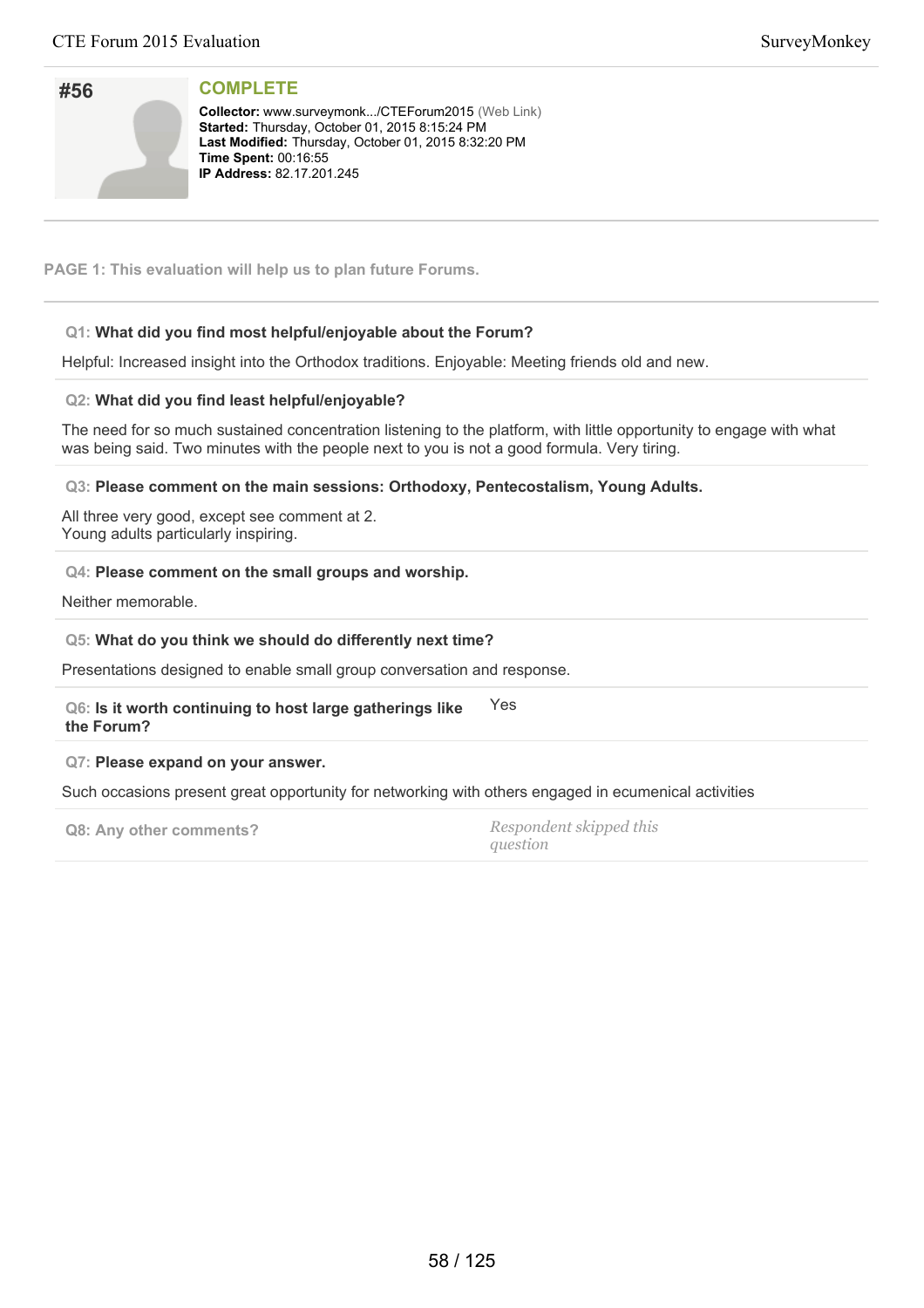| #57 |  |
|-----|--|
|     |  |
|     |  |
|     |  |

**Collector:** www.surveymonk.../CTEForum2015 (Web Link) **Started:** Thursday, October 01, 2015 8:44:21 PM Last Modified: Thursday, October 01, 2015 8:51:37 PM **Time Spent:** 00:07:16 **IP Address:** 213.160.114.152

**PAGE 1: This evaluation will help us to plan future Forums.**

# **Q1: What did you find most helpful/enjoyable about the Forum?**

Meeting people from different Christian traditions. I also found the presentations about different Christian churches and denominations insightful.

# **Q2: What did you find least helpful/enjoyable?**

I was surprised by the need of some individuals to "preach" at other Christian traditions about the truth of their own tradition and its distinctive elements.

**Q3: Please comment on the main sessions: Orthodoxy, Pentecostalism, Young Adults.**

I thought the sessions on Orthodoxy and Pentecostalism were informative and enlightening. Unfortunately I did not take part in the session on Young Adults.

# **Q4: Please comment on the small groups and worship.**

N/A

# **Q5: What do you think we should do differently next time?**

Nothing.

| Q6: Is it worth continuing to host large gatherings like<br>the Forum? | <b>Yes</b>                          |
|------------------------------------------------------------------------|-------------------------------------|
| Q7: Please expand on your answer.                                      | Respondent skipped this<br>question |
| Q8: Any other comments?                                                | Respondent skipped this<br>question |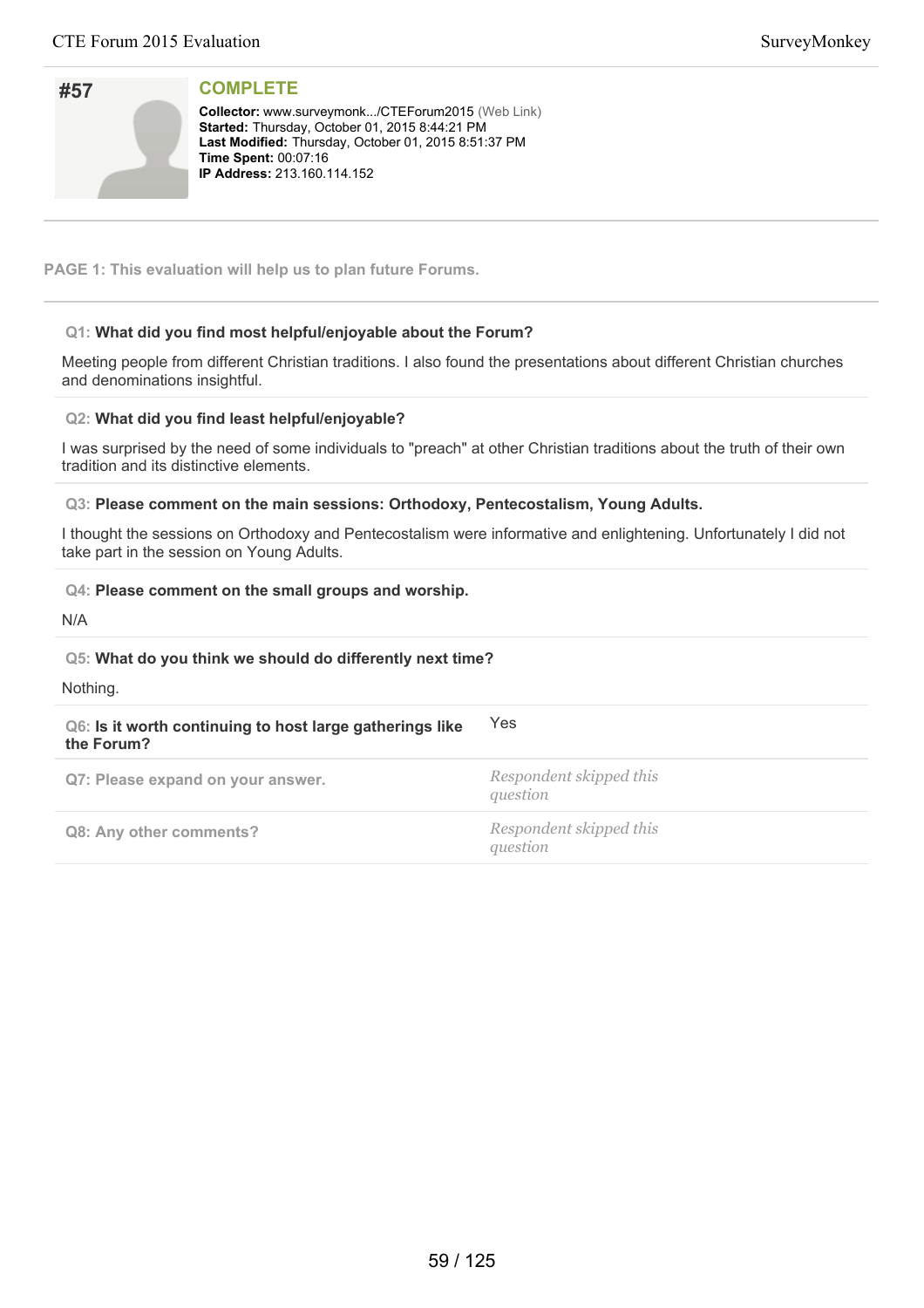| SurveyMonkey |
|--------------|
|--------------|

# **#58**

**Collector:** www.surveymonk.../CTEForum2015 (Web Link) **Started:** Thursday, October 01, 2015 8:56:41 PM Last Modified: Thursday, October 01, 2015 9:02:08 PM **Time Spent:** 00:05:27 **IP Address: 92.0.197.144** 

**PAGE 1: This evaluation will help us to plan future Forums.**

**COMPLETE**

# **Q1: What did you find most helpful/enjoyable about the Forum?**

the worship and small group questions

# **Q2: What did you find least helpful/enjoyable?**

no formal welcome and clicky at beginning

# **Q3: Please comment on the main sessions: Orthodoxy, Pentecostalism, Young Adults.**

brilliant enjoyed each one good mix of listening and talking

## **Q4: Please comment on the small groups and worship.**

excellent loved them both it was very interesting to hear what other people had heard when you didn't hear that!

## **Q5: What do you think we should do differently next time?**

have a welcome introduction first session so people who arrive alone don't feel intimidated or alone

### **Q6: Is it worth continuing to host large gatherings like the Forum?** Yes

## **Q7: Please expand on your answer.**

once the conference started there was chance to talk to others and it showed me how much there is to learn about Christianity in England

## **Q8: Any other comments?**

disappointing number attended my worship session considering number in conference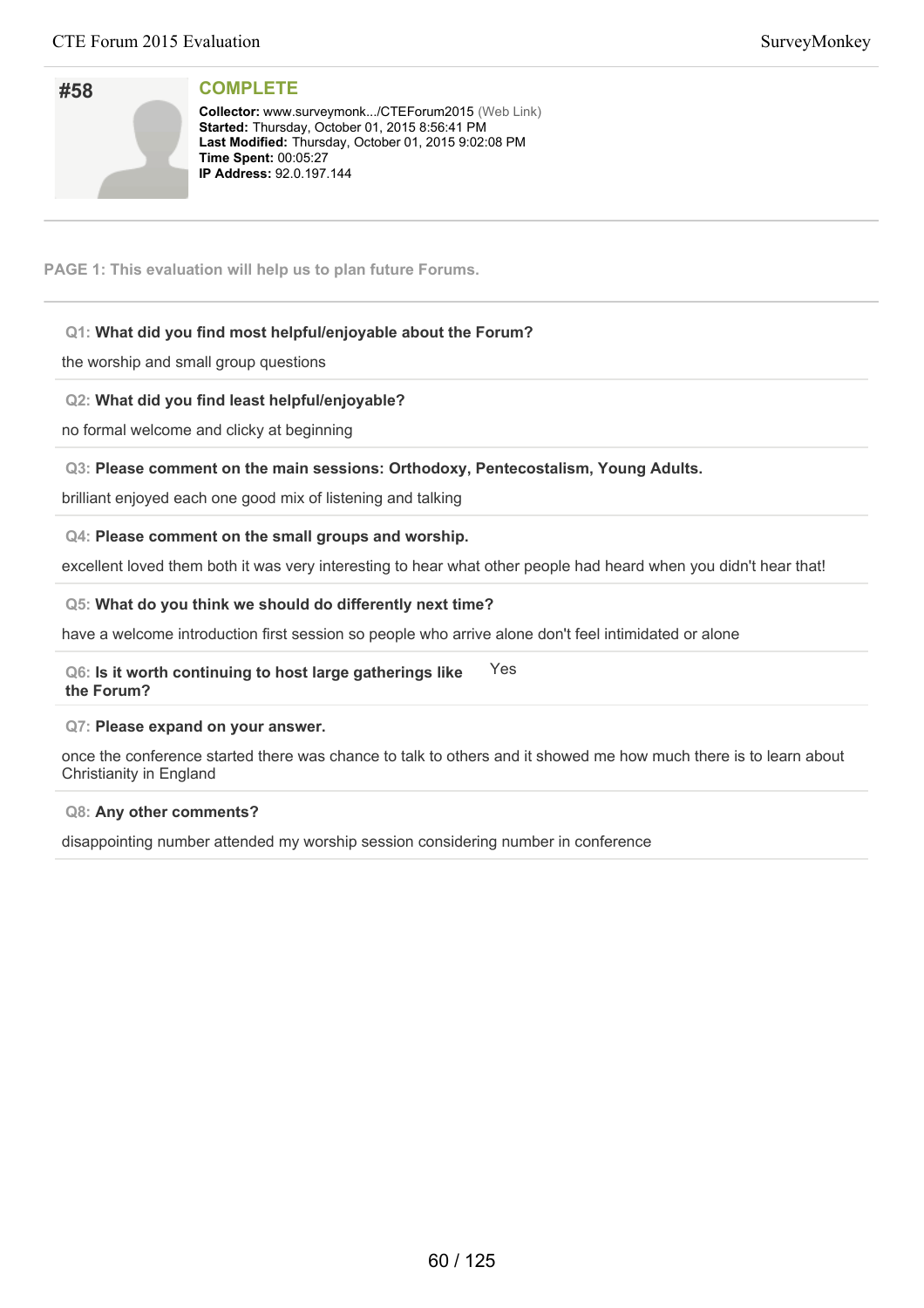| #59 |  |
|-----|--|
|     |  |
|     |  |
|     |  |
|     |  |

Collector: www.surveymonk.../CTEForum2015 (Web Link) **Started: Friday, October 02, 2015 9:36:52 AM** Last Modified: Friday, October 02, 2015 9:42:48 AM **Time Spent: 00:05:56 IP Address:** 81.158.17.243

**PAGE 1: This evaluation will help us to plan future Forums.**

# **Q1: What did you find most helpful/enjoyable about the Forum?**

Meeting such a variety of people committed to Unity. The summary of denominations on the first evening. The young people's presentation. Hearing from the presidents.

# **Q2: What did you find least helpful/enjoyable?**

The music group was good but they only had one volume - loud! I would have appreciated more time of prayer and'or reflection.

# **Q3: Please comment on the main sessions: Orthodoxy, Pentecostalism, Young Adults.**

They were all very helpful and enlightening. The young people were so enthusiastic and inspiring - they really made us think.

## **Q4: Please comment on the small groups and worship.**

The small groups gave us a chance to comment in a more honest way. We also had some humour!

## **Q5: What do you think we should do differently next time?**

More quiet reflective worship. Could we try a Christian comedian - humour works in a different way.

### **Q6: Is it worth continuing to host large gatherings like the Forum?** Yes

## **Q7: Please expand on your answer.**

This was my third Forum and I always find them inspiring and encouraging and educative. This one was all of that.

## **Q8: Any other comments?**

Just a big THANK YOU!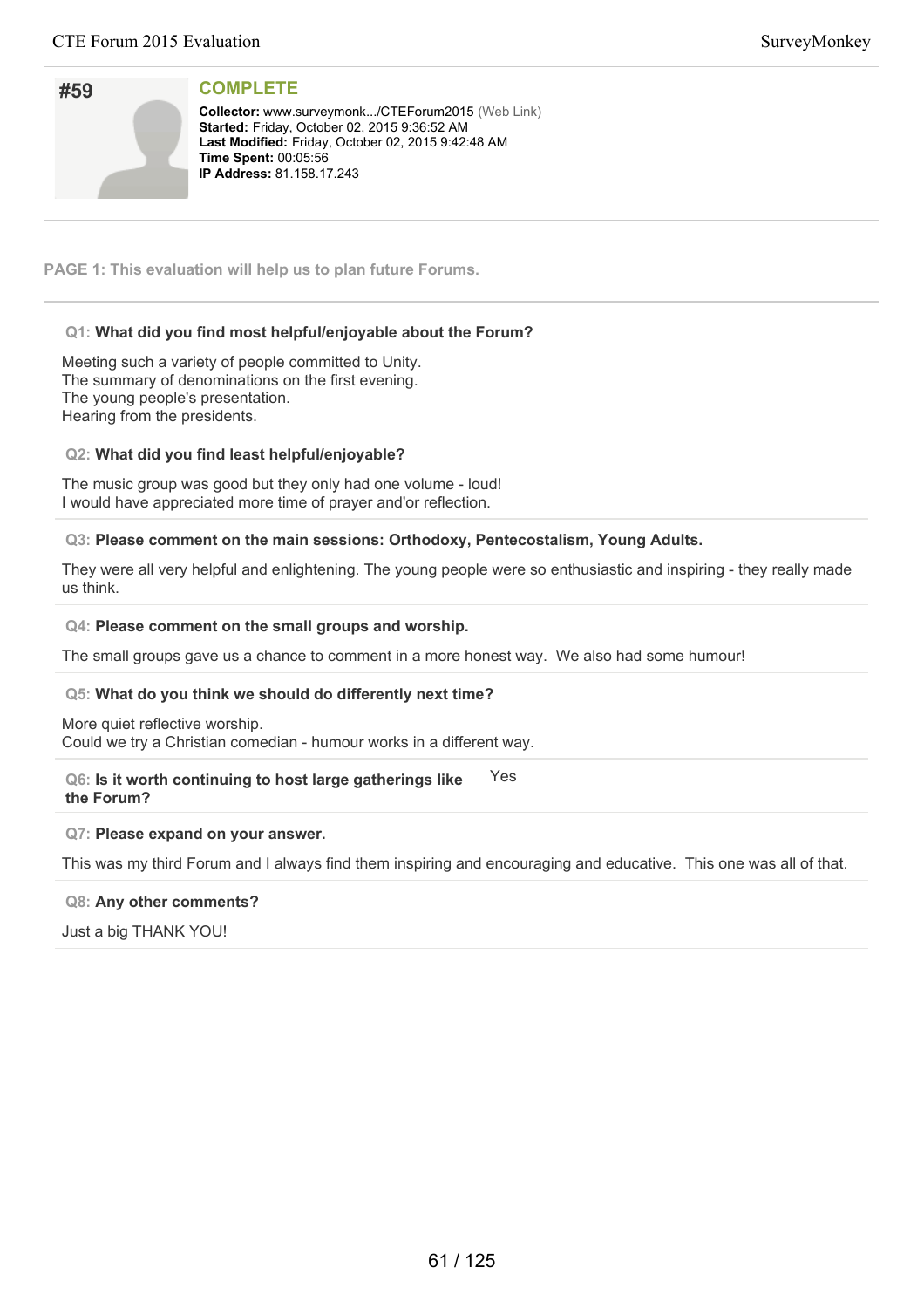| #60 |  |
|-----|--|
|     |  |
|     |  |
|     |  |

**Collector:** www.surveymonk.../CTEForum2015 (Web Link) Started: Friday, October 02, 2015 10:48:21 AM Last Modified: Friday, October 02, 2015 10:52:04 AM **Time Spent:** 00:03:42 **IP Address: 2.99.102.183** 

**PAGE 1: This evaluation will help us to plan future Forums.**

# **Q1: What did you find most helpful/enjoyable about the Forum?**

Meeting people and sharing together

# **Q2: What did you find least helpful/enjoyable?**

Constant reference to the team of 12, as though they were the only young people of value present. Unfair on the other young people attending

# **Q3: Please comment on the main sessions: Orthodoxy, Pentecostalism, Young Adults.**

Young adults session was great, but the ficus was heavily focused on a particular special shared experience, it would have been valuable to hear from the average young person in the pew.

# **Q4: Please comment on the small groups and worship.**

Small groups were really valuable. Great to have an opportunity to talk to others and be listened to

# **Q5: What do you think we should do differently next time?**

Have youth and young adults fully integrated in the whole forum, not just one session, that's not real participation.

| Q6: Is it worth continuing to host large gatherings like<br>the Forum? | Don't know/prefer not to answer/my answer is below. |
|------------------------------------------------------------------------|-----------------------------------------------------|
| Q7: Please expand on your answer.                                      | Respondent skipped this<br>question                 |
| Q8: Any other comments?                                                | Respondent skipped this<br>question                 |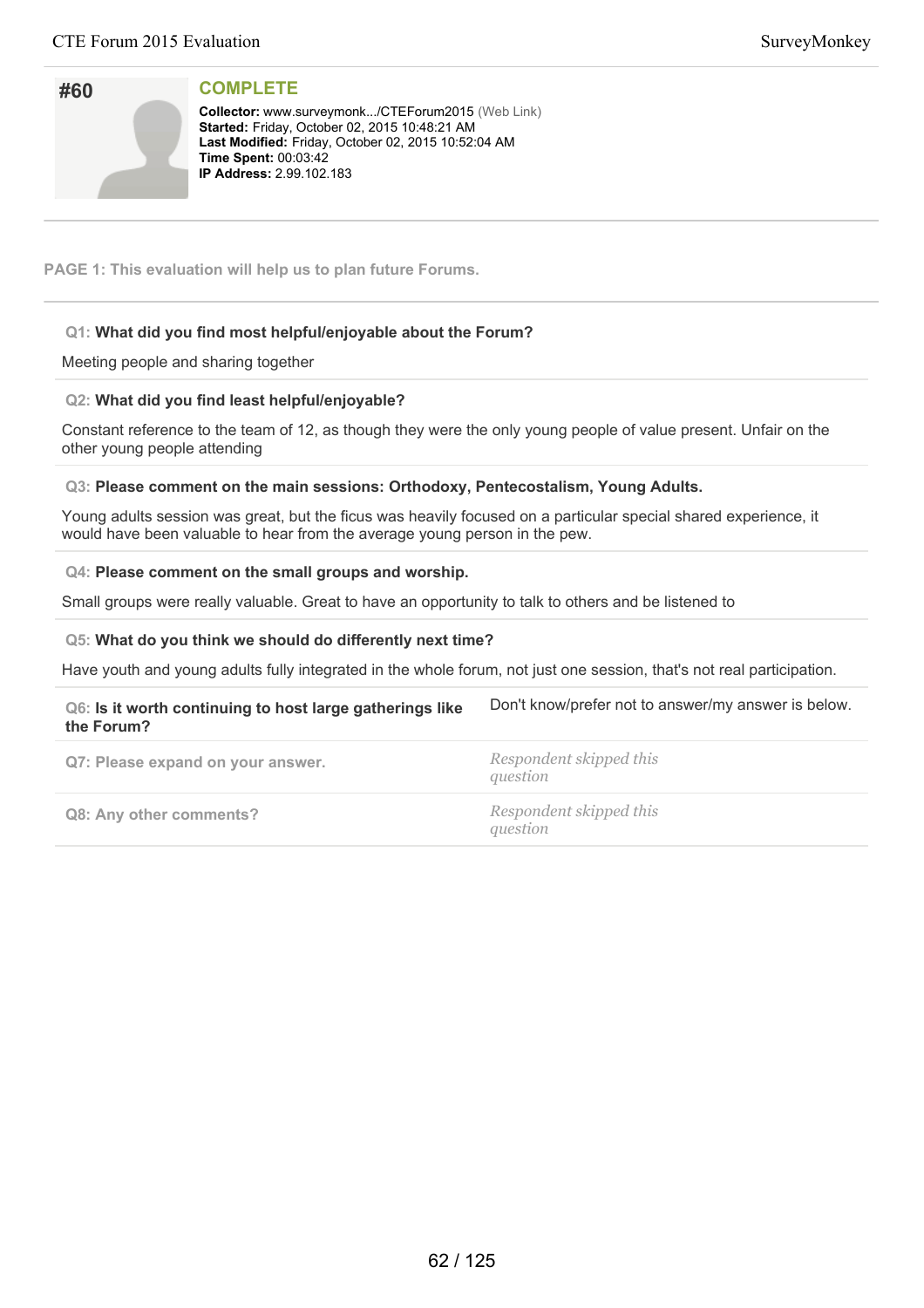| #61 |  |
|-----|--|
|     |  |
|     |  |
|     |  |

**Collector:** www.surveymonk.../CTEForum2015 (Web Link) **Started: Friday, October 02, 2015 10:30:44 AM** Last Modified: Friday, October 02, 2015 11:04:43 AM **Time Spent:: 00:33:59 IP Address:** 2.97.213.180

**PAGE 1: This evaluation will help us to plan future Forums.**

# **Q1: What did you find most helpful/enjoyable about the Forum?**

Friendliness of the other delegates and the generosity of such a beautiful location, delicious food and acceptance of everyone. It had a positive feel, however this had a flip side, please see next answer...

# **Q2: What did you find least helpful/enjoyable?**

Seemed to avoid the difficult issues. Why gather 6 of the most influential Christians in the country and ask them what their favourite Bible verse is?! Much more important things to talk about and would have felt more real to acknowledge the 'elephant in the room' regarding how to deal with the fundamental differences between our churches.

# **Q3: Please comment on the main sessions: Orthodoxy, Pentecostalism, Young Adults.**

Orthodoxy - interesting, made me want to explore more. It had a positive feel to it but it would have been nice to talk about the difficulties too.

Pentecostalism - interesting but felt it was more negative. The questions to discuss almost seemed to highlight the negative views people may have about Pentecostalism, would have been nice to hear a bit more about the positive aspects.

Young adults - great enthusiasm. The rest of the conference seemed to focus on how to be church together, the young people just focused on how to be church and there was a presumption we would do it together because why wouldn't we?! One lady I know of got offended because there she felt there was no acknowledgement that churches and church leaders were trying their best but that's just the enthusiasm and honesty of young people who want to try and change the world. Perhaps we should all have that?!

# **Q4: Please comment on the small groups and worship.**

Everyone listened to each other, it was very affirming. The Wednesday morning worship was great, I went to the Iona worship. Noel Robinson was fab but I'm not sure you had as much worship as you think you did. There were very few songs that everyone sung as worship, most of it came as we were arriving, leaving or coming out of buzz groups and wasn't, in my opinion, proper worship as it was hard to focus in on God in those circumstances.

# **Q5: What do you think we should do differently next time?**

Put some kind of sign up saying to put your mobile on silent. I don't think there was a single session that wasn't interrupted by a mobile, so disrespectful! Also, the presidents panel, get to the more serious and important questions sooner. I know that Justin Welby had a prior engagement but hearing someone say that unity is vital from a prerecorded video because he wasn't actually there is slightly ironic! The presidents need to commit to it to give it validity. Plus, if I'm being honest, subtitles for President Gregorius would have been helpful!!!

### **Q6: Is it worth continuing to host large gatherings like the Forum?** Yes

# **Q7: Please expand on your answer.**

I found it worthwhile but I do believe there's a danger we overcomplicate ecumenism and there must be a truly pragmatic element to these things.

# **Q8: Any other comments?**

Just thank you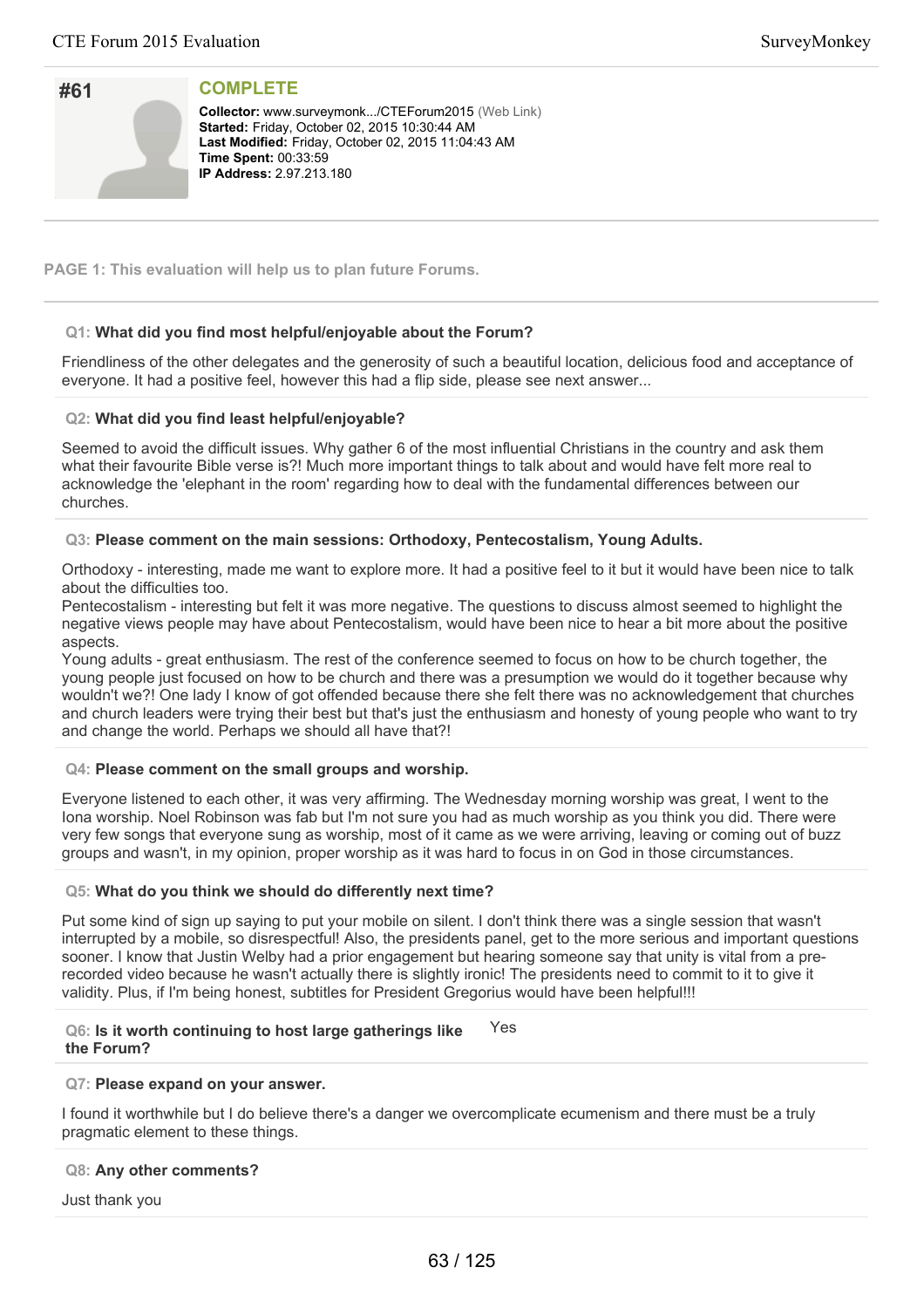| #62 |  |
|-----|--|
|     |  |

**Collector:** www.surveymonk.../CTEForum2015 (Web Link) **Started: Friday, October 02, 2015 11:09:37 AM** Last Modified: Friday, October 02, 2015 11:10:22 AM **Time Spent:** 00:00:45 **IP Address:** 89.240.48.2

**PAGE 1: This evaluation will help us to plan future Forums.**

# **Q1: What did you find most helpful/enjoyable about the Forum?**

Clear instructions in advance. The two papers on orthodoxy and Pentecostalism on the website were very helpful for preparation. The music. The food and the very helpful staff, both CTE and Swanwick. Good website information.

# **Q2: What did you find least helpful/enjoyable?**

The empty space between 2 PM and 4:30 PM on Monday.

# **Q3: Please comment on the main sessions: Orthodoxy, Pentecostalism, Young Adults.**

All three were good and worthwhile. It was good to have those two papers to read in advance. Good to experience the style of orthodox morning prayer.

## **Q4: Please comment on the small groups and worship.**

The small-group very good to share in depth and pray together. The worship was good and uplifting (2 RC Masses and praise in the hall).

## **Q5: What do you think we should do differently next time?**

More meaty panel questions. X Is unity important? X include youth from the forum three day participants as well as youth brought in from outside the conference.

### **Q6: Is it worth continuing to host large gatherings like the Forum?** Yes

| Q7: Please expand on your answer. | Respondent skipped this<br>question |
|-----------------------------------|-------------------------------------|
| Q8: Any other comments?           | Respondent skipped this<br>question |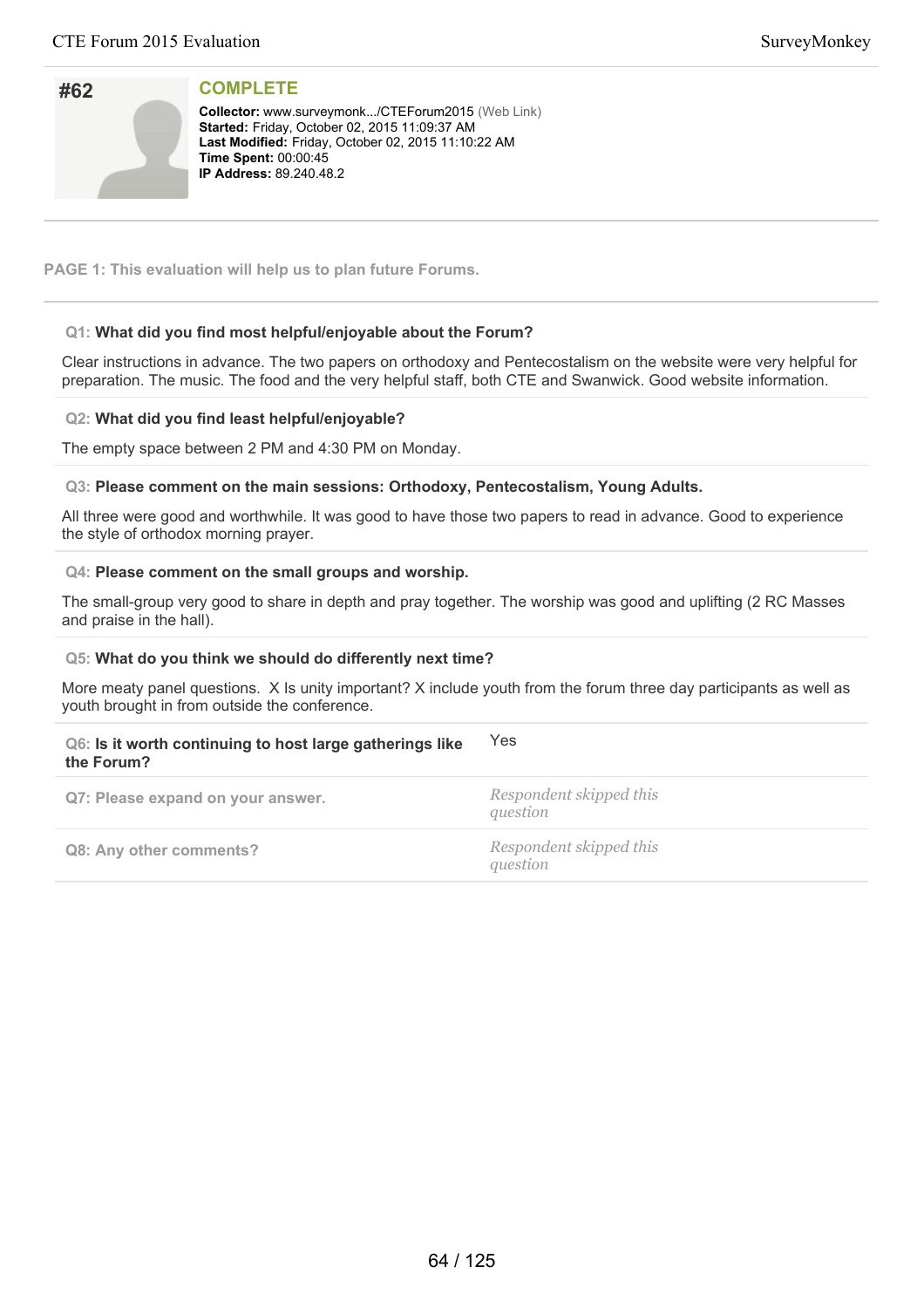| #63 |  |
|-----|--|
|     |  |
|     |  |
|     |  |

**Collector:** www.surveymonk.../CTEForum2015 (Web Link) **Started: Friday, October 02, 2015 11:08:22 AM** Last Modified: Friday, October 02, 2015 11:17:24 AM **Time Spent:** 00:09:02 **IP Address: 109.176.80.146** 

**PAGE 1: This evaluation will help us to plan future Forums.**

# **Q1: What did you find most helpful/enjoyable about the Forum?**

Opportunity to meet with Christians from a variety of traditions and from all over England

# **Q2: What did you find least helpful/enjoyable?**

I felt that there wasn't much opportunity to produce practical outcomes of the conference

# **Q3: Please comment on the main sessions: Orthodoxy, Pentecostalism, Young Adults.**

I thought that all three of these were very good, informative and well presented. It would be great if the Young Adults session wasn't necessary in 10yrs time because of young adults being present and active in every part of CTE. It would have also been helpful to hear Orthodoxy and Pentecostalism's thought on the future direction of ecumenism in England rather than just the challenges and opportunities facing them as a denomination.

# **Q4: Please comment on the small groups and worship.**

The opportunity to listen and speak without interruption was great but we had almost identical conversations in the two group times. The worship was good but I would have appreciated more time in prayer across the whole conference since it was a listening conference.

## **Q5: What do you think we should do differently next time?**

More prayer. More opportunity for groups/individuals to feed back vocally in a plenary rather than just in writing.

### **Q6: Is it worth continuing to host large gatherings like the Forum?**

Don't know/prefer not to answer/my answer is below.

## **Q7: Please expand on your answer.**

I think there is some amount of confusion about the purpose of ecumenical efforts in this time and place. It was therefore very good to have a listening conference where we attempt to discern God's will in dialogue with each other. If the focus of ecumenism going forward is missional then the gathering would only be worthwhile is they were equipping, resourcing and facilitating in a way that nothing else was already doing. If the focus of ecumenism going forward is closer union through theological agreement then the gatherings are only useful if it's possible to make progress. If the conference is just for encouragement and inspiration that's great but in my opinion it needs to have clear aims and a strong sense of purpose to engage young adults.

## **Q8: Any other comments?**

Thank you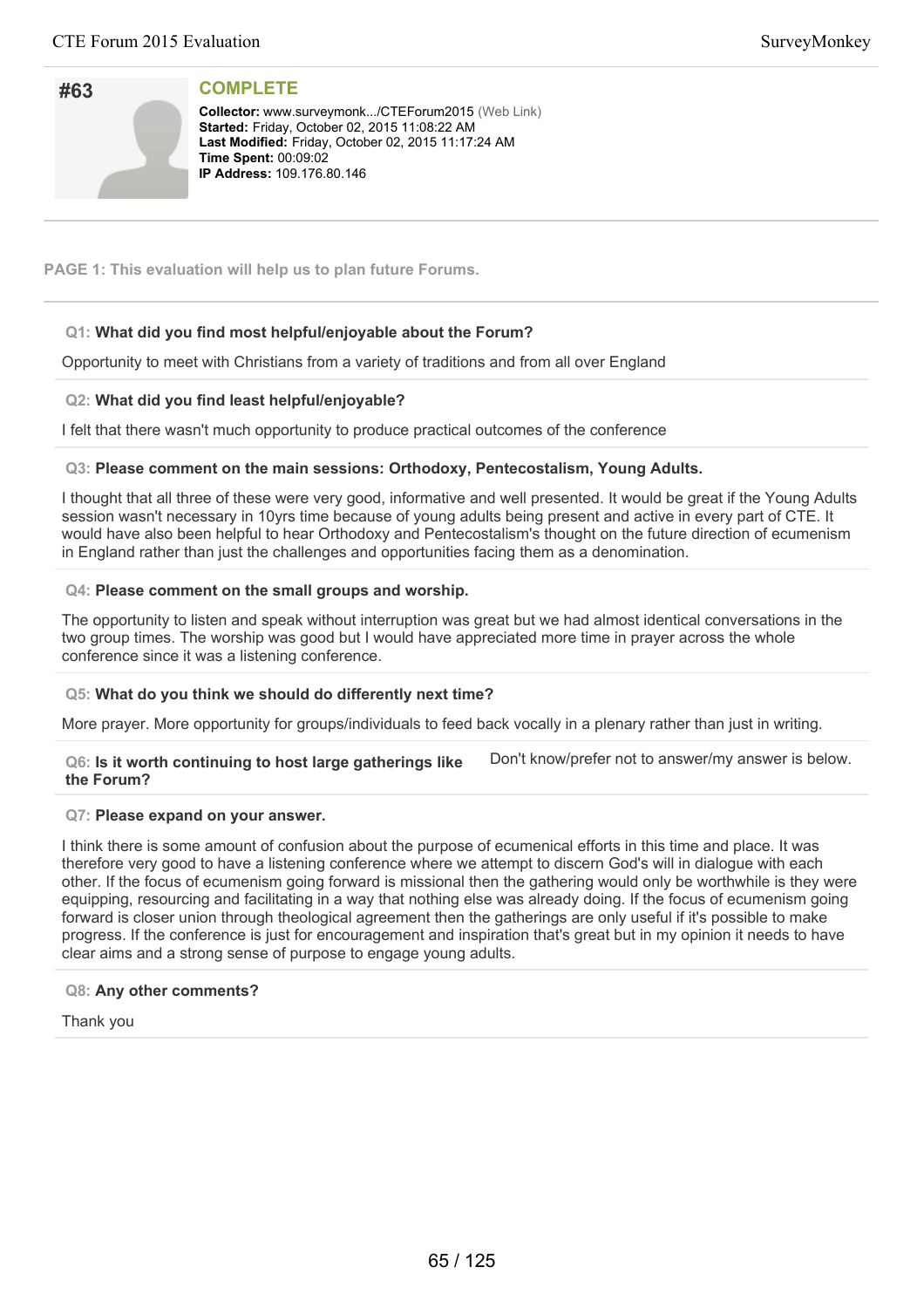| #64 |  |
|-----|--|
|     |  |
|     |  |
|     |  |

Collector: www.surveymonk.../CTEForum2015 (Web Link) **Started:** Friday, October 02, 2015 11:15:50 AM Last Modified: Friday, October 02, 2015 11:19:42 AM **Time Spent:** 00:03:51 **IP Address: 217.40.142.174** 

**PAGE 1: This evaluation will help us to plan future Forums.**

# **Q1: What did you find most helpful/enjoyable about the Forum?**

Meeting people from different walks of life.

# **Q2: What did you find least helpful/enjoyable?**

The programme, which I felt lacked substance.

# **Q3: Please comment on the main sessions: Orthodoxy, Pentecostalism, Young Adults.**

It was interesting to hear from different traditions, but I was sorry not to have any time to ask questions or go a bit deeper.

# **Q4: Please comment on the small groups and worship.**

Fine.

# **Q5: What do you think we should do differently next time?**

Be more challenging! Fewer questions like, "Is unity important?" and more about difficult issues like the Eucharist, same-sex marriage, divorce, and so on.

**Q6: Is it worth continuing to host large gatherings like the Forum?** Don't know/prefer not to answer/my answer is below.

## **Q7: Please expand on your answer.**

I would say if it isn't worth continuing events if they are the same as the one we experienced this week. I think it is worth meeting together in large forums, but not if it's just to gloss over the difficulties of unity.

**Q8: Any other comments?** *Respondent skipped this question*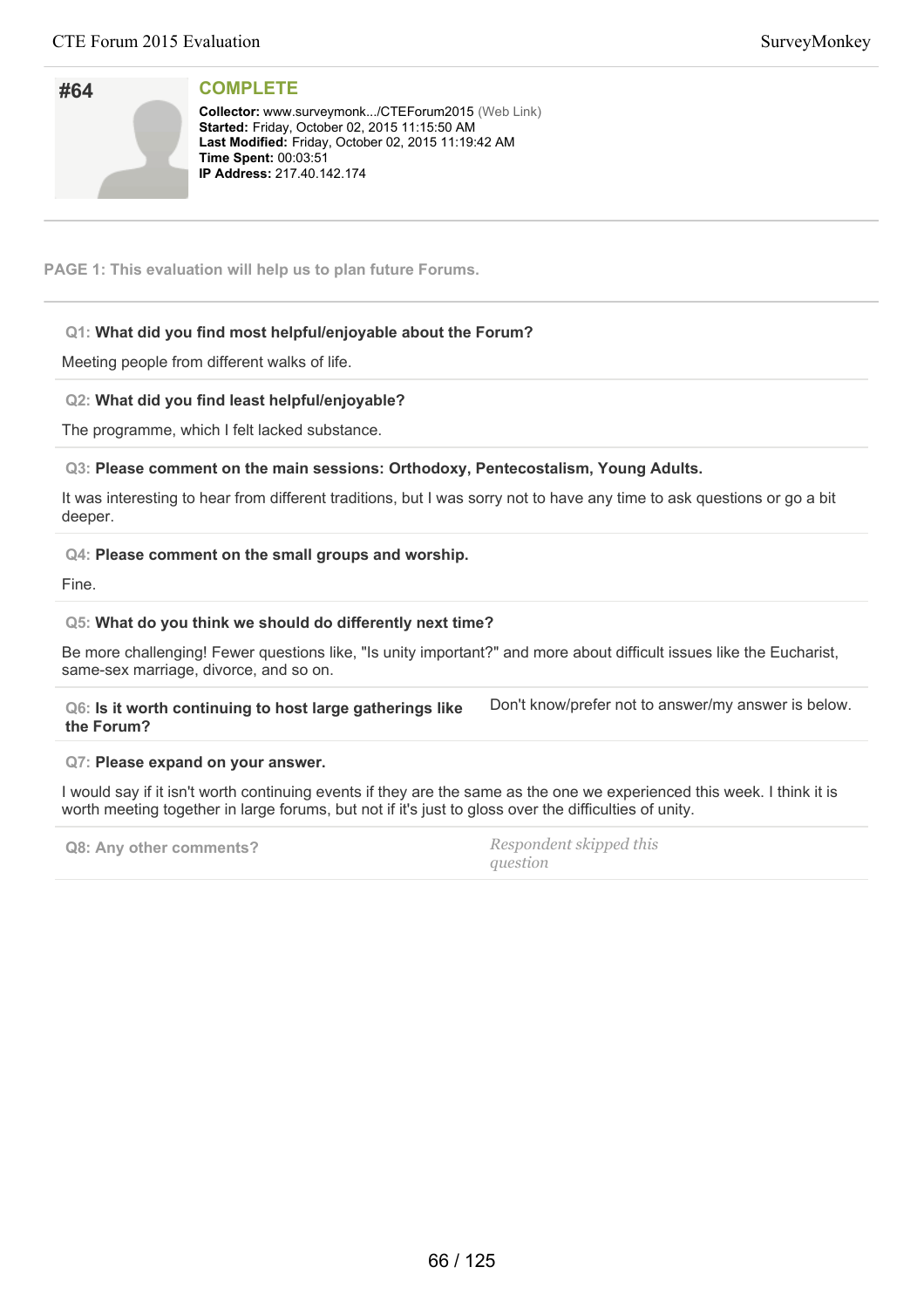| SurveyMonkey |
|--------------|
|--------------|

| #65 |  |
|-----|--|
|     |  |
|     |  |
|     |  |

**Collector:** www.surveymonk.../CTEForum2015 (Web Link) **Started:** Friday, October 02, 2015 11:15:57 AM Last Modified: Friday, October 02, 2015 11:19:57 AM **Time Spent:** 00:04:00 **IP Address:** 89.240.48.2

**PAGE 1: This evaluation will help us to plan future Forums.**

# **Q1: What did you find most helpful/enjoyable about the Forum?**

Spreading the forum's wings to include orthodox and Pentecostal and especially young people.

# **Q2: What did you find least helpful/enjoyable?**

The presidents' panel – perhaps I was tired! However, individual presidents said some very helpful things at other times.

# **Q3: Please comment on the main sessions: Orthodoxy, Pentecostalism, Young Adults.**

All good. Young adults, of course, most emotionally engaging. Briefing is helpful.

# **Q4: Please comment on the small groups and worship.**

My small group listened well – was thought-provoking and helpful.

# **Q5: What do you think we should do differently next time?**

Give a little time for the violin on its own. But the music was wonderful and well led by Noel.

### **Q6: Is it worth continuing to host large gatherings like the Forum?** Yes

## **Q7: Please expand on your answer.**

Yes please. And glasses try to include people who have never had this experience – which means there won't be room for me!

## **Q8: Any other comments?**

I love to the last contributor's "I have lost shape"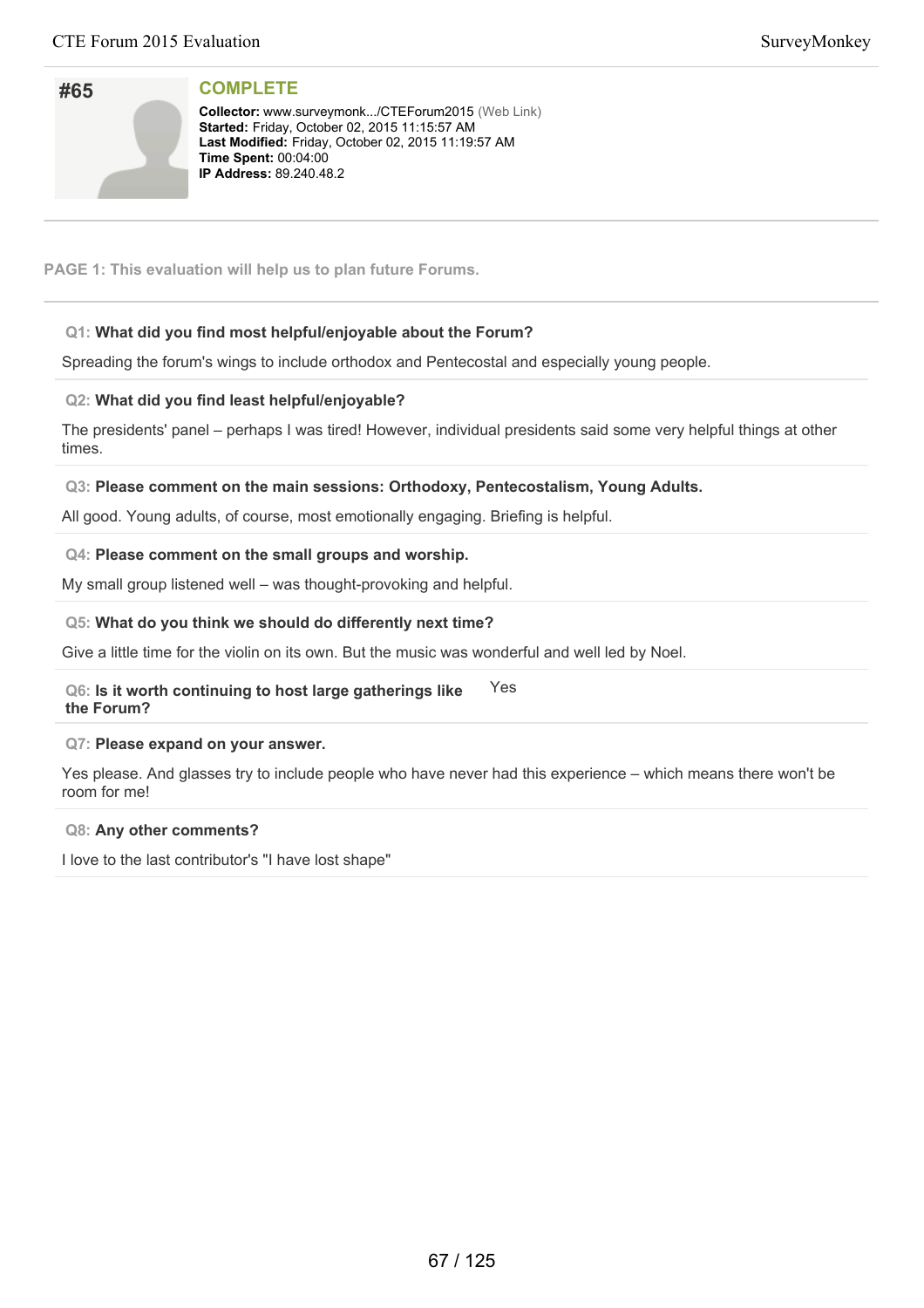| #66 |  |
|-----|--|
|     |  |
|     |  |

**Collector:** www.surveymonk.../CTEForum2015 (Web Link) Started: Friday, October 02, 2015 11:20:13 AM Last Modified: Friday, October 02, 2015 11:23:25 AM **Time Spent:** 00:03:12 **IP Address: 89.240.48.2** 

**PAGE 1: This evaluation will help us to plan future Forums.**

# **Q1: What did you find most helpful/enjoyable about the Forum?**

Easy encounter of so many diverse people.

# **Q2: What did you find least helpful/enjoyable?**

Early 8 AM start.

## **Q3: Please comment on the main sessions: Orthodoxy, Pentecostalism, Young Adults.**

Great selection, great speakers, openness and honesty was opening, inviting, inspiring.

| Q4: Please comment on the small groups and worship. | Respondent skipped this<br>auestion |
|-----------------------------------------------------|-------------------------------------|
|-----------------------------------------------------|-------------------------------------|

## **Q5: What do you think we should do differently next time?**

The buzz times in twos or threes during the main sessions were often too short. Let the band play a concert and have a proper party together.

### **Q6: Is it worth continuing to host large gatherings like the Forum?** Yes

## **Q7: Please expand on your answer.**

It is indispensable! :)

## **Q8: Any other comments?**

Huge thanks! God bless you.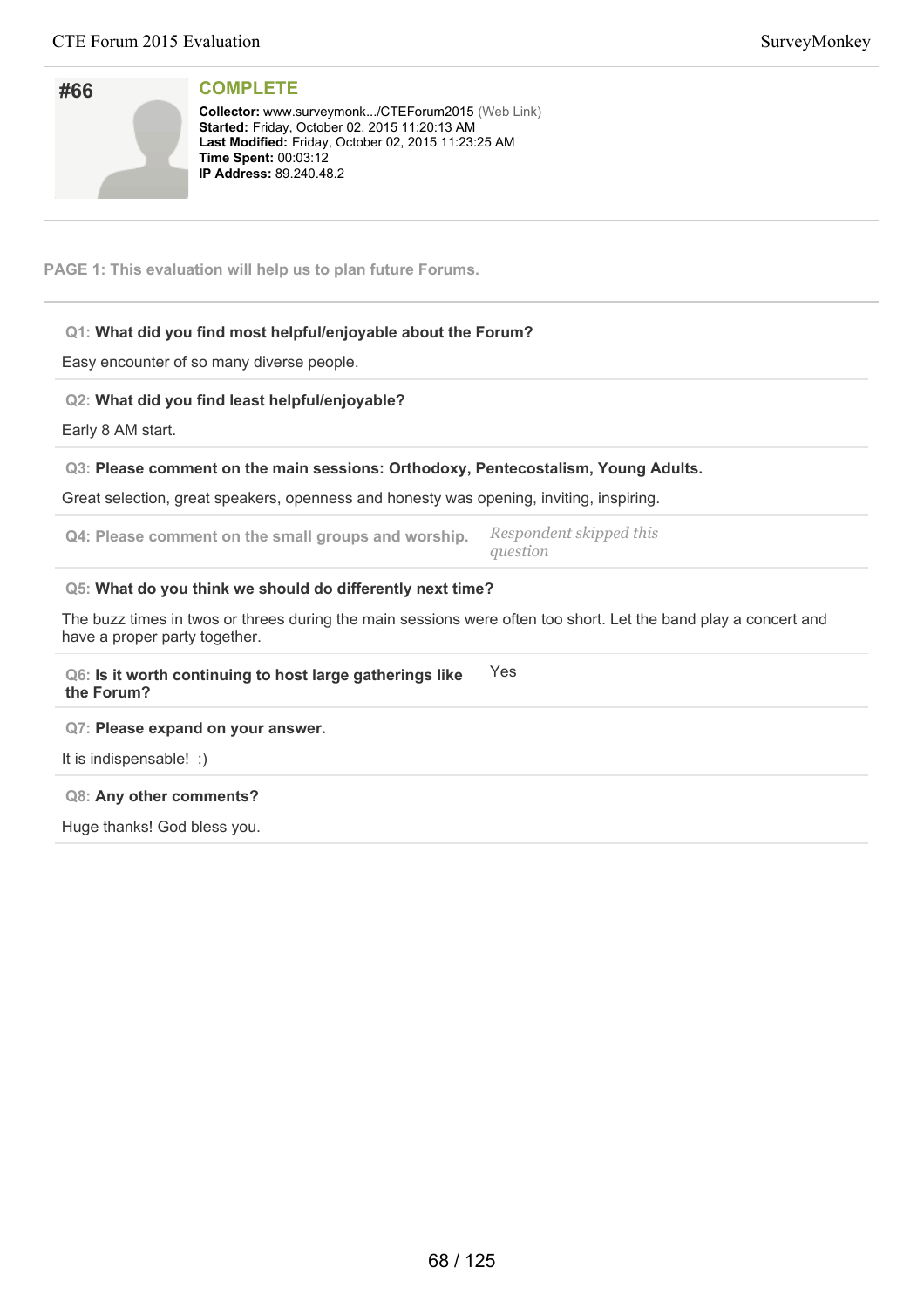| SurveyMonkey |
|--------------|
|--------------|

| #67 |  |
|-----|--|
|     |  |
|     |  |
|     |  |

**Collector:** www.surveymonk.../CTEForum2015 (Web Link) **Started:** Friday, October 02, 2015 11:23:40 AM Last Modified: Friday, October 02, 2015 11:30:32 AM **Time Spent:** 00:06:51 **IP Address:** 89.240.48.2

**PAGE 1: This evaluation will help us to plan future Forums.**

# **Q1: What did you find most helpful/enjoyable about the Forum?**

A willingness to listen deeply to one another.

**Q2: What did you find least helpful/enjoyable?** *Respondent skipped this*

*question*

**Q3: Please comment on the main sessions: Orthodoxy, Pentecostalism, Young Adults.**

I learned so much from the first two. The young adults are definitely a hope for the future!

# **Q4: Please comment on the small groups and worship.**

Good leadership and guidance in a non-threatening manner.

# **Q5: What do you think we should do differently next time?**

(Something about 2012 forum not legible.) Age and gender more representative and have more young Christians at forum.

**Q6: Is it worth continuing to host large gatherings like the Forum?** Yes

## **Q7: Please expand on your answer.**

It gives so much encouragement with the Holy Spirit enabling us to move forward.

## **Q8: Any other comments?**

Good to see all the bodies in association and the churches now participating from 16 to 40+. Plan to encourage new delegates especially the young.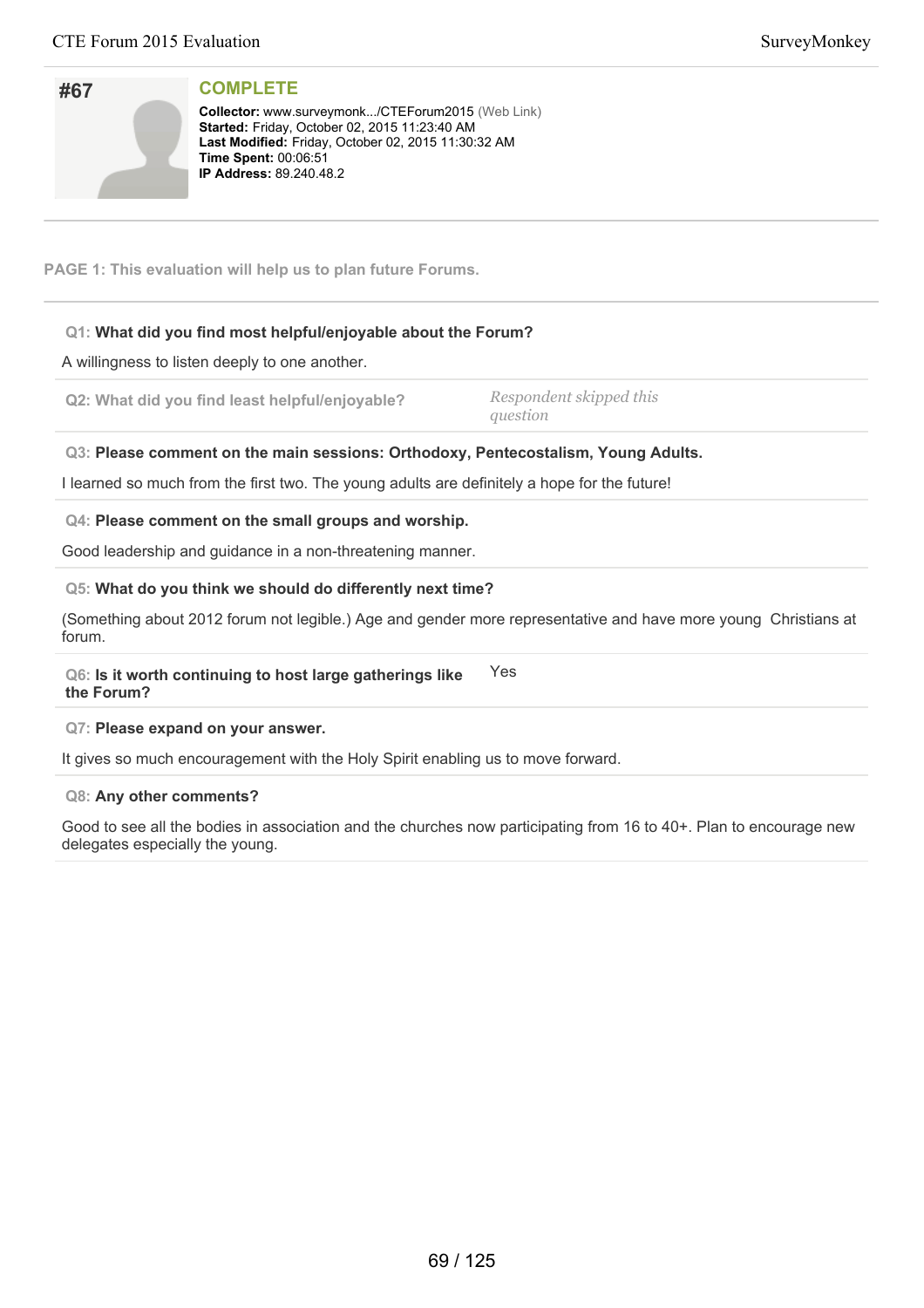| #68 |  |
|-----|--|
|     |  |
|     |  |
|     |  |

**Collector:** www.surveymonk.../CTEForum2015 (Web Link) **Started: Friday, October 02, 2015 11:30:48 AM** Last Modified: Friday, October 02, 2015 11:34:25 AM **Time Spent:** 00:03:37 **IP Address: 89.240.48.2** 

**PAGE 1: This evaluation will help us to plan future Forums.**

# **Q1: What did you find most helpful/enjoyable about the Forum?**

Meeting friends – one from 15 years ago! Checking our local experience against the wider picture.

# **Q2: What did you find least helpful/enjoyable?**

The music group – sorry, I did not share the general enthusiasm. Too loud, too repetitive.

# **Q3: Please comment on the main sessions: Orthodoxy, Pentecostalism, Young Adults.**

I arrived after O and P. I was not a static as many others about the young adults session. The best contributions were good, but some were quite trite, I thought.

# **Q4: Please comment on the small groups and worship.**

I will small-group was good but not wonderful. The tasks were not easy to carry out.

# **Q5: What do you think we should do differently next time?**

No great change.

**Q6: Is it worth continuing to host large gatherings like the Forum?** Yes

## **Q7: Please expand on your answer.**

But not too frequently, unless you go even bigger like a Kirchentag.

**Q8: Any other comments?** *Respondent skipped this question*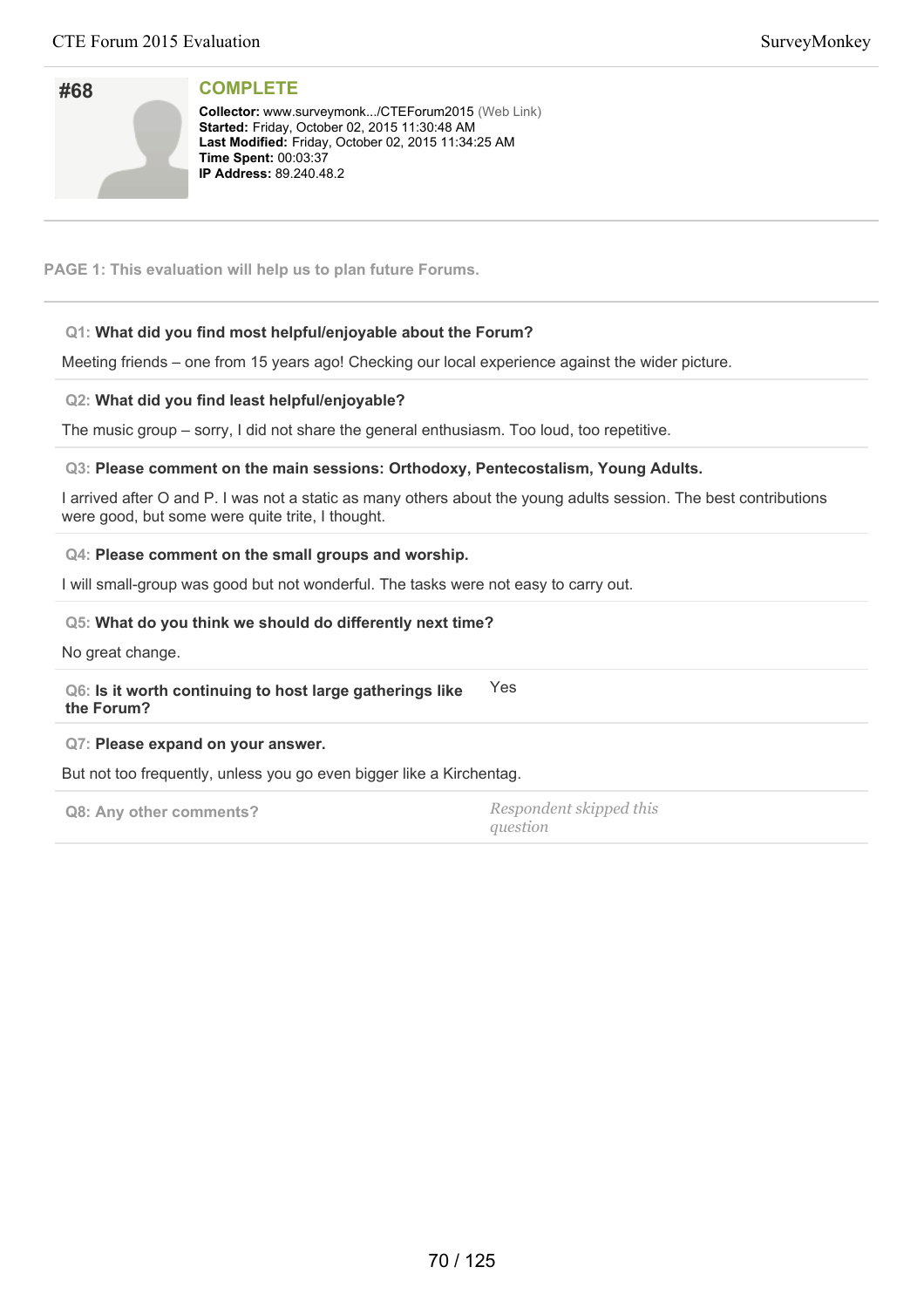| #69 |  |
|-----|--|
|     |  |
|     |  |
|     |  |

**Collector:** www.surveymonk.../CTEForum2015 (Web Link) **Started: Friday, October 02, 2015 11:43:41 AM** Last Modified: Friday, October 02, 2015 11:59:48 AM **Time Spent: 00:16:06 IP Address:** 86.148.102.66

**PAGE 1: This evaluation will help us to plan future Forums.**

# **Q1: What did you find most helpful/enjoyable about the Forum?**

Meeting people from different traditions, learning from them, and hopefully them from me.

# **Q2: What did you find least helpful/enjoyable?**

I think the Panel discussion of the final session felt flat.

# **Q3: Please comment on the main sessions: Orthodoxy, Pentecostalism, Young Adults.**

Orthodoxy: a good introduction. I appreciated the different voices and came to appreciate some of the subtle differences within Orthodoxy as well as without.

Pentecostalism: another good introduction of a tradition I know something about as an interested outsider. Young People: I feel that to hear the voices of The Twelve who had been on a Summer excursion while not giving platform time to young denominational representatives (of which there were plenty) was a serious omission. It had the feel of Show and Tell about it when it could have been a more serious engagement with the place of young people within denominations and the ecumenical movement.

# **Q4: Please comment on the small groups and worship.**

## Small groups: good, well facilitated (Lutheran General Secretary)

Worship: I can see how some might have thought it a little too samey (sung worship by the band more or less each time) Though it was right up my street and Noel is very talented.. The Orthodox prayers were interesting as an experience, though not necessarily engaging for me. Quaker morning prayers were a breath of silent fresh air for me. Bearing in mind that these are opportunities to share traditions with which we are unfamiliar, maybe more variety in the corporate times of worship would have been good.

## **Q5: What do you think we should do differently next time?**

Stay with the variety of voices and work towards some wider purpose. It doesn't have to be one of the old chestnuts (i.e. sacramental unity) but I have in mind more of an ecumenical parliament leading to some concrete change (even if only small).

### **Q6: Is it worth continuing to host large gatherings like the Forum?** Don't know/prefer not to answer/my answer is below.

## **Q7: Please expand on your answer.**

YES so long as there is a purpose resulting in action and results:but just another feel-good talking shop NO

## **Q8: Any other comments?**

Well done those who organised this. I have to say the admin seemed flawless to me.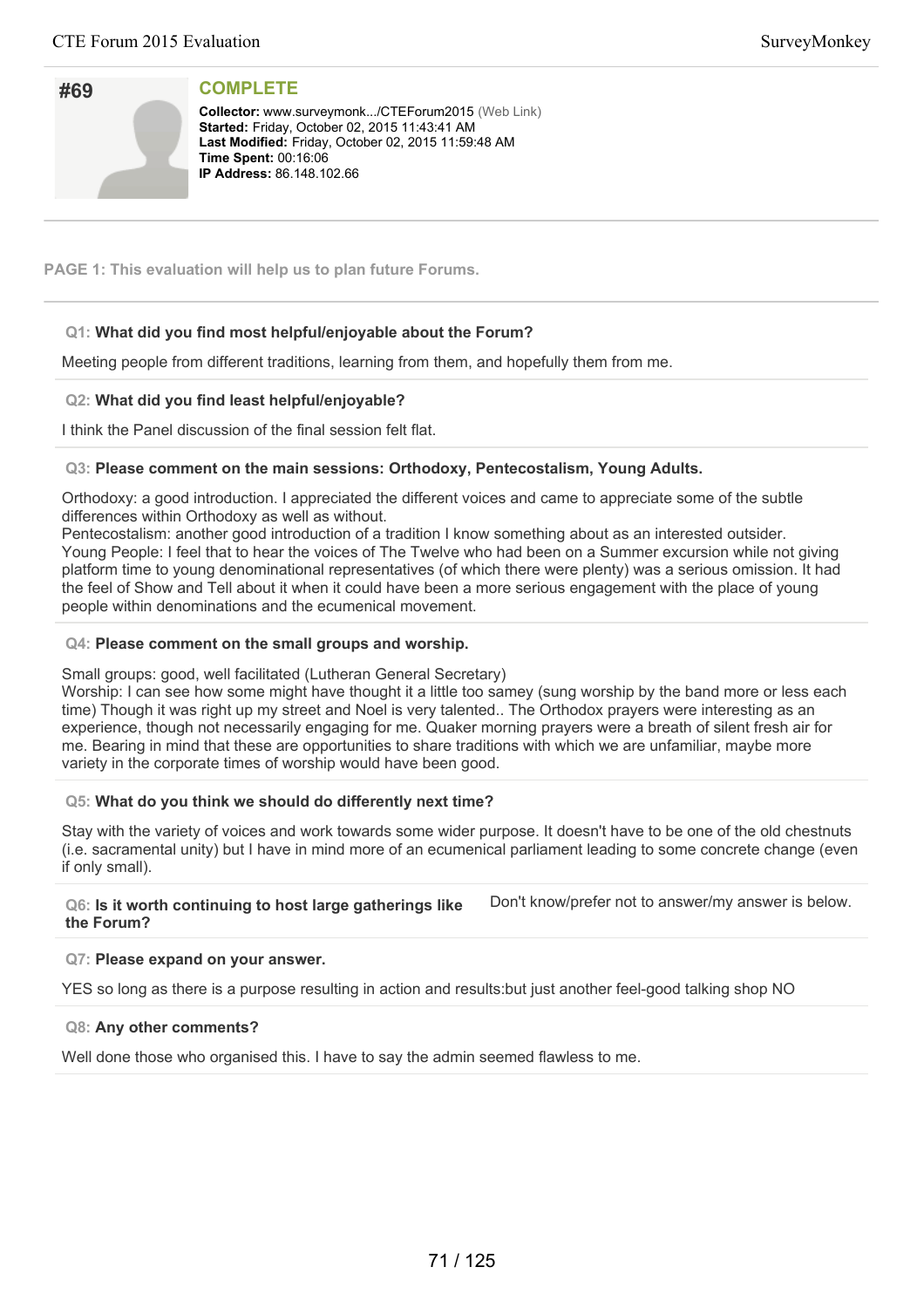| #70 |  |
|-----|--|
|     |  |
|     |  |
|     |  |

Collector: www.surveymonk.../CTEForum2015 (Web Link) **Started:** Friday, October 02, 2015 12:03:54 PM Last Modified: Friday, October 02, 2015 12:07:45 PM **Time Spent:** 00:03:50 **IP Address:** 86.160.120.97

**PAGE 1: This evaluation will help us to plan future Forums.**

# **Q1: What did you find most helpful/enjoyable about the Forum?**

I loved making connections with people from different traditions, hearing from the young people and the Presidents' slot.

# **Q2: What did you find least helpful/enjoyable?**

Perhaps feeling a little rushed - but not much.

# **Q3: Please comment on the main sessions: Orthodoxy, Pentecostalism, Young Adults.**

Orthodoxy and Pentecostalism - this was a good learning time and I gained an appreciation of the vitality and traditions of both. I liked the breakdown of speakers because although a few didn't appear to be as prepared as others, they didn't speak for long!

# **Q4: Please comment on the small groups and worship.**

I really enjoyed the small group - could perhaps have had another slot? loved the worship and particularly the music

# **Q5: What do you think we should do differently next time?**

More women up front please!!

### **Q6: Is it worth continuing to host large gatherings like the Forum?** Yes

## **Q7: Please expand on your answer.**

These events enable us to make connections, appreciate diversity and be in unity in worship. Really important.

| Q8: Any other comments? | Respondent skipped this |
|-------------------------|-------------------------|
|                         | question                |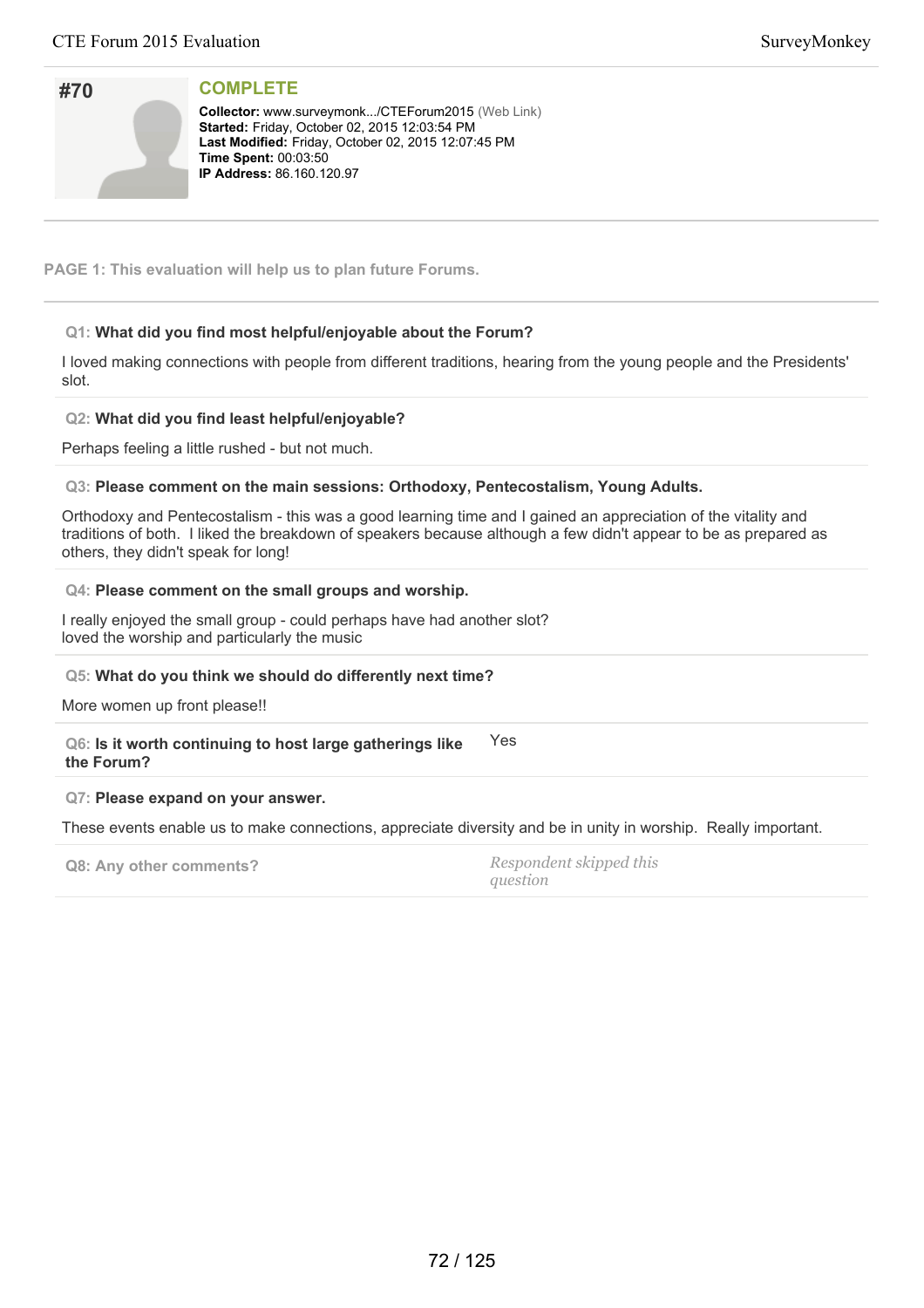# **#71**

**COMPLETE**

**Collector:** www.surveymonk.../CTEForum2015 (Web Link) **Started:** Friday, October 02, 2015 11:08:53 AM Last Modified: Friday, October 02, 2015 12:26:51 PM **Time Spent: 01:17:58 IP Address: 109.152.152.19** 

**PAGE 1: This evaluation will help us to plan future Forums.**

# **Q1: What did you find most helpful/enjoyable about the Forum?**

Being together with, and hearing the views of so many committed Christians from diverse backgrounds.

# **Q2: What did you find least helpful/enjoyable?**

I found the music rather loud and too repetitive. It did not reflect the diversity of the whole group. It could have been used to reveal typical characteristics of denominations and to create varied atmospheres.

# **Q3: Please comment on the main sessions: Orthodoxy, Pentecostalism, Young Adults.**

I would have welcomed more information on Orthodoxy and Pentecostalism - had there been time.

# **Q4: Please comment on the small groups and worship.**

OK, but I would have preferred to have shared on: a) What impressed you, that you particularly

want to remember and take with you? b) What seemed to you to be missing, or about which you'd like clarification?

# **Q5: What do you think we should do differently next time?**

When various speakers addressed us from the platform, I found it rather continuous and would have appreciated moments of silence from time to time, to reflect and note down points to be remembered for later group sharing omitting turning to speak to those near you.

**Q6: Is it worth continuing to host large gatherings like the Forum?** Yes

# **Q7: Please expand on your answer.**

THANK YOU! It was a wonderful experience.

# **Q8: Any other comments?**

However, I suggest you consider: A Forum held in the NORTH, and another in the SOUTH, alternately every 2 years. More work for you, but probably more profitable for delegates!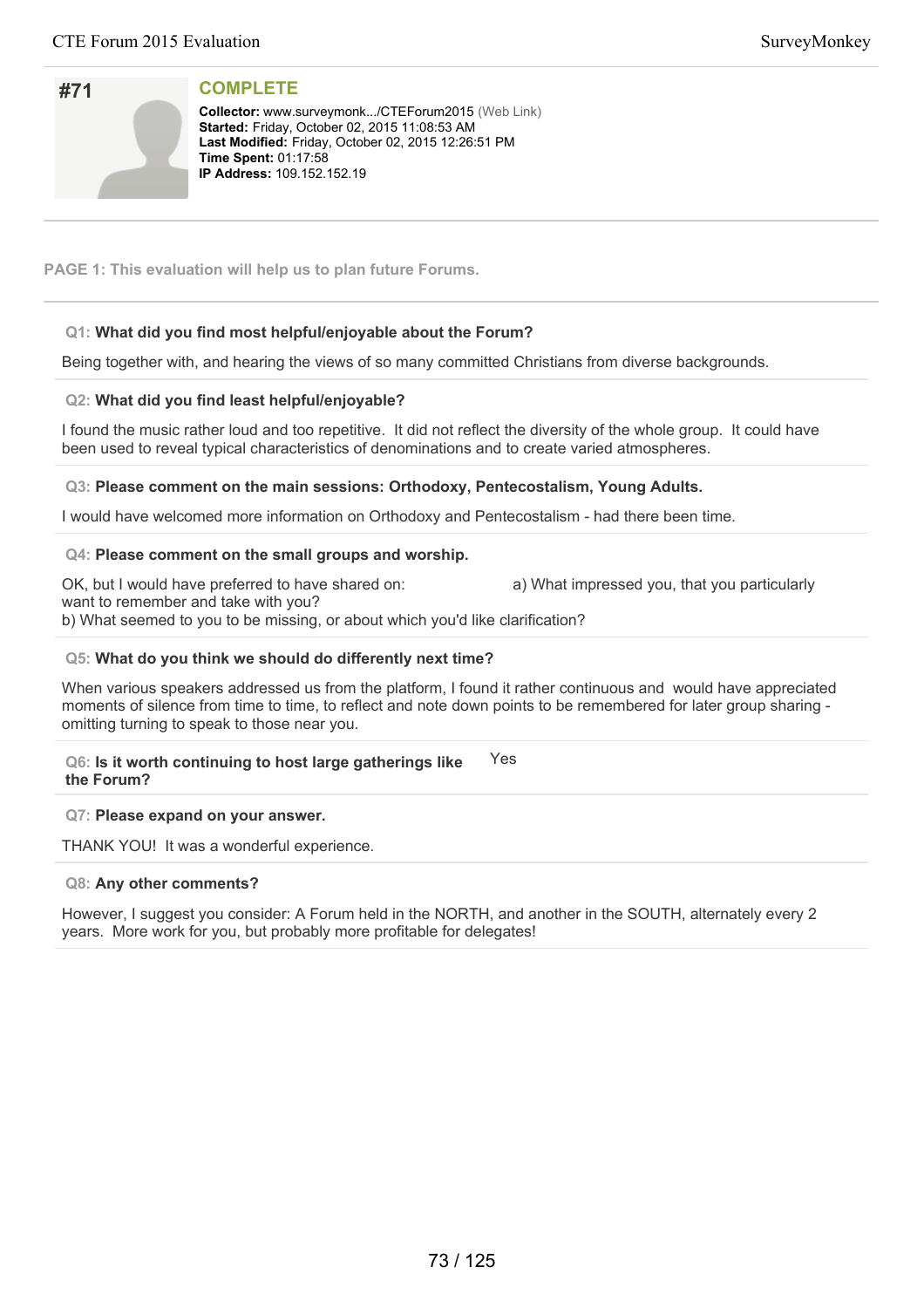| #72 |  |
|-----|--|
|     |  |
|     |  |
|     |  |

**Collector:** www.surveymonk.../CTEForum2015 (Web Link) **Started: Friday, October 02, 2015 1:07:14 PM** Last Modified: Friday, October 02, 2015 1:18:15 PM **Time Spent:** 00:11:01 **IP Address:** 86.14.234.65

**PAGE 1: This evaluation will help us to plan future Forums.**

# **Q1: What did you find most helpful/enjoyable about the Forum?**

The enthusiasm of participants from a wide spectrum of age and ethnicity. I really like the visuals on the walls in the conference room and the banner and the flowers. I liked the marketplace.

### **Q2: What did you find least helpful/enjoyable?**

The volume of the music from the worship band was way too loud for me. I could not stay in the room.

I am always sad that Swanwick does not have access to a bath but I know everyoine else prefers showers!

# **Q3: Please comment on the main sessions: Orthodoxy, Pentecostalism, Young Adults.**

Orthodxy - thought this was informative and engaging Pentecostal - simillarly. I thought you had made a good choice in having a variety of participants/ buzz groups lest people find one not so good. I missed Young Adults as I had to rest.

#### **Q4: Please comment on the small groups and worship.**

I appreciated the small group, felt the numbers were right and the listening format worked. We could have met more than twice.

I enjoyed my worship workshop on psalm writing but it was very short.

# **Q5: What do you think we should do differently next time?**

All fine.

I was a first time visitor, so not sure if this formula differed from previously. Earlier information is always good.

#### **Q6: Is it worth continuing to host large gatherings like the Forum?** Yes

#### **Q7: Please expand on your answer.**

For those of us where the ecumenical scene is less lively it helps to keep the vision alive.

#### **Q8: Any other comments?**

Many thanks for all your hard work.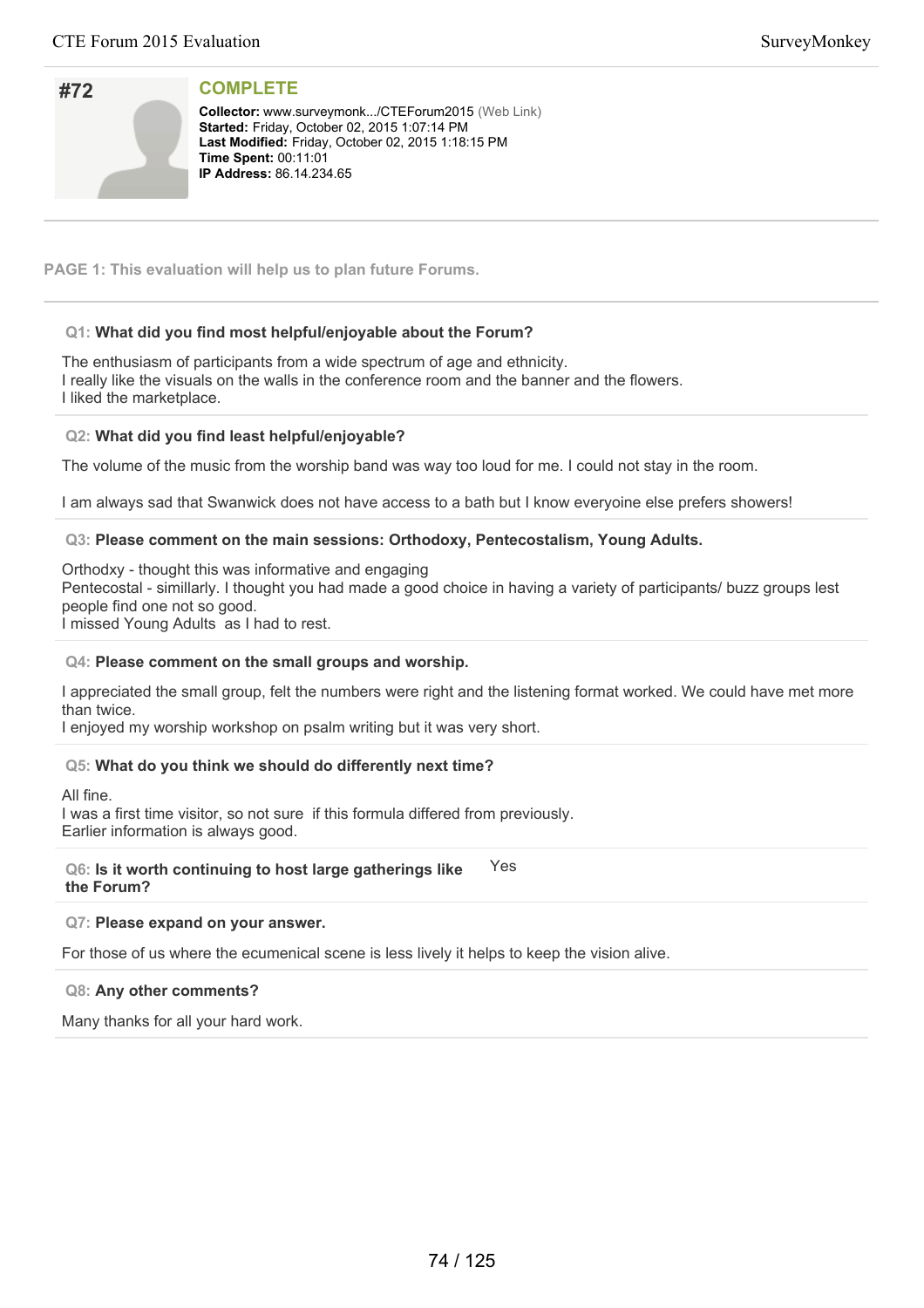| #73 |  |
|-----|--|
|     |  |
|     |  |
|     |  |

**Collector:** www.surveymonk.../CTEForum2015 (Web Link) **Started:** Friday, October 02, 2015 3:05:57 PM Last Modified: Friday, October 02, 2015 4:03:04 PM **Time Spent: 00:57:06 IP Address:** 2.99.82.123

**PAGE 1: This evaluation will help us to plan future Forums.**

# **Q1: What did you find most helpful/enjoyable about the Forum?**

1. The diversity of the participants, especially the high number of Orthodox, Pentecostal, Charismatic and independent church members;

2. The solid input from the Orthodox contingent;

- 3. The young people's session on the second evening so uplifting and moving at times;
- 4. David Cornick's excellent theological reflections;
- 5. Small group discussions on first and third day, with their clear ground rules;
- 6. Catching up with friends over meals and breaks;
- 7. Denominational meeting (URC) was helpful;

### **Q2: What did you find least helpful/enjoyable?**

1. Very packed programme, especially on the final morning, with little time to clear the room; also because breakfast was served a little later than usual;

2. It might be useful to shift the Wednesday's worship to after breakfast (?);

3. I found the constant 'buzzing' times, especially by the end of the second day, extremely tedious! These weren't helped by the loud music played as a warning to stop talking;

4. The fact that there wasn't any constructive Q&A times built into any of the sessions! Instead of buzzing, we should have had some Q&A times during the sessions and to hear the views of participants during the plenary sessions;

5. As a result, I felt very patronised by the 'answers' that two panel speakers 'gave' during the Pentecostal session; in fact I knew some of the answers but my question was meant to draw out the discussion for the benefit of others at the Forum;

5. Too much input; insufficient engagement;

6. The Presidents' session was most bland and anodyne - simply a waste of time; what did they say that we did not already know?

7. Session chaired by Bp Foster was pretty dismal - only saved by David's theological reflections!

8. I didn't benefit from the Poet in Residence; she could have said something on the second day;

#### **Q3: Please comment on the main sessions: Orthodoxy, Pentecostalism, Young Adults.**

Orthodoxy: Very good interesting input, not dismissing Tradition but cherishing it; refreshing to hear from the different branches/members; Nicola's session was particularly good and personal, and thanks to the visuals.

Pentecostalism: I have mentioned the lack of engagement to my question; theologically deficient session and the fact that Pentecostals and Charismatics are 'lumped' as one; there has traditionally been too much emphasis on Black [I mean 'ethnic', not 'political' Blackness]Pentecostals/charismatics at the EXPENSE of Latin America, East and South East Asia.

Young Adults: I almost didn't want to attend after that appalling afternoon session with the Presidents, but thought we should give the young people a chance. Needless to say, it was the highlight of the Forum!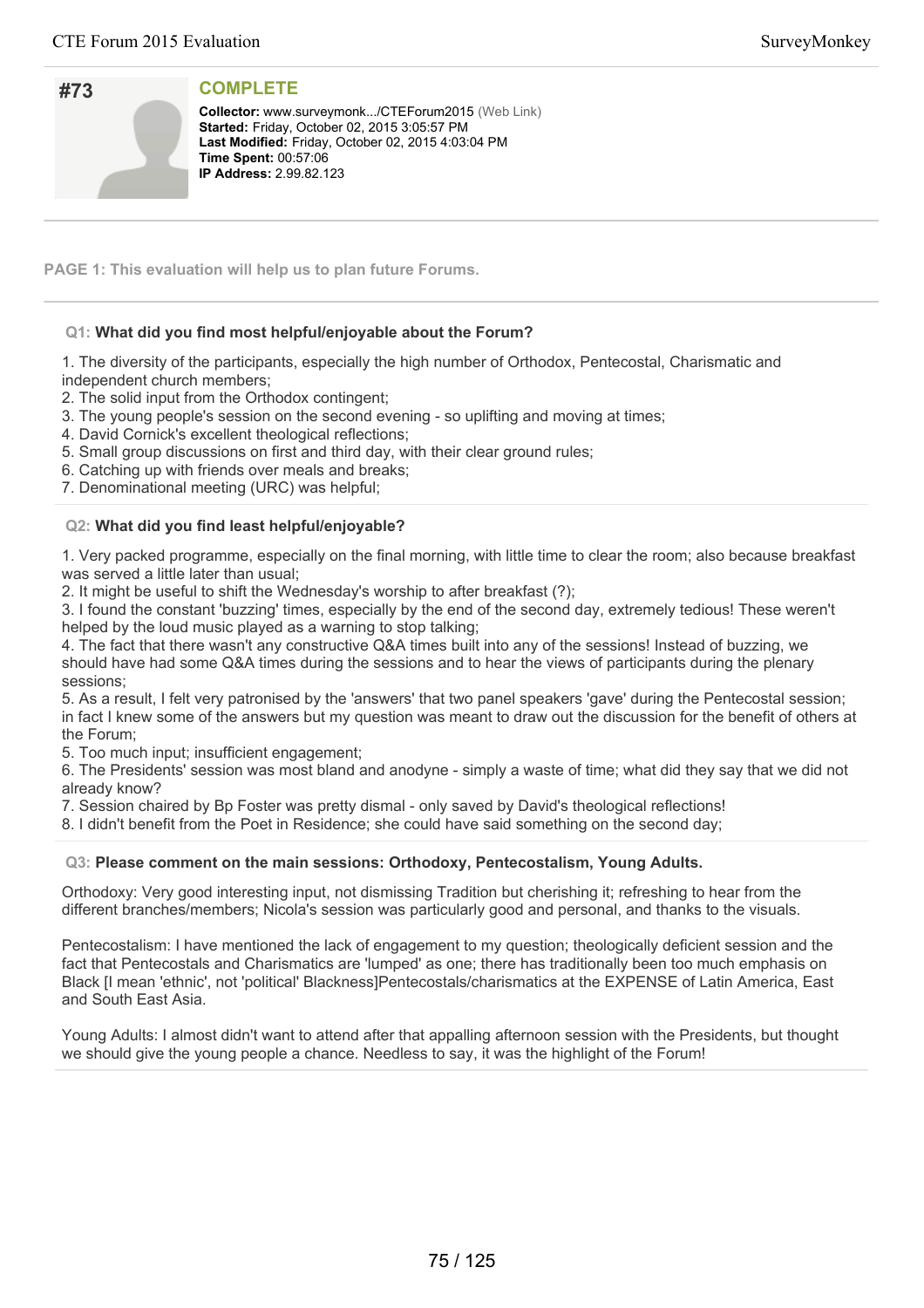# **Q4: Please comment on the small groups and worship.**

As mentioned before, the small groups had very firm ground rules that meant, theoretically at least, each one got a chance to speak and not be interrupted. My group felt that there should have been a similar discussion on Tuesday. However, on saying that, I personally felt that the three questions posed to the small groups were slightly wooden and could be rather constricting.

Worship was alright. Tuesday morning prayer was interesting, having experienced it and then explained to by Fr John during the Orthodoxy session. I attended the Quakers on Wednesday morning.

Apologies as I had to miss the Final Worship.

### **Q5: What do you think we should do differently next time?**

1. Build in proper Q&A times during sessions; please cut down on the buzzing times as they became increasingly tedious;

2. More variety in terms of hymns and songs, perhaps to include tunes and words from Latin America, East and South East Asia. John Bell (Iona Community) and Dr Lim Swee Hong (Toronto University) would be good advisers for such matters.

3. Possibly start earlier at around 2.30 pm on the first day, to allow more breathing space for participants;

4. Less input, more engagement, please;

5. I felt there was a fair dose of Christian triumphalism, especially through some of the repetitive songs. Does 'oikoumene' not behove us to consider ecumenical and inter-faith issues?

5. Is there any way of negotiating with Hayes Conference Centre about how we waste less food?

#### **Q6: Is it worth continuing to host large gatherings like the Forum?** Yes

### **Q7: Please expand on your answer.**

Definitely!

This is a triennial forum and NOT a waste of resources in my view. It's such a good opportunity to meet others on the ecumenical journey and hopefully more local church leaders and ordinary church members could attend in future;

# **Q8: Any other comments?**

Being my first CTE Forum, I would rate it around 6.5 out of 10. Well done to all who planned and worked hard for the Forum. Happy to assist if needed for 2018.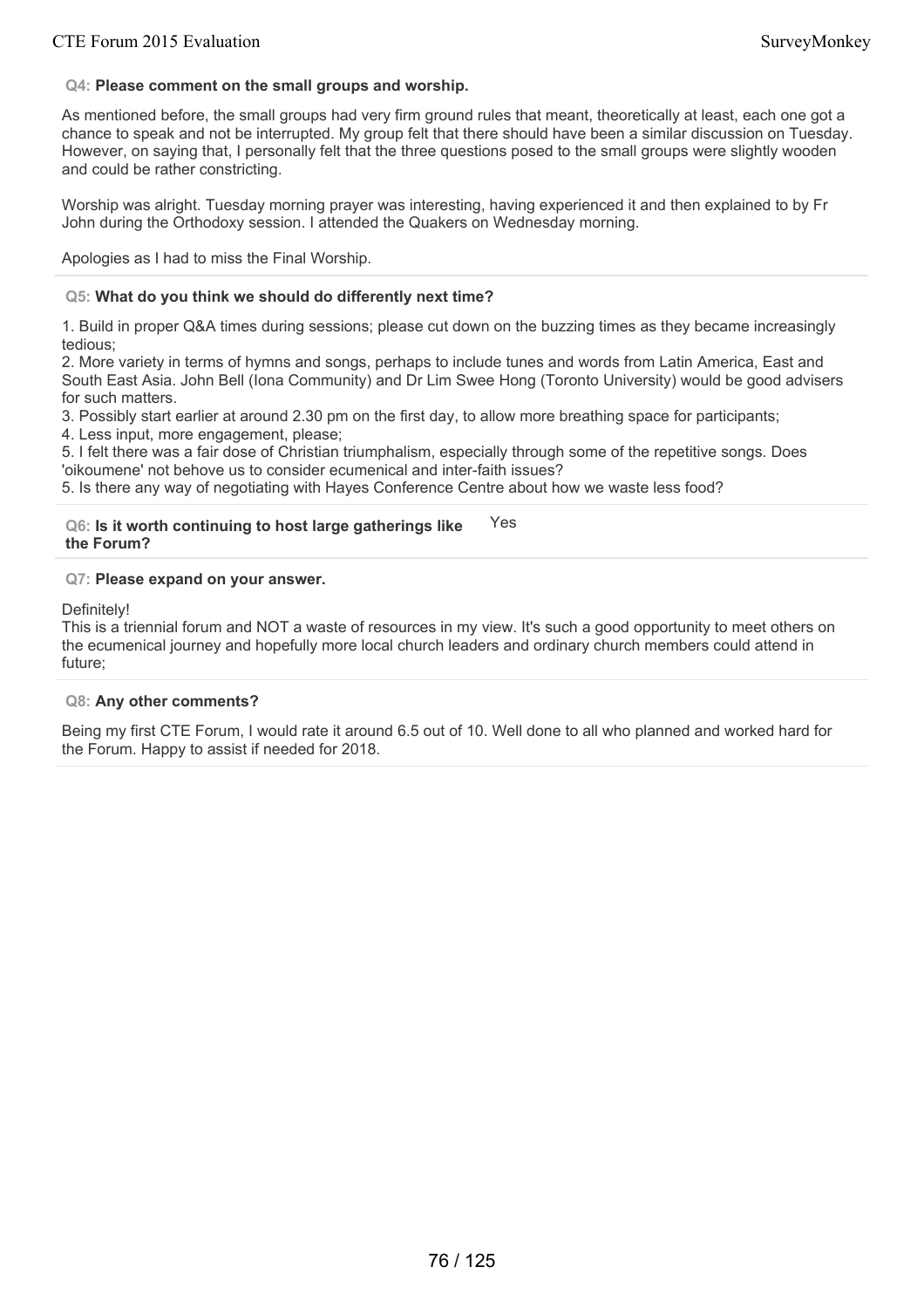| #74 |  |
|-----|--|
|     |  |
|     |  |
|     |  |

**Collector:** www.surveymonk.../CTEForum2015 (Web Link) **Started: Friday, October 02, 2015 8:01:46 PM** Last Modified: Friday, October 02, 2015 8:25:08 PM **Time Spent: 00:23:22 IP Address: 217.44.247.100** 

**PAGE 1: This evaluation will help us to plan future Forums.**

# **Q1: What did you find most helpful/enjoyable about the Forum?**

#### Talking, Talking, Talking.

It was a great encouragement to meet with & talk to so many different people. Slightly different emphases but all united in Christ.

#### **Q2: What did you find least helpful/enjoyable?**

Slightly rushed discussion groups before we were called back to attention. The buzz around the room just got louder & louder as the Forum progressed.

#### **Q3: Please comment on the main sessions: Orthodoxy, Pentecostalism, Young Adults.**

What a wonderful opportunity to hear a little from these groups. For the first two the mix of speakers was good but we hardly touched on the great diversity within these groups themselves - so it was an interesting taster which could be taken up later with the delegates themselves. The Young People received a lot of praise ( quite deservedly) however it would have been nice if they could have been at the whole forum - or at least a greater part.

#### **Q4: Please comment on the small groups and worship.**

A good mix in the small group - some didn't see things as positively as I did - but in reality it was just two sides of the same coin when you examine it more closely.

#### **Q5: What do you think we should do differently next time?**

Perhaps an earlier start so that the discussion times mentioned in item 2 could be slightly longer.

#### **Q6: Is it worth continuing to host large gatherings like the Forum?** Yes

#### **Q7: Please expand on your answer.**

How else will we share our hopes and dreams with so many. An example of a glitterball was used at Forum, I prefer to think in terms of the church being a diamond and we all, through our experiences, reflect a different facet of the whole of God. Father, Son & Holy Spirit.

#### **Q8: Any other comments?**

Perhaps the greatest thing for me was the realisation that, in all the major areas, I could have written any of the papers presented. Of course there are differences but there is more that unites us than separates us. The passion of the speakers spoke more than words - giving a reminder that we should "preach the gospel whenever we can and if necessary use words".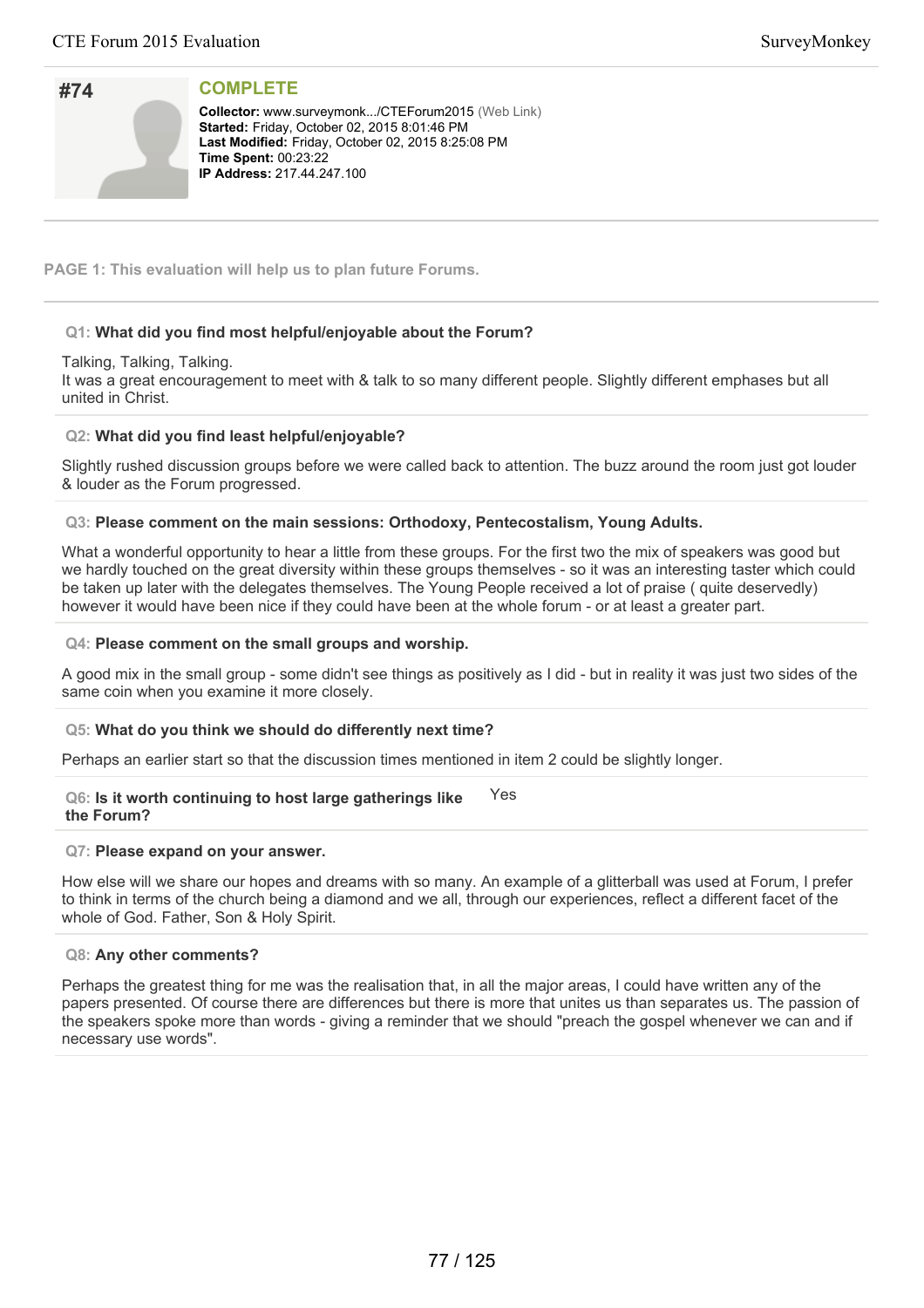| #75 |  |
|-----|--|
|     |  |
|     |  |
|     |  |

**Collector:** www.surveymonk.../CTEForum2015 (Web Link) Started: Saturday, October 03, 2015 9:49:05 AM Last Modified: Saturday, October 03, 2015 9:59:01 AM **Time Spent: 00:09:56 IP Address: 92.29.43.132** 

**PAGE 1: This evaluation will help us to plan future Forums.**

# **Q1: What did you find most helpful/enjoyable about the Forum?**

# Sense of warmth and unity

# **Q2: What did you find least helpful/enjoyable?**

Not enough time to discuss - too much time given over to listening and probably too much time given to hearing the things folks appreciated about their denomination - perhaps we are getting to a point of maturity to wrestle with some of the more difficult areas

**Q3: Please comment on the main sessions: Orthodoxy, Pentecostalism, Young Adults.**

Pleased to learn more about the Orthodox tradition, not enough time given to exploring Pentecostalism or wrestle with the big issues concerning Prosperity etc. most people reported the same. Young Adults aspect was encouraging but be good to have them on board in the journey and sat around the table rather than a token feedback.

### **Q4: Please comment on the small groups and worship.**

Overall positive about small groups, Noel did a good job of being him while being accessible to all.

# **Q5: What do you think we should do differently next time?**

PA was poor (im sure the tech team did their best) but constant phones being picked up in interferance, mics making too much noise or not enough, levels not set properly etc honestly it was very poor. A note on the slides or from the front to invite folks to turn their mobiles off or to silent would avoid them going off in each session which they did. In terms of format, I would welcome more time to discuss / pray together and think more deeply about mission and evangelism - the future doesn't have a church unless we are committed to seeing people come to know Jesus and I believe we should be sharing testimony and ideas around this especially as we are in a pluralistic and post modern society - what do we believe about truth outside our church or building?

| Q6: Is it worth continuing to host large gatherings like<br>the Forum? | Yes                                 |
|------------------------------------------------------------------------|-------------------------------------|
| Q7: Please expand on your answer.                                      | Respondent skipped this<br>question |

#### **Q8: Any other comments?**

Overall well done, my first forum and enjoyed the opportunity. Sarah Larkin special thanks for her contributions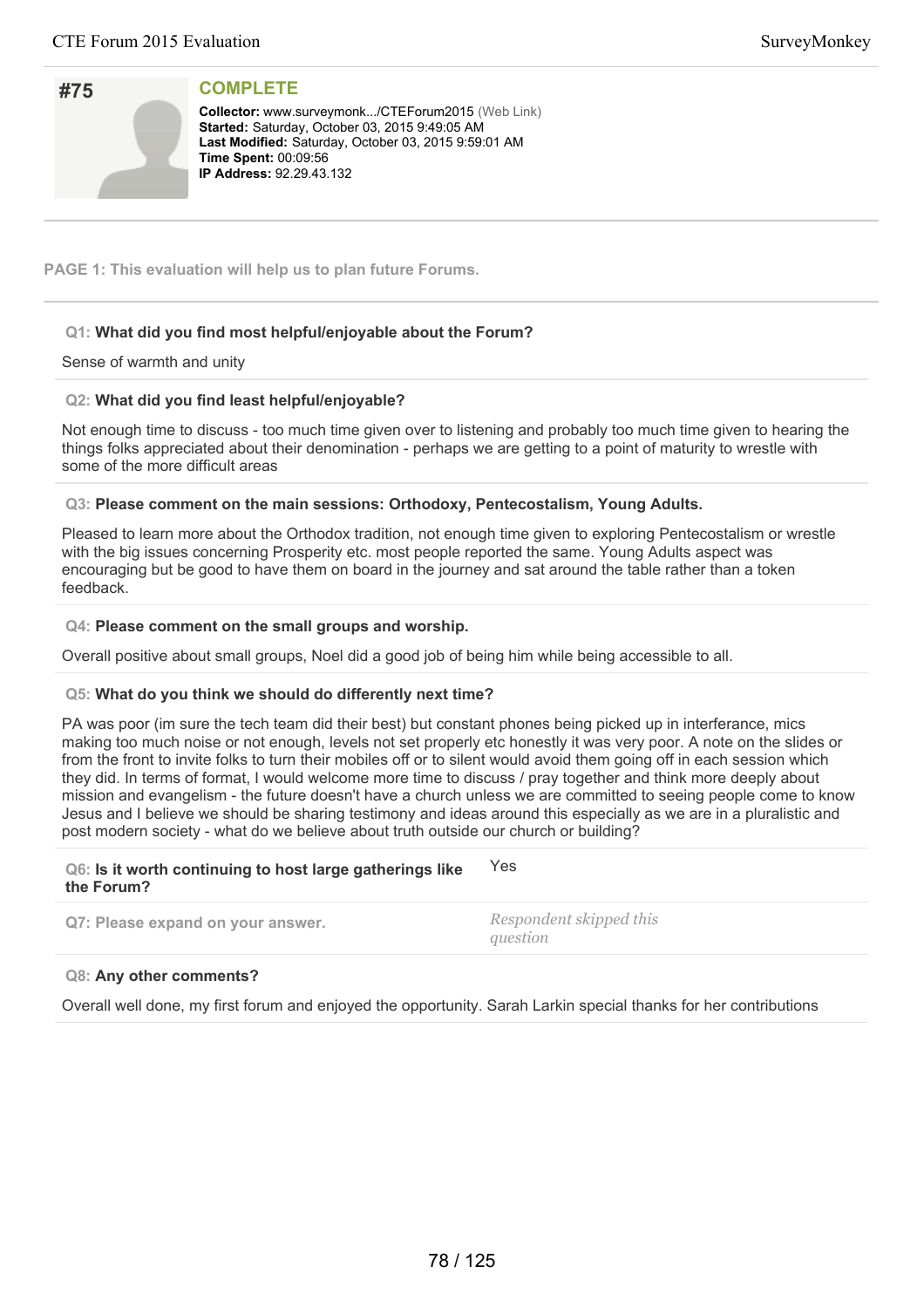| #76 |  |
|-----|--|
|     |  |
|     |  |
|     |  |

**Collector:** www.surveymonk.../CTEForum2015 (Web Link) Started: Saturday, October 03, 2015 11:49:53 AM Last Modified: Saturday, October 03, 2015 11:59:44 AM **Time Spent: 00:09:51 IP Address: 131.111.33.226** 

**PAGE 1: This evaluation will help us to plan future Forums.**

# **Q1: What did you find most helpful/enjoyable about the Forum?**

The excellent presentations and the chance to meet others in the small groups and at meals.

### **Q2: What did you find least helpful/enjoyable?**

The discussions in twos and threes were fine but perhaps rather too many.

**Q3: Please comment on the main sessions: Orthodoxy, Pentecostalism, Young Adults.**

All excellent.

### **Q4: Please comment on the small groups and worship.**

Very enjoyable.

### **Q5: What do you think we should do differently next time?**

Perhaps wait a little and see what are the major problems facing the churches at that time.

#### **Q6: Is it worth continuing to host large gatherings like the Forum?** Yes

#### **Q7: Please expand on your answer.**

Very important as a way of showing mutual support in our journey together.

#### **Q8: Any other comments?**

Thank you for all you and your colleagues did to make this one of the best Forums I have attended. I am sure that an enormous amount of hard work went into the preparations for which many thanks.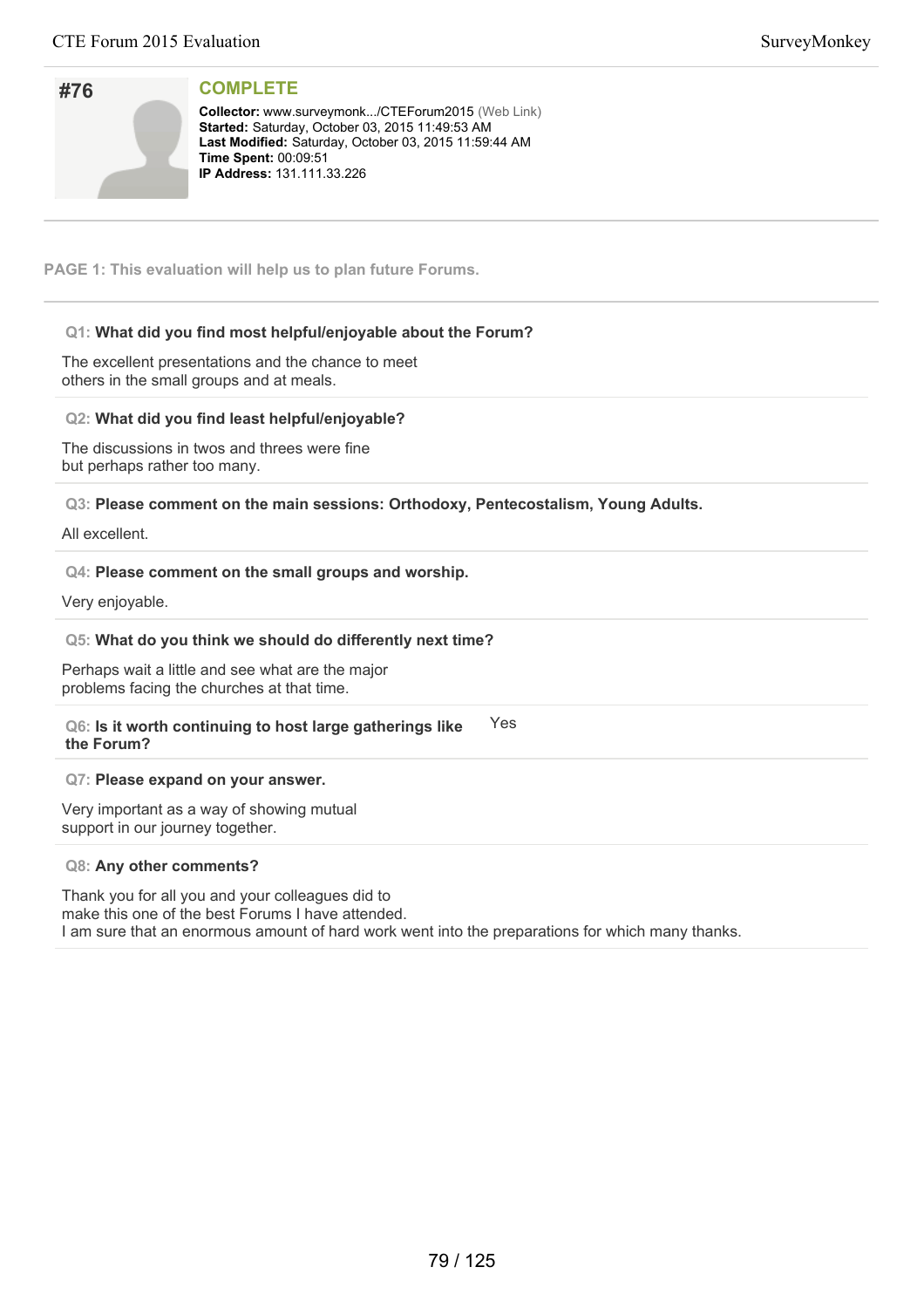| #77 |  |
|-----|--|
|     |  |
|     |  |
|     |  |

**Collector:** www.surveymonk.../CTEForum2015 (Web Link) Started: Saturday, October 03, 2015 11:48:30 AM Last Modified: Saturday, October 03, 2015 12:35:14 PM **Time Spent: 00:46:44 IP Address: 176.250.123.160** 

**PAGE 1: This evaluation will help us to plan future Forums.**

# **Q1: What did you find most helpful/enjoyable about the Forum?**

The General Secretary's Report format incorporating regional Ecumenical Groups is novel and informative. The sessions punctuated by melodious songs was spneid.

### **Q2: What did you find least helpful/enjoyable?**

Optional Denominational meetings could have been better grouped around the constituencies of the six Presidents so as to include every denomination

#### **Q3: Please comment on the main sessions: Orthodoxy, Pentecostalism, Young Adults.**

These sessiona are quite innovative and informative and should be encouraged to include e.g. African Initiated Churches in future Forums

#### **Q4: Please comment on the small groups and worship.**

Small groups and worship are great except that the facilitators seem to exclude leaders from the ethnic minorities sector

| Of lo it worth continuing to heat lerge asthorings like |                         |
|---------------------------------------------------------|-------------------------|
| Q5: What do you think we should do differently next     | Respondent skipped this |
| time?                                                   | question                |

#### **Q6: Is it worth continuing to host large gatherings like the Forum?**

#### **Q7: Please expand on your answer.**

It is good for learning/gaining from one another and for networking to enhance ecumenism

# **Q8: Any other comments?**

None for the moment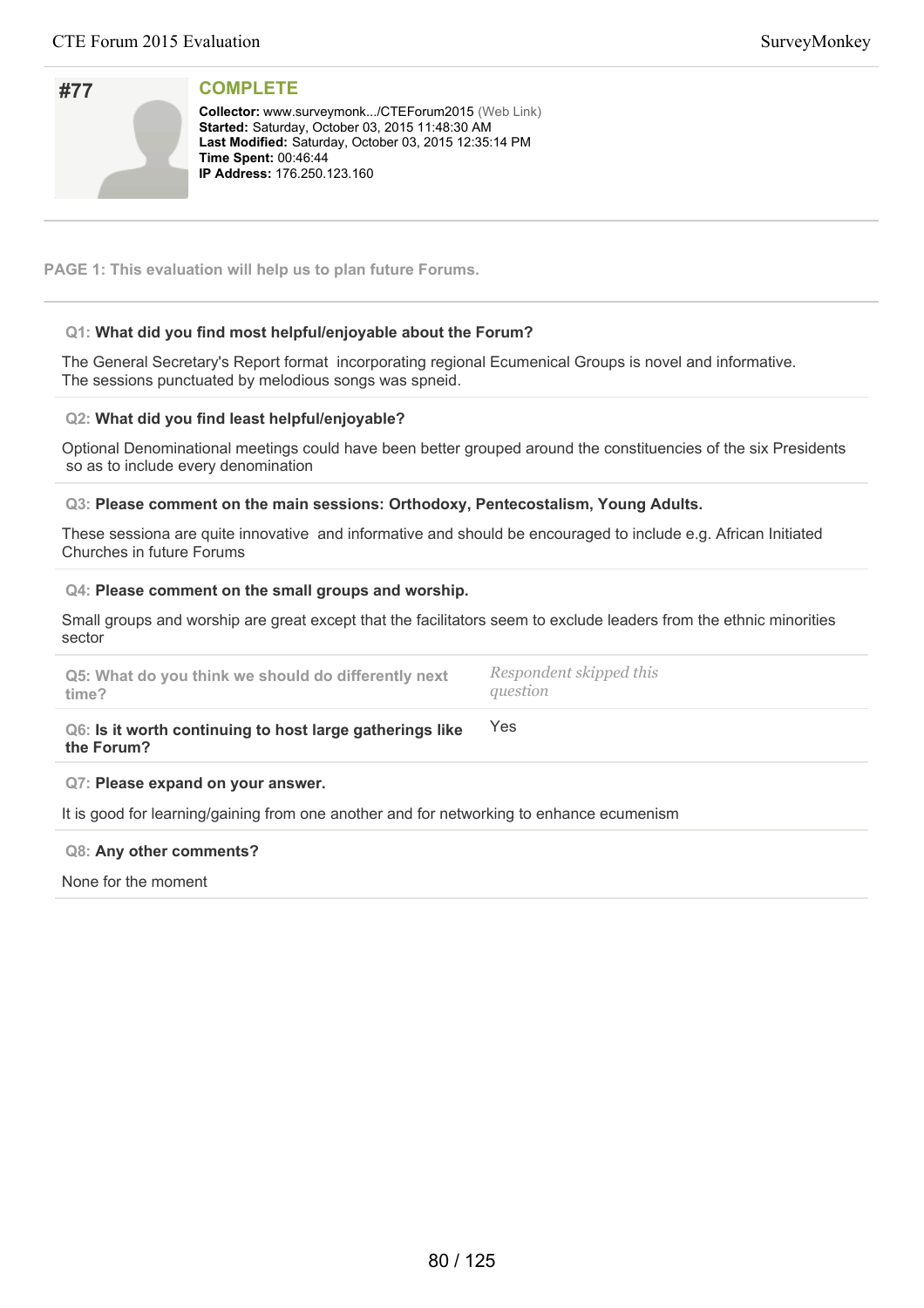| #78 |  |
|-----|--|
|     |  |
|     |  |
|     |  |

-

**COMPLETE**

**Collector:** www.surveymonk.../CTEForum2015 (Web Link) Started: Saturday, October 03, 2015 12:42:39 PM Last Modified: Saturday, October 03, 2015 2:15:14 PM **Time Spent: 01:32:34 IP Address:** 82.132.229.59

**PAGE 1: This evaluation will help us to plan future Forums.**

# **Q1: What did you find most helpful/enjoyable about the Forum?**

papers & presentations, groups & little groups for sharing thoughts and experiences; prayers; open-minded character of the Forum; music

# **Q2: What did you find least helpful/enjoyable?**

#### **Q3: Please comment on the main sessions: Orthodoxy, Pentecostalism, Young Adults.**

Great mix of the old and newer traditions of Christianity. It proved that we all can derive advantage from each other. In many churches young people are not allowed to express their minds loud, so it was a real and important sign for those who keep them silent.

#### **Q4: Please comment on the small groups and worship.**

We were full of emotions, energy and thoughts after each session, so it was necessary to express ourselves and share it on regular basis.

#### **Q5: What do you think we should do differently next time?**

It would be nice to use few more traditional hymns. It can be played by one band or plus one classical singer once or twice, but it would be great if all Christian traditions could hear their music at least once.

#### **Q6: Is it worth continuing to host large gatherings like the Forum?** Yes

#### **Q7: Please expand on your answer.**

It is important to be aware not only of the existence of another Christian traditions but also to learn from them as we are all part of the body of Christ.

#### **Q8: Any other comments?**

Desserts few times a day - debauch :)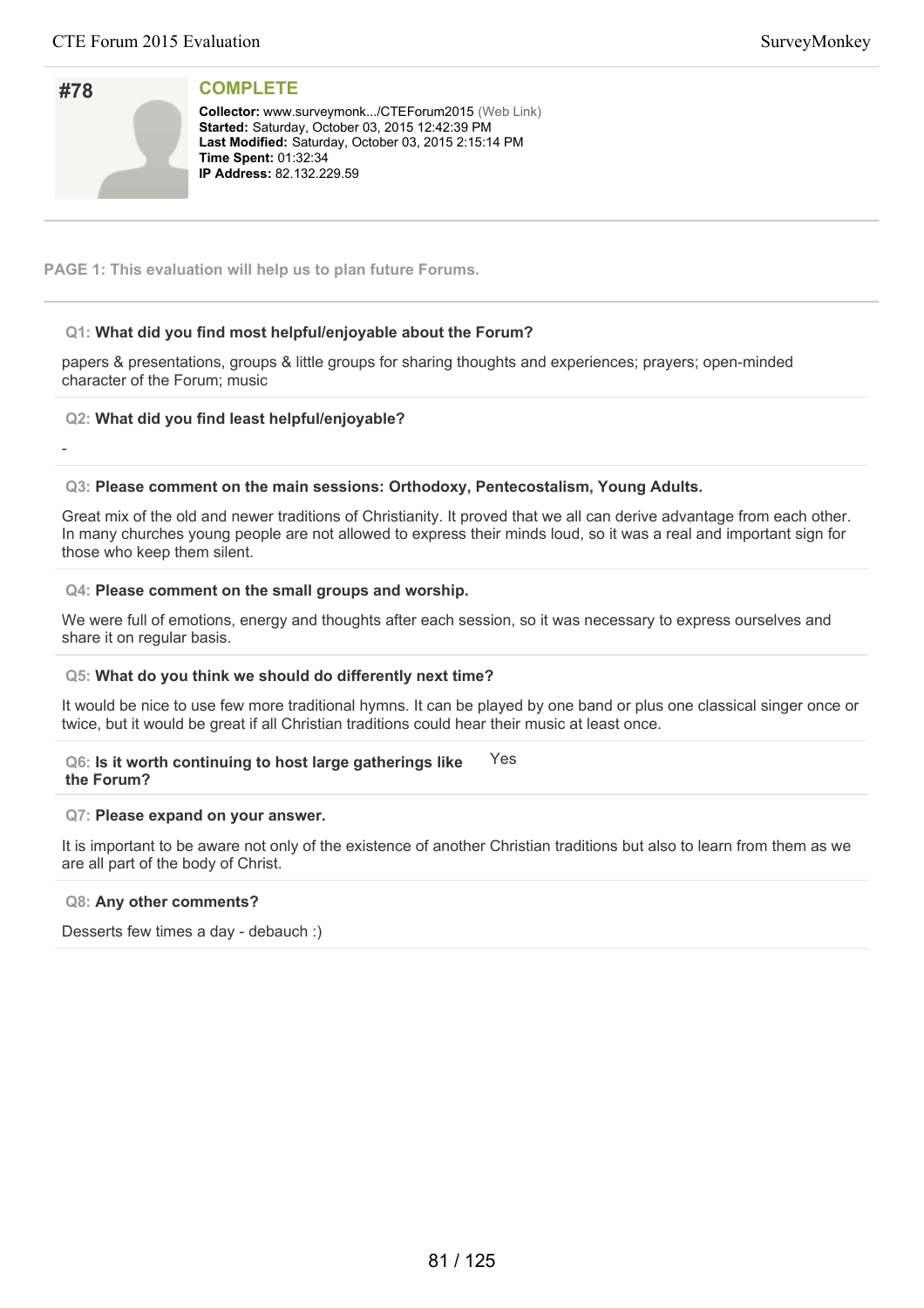| #79 |  |
|-----|--|
|     |  |
|     |  |
|     |  |

**Collector:** www.surveymonk.../CTEForum2015 (Web Link) **Started: Saturday, October 03, 2015 2:46:12 PM** Last Modified: Saturday, October 03, 2015 3:06:41 PM **Time Spent: 00:20:29 IP Address:** 86.14.157.44

**PAGE 1: This evaluation will help us to plan future Forums.**

# **Q1: What did you find most helpful/enjoyable about the Forum?**

The opportunity of meeting so many friendly and interesting people and to talk to them informally in a relaxed and comradely setting

# **Q2: What did you find least helpful/enjoyable?**

The feeling that the formal sessions of the forum were being stage-managed to avoid open discussion and controversy. Too little opportunity for the platform speakers to 'listen' to the rank and file participants.

#### **Q3: Please comment on the main sessions: Orthodoxy, Pentecostalism, Young Adults.**

Orthodoxy and Pentecostalism fine. Young adults session felt a bit thin and bland.

#### **Q4: Please comment on the small groups and worship.**

Worship excellent. Questions put to the small groups ('What did you hear, what challenged you, what excited you?') arguably more suitable for an (Ignatian?) Gospel enquiry. No proper opportunity for feedback.

#### **Q5: What do you think we should do differently next time?**

See under 2 and 4 above.

#### **Q6: Is it worth continuing to host large gatherings like the Forum?** Yes

**Q7: Please expand on your answer.** *Respondent skipped this*

*question*

#### **Q8: Any other comments?**

IT a bit clunky. Difficult to find online all the information one needed when one was actually there without scrolling back endlessly through old emails (and sometimes not even then.)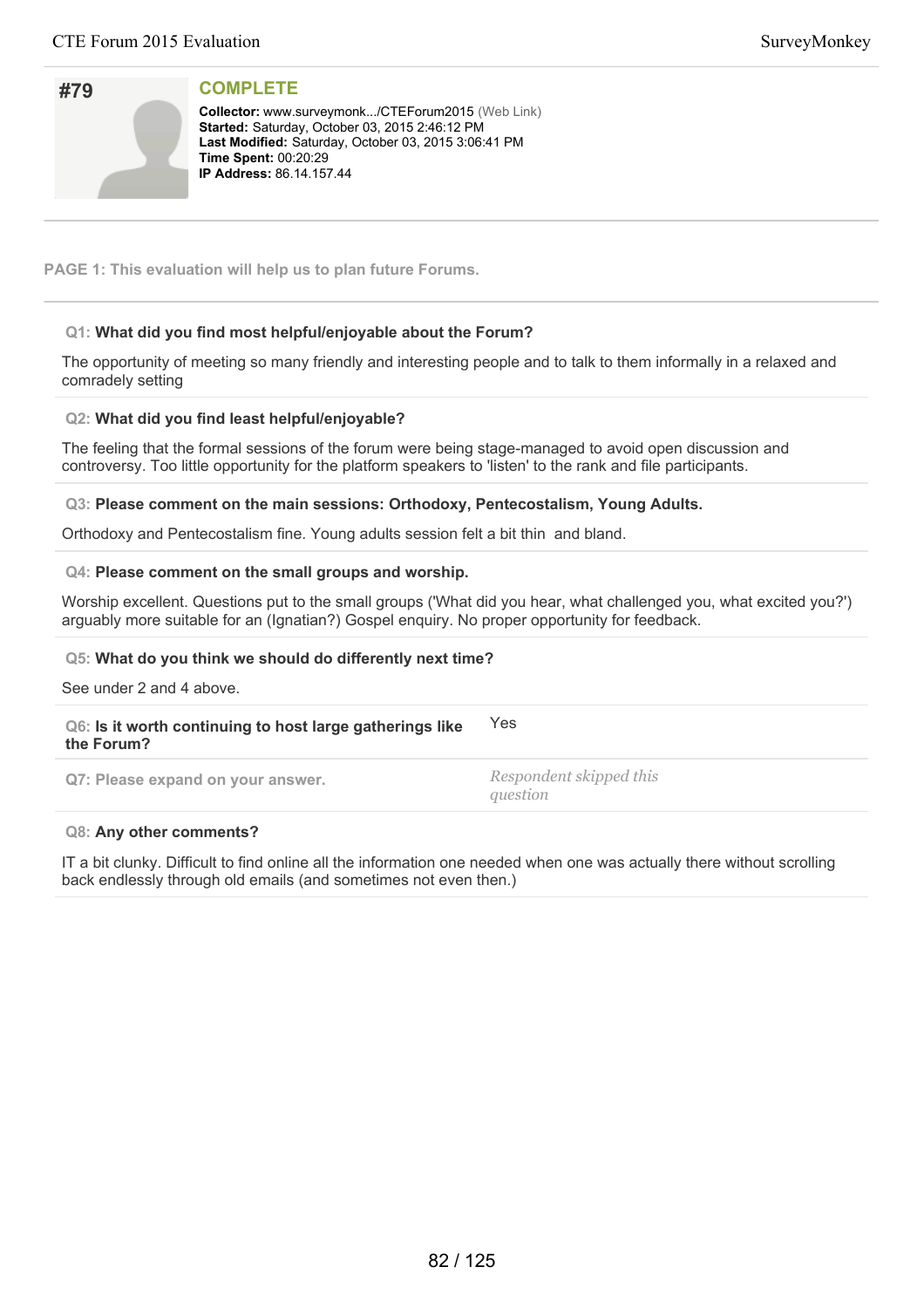| #80 |  |
|-----|--|
|     |  |
|     |  |
|     |  |

**Collector:** www.surveymonk.../CTEForum2015 (Web Link) **Started: Saturday, October 03, 2015 5:14:13 PM** Last Modified: Saturday, October 03, 2015 5:30:33 PM **Time Spent: 00:16:20 IP Address: 146.90.63.116** 

**PAGE 1: This evaluation will help us to plan future Forums.**

# **Q1: What did you find most helpful/enjoyable about the Forum?**

Meeting new people who also have ecumenical hearts. Learning about different traditions and meeting folk from them, especially Lutherans.

The inspiring and challenging comments from some of the speakers.

### **Q2: What did you find least helpful/enjoyable?**

The music - it was OK on Monday but by Tues and Wed far too loud and repetitive. They were a good band but maybe needed more direction & management?

### **Q3: Please comment on the main sessions: Orthodoxy, Pentecostalism, Young Adults.**

Orthodoxy - interesting and informative Pentecostalism - interesting and informative Young Adults - very impressive, inspiring and challenging. The best session of the forum.

#### **Q4: Please comment on the small groups and worship.**

My particular small group was disappointing (and short of members). Too small maybe? (4 or 5 of us) Worship - Orthodox was fascinatingly different if remote Agape - profound and moving. Poetry (closing session) creative and inspiring

# **Q5: What do you think we should do differently next time?**

Have a wider variety of music - to reflect the ecumenical variety we embrace!

#### **Q6: Is it worth continuing to host large gatherings like the Forum?** Yes

#### **Q7: Please expand on your answer.**

I came 3 years ago and found this one far more rewarding. great to have so many younger people and a wider range of traditions involved. A valuable exercise in mutual understanding and appreciation.

#### **Q8: Any other comments?**

Thank you for all your hard work.

I had a wonderful time and was inspired to move faster and harder on relating to New Churches, Pentecostals and Orthodox than previously.

I was also inspired by the accounts of church leaders prayign together for the mission of their town, and the integration of some of the newer and more traditional church groups (e.g. Billy Kennedy and the Methodists)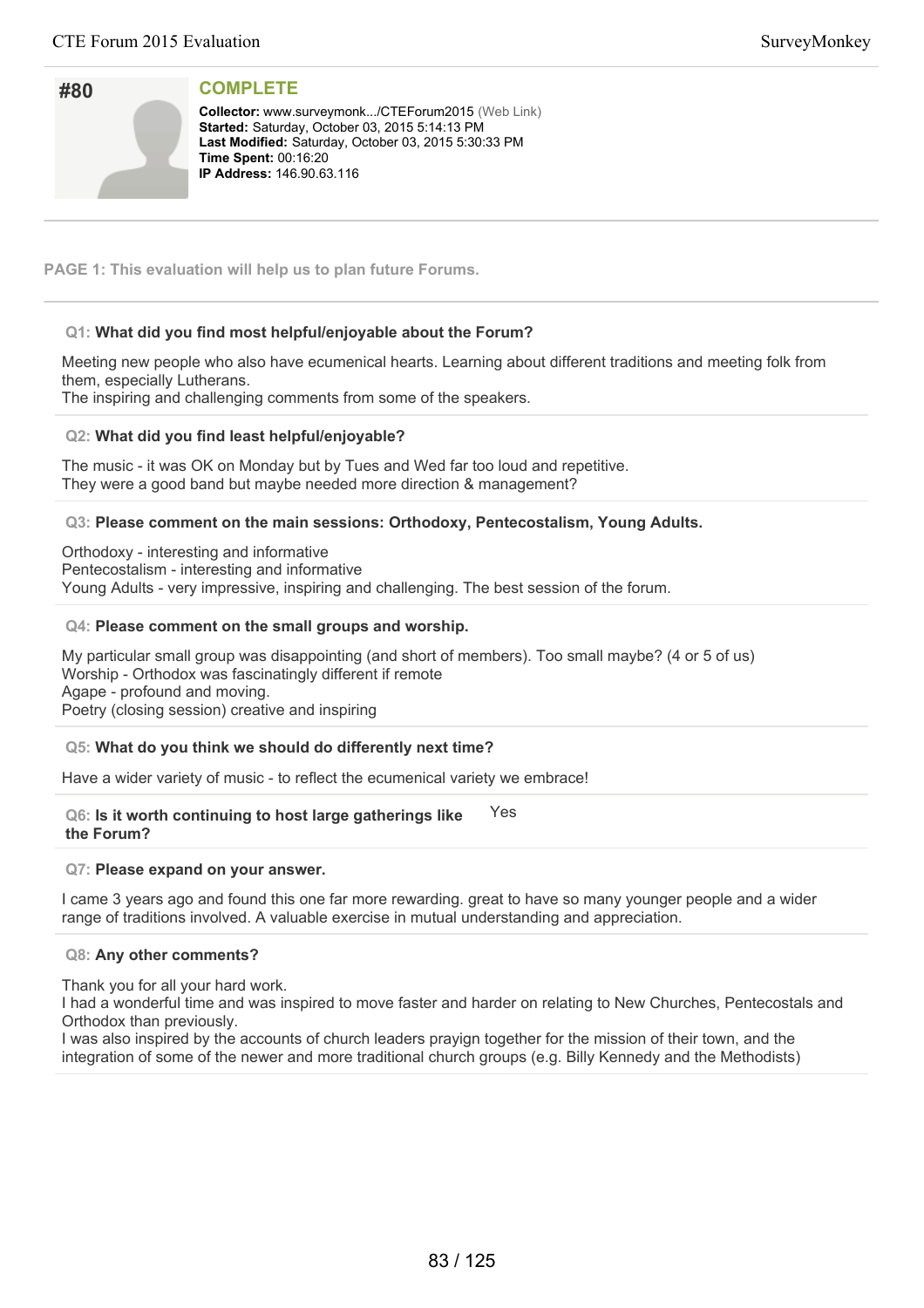| SurveyMonkey |
|--------------|
|--------------|

| #81 |  |  |
|-----|--|--|
|     |  |  |
|     |  |  |

**Collector:** www.surveymonk.../CTEForum2015 (Web Link) **Started: Sunday, October 04, 2015 12:10:04 PM** Last Modified: Sunday, October 04, 2015 12:19:21 PM **Time Spent: 00:09:16 IP Address: 77.76.64.115** 

**PAGE 1: This evaluation will help us to plan future Forums.**

# **Q1: What did you find most helpful/enjoyable about the Forum?**

Sessions on Orthodoxy, Pentecostalism and the session with Young Adults

# **Q2: What did you find least helpful/enjoyable?**

Presidents' Panel Small group

### **Q3: Please comment on the main sessions: Orthodoxy, Pentecostalism, Young Adults.**

All informative and helpful. The Young Adults were particularly impressive with their willingness to share and evident commitment

#### **Q4: Please comment on the small groups and worship.**

Small group did not work as 5 people were not present for the second session Worship ranged from fine to excellent - but the music was inappropriate for the Orthodoxy session!

#### **Q5: What do you think we should do differently next time?**

Tailor the worship/music more to the sessions?

**Q6: Is it worth continuing to host large gatherings like the Forum?** Yes

#### **Q7: Please expand on your answer.**

We don't all have the opportunity to see what's happening elsewhere, but only in our own patch, and it's invaluable to have the wider view from time to time - for that alone it's worth it!

#### **Q8: Any other comments?**

Only to thank all those involved (front of house and behind the scenes) for the hard work they put in to a hugely successful, enlivening, invigorating few days!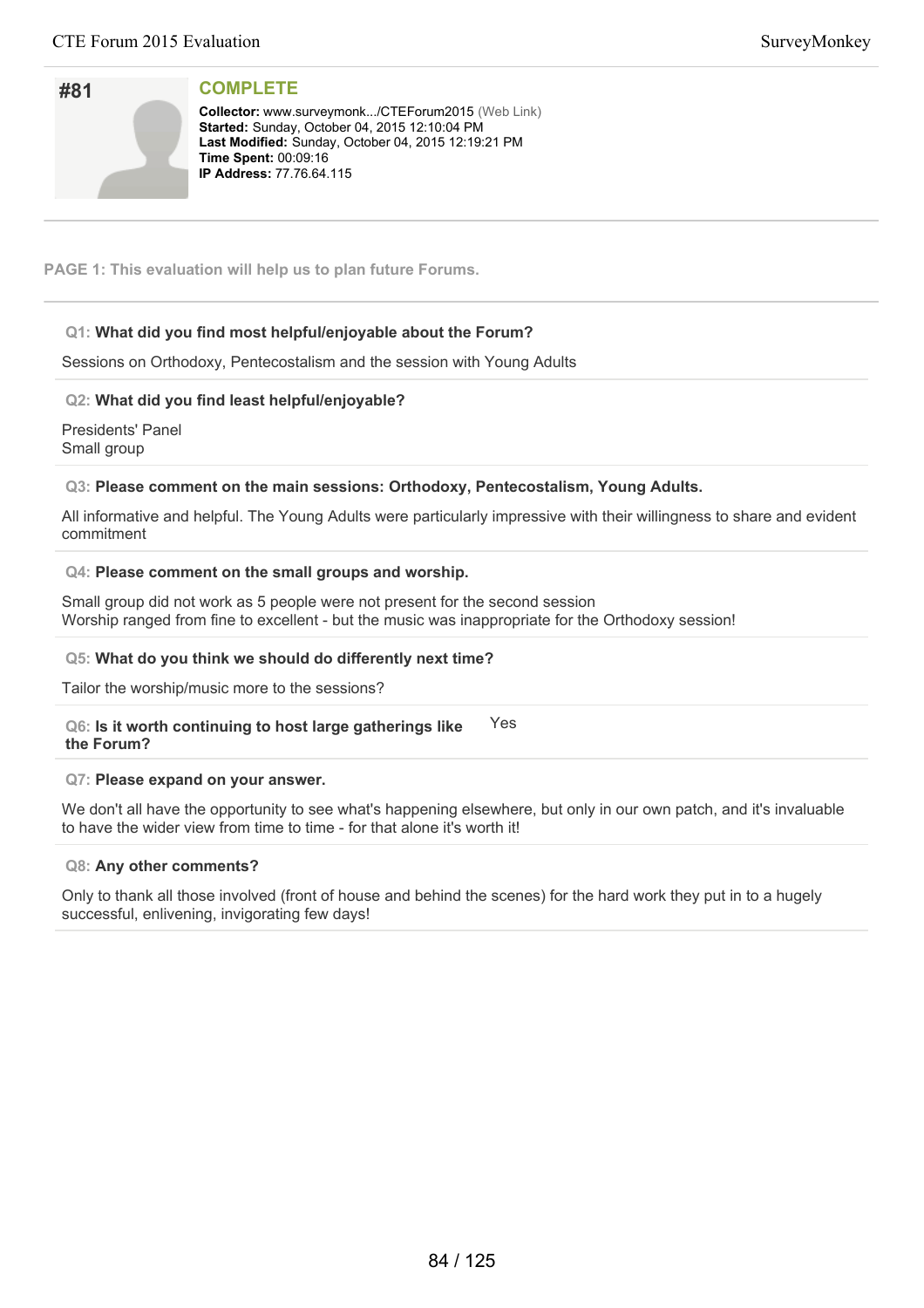| #82 |  |
|-----|--|
|     |  |
|     |  |
|     |  |

Collector: www.surveymonk.../CTEForum2015 (Web Link) **Started: Sunday, October 04, 2015 1:45:25 PM** Last Modified: Sunday, October 04, 2015 1:54:06 PM **Time Spent: 00:08:41 IP Address: 95.144.171.157** 

**PAGE 1: This evaluation will help us to plan future Forums.**

# **Q1: What did you find most helpful/enjoyable about the Forum?**

Meeting and worshipping together continuously throughout the 3 days. Connecting with old contacts and making new ones.

# **Q2: What did you find least helpful/enjoyable?**

The sound system needs improvement.

# **Q3: Please comment on the main sessions: Orthodoxy, Pentecostalism, Young Adults.**

The presentations on Orthodoxy and Pentecostalism were very enlightening and helpful. The young people exposed how much we have ignored the value and needs of our Christian youth. Time is now to change this error!

### **Q4: Please comment on the small groups and worship.**

Always good to meet in small groups, everyone can contribute, it is possible to learn more about each other.

### **Q5: What do you think we should do differently next time?**

Perhaps our lunch time meal could be lighter, e.g. soup and sandwiches followed by fruit/yoghurt??? We really do not need two large meals.

#### **Q6: Is it worth continuing to host large gatherings like the Forum?** Yes

#### **Q7: Please expand on your answer.**

It helps to affirm us a committed ecumenists. It is important to share the positive as well as the negatives as a learning tool.

#### **Q8: Any other comments?**

I would like to thank all those who worked for months/weeks and during the Forum to make it such a success.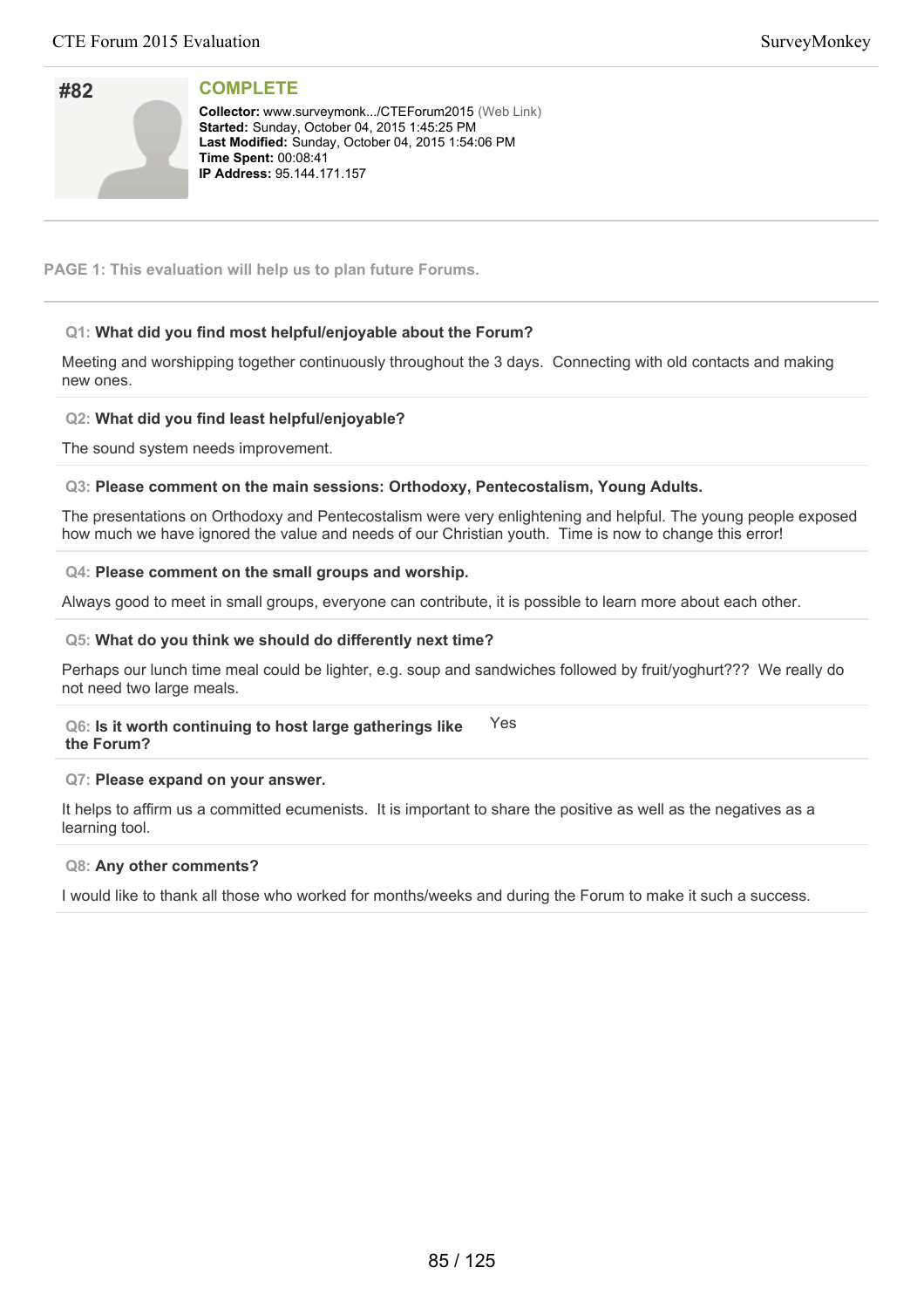| #83 |  |
|-----|--|
|     |  |
|     |  |
|     |  |

**Collector:** www.surveymonk.../CTEForum2015 (Web Link) **Started:** Monday, October 05, 2015 5:52:27 AM Last Modified: Monday, October 05, 2015 5:58:20 AM **Time Spent:** 00:05:53 **IP Address:** 80.43.32.12

**PAGE 1: This evaluation will help us to plan future Forums.**

# **Q1: What did you find most helpful/enjoyable about the Forum?**

Experience a wide range of church traditions - love the Orthodox worship being myself a Pentecostal. Loved time to meet in the bar after the sessions.

### **Q2: What did you find least helpful/enjoyable?**

Probably the presidents session. It all felt a little formal.

### **Q3: Please comment on the main sessions: Orthodoxy, Pentecostalism, Young Adults.**

Enjoyed them all.

#### **Q4: Please comment on the small groups and worship.**

Loved Noel Robinson and his band. Just a great person and a great musician.

| Q5: What do you think we should do differently next<br>time?                                    | Respondent skipped this<br>question |
|-------------------------------------------------------------------------------------------------|-------------------------------------|
| Q6: Is it worth continuing to host large gatherings like<br>the Forum?                          | Yes                                 |
| Q7: Please expand on your answer.<br>My first gathering. Once every three years is about right. |                                     |
| Q8: Any other comments?                                                                         |                                     |

A very worthwhile two days (And I am precious with my time)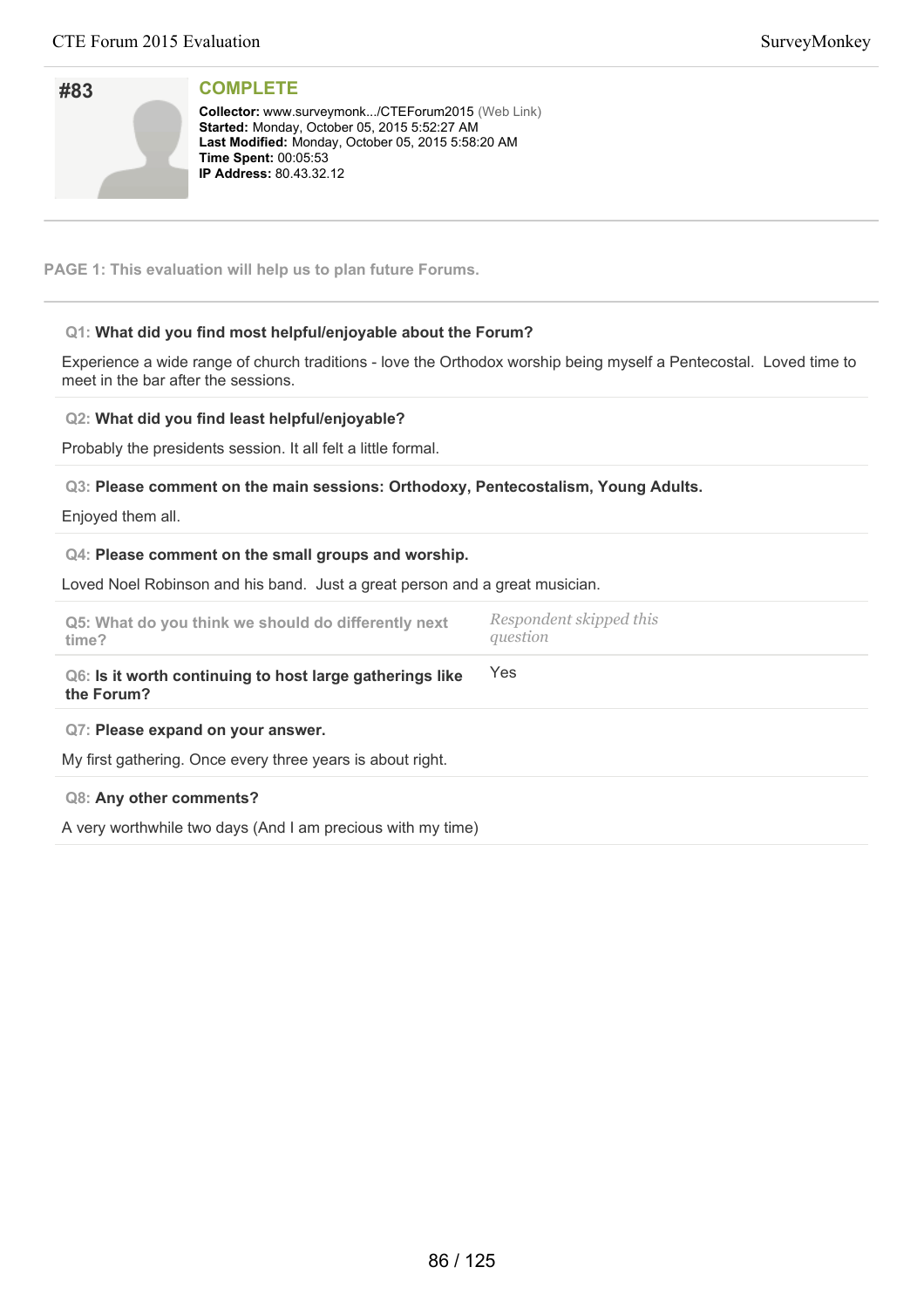| #84 |  |
|-----|--|
|     |  |

**Collector:** www.surveymonk.../CTEForum2015 (Web Link) **Started: Monday, October 05, 2015 10:41:47 AM** Last Modified: Monday, October 05, 2015 11:01:54 AM **Time Spent: 00:20:06 IP Address: 109.145.165.124** 

**PAGE 1: This evaluation will help us to plan future Forums.**

# **Q1: What did you find most helpful/enjoyable about the Forum?**

I enjoyed meeting and sharing with people from many varied backgrounds. I appreciated the contributions of the Orthodox, Pentecostals and Young People.

### **Q2: What did you find least helpful/enjoyable?**

I realise that this was meant to be more a time of discussion rather than of decision making and perhaps it could not be otherwise. I wonder about the outcomes and what difference our discussions will make in practice.

**Q3: Please comment on the main sessions: Orthodoxy, Pentecostalism, Young Adults.**

These were informative and useful.

#### **Q4: Please comment on the small groups and worship.**

There was a long interval between the first and second meetings of the small groups - some in my group did not turn up for the second meeting. Noel Robinson and his band gave a good musical lead.

#### **Q5: What do you think we should do differently next time?**

A broader range of musical style would be good. Whilst I appreciate the wish to save on paper, it would be useful for some if paper copies of the programme were available.

#### **Q6: Is it worth continuing to host large gatherings like the Forum?** Yes

# **Q7: Please expand on your answer.**

Meeting together is indispensable!

#### **Q8: Any other comments?**

Thank you to all who worked so hard to organise the conference.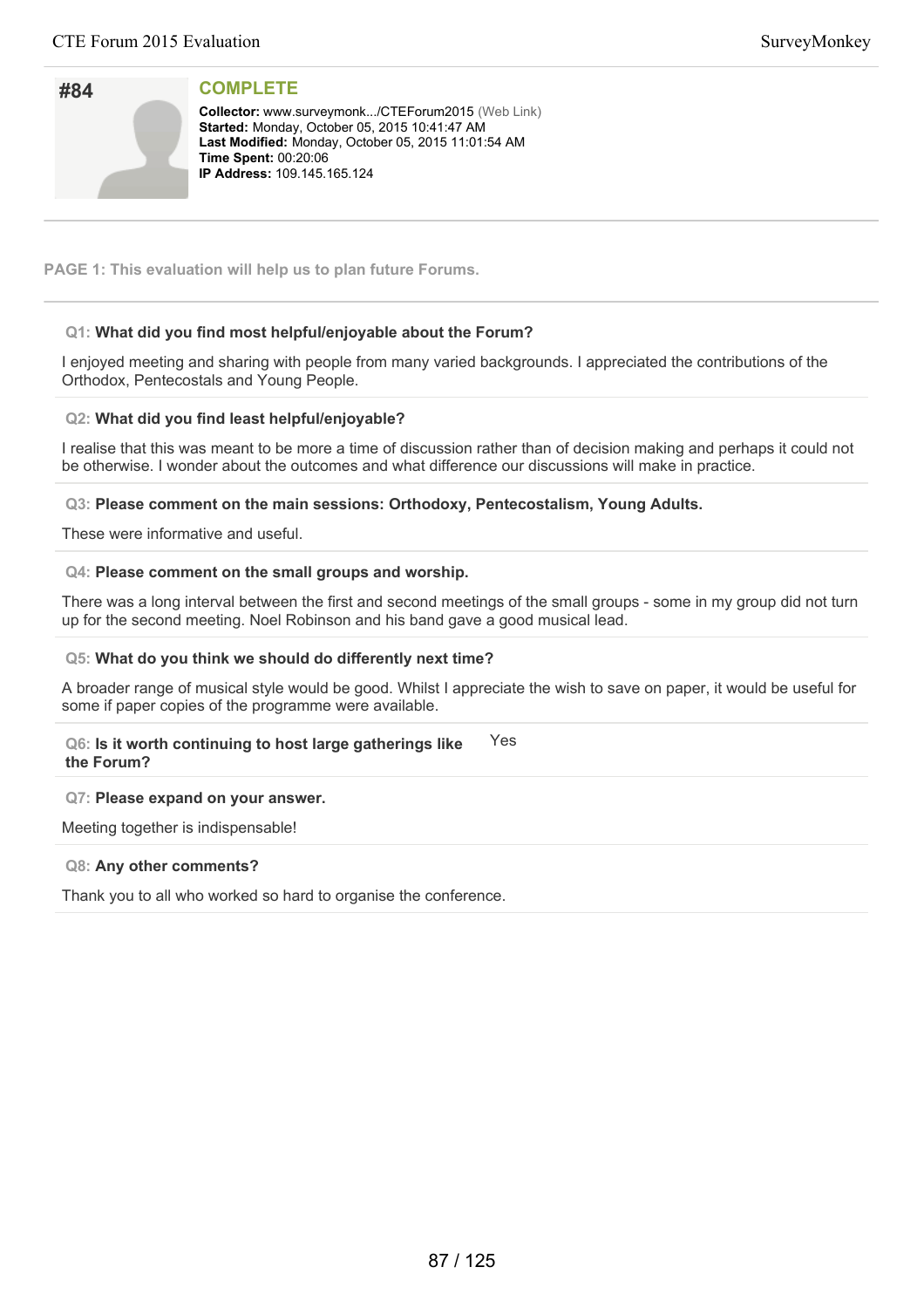| #85 |  |
|-----|--|
|     |  |
|     |  |
|     |  |

**Collector:** www.surveymonk.../CTEForum2015 (Web Link) **Started: Monday, October 05, 2015 11:02:39 AM** Last Modified: Monday, October 05, 2015 11:15:42 AM **Time Spent: 00:13:03 IP Address:** 86.150.36.205

**PAGE 1: This evaluation will help us to plan future Forums.**

# **Q1: What did you find most helpful/enjoyable about the Forum?**

Spending time talking to others. the small groups. The young people on Tuesday evening

### **Q2: What did you find least helpful/enjoyable?**

The presidents questions. I'm not really sure in many cases they said anything we hadn't already heard and the video links at times were very difficult to hear. I personally didn't find the first session very helpful

### **Q3: Please comment on the main sessions: Orthodoxy, Pentecostalism, Young Adults.**

All were good. I found the Orthodoxy one interesting but too theoretical.

### **Q4: Please comment on the small groups and worship.**

Small groups were good and a good space to hear what others thought. I found the worship very good my only comment was that it did get a bit repetitive singing some things over and over.

#### **Q5: What do you think we should do differently next time?**

Not have such a big gap on the first afternoon. There seemed a long time of folks not sure what they should do.

| Q6: Is it worth continuing to host large gatherings like | Don't know/prefer not to answer/my answer is below. |
|----------------------------------------------------------|-----------------------------------------------------|
| the Forum?                                               |                                                     |

#### **Q7: Please expand on your answer.**

I think gathering people together like that is good, we get to hear from others and share stories, hear what is going on and learn about others. However i wonder whether smaller more regional groups would be helpful. i also recognize that having an event mid week limits those that can come

#### **Q8: Any other comments?**

The food was not brilliant.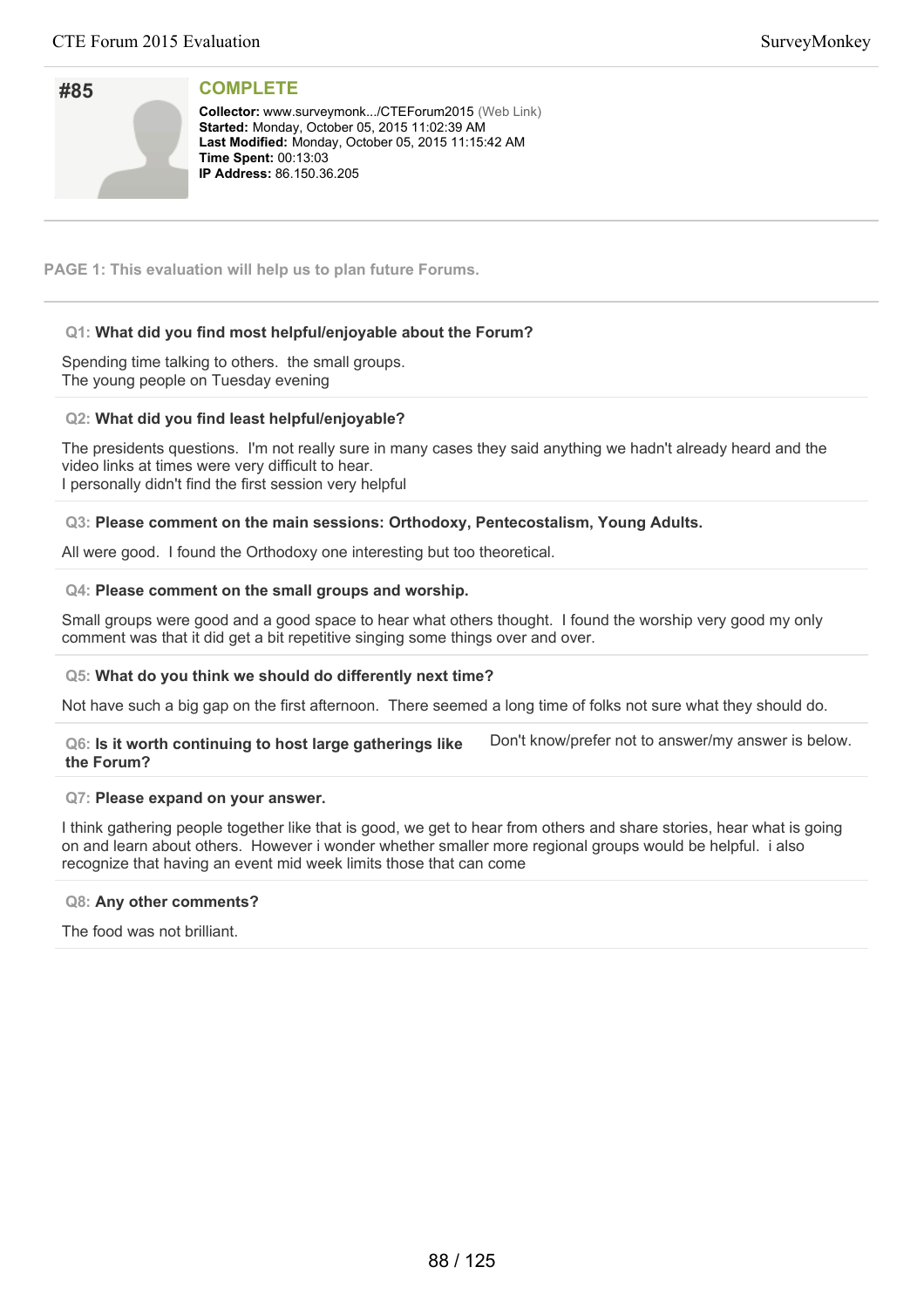| #86 |  |
|-----|--|
|     |  |
|     |  |
|     |  |

**Collector:** www.surveymonk.../CTEForum2015 (Web Link) **Started: Monday, October 05, 2015 11:05:21 AM** Last Modified: Monday, October 05, 2015 11:45:19 AM **Time Spent: 00:39:57 IP Address: 79.68.227.253** 

**PAGE 1: This evaluation will help us to plan future Forums.**

# **Q1: What did you find most helpful/enjoyable about the Forum?**

The opportunity to network with others, and share ideas. Was also very informative.

# **Q2: What did you find least helpful/enjoyable?**

I had to wait 3 years since the last forum ;-)

### **Q3: Please comment on the main sessions: Orthodoxy, Pentecostalism, Young Adults.**

It was very interesting to hear about Orthodoxy, whom I had very little knowledge of before. It could have been useful to take the discussion further in terms of modern issues of Orthodoxy in the UK and how other churches can engage with them better - e.g. issues of language barriers, theology.

I'm more familiar with Pentecostalism but good to have that debate. Not all Pentecostals hold to 'prosperity teaching'.

Good to engage with young people. Interesting that the threshold of 'young' was 35 - much higher than usually used. Natural that this group needed encouraging to attend as mostly leaders, by the time they get engaged at a national level like this will have often passed into the next stage of live. Is a Mon-Wed conference the best time to engage with those often having young children? Maybe another sort of event would be more helpful to them?

#### **Q4: Please comment on the small groups and worship.**

Small groups a useful way of gathering feedback and discussing the issues further. 1st session with these perhaps too early to start asking questions on what we had heard - which at that stage was only 1 session. Would a slightly smaller size give more time for all to contribute?

Worship with Noel was good. The Orthodox prayers were enlightening, although it isn't something I could easily connect with on a regular basis. I couldn't say 'amen' to every prayer due to some of the theology presented, and of course that is part of the ongoing debate.

# **Q5: What do you think we should do differently next time?**

Double sided badges so we're not walking round with blank labels half the time!

There is a lot crammed into a short time but I guess there's no easy way round that.

It was good that we had video messages from those presidents who couldn't attend, but if they could make it in person that would be even better.

We perhaps skirted around the issues of theology and how we wrestle with the differences. An opportunity to engage with this at a deeper level would be helpful.

The 'Gather' grouping was mentioned, and we need to be careful that there are not two parallel unity groups that never interact. More cross-linking and engagement with other groups such as Hope, the EA, FIEC, Bodies in Association.

And one thought which is perhaps 'tongue in cheek' - I thought at the end of it - what would happen if we just got on and took communion together? We're on neutral ground at the Hayes - and even if it meant that we had separate serving points for the different denominations, at least it would be happening in the same room at the same time!

#### **Q6: Is it worth continuing to host large gatherings like the Forum?** Yes

# **Q7: Please expand on your answer.**

It is important that we continue to wrestle with the issues. I wonder whether every 3 years is often enough? (Although I know it takes a lot of organising.) Or maybe other forms of engagement could be instigated - e.g. regional?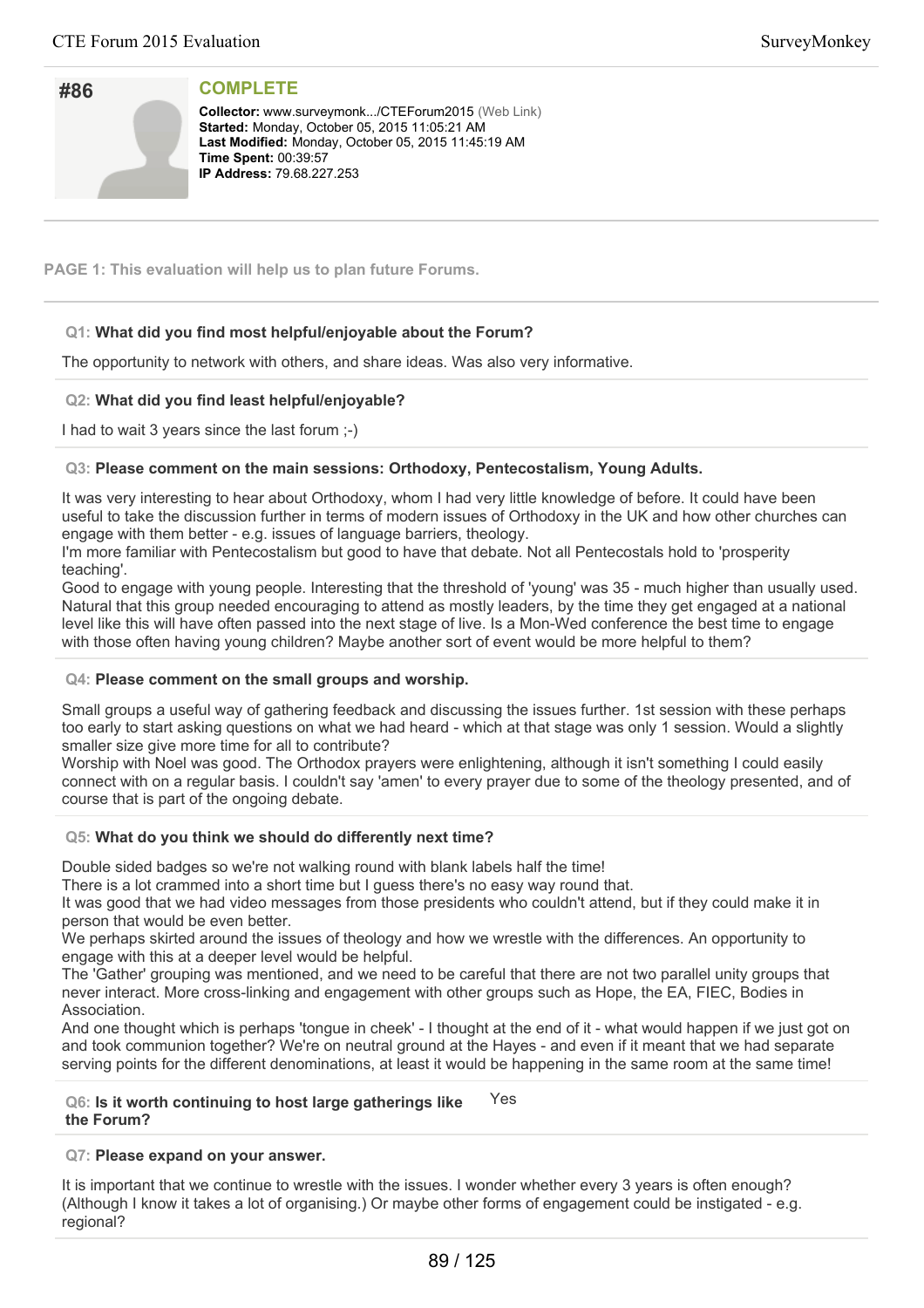# CTE Forum 2015 Evaluation SurveyMonkey

# **Q8: Any other comments?**

Thank you team for all the hard work putting it on.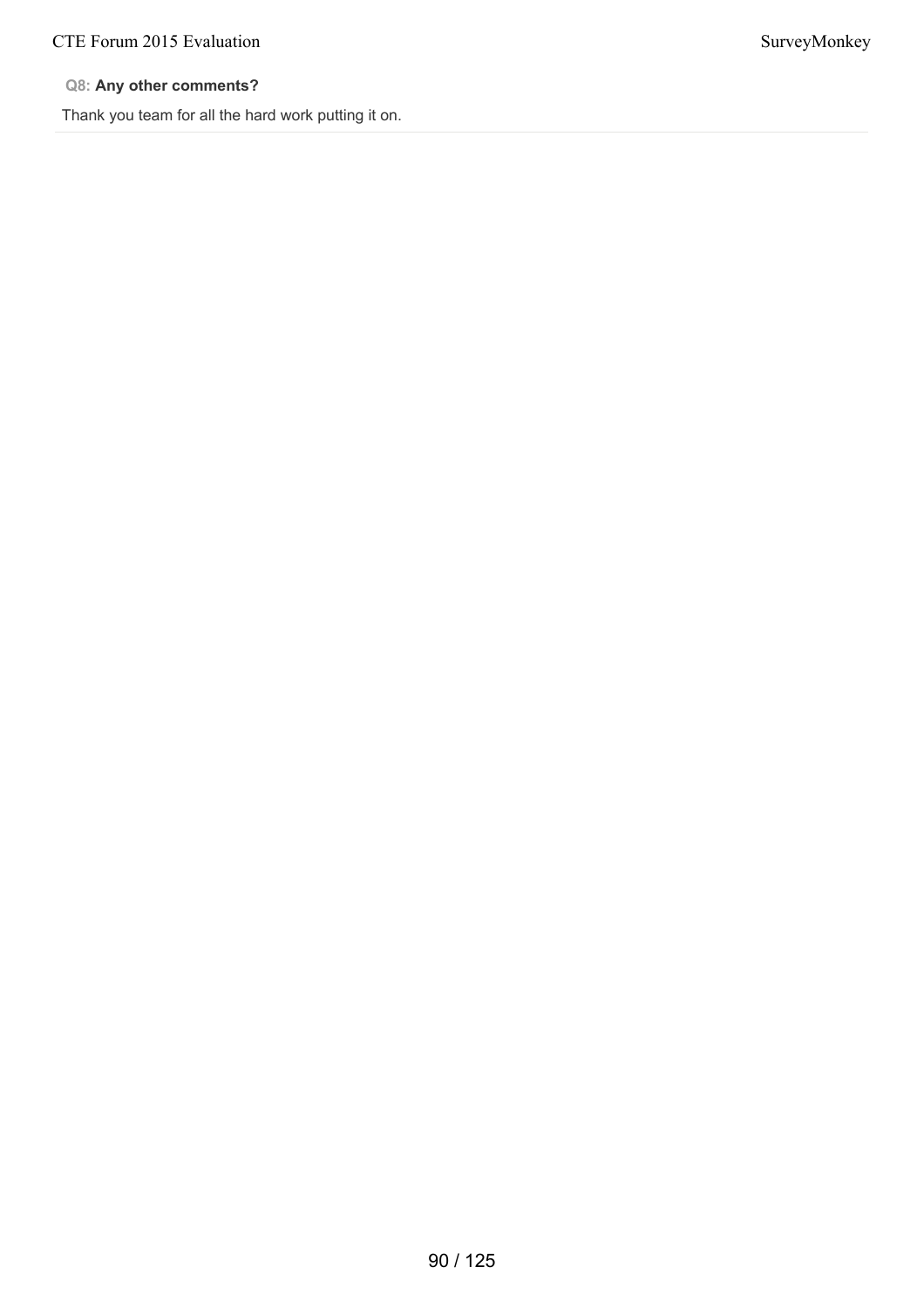| #87 |  |
|-----|--|
|     |  |
|     |  |
|     |  |

**Collector:** www.surveymonk.../CTEForum2015 (Web Link) **Started: Monday, October 05, 2015 12:15:59 PM** Last Modified: Monday, October 05, 2015 12:28:32 PM **Time Spent: 00:12:33 IP Address:** 81.153.170.57

**PAGE 1: This evaluation will help us to plan future Forums.**

# **Q1: What did you find most helpful/enjoyable about the Forum?**

There was much that was enjoyable: the general mood which honoured and accepted everyone; the quality of the inputs, which seemed just right for the participant mix; the pace of the event; the mixture of sessions; the young people were a highlight, but did not stand out massively above other sessions.

### **Q2: What did you find least helpful/enjoyable?**

There was nothing that jarred

### **Q3: Please comment on the main sessions: Orthodoxy, Pentecostalism, Young Adults.**

These were helpful, and in each the variety of speakers and inputs helped the engagement with the relevant sessions. The contributions were received respectfully and contributed to that sense of willingness to listen to one another.

#### **Q4: Please comment on the small groups and worship.**

I found both the small group sessions of value - an interesting mix of individuals and backgrounds. The worship sessions were excellent.

#### **Q5: What do you think we should do differently next time?**

Difficult to make suggestions, though just a repeat is not feasible

**Q6: Is it worth continuing to host large gatherings like the Forum?** Yes

#### **Q7: Please expand on your answer.**

It is an important public statement, though not necessarily easy to give it a public profile. We can come together.

**Q8: Any other comments?** *Respondent skipped this question*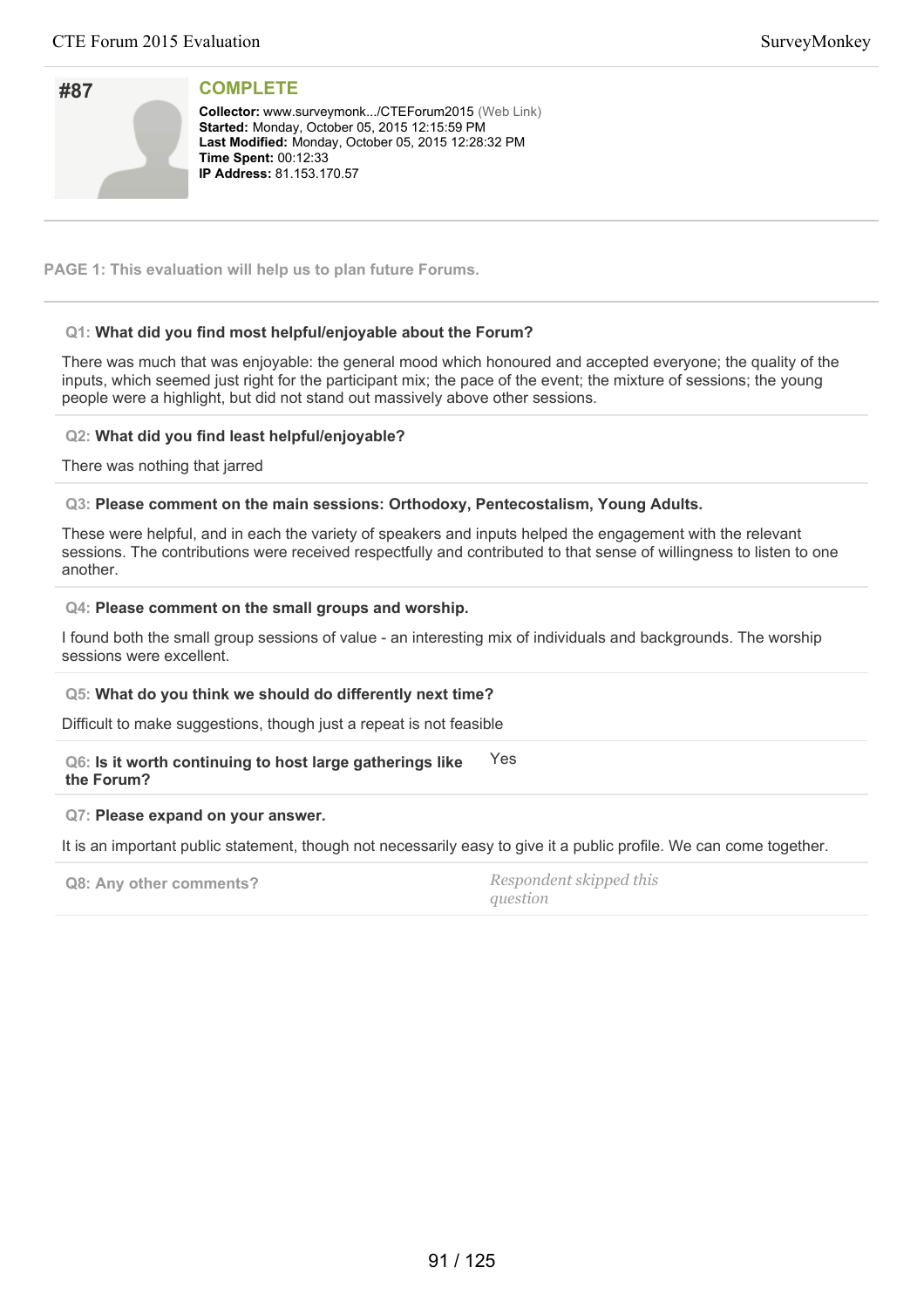| #88 |  |
|-----|--|
|     |  |
|     |  |
|     |  |

**Collector:** www.surveymonk.../CTEForum2015 (Web Link) **Started: Monday, October 05, 2015 5:13:15 PM** Last Modified: Monday, October 05, 2015 5:43:27 PM **Time Spent: 00:30:12 IP Address: 62.252.139.160** 

**PAGE 1: This evaluation will help us to plan future Forums.**

# **Q1: What did you find most helpful/enjoyable about the Forum?**

'Listening to young adults' Also: David Cornick's 'Gathering up the threads...etc' (Thank goodness we got his thinking in the end!)

### **Q2: What did you find least helpful/enjoyable?**

The music group. (Sorry!)

#### **Q3: Please comment on the main sessions: Orthodoxy, Pentecostalism, Young Adults.**

Orthodoxy: Excellent. (It would have been good to have heard some Russian Orthodox singing after that) Pentecostalism: Interesting; would like to have heard more of the critical thinking, which was rushed though with no time to read what was shown on the screen)

Young adults: Stimulating and encouraging - everything about that session, including their preparation and their care for one another.

#### **Q4: Please comment on the small groups and worship.**

Our small group was really good. We grew together. The quiet worship at the end of the first session was a lovely quiet and simple balance to the big 'public' worship events. As Sheila and I led one of the Wednesday morning services, I can't comment objectively about that - except to say we enjoyed doing it and it seemed to be well received.

#### **Q5: What do you think we should do differently next time?**

I liked the 'listening' emphasis, but wonder whether it could have been arranged differently. I haven't thought how yet. But the buzz groups seemed a bit rushed, and important contributions were drowned by the music group's abrupt intrusions. Only the young adults thought to ensure we weren't sitting with people we knew, thus ensuring different and more interesting conversations as far as I was concerned. The small group conversations were excellent, with helpful minimal questions to get us going.

#### **Q6: Is it worth continuing to host large gatherings like the Forum?** Yes

### **Q7: Please expand on your answer.**

I feel these gatherings are essential if we are going to go on having the interactions we need, between denominations, bodies, etc, and between leaders and the general church populations.

#### **Q8: Any other comments?**

Thank you. Immense amount of work being done by very few people these days.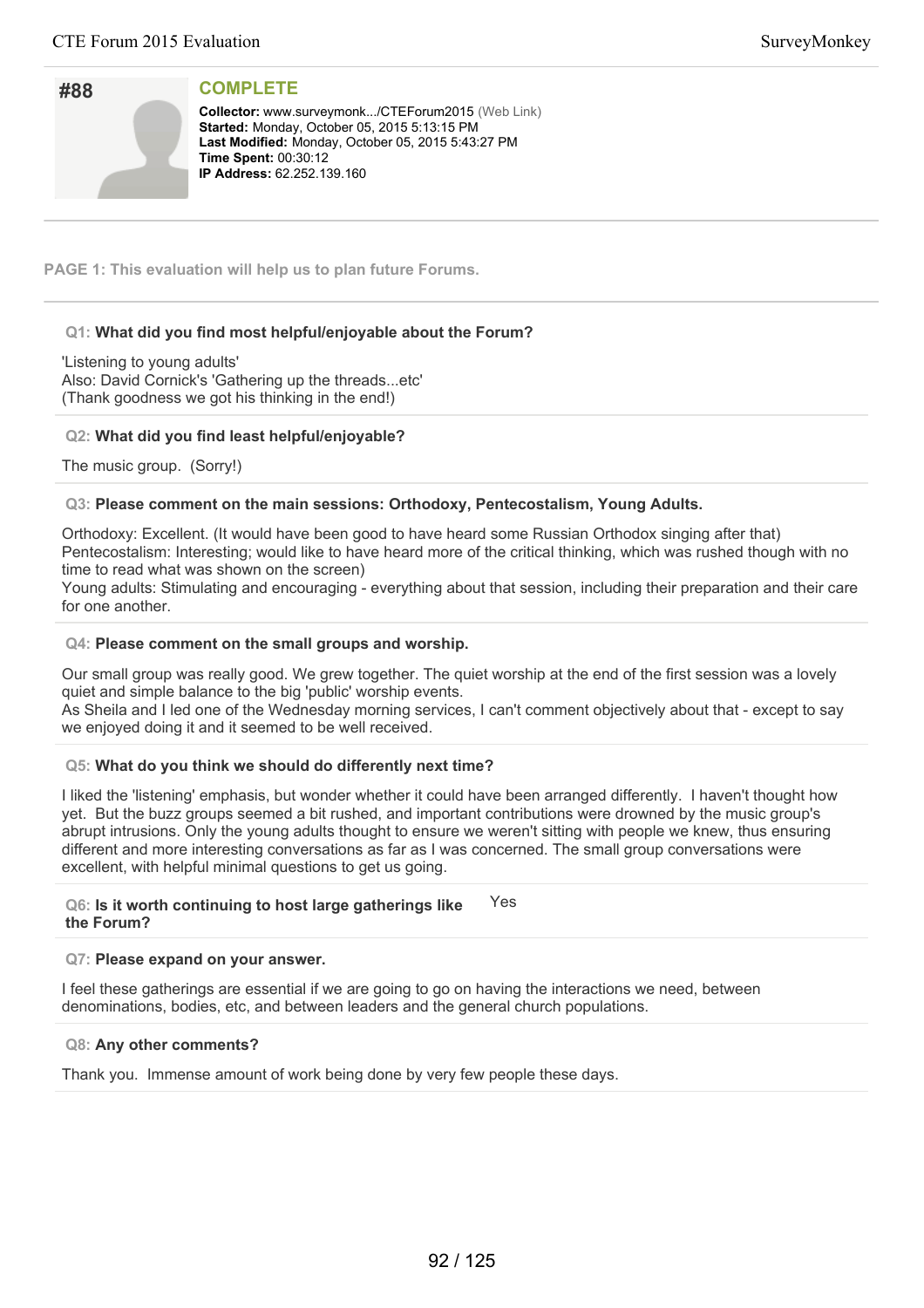| #89 |  |
|-----|--|
|     |  |
|     |  |

**Collector:** www.surveymonk.../CTEForum2015 (Web Link) **Started:** Monday, October 05, 2015 6:14:29 PM Last Modified: Monday, October 05, 2015 6:57:03 PM **Time Spent:** 00:42:34 **IP Address:** 5.64.202.237

**PAGE 1: This evaluation will help us to plan future Forums.**

# **Q1: What did you find most helpful/enjoyable about the Forum?**

Fellowship and catching up with people

# **Q2: What did you find least helpful/enjoyable?**

singing of repetitive songs/choruses

### **Q3: Please comment on the main sessions: Orthodoxy, Pentecostalism, Young Adults.**

Very informative and helpfuk

#### **Q4: Please comment on the small groups and worship.**

our group worked well together. Good mix of denominations which helped

#### **Q5: What do you think we should do differently next time?**

Do something different with the Presidents - missed opportunity. We need to ask them difficult questions

# **Q6: Is it worth continuing to host large gatherings like the Forum?** Yes **Q7: Please expand on your answer.** *Respondent skipped this question* **Q8: Any other comments?** *Respondent skipped this question*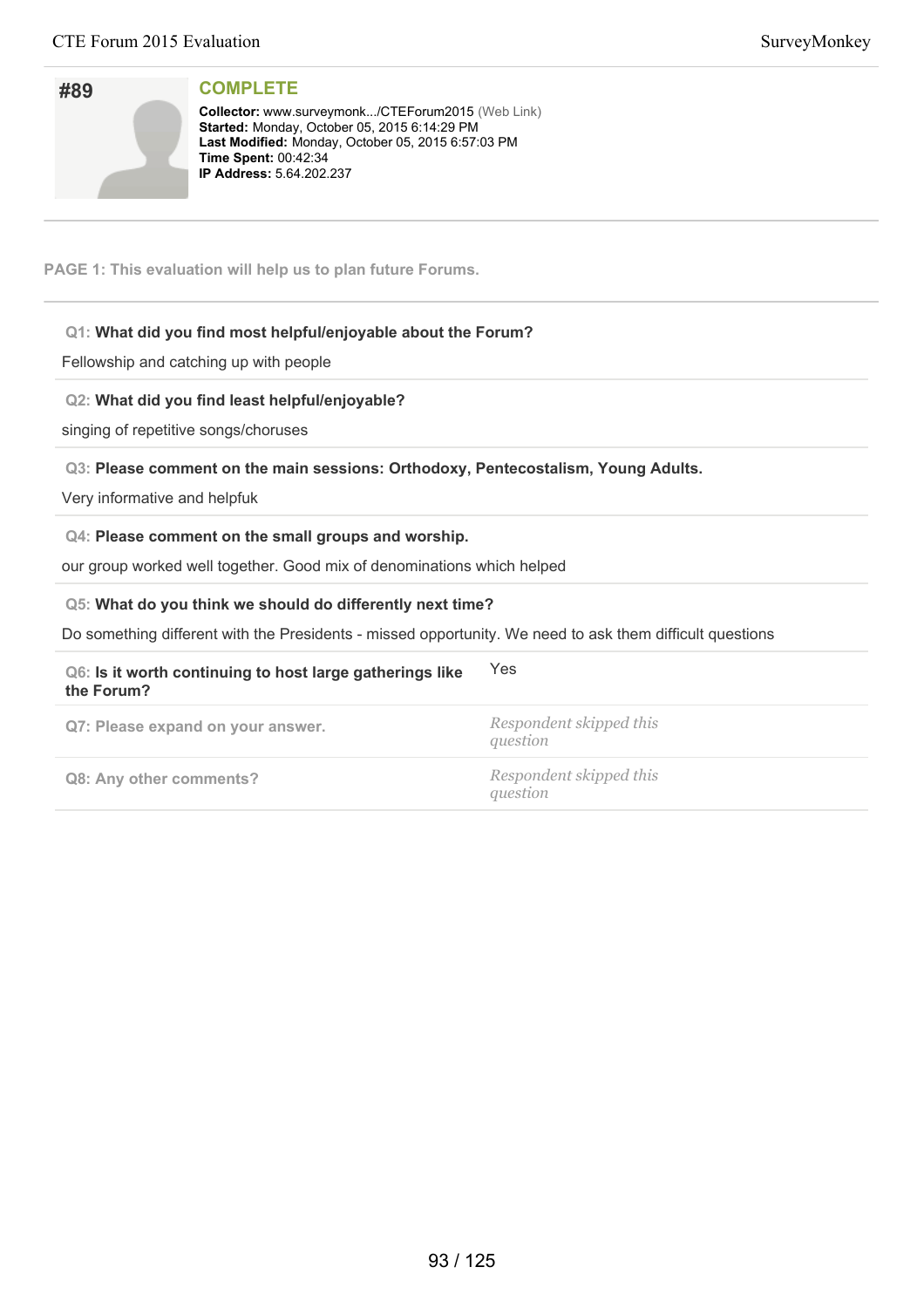| #90 |  |
|-----|--|
|     |  |
|     |  |
|     |  |
|     |  |

Collector: www.surveymonk.../CTEForum2015 (Web Link) Started: Tuesday, October 06, 2015 9:49:36 AM Last Modified: Tuesday, October 06, 2015 10:19:48 AM **Time Spent: 00:30:11 IP Address:** 31.53.157.45

**PAGE 1: This evaluation will help us to plan future Forums.**

# **Q1: What did you find most helpful/enjoyable about the Forum?**

Liveliness of the Forum, the input of the Young People felt like a breath of fresh air. Presentation of ecumenical projects, like Birmingham, Cumbria, etc. The breadth of presentation from Orthodoxy to Pentecostalism, the many personal conversations; rules during group sessions allowed everyone to express themselves.

The title of the Forum was well chosen.

### **Q2: What did you find least helpful/enjoyable?**

Denominational meeting felt a bit stiff - seating? Market place

### **Q3: Please comment on the main sessions: Orthodoxy, Pentecostalism, Young Adults.**

Was very interesting. It was a fantastic experience to hear Orthodox and Pentecostals explain who they are. Very good to hear the young people.

#### **Q4: Please comment on the small groups and worship.**

Small groups: Good to allocate time to each one of us and to encourage no comments. RC worship could have been more inclusive perhaps.

#### **Q5: What do you think we should do differently next time?**

We ended up speaking to the same people in our small groups in the hall, perhaps it could have been facilitated to change partners a little more. Perhaps get people together in interest groups, i.e. LEPs, CEOs or in local area groups to help carry forward the legacy of a Forum

**Q6: Is it worth continuing to host large gatherings like the Forum?** *Respondent skipped this question*

#### **Q7: Please expand on your answer.**

It is a very worthwhile ecumenical experience especially for people who have never attended before. It provides us with an experience of unity in diversity. It would be good to involve more young people. It might be worthwhile encouraging people locally to go on an ecumenical journey. Relationships grow deeper when journeying together.

#### **Q8: Any other comments?**

A huge big thank you to all those involved in making this event happen.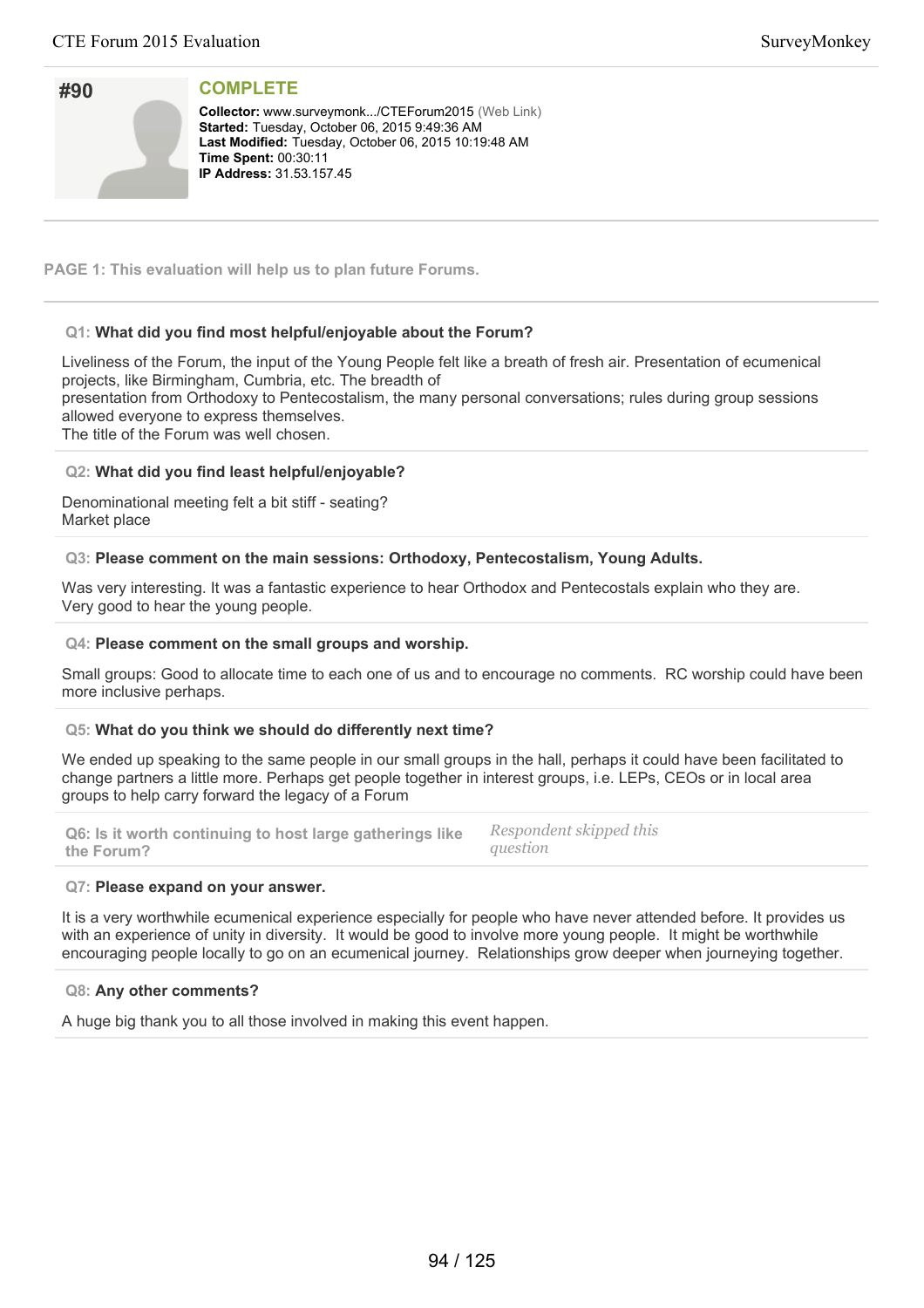| #91 |  |
|-----|--|
|     |  |
|     |  |
|     |  |

**Collector:** www.surveymonk.../CTEForum2015 (Web Link) **Started:** Tuesday, October 06, 2015 11:15:54 AM Last Modified: Tuesday, October 06, 2015 11:17:09 AM **Time Spent: 00:01:14 IP Address: 94.197.120.223** 

# **PAGE 1: This evaluation will help us to plan future Forums.**

| Q1: What did you find most helpful/enjoyable about the<br>Forum?                     | Respondent skipped this<br>question                 |
|--------------------------------------------------------------------------------------|-----------------------------------------------------|
| Q2: What did you find least helpful/enjoyable?                                       | Respondent skipped this<br>question                 |
| Q3: Please comment on the main sessions: Orthodoxy,<br>Pentecostalism, Young Adults. | Respondent skipped this<br>question                 |
| Q4: Please comment on the small groups and worship.                                  | Respondent skipped this<br>question                 |
| Q5: What do you think we should do differently next<br>time?                         | Respondent skipped this<br>question                 |
| Q6: Is it worth continuing to host large gatherings like<br>the Forum?               | Don't know/prefer not to answer/my answer is below. |
| Q7: Please expand on your answer.                                                    | Respondent skipped this<br>question                 |

# **Q8: Any other comments?**

As an Ordinand of the Church of England in my third year of training, and after many years of discernment I am very much Church of England. However, after a 48-hour forum I returned to college being rooted in my Christian faith in a way that goes beyond mere denominational boundaries.

So often the Church of England is guilty of creating what the last Bishop of Oxford John Pritchard would describe as 'church-craft', as of course other denominations do also. Church-craft is an all-consuming obsession that the Church of England finds itself mercy to, it distracts many from the work of the church. Quinquennials, rotas, parish boundaries, deanery boundaries, diocesan boundaries, licences, meetings and much much more contributes to the

life of the church, taking up time and moving the church into a direction that it never intended to go. The forum however gave a very refreshing view that went beyond mere church-craft, and looked to the heart of the gospel. Ecumenism is a wonderful opportunity for all denominations to look beyond the mere functions and in-jokes of its gatherings, and looks to the cause of the gatherings, Jesus Christ; the outcast, the accused, the

disenfranchised, the scapegoat. The Christ that binds us, is so often better found in the gaps where our individual denominations fail to meet and sometimes where our denominations overlap.

Ecumenism reminds us to look beyond the conventions that our own individual churches create due to the fact that we are only human, and it calls us to look to what we all endeavour to hold but of course can never manage; the mystery of Christ and his call to serve. The act of dialoguing and the practice of ecumenism is essential in order to develop in our theologies and our understandings of God.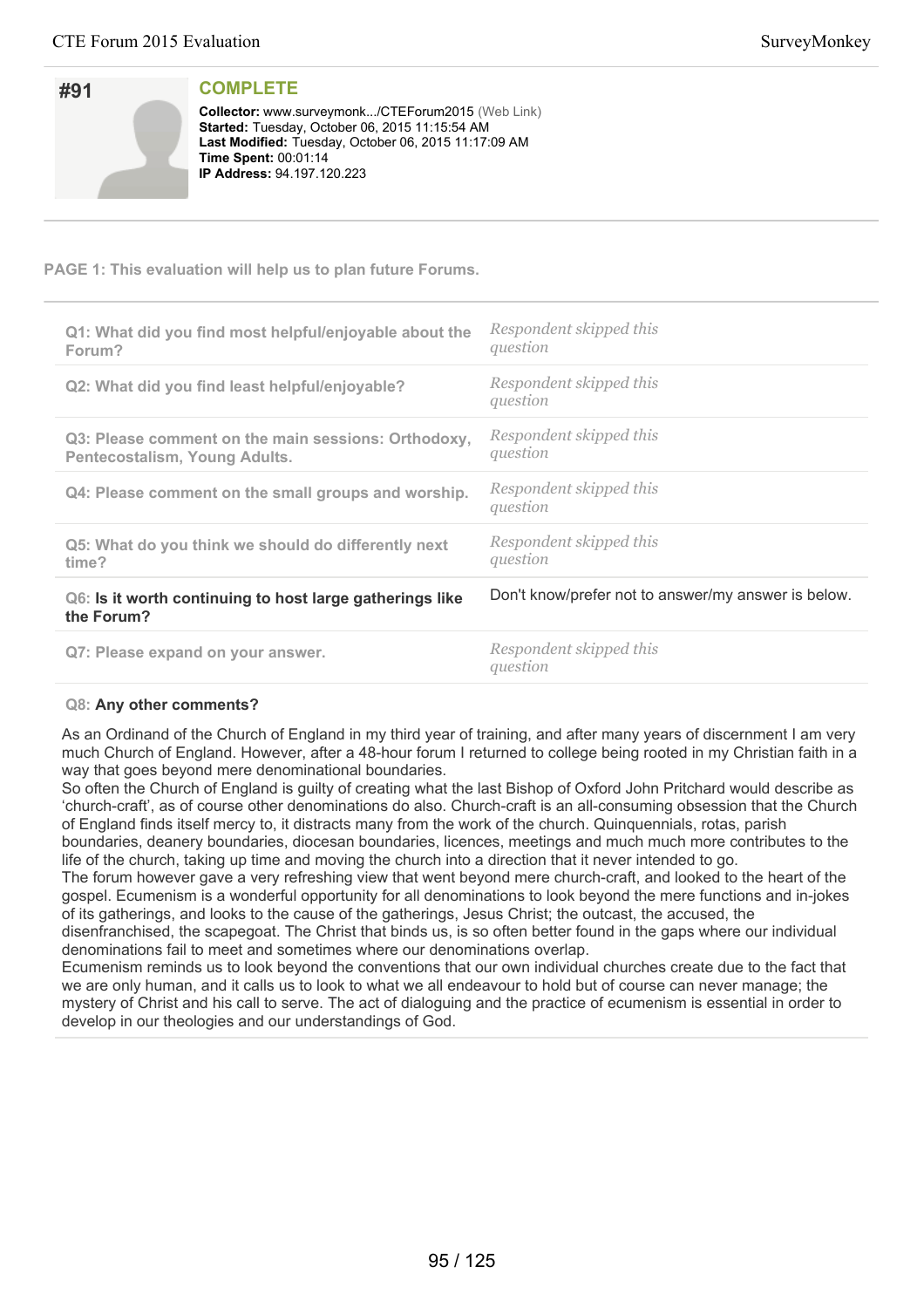| #92 |  |
|-----|--|
|     |  |
|     |  |
|     |  |

**Collector:** www.surveymonk.../CTEForum2015 (Web Link) **Started:** Tuesday, October 06, 2015 12:45:15 PM Last Modified: Tuesday, October 06, 2015 12:49:29 PM **Time Spent:** 00:04:14 **IP Address:** 82.23.2.134

**PAGE 1: This evaluation will help us to plan future Forums.**

# **Q1: What did you find most helpful/enjoyable about the Forum?**

Meeting different people from varied traditions and speaking honestly

# **Q2: What did you find least helpful/enjoyable?**

Nothing!

### **Q3: Please comment on the main sessions: Orthodoxy, Pentecostalism, Young Adults.**

Really enjoyed particularly the orthodoxy session. I didn't know much about that tradition but was already a little familiar with Pentecostalism and the needs of Young Adults.

#### **Q4: Please comment on the small groups and worship.**

Only got to the second small group, but I really enjoyed it. The worship I thought was a good balance. Noel was able to be himself, but also was clearly careful not to alienate those from different traditions. I thought they did really well.

| Q5: What do you think we should do differently next | Respondent skipped this |
|-----------------------------------------------------|-------------------------|
| time?                                               | question                |
|                                                     |                         |

**Q6: Is it worth continuing to host large gatherings like the Forum?** Yes

#### **Q7: Please expand on your answer.**

I found it personally really helpful

#### **Q8: Any other comments?**

I'd like more guidance on how to continue the conversation further - i would prefer it wasn't another 3 years before I talk again about these things.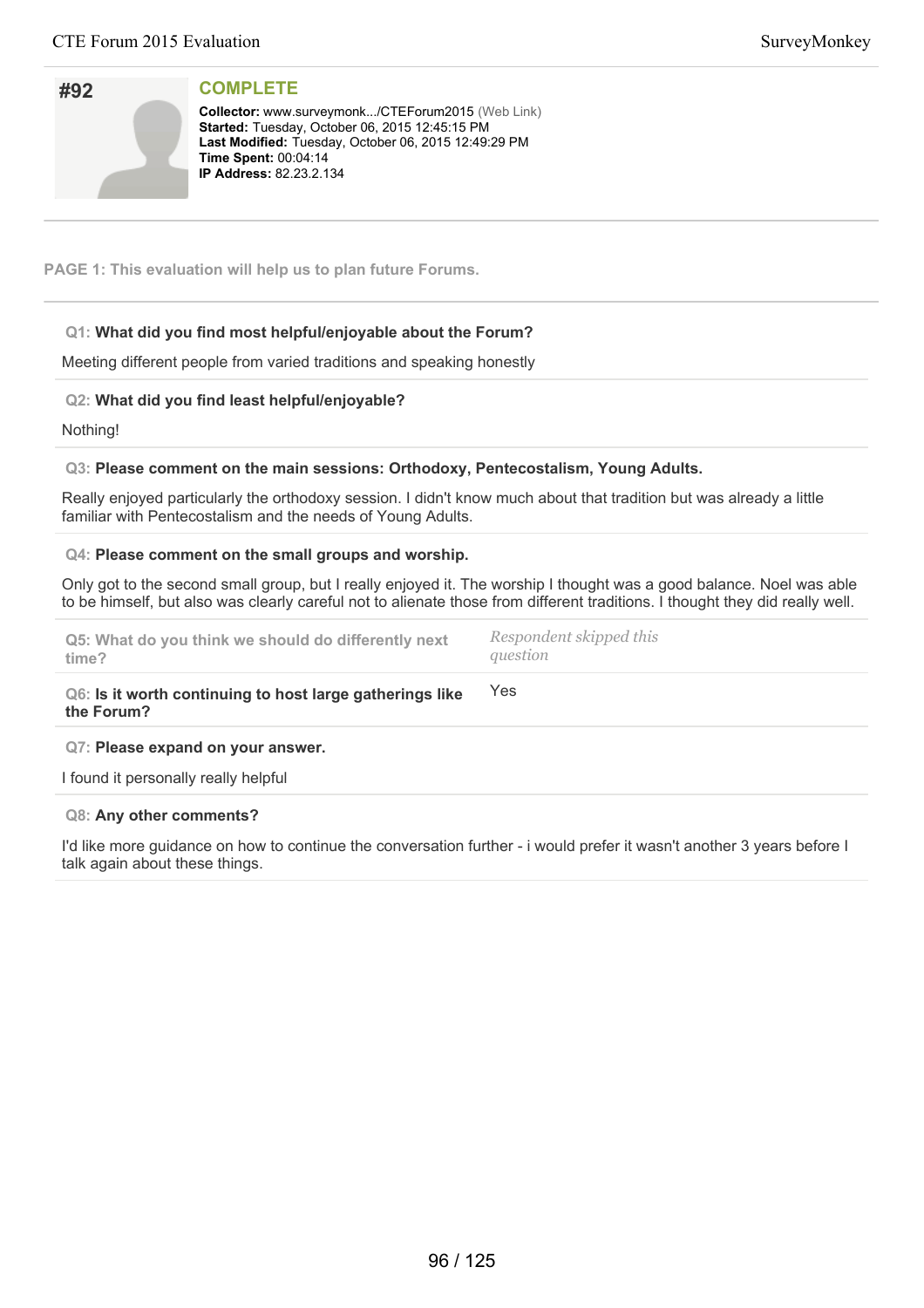| #93 |  |
|-----|--|
|     |  |
|     |  |
|     |  |

**Collector:** www.surveymonk.../CTEForum2015 (Web Link) **Started: Tuesday, October 06, 2015 3:28:59 PM** Last Modified: Tuesday, October 06, 2015 3:39:19 PM **Time Spent: 00:10:20 IP Address:** 212.159.95.232

**PAGE 1: This evaluation will help us to plan future Forums.**

# **Q1: What did you find most helpful/enjoyable about the Forum?**

Experiencing the worship of other traditions (Pentecostal, Orthodox & Quaker) as well as hearing them present themselves. Meeting such a variety of people from different churches. Meeting old friends from previous Forums.

### **Q2: What did you find least helpful/enjoyable?**

Whilst I enjoyed the music I found it too noisy and this deterred from it being prayerful. I did not find the buzz groups helpful during the talks as I couldn't digest everything so quickly to have a worthwhile conversation. I was disappointed at the Presidents' panel. The theme of the Forum was Churches listening but this wasn't a listening exercise but us being talked to by the leader. It would have been better with groups of questions from the floor so that the answers were not scripted but spontaneous and there was an opportunity for follow up questions.

### **Q3: Please comment on the main sessions: Orthodoxy, Pentecostalism, Young Adults.**

Orthodoxy was excellent. Very good presentations. The Methodist was particularly helpful as she showed how a tradition so different was enriching. Pentecostal input also good especially the acknowledgement of the danger. This enabled me to listen uncritically and openly. Young people inspiring and filled me with hope but also challenged me.

#### **Q4: Please comment on the small groups and worship.**

Two sessions is not enough for the small group to be meaningful. It takes time to build up trust. Worship - enjoyed the praise but as above - too loud. Would have been better with less amplification. Poetry was good at the end - very moving.

# **Q5: What do you think we should do differently next time?**

I have been to Forum a number of times. Each time it was excellent: challenging, stimulating and very worthwhile

**Q6: Is it worth continuing to host large gatherings like the Forum? Y**es

#### **Q7: Please expand on your answer.**

Definitely worthwhile

#### **Q8: Any other comments?**

Thanks to Jenny and Lorraine. You are wonderful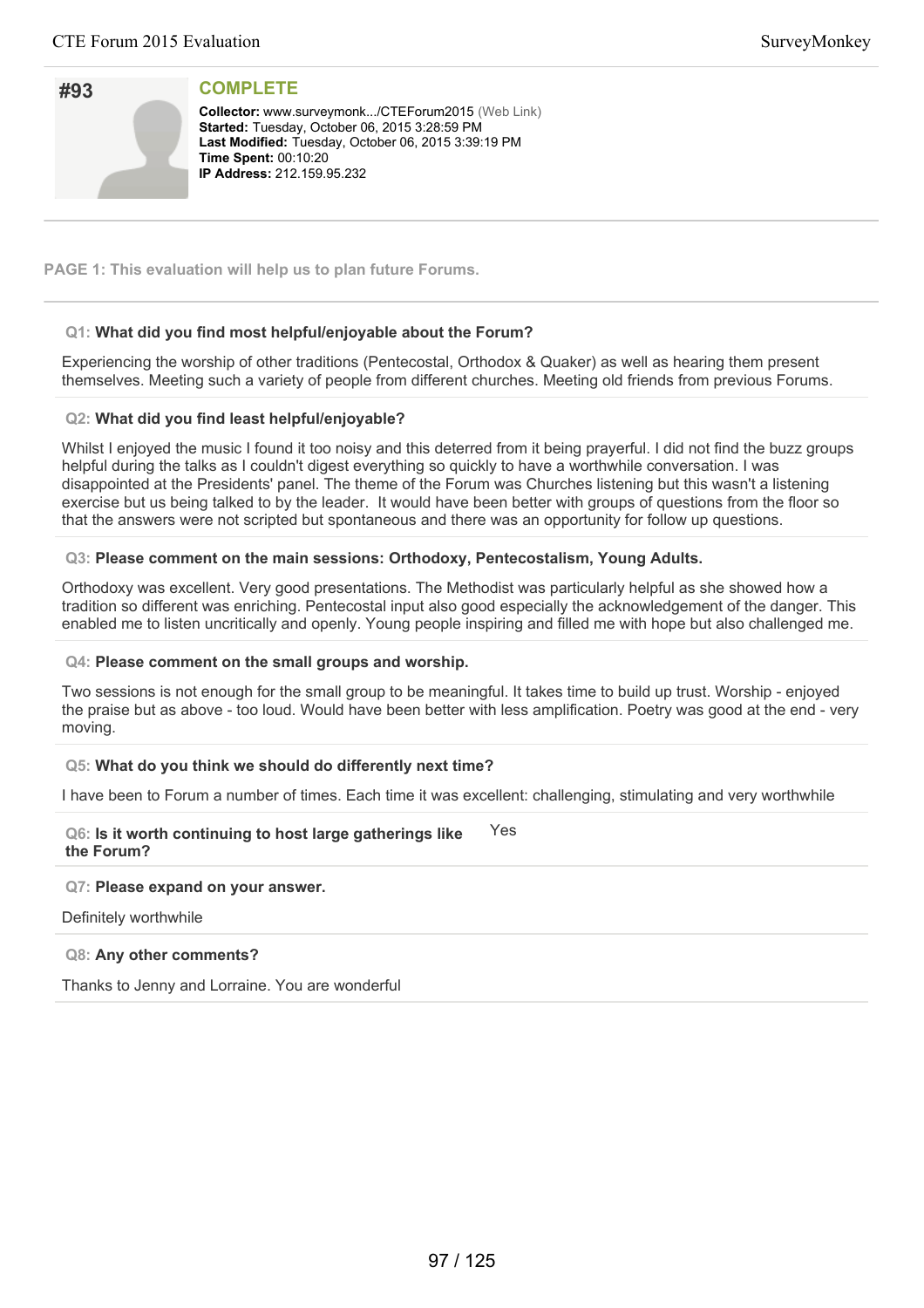| #94 |  |
|-----|--|
|     |  |
|     |  |
|     |  |

**Collector:** www.surveymonk.../CTEForum2015 (Web Link) **Started: Tuesday, October 06, 2015 4:35:45 PM** Last Modified: Tuesday, October 06, 2015 5:50:46 PM **Time Spent: 01:15:01 IP Address: 109.246.48.186** 

**PAGE 1: This evaluation will help us to plan future Forums.**

# **Q1: What did you find most helpful/enjoyable about the Forum?**

Seeing colleagues and developing ideas/plans. Familiar worship together. It was all good!

### **Q2: What did you find least helpful/enjoyable?**

Hard to say ... some of the reflections on ecumenism felt a bit navel-gazing - I think most participants would say they are there to serve God and bring him glory, not to work on ecumenicum per se. On that note, there were some queries in the final small group and "gathering threads" session as to what it was for, what do we expect to achieve or change, specifically, after Forum.

### **Q3: Please comment on the main sessions: Orthodoxy, Pentecostalism, Young Adults.**

Fantastic! I enjoyed engaging with these Churches in a way I had never done before. The young adults were challenging and energetic - but there is no reason why we cannot all be a bit more energetic, and they do not need to be put in a separate category of their own, they are not the Church of Tomorrow they are the Church of Today!

#### **Q4: Please comment on the small groups and worship.**

Worship was familiar and helpful. I wonder if it would have felt as familiar to all participants, as it was all of a certain kind, and some commented that it was quite loud/"heavy".

Small groups were very helpful and a good way of processing what we heard in plenary. However they were too long and infrequent, especially as many of the plenary sessions included times breaking into 3s or 4s to discuss. I think perhaps shorter small groups after each session might be better, if logistically possible.

#### **Q5: What do you think we should do differently next time?**

Allow the Presidents to answer questions from the floor, to make a real conversation.

#### **Q6: Is it worth continuing to host large gatherings like the Forum?** Yes

#### **Q7: Please expand on your answer.**

Many good things, as I mentioned in previous answers. I think that the "purpose" of Forum should be clearer especially to those who are not familiar (eg Enabling Group, Ecumenical Officers), and to set it in the context of Enabling Group, CTE's Board of Directors, etc, so that people know what they can expect to have happened by the end and how the content/"threads" that were gathered up will be taken on in future.

#### **Q8: Any other comments?**

Perhaps each President should meet with his/her constituency instead of/alongside the Denominational meetings.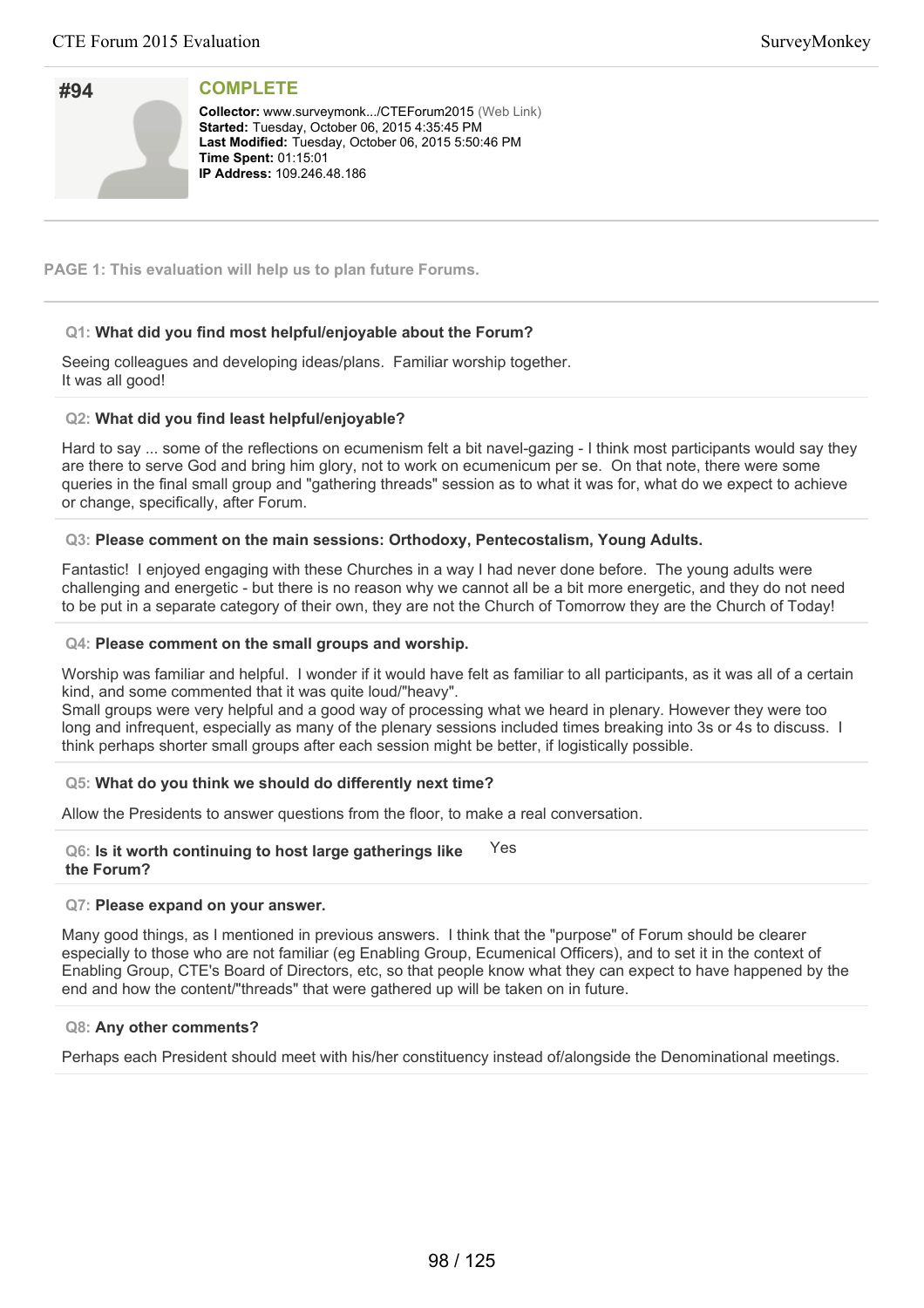| #95 |  |
|-----|--|
|     |  |
|     |  |
|     |  |

**Collector:** www.surveymonk.../CTEForum2015 (Web Link) **Started: Wednesday, October 07, 2015 9:22:05 AM** Last Modified: Wednesday, October 07, 2015 9:38:49 AM **Time Spent: 00:16:44 IP Address: 2.101.251.157** 

**PAGE 1: This evaluation will help us to plan future Forums.**

# **Q1: What did you find most helpful/enjoyable about the Forum?**

Almost everything, but certainly too numerous to list

# **Q2: What did you find least helpful/enjoyable?**

Trying to engage with so many people that I didn't know - I'm an introvert and engaging with so many people at so many differing events over 3 days was exhausting. Trying to remember names and dismally failing

# **Q3: Please comment on the main sessions: Orthodoxy, Pentecostalism, Young Adults.**

Orthodoxy - humorous, approachable, enlightening. Everything my pre-conceptions didn't allow for! Most enjoyable. Pentecostalism - not sure that I gained much from this but it was stimulating. Young Adults - what can I say? This was brilliant. So challenging too. I was blown away by their confidence, mutual support and challenges to the forum.

# **Q4: Please comment on the small groups and worship.**

These were fine - although the small group I attended was very small - only two of us on the last day. Worship on Wednesday could have been improved with more silence - but maybe I chose the wrong group to join.

# **Q5: What do you think we should do differently next time?**

Not a lot really. My first Forum and I would like to go again if this is what they are like.

#### **Q6: Is it worth continuing to host large gatherings like the Forum?** Yes

# **Q7: Please expand on your answer.**

Very affirming in my ministry as ecumenical development officer, and also a realisation that there is so much to learn and so much work to do!

# **Q8: Any other comments?**

The name badges should be shorter and be on both sides if possible (when sitting at the dining tables the badge is below the edge of the table and invariably is on the blank side! (I put a knot in mine to offset this). Venue and food very good / excellent.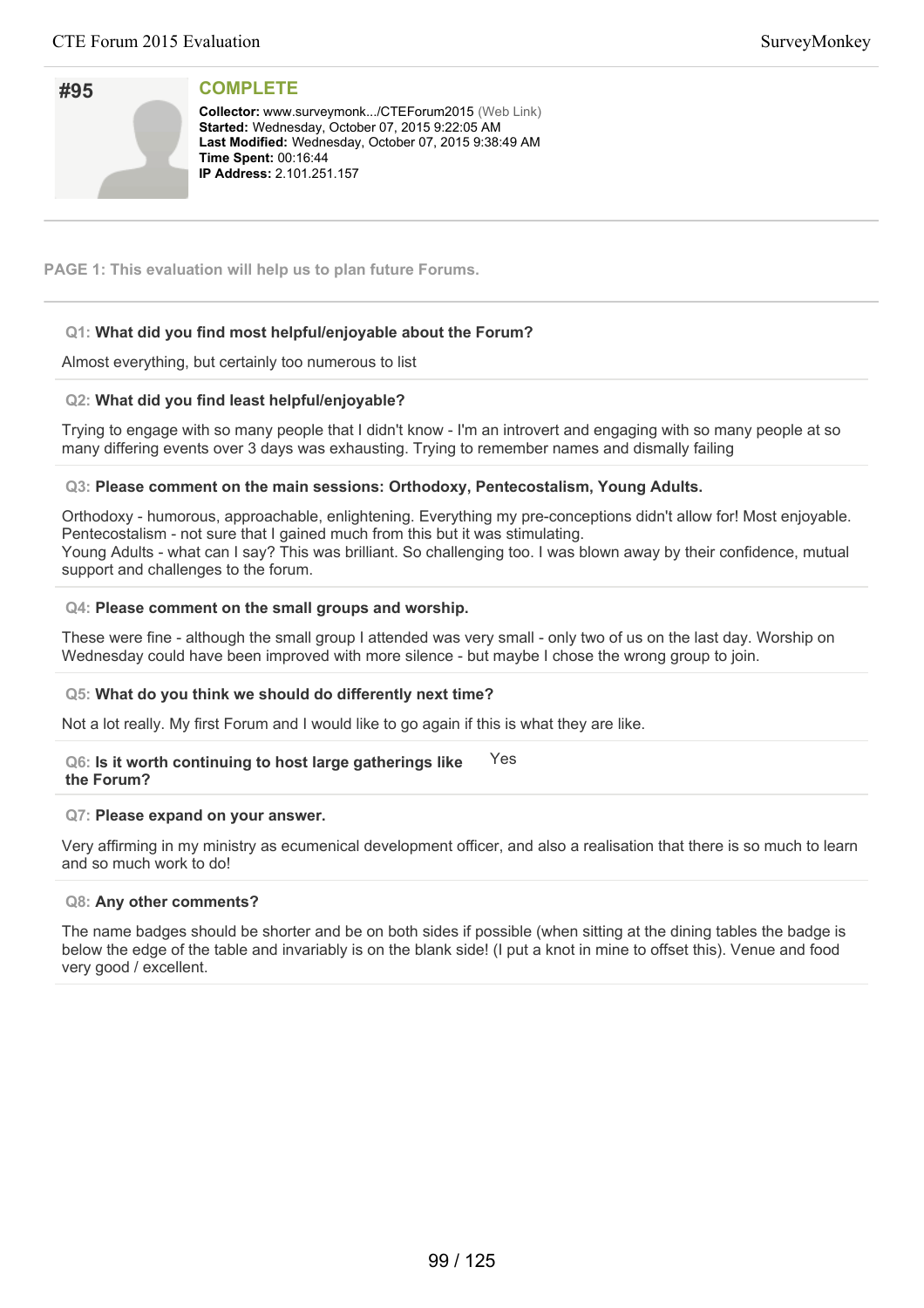| #96 |  |
|-----|--|
|     |  |
|     |  |
|     |  |
|     |  |
|     |  |

**Collector:** www.surveymonk.../CTEForum2015 (Web Link) Started: Wednesday, October 07, 2015 11:33:13 PM Last Modified: Wednesday, October 07, 2015 11:39:19 PM **Time Spent: 00:06:06 IP Address:** 86.185.70.122

**PAGE 1: This evaluation will help us to plan future Forums.**

# **Q1: What did you find most helpful/enjoyable about the Forum?**

The talks on Tuesday morning plus the opportunities to meet people in all the breaks/mealtimes

# **Q2: What did you find least helpful/enjoyable?**

My first group meeting on Monday evening

### **Q3: Please comment on the main sessions: Orthodoxy, Pentecostalism, Young Adults.**

I found the first two sessions really interesting and helpful. Was not there for the Young Adults but have heard from others how fantastic it was!

### **Q4: Please comment on the small groups and worship.**

I missed all these sessions apart from Monday nights small group which I did not find very helpful

### **Q5: What do you think we should do differently next time?**

What I experienced was really good and I liked the format of the conference so please repeat!

#### **Q6: Is it worth continuing to host large gatherings like the Forum?** Yes

#### **Q7: Please expand on your answer.**

There are no other opportunities that I am aware of for people to experience the length, breadth and height of christian experience and belief in this country in quite the same way

#### **Q8: Any other comments?**

A well put together, planned and delivered conference. I just so wish I could have stayed for all of it!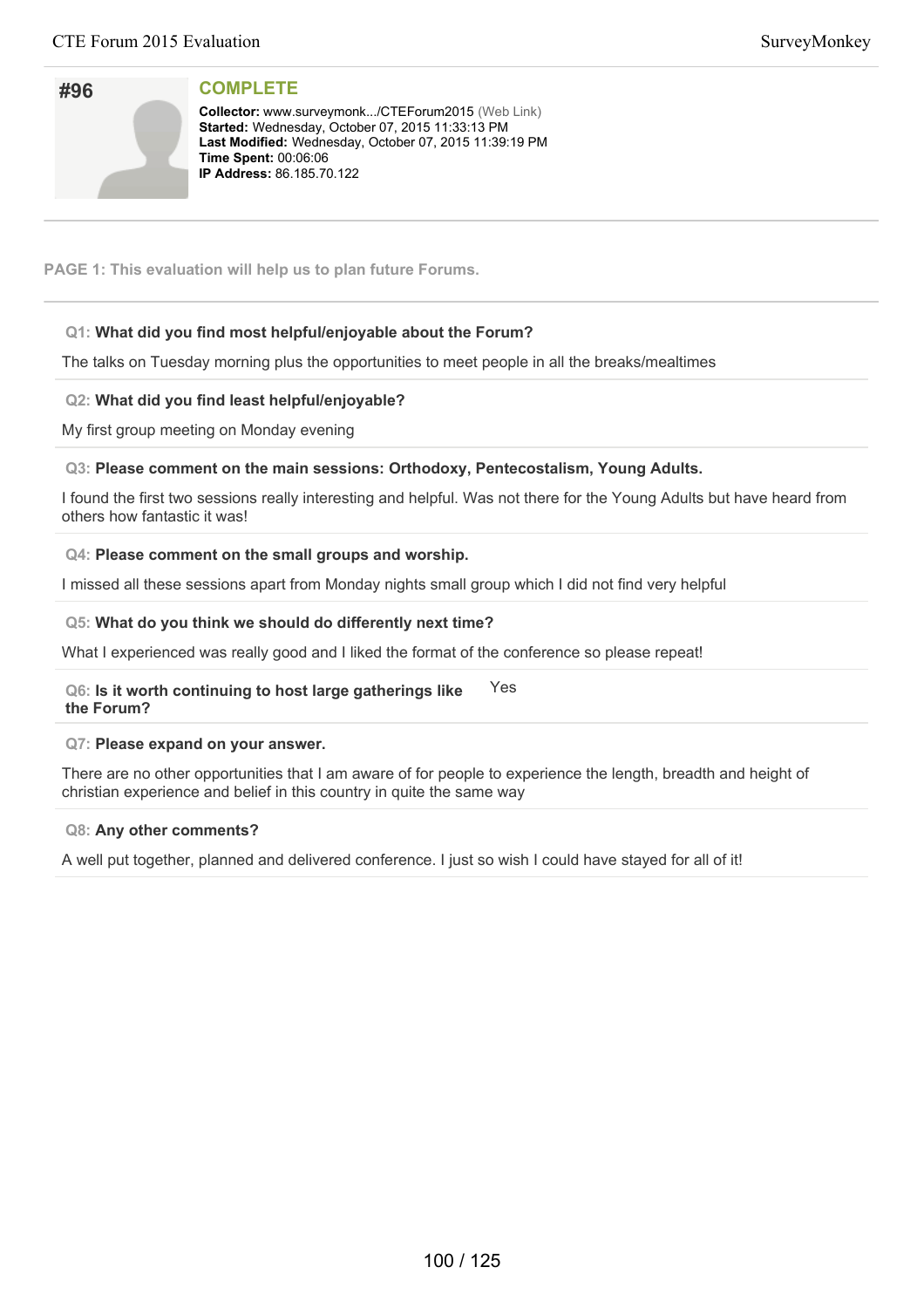| #97 |  |
|-----|--|
|     |  |
|     |  |
|     |  |

**Collector:** www.surveymonk.../CTEForum2015 (Web Link) Started: Thursday, October 08, 2015 6:58:20 AM Last Modified: Thursday, October 08, 2015 7:03:54 AM **Time Spent: 00:05:33 IP Address: 82.0.167.53** 

**PAGE 1: This evaluation will help us to plan future Forums.**

# **Q1: What did you find most helpful/enjoyable about the Forum?**

The opportunities to talk with so many people of other churches

# **Q2: What did you find least helpful/enjoyable?**

Two things: The President's panel. The shortness of the times when we broke into 2 or 3s to discuss something and responses to the matters that arose from these was poor.

# **Q3: Please comment on the main sessions: Orthodoxy, Pentecostalism, Young Adults.**

Excellent - so instructive

### **Q4: Please comment on the small groups and worship.**

Great opportunities to listen to each other and find commonality and understanding

#### **Q5: What do you think we should do differently next time?**

Allow more time for questions

#### **Q6: Is it worth continuing to host large gatherings like the Forum?** Yes

**Q7: Please expand on your answer.** *Respondent skipped this*

*question*

#### **Q8: Any other comments?**

EXCELLENTLY organised event.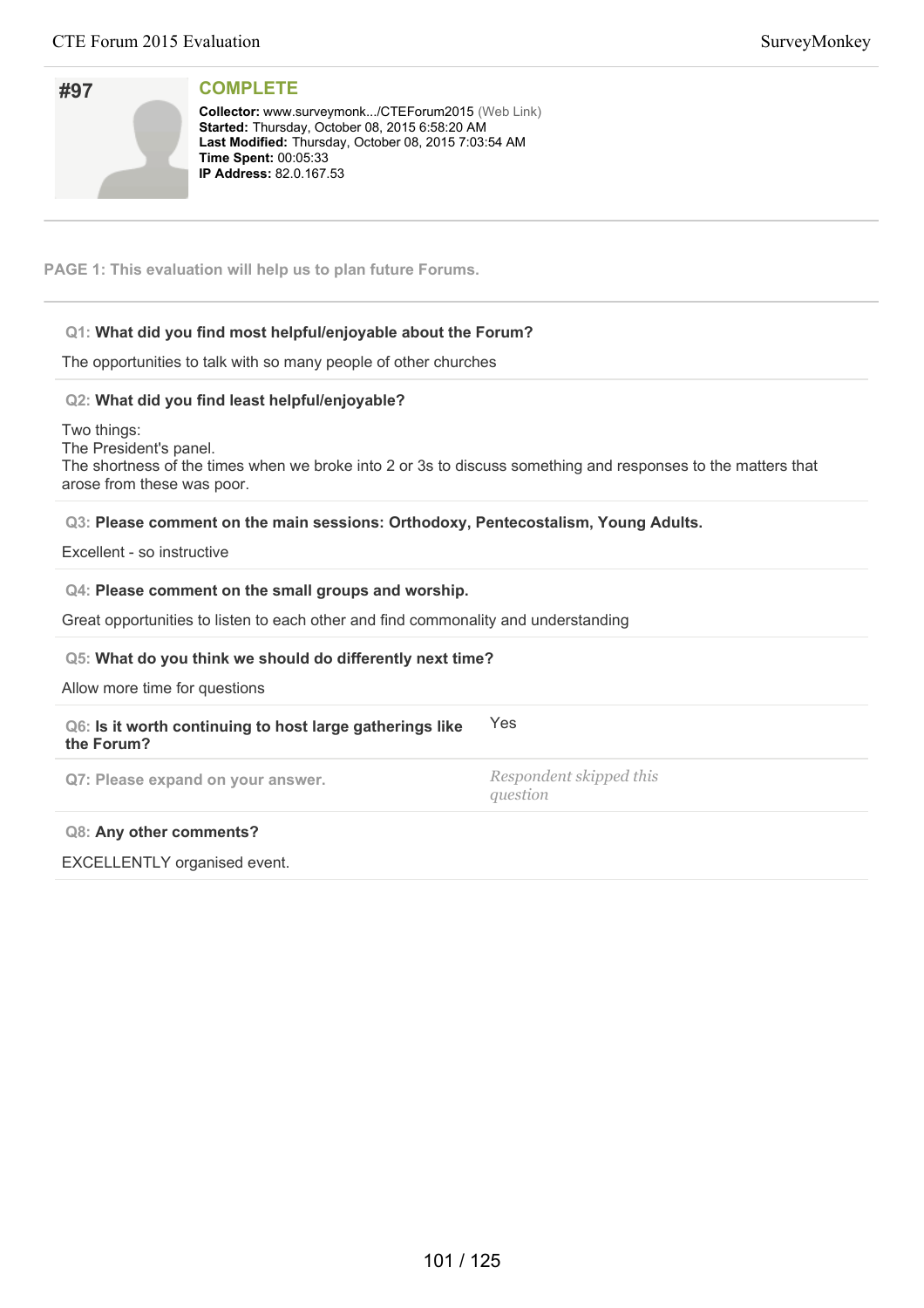| #98 |  |
|-----|--|
|     |  |
|     |  |
|     |  |

**Collector:** www.surveymonk.../CTEForum2015 (Web Link) **Started:** Thursday, October 08, 2015 8:34:40 AM Last Modified: Thursday, October 08, 2015 8:55:49 AM **Time Spent:** 00:21:09 **IP Address: 86.141.188.176** 

**PAGE 1: This evaluation will help us to plan future Forums.**

# **Q1: What did you find most helpful/enjoyable about the Forum?**

Networking with new friends and connecting again with old friends.

# **Q2: What did you find least helpful/enjoyable?**

Breaking into pairs and triplets in the main hall was a nightmare. I have poor hearing and the buzz of so many people in close proximiy made it difficult/painful to hear what those in my pair/triplet were saying

# **Q3: Please comment on the main sessions: Orthodoxy, Pentecostalism, Young Adults.**

Ortodoxy was excellent - Pentecostalism nothing new - Young adults I missed.

### **Q4: Please comment on the small groups and worship.**

Leader of the group locked into own RC tradition (not surprisingly) - I did not attend the second group meeting. Worship - indifferent. Not keen on Noel - too superficial.

### **Q5: What do you think we should do differently next time?**

Do not attempt to do discussion pairs / triplets in plenary sessions - it does not work.

#### **Q6: Is it worth continuing to host large gatherings like the Forum?** Yes

#### **Q7: Please expand on your answer.**

The forum is a useful vehicle for keeping the aspiration of ecumenism alive.

#### **Q8: Any other comments?**

Observers from other faiths should be invited and made welcome. Oikumene should really mean 'the whole world'.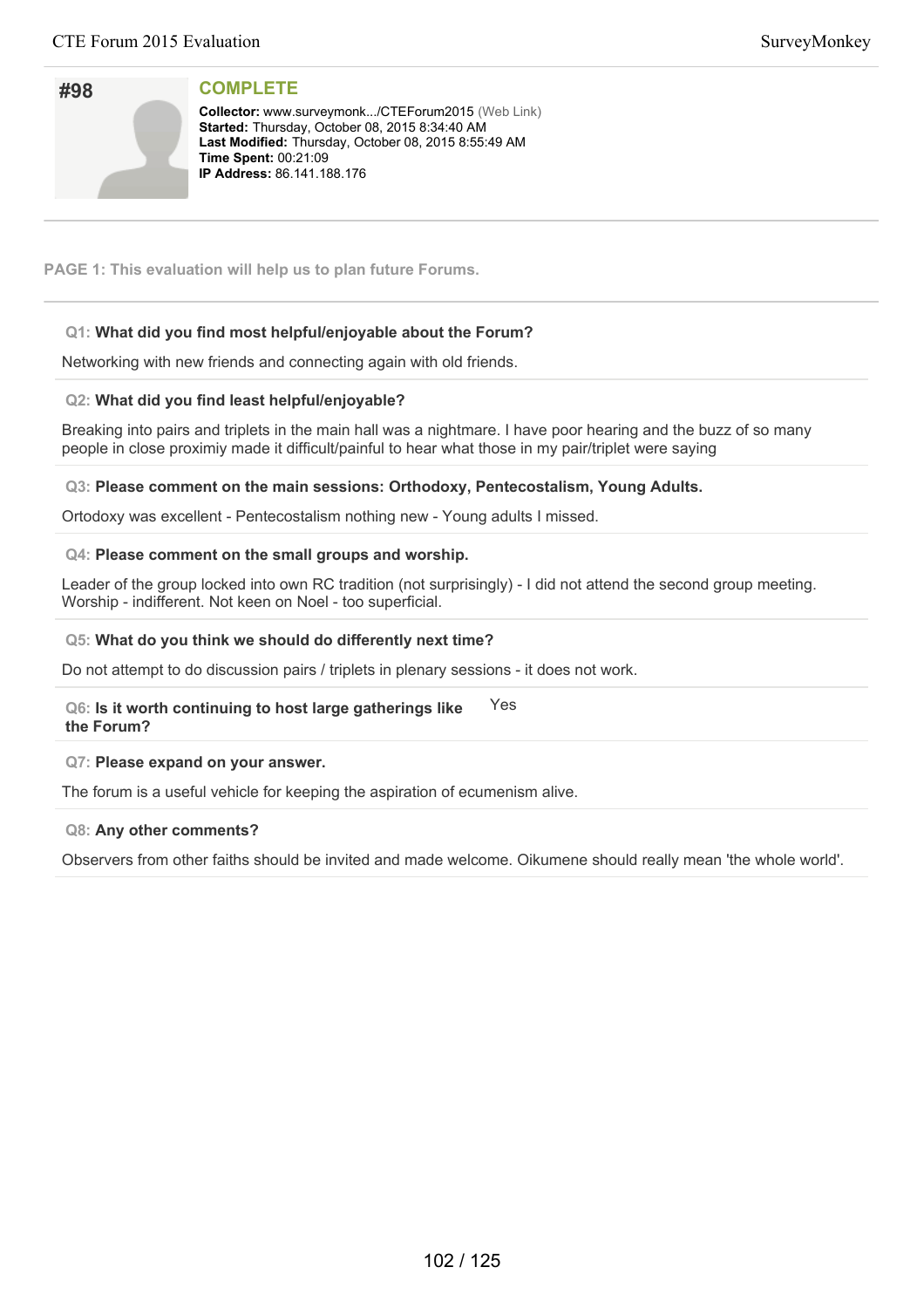| #99 |  |
|-----|--|
|     |  |
|     |  |
|     |  |

**Collector:** www.surveymonk.../CTEForum2015 (Web Link) Started: Thursday, October 08, 2015 2:29:07 PM Last Modified: Thursday, October 08, 2015 2:55:55 PM **Time Spent: 00:26:48 IP Address:** 62.49.21.252

**PAGE 1: This evaluation will help us to plan future Forums.**

# **Q1: What did you find most helpful/enjoyable about the Forum?**

Meeting up with people and learning about the Orthodox tradition

# **Q2: What did you find least helpful/enjoyable?**

Small groups and loudness of music on occasions .

Presidents@ Panel seemed a wasted opportunity - it felt as if it was managed to ensure no one had to address difficult questions.

Why not the same question for all to address and discuss?

Sometimes whole process seemed over managed.

# **Q3: Please comment on the main sessions: Orthodoxy, Pentecostalism, Young Adults.**

Concentrating on two of our less known and smaller traditions was a good thing. Orthodox sessions were very good and beginning with Orthodox worship set the scene very well. I was less sure about the session on Pentecostalism, it came and went as I look back on it whereas I can still remember easily the Orthodox session. Perhaps that's just me!

#### **Q4: Please comment on the small groups and worship.**

I think small groups are very useful but was disappointed in the one I was in. It wasn't, particularly on the Wednesday, a listening group despite the valiant efforts of the facilitator - eg an answer to the question what challenged you was challenged!

Worship was rather all the same for an ecumenical gathering and the music sometimes far too loud for the room.

#### **Q5: What do you think we should do differently next time?**

More varied worship More participation. It was rather sit here and listen. Better use of Presidents

**Q6: Is it worth continuing to host large gatherings like the Forum?** Yes

#### **Q7: Please expand on your answer.**

It is good to gather representatives of denominations and ecumenical areas together in discussion and to listen for any areas CTE should be exploring or confirmation that it is already exploring the right issues.

#### **Q8: Any other comments?**

Overall enjoyable Well organised - thank you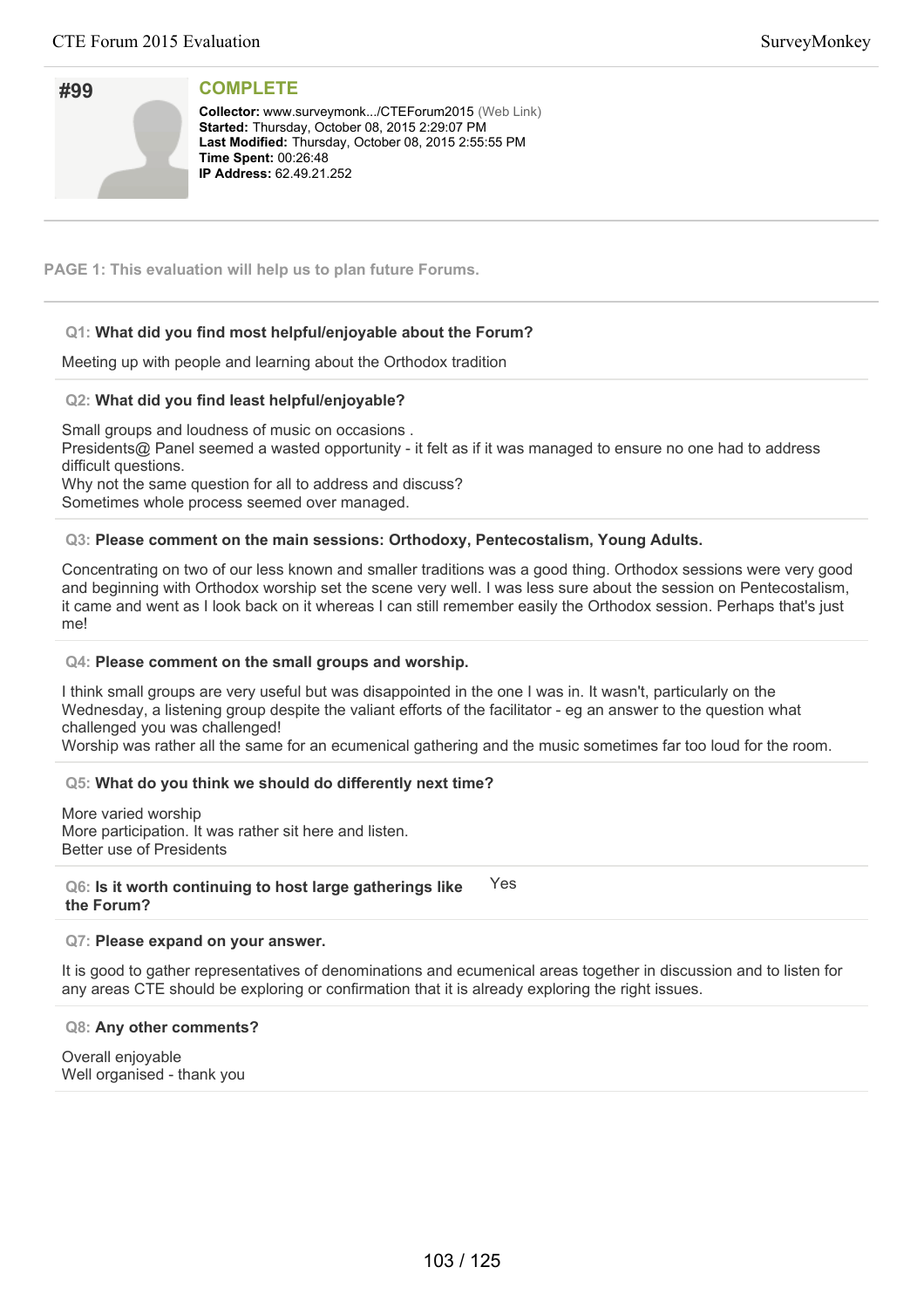| #100 |  |
|------|--|
|      |  |
|      |  |

**Collector:** www.surveymonk.../CTEForum2015 (Web Link) Started: Thursday, October 08, 2015 2:41:09 PM Last Modified: Thursday, October 08, 2015 3:25:33 PM **Time Spent: 00:44:24 IP Address:** 212.159.95.232

**PAGE 1: This evaluation will help us to plan future Forums.**

# **Q1: What did you find most helpful/enjoyable about the Forum?**

The session with the young people - absolutely amazing and very inspiring. The session about the Orthodox church including the service - I knew nothing about the Orthodox so learnt a tremendous lot.

### **Q2: What did you find least helpful/enjoyable?**

On the first 2 days the worship group was far too loud for the hall and at time very intrusive - there were times when a few moments quiet would have been so much more appropriate then another chorus at full volume (by the 3rd day it was more acceptable) On 2 occasions, I had to leave the hall - I have 2 hearing aids and taking them out did not work meant I couldn't hear the things I wanted to!

### **Q3: Please comment on the main sessions: Orthodoxy, Pentecostalism, Young Adults.**

Orthodoxy and Pentecostalism are 2 very different branches of the Christian Church and it was good to learn something of both BUT I felt the young people were teaching us what Christianity and Ecumenism is REALLY about! It was a privilege to be in their sessions and I have fresh hope for the future from their contributions.

#### **Q4: Please comment on the small groups and worship.**

Our small group went well - perhaps because we had one of the young people in it! Our leader was enabling and not overpowering - we were a good mixture though our Orthodox member did not attend!

# **Q5: What do you think we should do differently next time?**

Please can we have a worship leader / music group who can be more flexible and has a wider repertoire? Is there any possibility of an extra day of half day? There didn't seem to be enough time to do all we wanted to!!

#### **Q6: Is it worth continuing to host large gatherings like the Forum?** Yes

#### **Q7: Please expand on your answer.**

Speaking selfishly, I feel these gatherings are priceless and irreplaceable - smaller meetings, more locally, have their place but the breadth of the Christian Church coming together even occasionally and in such a wonderful place and in such an atmosphere is SPECIAL!

#### **Q8: Any other comments?**

Thank you for all your hard work, care and encouragement. I hope you have recovered! We enjoyed it very much and did appreciate all the effort that went into organising it.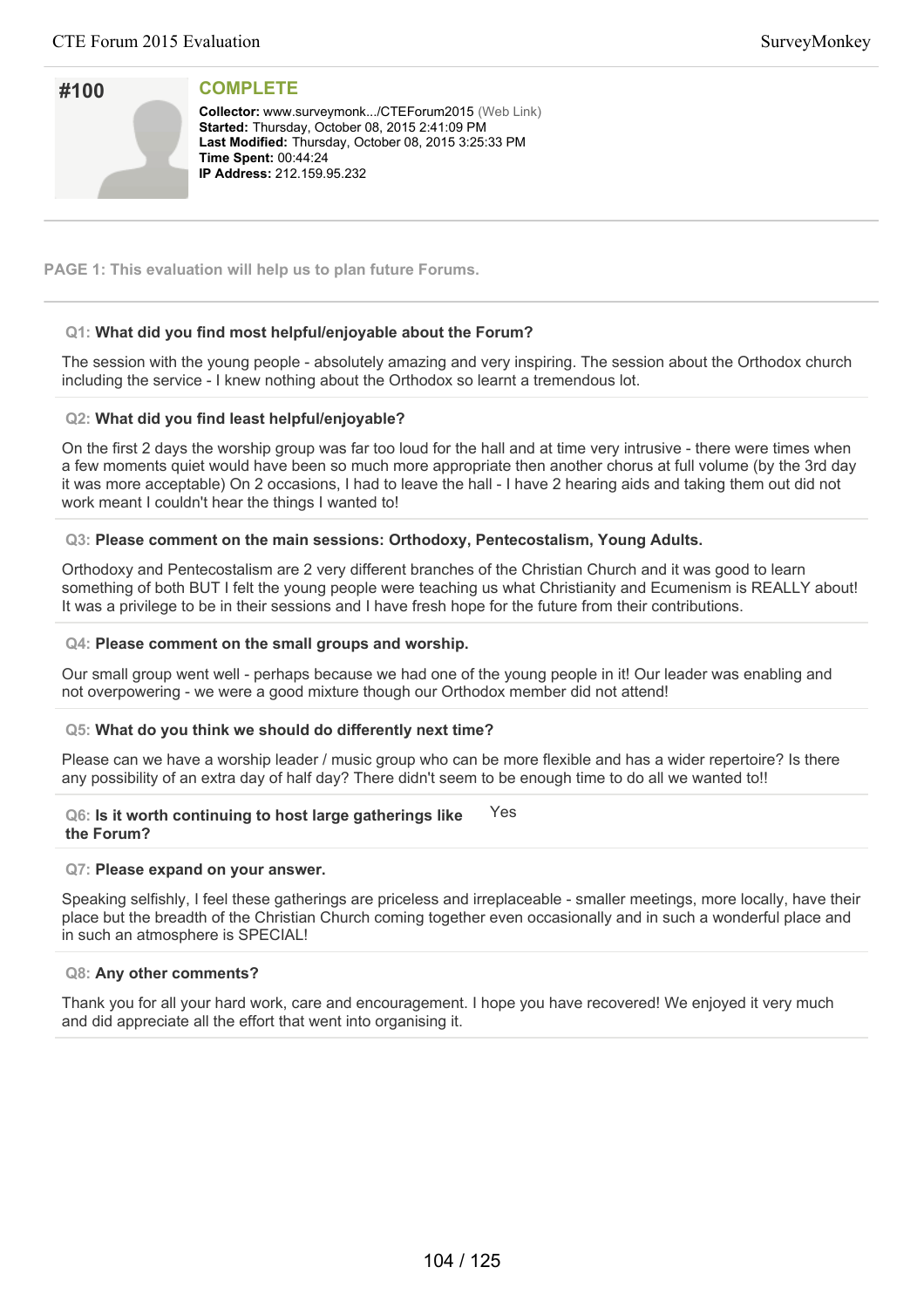| #101 |  |
|------|--|
|      |  |
|      |  |
|      |  |

**Collector:** www.surveymonk.../CTEForum2015 (Web Link) Started: Sunday, October 11, 2015 12:53:53 PM Last Modified: Sunday, October 11, 2015 1:15:46 PM **Time Spent: 00:21:52 IP Address: 178.23.134.52** 

**PAGE 1: This evaluation will help us to plan future Forums.**

# **Q1: What did you find most helpful/enjoyable about the Forum?**

The overall 'tone' of the Forum was very convivial and had a tangible element of enjoyment amid all the busy-ness. Sense that there was openness to explore issues in a more mature way than has sometimes been the case previously - helped by the breadth of participation?

### **Q2: What did you find least helpful/enjoyable?**

First night felt a bit too busy and would have preferred to start earlier in the afternoon to have time to reflect more on content before small group session.

President's panel was least inspiring session - perhaps that could be more challenging if based on scriptural response to questions/issues as a thread through the whole Forum and taken up in small groups to allow wider/more focused reflection on where some the key questions or issues are coming from - and also then built into worship somehow - realise that is not so straightforward to plan for!

### **Q3: Please comment on the main sessions: Orthodoxy, Pentecostalism, Young Adults.**

Was very moved by the Orthodox presentation and surprised to realise on reflection what is 'common' between Orthodoxy and Pentecostalism.

I think everyone found the young adults presentations to be one of the most inspiring elements of the Forum. (How to we recover some of that energy!!)

#### **Q4: Please comment on the small groups and worship.**

Found the discipline of the small groups helpful in terms of process though a many in my group felt that they were struggling to gather their thoughts for the first small group session and a less hectic approach to the first day would have helped that to be more fruitful. the second group session was better in this regard.

#### **Q5: What do you think we should do differently next time?**

Start earlier on the first day. Allow more time for reflection before group sessions get started and more 'freedom' in the Presidents Panel - people need to sense some leadership in that session i.e. Presidents being prepared to be uncomfortable (along with the rest of us) not just dealing with 'safe' questions.

#### **Q6: Is it worth continuing to host large gatherings like the Forum?** Yes

# **Q7: Please expand on your answer.**

It is important to keep expanding the breadth of participation and for it to be visible in this context as it is energising for all concerned - I can't think where such a gathering would otherwise happen.

#### **Q8: Any other comments?**

We could cope with less food!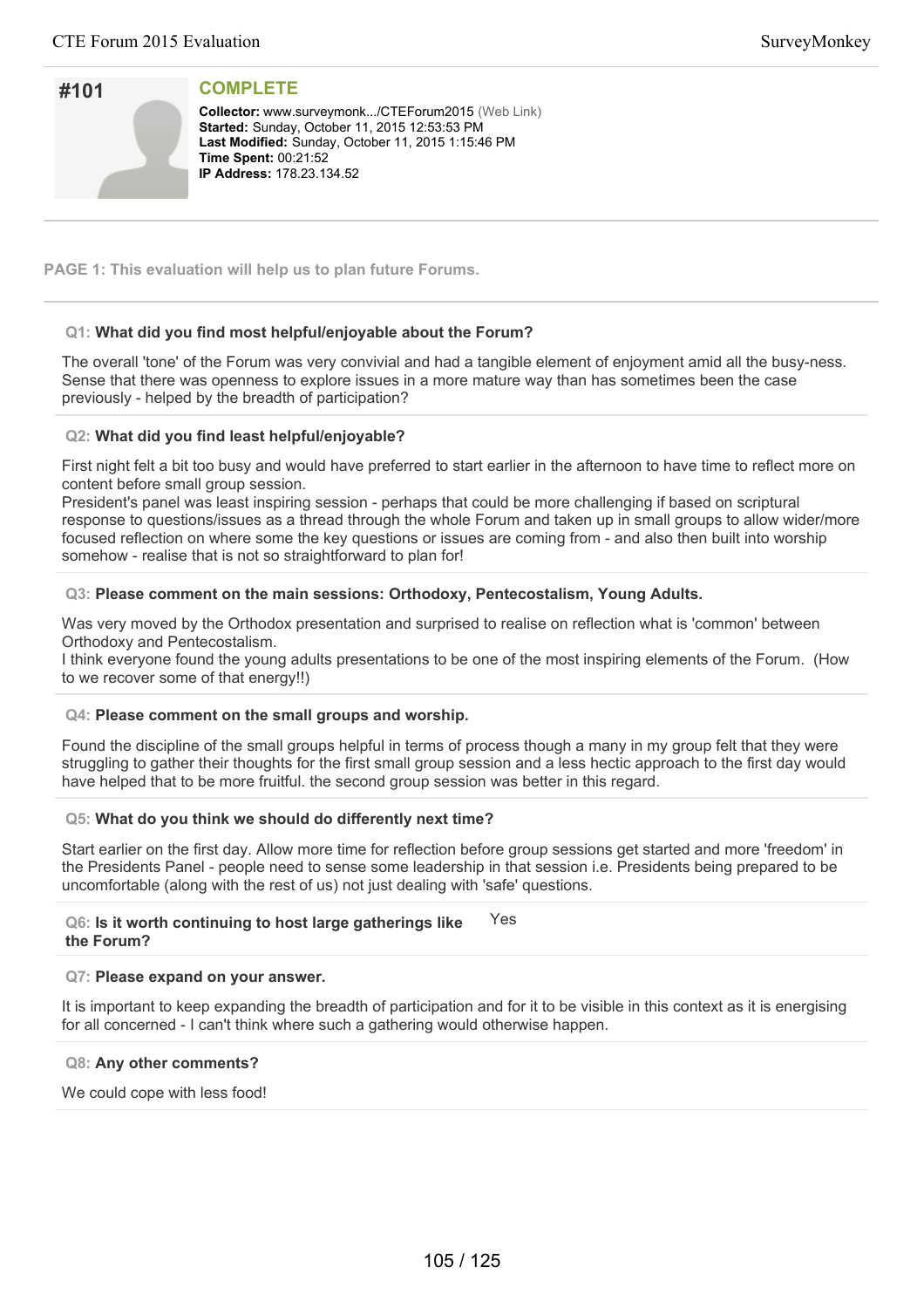| #102 |  |
|------|--|
|      |  |
|      |  |
|      |  |

**Collector:** www.surveymonk.../CTEForum2015 (Web Link) **Started: Monday, October 12, 2015 9:07:17 AM** Last Modified: Monday, October 12, 2015 10:33:22 AM **Time Spent: 01:26:04 IP Address: 109.154.77.40** 

**PAGE 1: This evaluation will help us to plan future Forums.**

# **Q1: What did you find most helpful/enjoyable about the Forum?**

Complete mix of people of all denominations, ages, backgrounds.

### **Q2: What did you find least helpful/enjoyable?**

Probably the old fashioned traditional meet the Presidents type of session (see 7 below)

### **Q3: Please comment on the main sessions: Orthodoxy, Pentecostalism, Young Adults.**

Orthodoxy- worked well for me because it flowed out of the worship session. I suppose too I am a real Chaucer pilgrim and like to hear the stories which people have to tell. The refreshing way in which Nicola Vidamour used visual technology to present her talk was encouraging.

Pentecostalism- was weaker than the previous session and I thought too much 'theory' was probably the main reason. I had read the background paper and it gave me more knowledge than I had previously gained. I wanted to go off and look up some of the references given but again I did respond warmly to hearing the stories. These helped me find a way through the idea that Pentecostalism concentrates on just one aspect of the Trinity- The Spirit. I had expected too that we would be given much more Biblical exposition here. What it has helped me to be more aware of is the full spread of churches from the tradition some of which we have very little experience here in our county. Young People- whose idea is it to put YP on in the evening just when we want to nod off and our powers of concentration are at their lowest. But thanks to the preparation which the young people had carried out we were given a good sound theological reflection on why 'Chemin Neuf' worked for them. It is obvious from some of the contributors that denominational approaches to employing younger people varies considerably.This echoed some of the earlier session on Pentecostalism as well.

#### **Q4: Please comment on the small groups and worship.**

Perhaps just too small (no shows) but nevertheless a good chance to really listen without the distractions of meal tables and noisy backgrounds.

Worship was fine for me. I had no hang ups about modern music and songs. Noise levels- move around the hall and find the area that suits!

#### **Q5: What do you think we should do differently next time?**

This was my first time and I responded to the informality of some of the sessions. I didn't like the constantly breaking into buzz groups particularly on Tuesday late afternoon when we seemed to say it all in the first break but perhaps that was just us. I DID think the smallness of the group size was good- any more than 2s and 3s would have meant we couldn't hear. I have no problem with my hearing but I should imagine that several people would have had problems -especially those with hearing aids.

I felt the absence of a 'What next' session unusual. I want to hear more from David Cornick et al on how we prepare for the 'penultimate' church and reflect on our brokenness and diversity as well as how we rectify that.

**Q6: Is it worth continuing to host large gatherings like the Forum?** Don't know/prefer not to answer/my answer is below.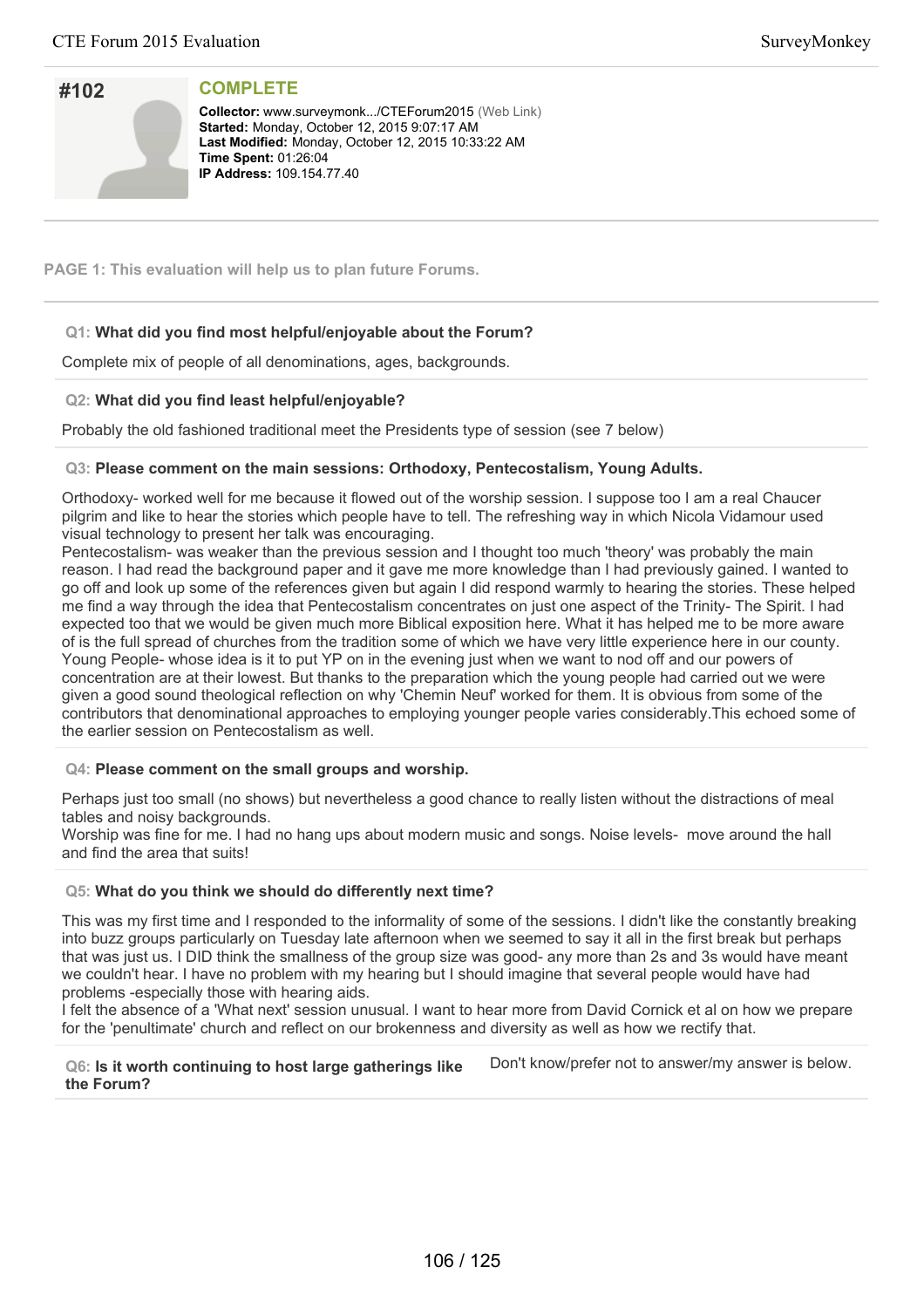# **Q7: Please expand on your answer.**

I arrived thinking that such large gatherings have had their day. In modern approaches to presenting information surely this would appear like a dinosaur. But as we still talk about the dinosaurs millions of years later I guess we still respond to large gatherings. Whether we can afford to fund them or not will be the bottom line. Perhaps it was the theme of 'Churches Listening Together' which enabled me to feel I had really heard some Christian groups speaking in a way that I don't usually. It has also given me more confidence to encourage other Christian groups to be part of our IB.

### **Q8: Any other comments?**

I am hoping to read more of the input sessions from David Cornick when it appears on the website. A gripe- IT provision i.e. microphones from Swanwick appeared to be a bit iffy to begin with. Its such a short conference that wasting time whilst we got it right was simply not good enough. Finally - a big thank you to Jenny and Lorraine - the admin on an event such as this is colossal particularly taking into account different traditions and peccadilloes to deadlines.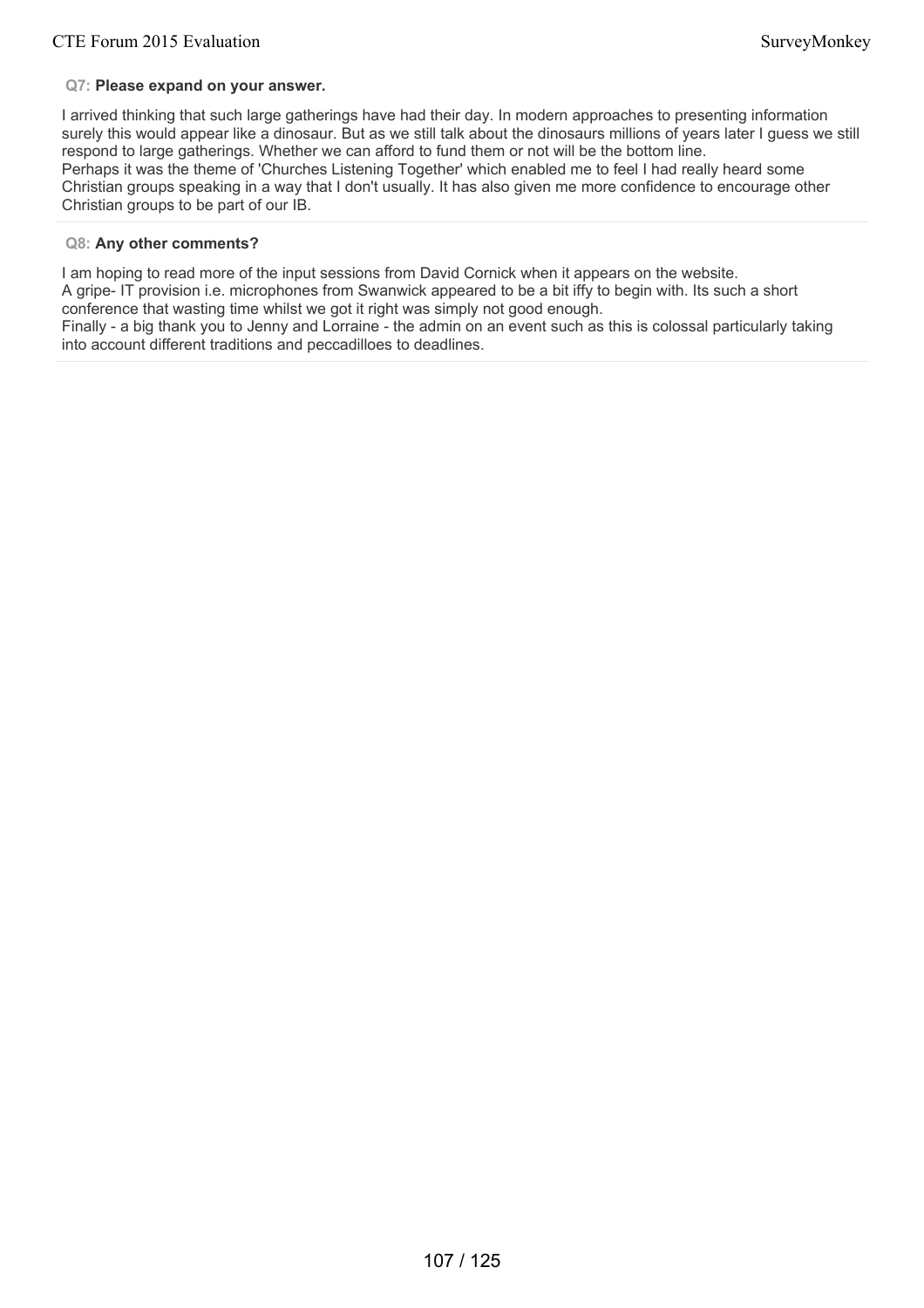| SurveyMonkey |  |
|--------------|--|
|              |  |

| #103 |  |
|------|--|
|      |  |
|      |  |

**Collector:** www.surveymonk.../CTEForum2015 (Web Link) **Started: Monday, October 12, 2015 4:44:38 PM** Last Modified: Monday, October 12, 2015 4:46:42 PM **Time Spent: 00:02:03 IP Address:** 89.240.68.8

**PAGE 1: This evaluation will help us to plan future Forums.**

# **Q1: What did you find most helpful/enjoyable about the Forum?**

The aim to listen for the purpose of understanding created a positive and friendly atmosphere……

# **Q2: What did you find least helpful/enjoyable?**

…..… therefore the observation that we did not deal with things on which we disagree (this arose in our small group) was somewhat below the belt, although true.

**Q3: Please comment on the main sessions: Orthodoxy, Pentecostalism, Young Adults.**

#### **Orthodoxy**

The presentations on Orthodoxy, supported by the background paper, were well done. However they gave an impression of joy, love and personal fulfilment which did not come across in the morning worship session. The worship session also included prayers to Mary, who was referred to as Theotokos, which, though unacceptable to many people, was referred to with approval later from the platform. Why was the thing that is so offensive selected thus for further comment?

# Pentecostalism

I felt that the Pentecostals did not do themselves justice, even in their positive remarks; and they did not need to introduce the prosperity gospel, which, though encouraged in the teaching and practice of some churches, is not a pillar of Pentecostal theology.

# Young People

I suggest that if young people from our member churches are invited to an international event, that event should be run by an ecumenical team and not by Roman Catholics. I was shocked that a vulnerable young person from the Salvation Army, who had never been introduced even to the Lord's Supper, should have been introduced to the Mass.

**Q4: Please comment on the small groups and worship.** *Respondent skipped this question*

# **Q5: What do you think we should do differently next time?**

The questions put to the Presidents were not challenging enough for people of their status.

| Q6: Is it worth continuing to host large gatherings like | Don't know/prefer not to answer/my answer is below. |
|----------------------------------------------------------|-----------------------------------------------------|
| the Forum?                                               |                                                     |

#### **Q7: Please expand on your answer.**

Only if it contributes to our moving forward. I would like to see 3 days of Bible Study. We have to acknowledge our disagreements and search for light to be shed on them by Scripture. I get the impression (rightly or wrongly) that someone thinks that if we are exposed often enough to something with which we disagree, we'll get used to it and accept it. Nothing could be further from the case.

| Q8: Any other comments? | Respondent skipped this |
|-------------------------|-------------------------|
|                         | question                |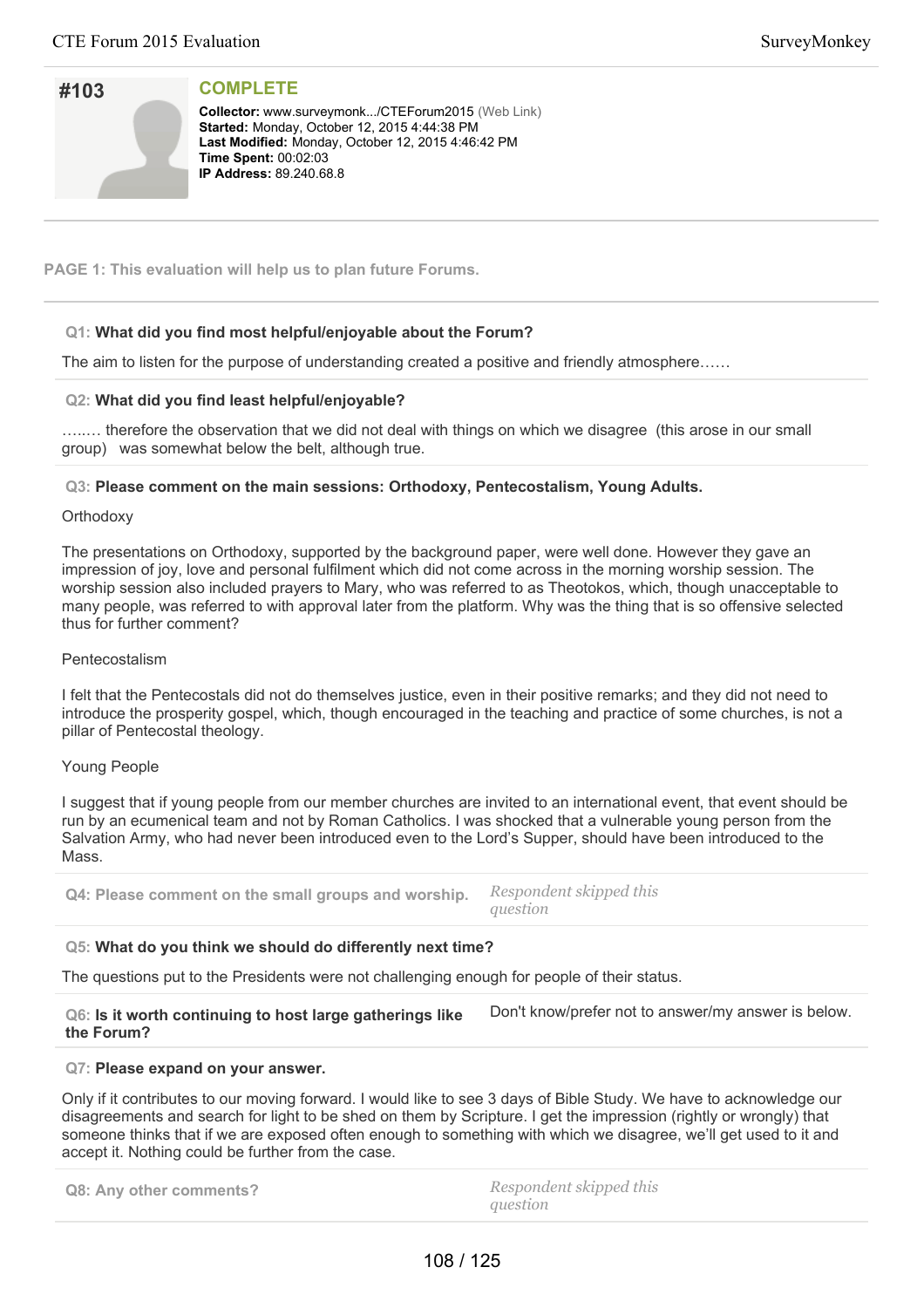# **#104**

#### **COMPLETE**

**Collector:** www.surveymonk.../CTEForum2015 (Web Link) **Started:** Thursday, October 15, 2015 3:20:06 PM Last Modified: Thursday, October 15, 2015 3:40:33 PM **Time Spent: 00:20:26 IP Address:** 86.6.193.217

**PAGE 1: This evaluation will help us to plan future Forums.**

#### **Q1: What did you find most helpful/enjoyable about the Forum?**

Churches 'Together' being 'Together'

#### **Q2: What did you find least helpful/enjoyable?**

Not enough time for Q/A and the 'listening' part of the aim

#### **Q3: Please comment on the main sessions: Orthodoxy, Pentecostalism, Young Adults.**

All were excellent and well structured, the weakest was Pentecostalism, but perhaps that was the most familiar so learnt least

#### **Q4: Please comment on the small groups and worship.**

did not attend as IT

#### **Q5: What do you think we should do differently next time?**

Say this is the 'Churches' Forum and what it is for. One delegate at the first meal said, said 'not sure what here for or what the conference is about' .. think we need strap line and clear purpose/aim.

#### **Q6: Is it worth continuing to host large gatherings like the Forum?** Yes

#### **Q7: Please expand on your answer.**

In principle if we are Churches 'Together' there needs to be a point at which we are 'Together' from across 'England' .. but I think we need to be clearer that it is the 'Churches' Forum not 'CTE'

#### **Q8: Any other comments?**

Lot of work for staff and need to think further about how this piece of work fits with everything else. We were drawn in to a lot of on-going discussion which I would have preferred to cover in weekly conference call.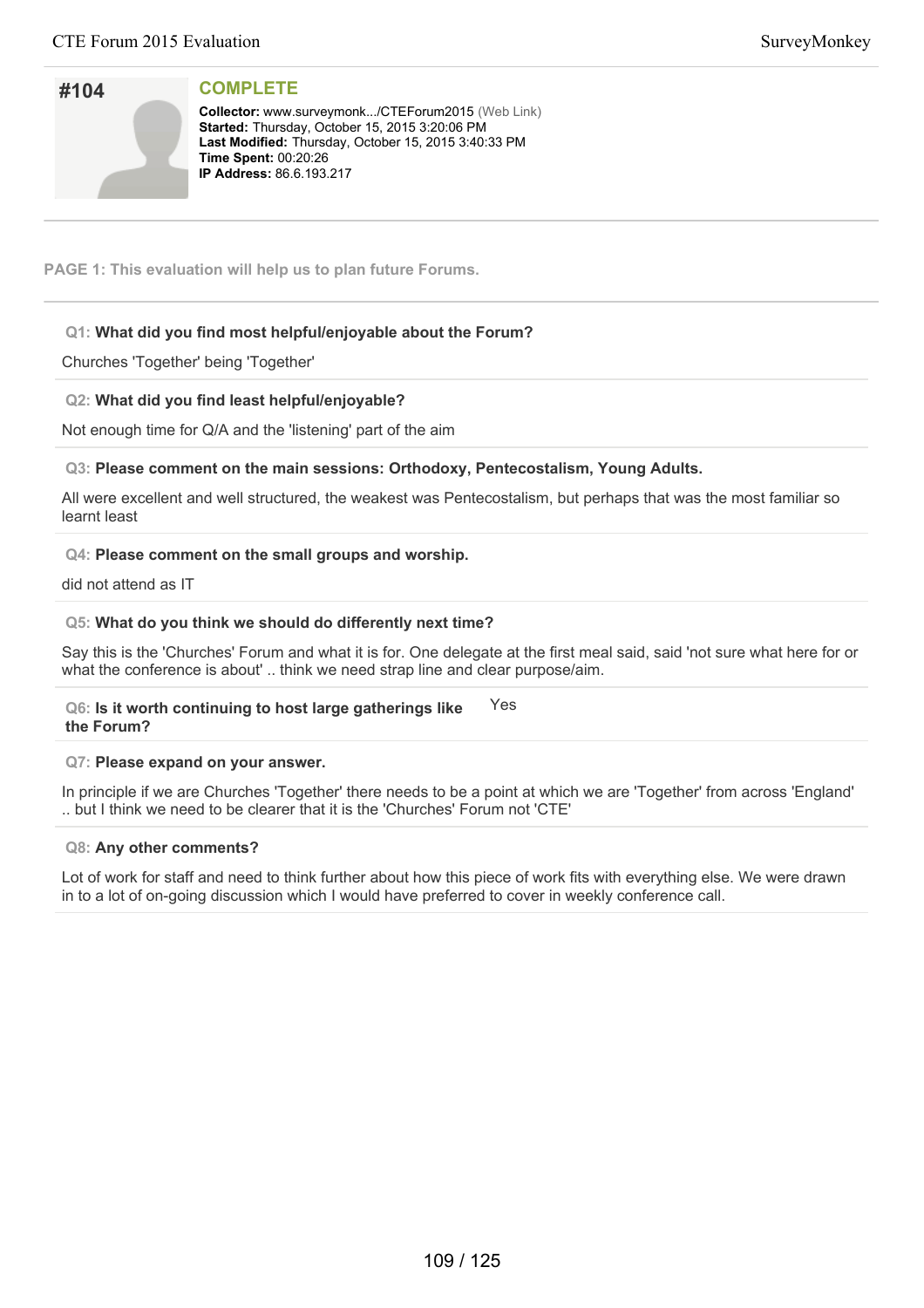| SurveyMonkey |  |
|--------------|--|
|--------------|--|

| #105 |  |
|------|--|
|      |  |
|      |  |
|      |  |
|      |  |
|      |  |
|      |  |

Collector: www.surveymonk.../CTEForum2015 (Web Link) **Started:** Friday, October 16, 2015 9:13:19 AM Last Modified: Friday, October 16, 2015 9:24:29 AM **Time Spent:** 00:11:10 **IP Address: 86.161.233.107** 

**PAGE 1: This evaluation will help us to plan future Forums.**

# **Q1: What did you find most helpful/enjoyable about the Forum?**

Meeting people, listening to one another, learning from one another.

#### **Q2: What did you find least helpful/enjoyable?**

presidents session- too long, too repetitive, questions not incisive enough. Not sure what aim of session was.

#### **Q3: Please comment on the main sessions: Orthodoxy, Pentecostalism, Young Adults.**

All good - letting speak for themselves. Question is how going to follow up on young adults to build on experience.

#### **Q4: Please comment on the small groups and worship.**

Small groups OK - though could have done with session on the Tuesday as well Worship - Good mix given complexities in this setting

#### **Q5: What do you think we should do differently next time?**

The President's session!

**Q6: Is it worth continuing to host large gatherings like the Forum?** Don't know/prefer not to answer/my answer is below.

#### **Q7: Please expand on your answer.**

Need to be sure that trade off of what is gained is worth the amount of staff time and energy. Can aims of Forum be fulfilled in other ways? Regional gatherings?

**Q8: Any other comments?** *Respondent skipped this question*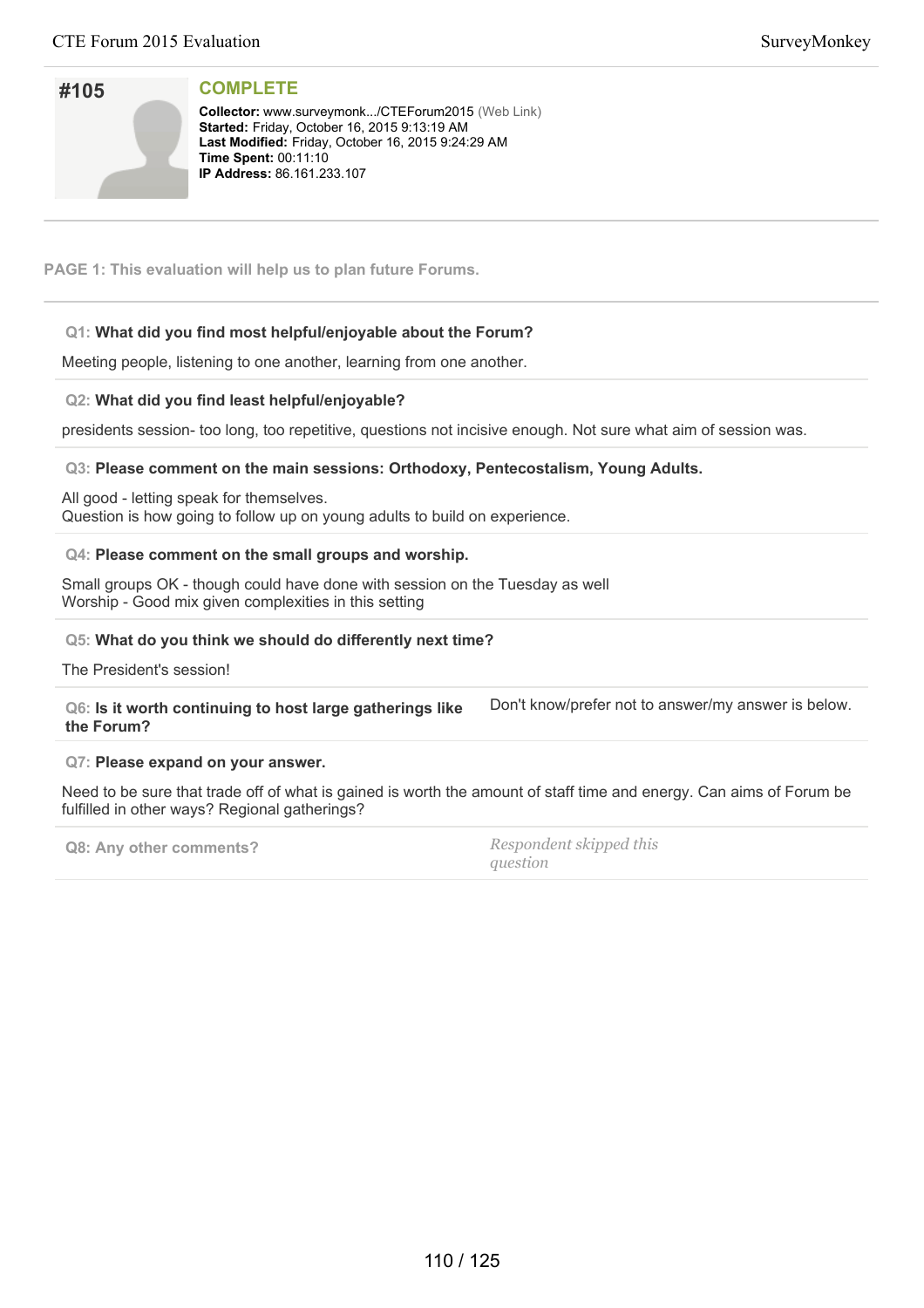**Collector:** www.surveymonk.../CTEForum2015 (Web Link) Started: Friday, October 16, 2015 11:37:29 AM Last Modified: Friday, October 16, 2015 11:45:08 AM **Time Spent:** 00:07:38 **IP Address:** 88.108.40.232

**PAGE 1: This evaluation will help us to plan future Forums.**

# **Q1: What did you find most helpful/enjoyable about the Forum?**

The three main sessions and networking!

# **Q2: What did you find least helpful/enjoyable?**

The Presidents' panel.

#### **Q3: Please comment on the main sessions: Orthodoxy, Pentecostalism, Young Adults.**

All three were very worthwhile; it was good to have presentation and other people's reflections on their experience.

#### **Q4: Please comment on the small groups and worship.**

Small groups are worthwhile - though ours lost a significant number of members at second one and so diversity.

#### **Q5: What do you think we should do differently next time?**

Reduce the length of the Presidents' panel slot and re-think how to do it.

#### **Q6: Is it worth continuing to host large gatherings like the Forum?** Yes

**Q7: Please expand on your answer.** *Respondent skipped this*

*question*

#### **Q8: Any other comments?**

Congratulations to all involved in the planning and running of the Forum.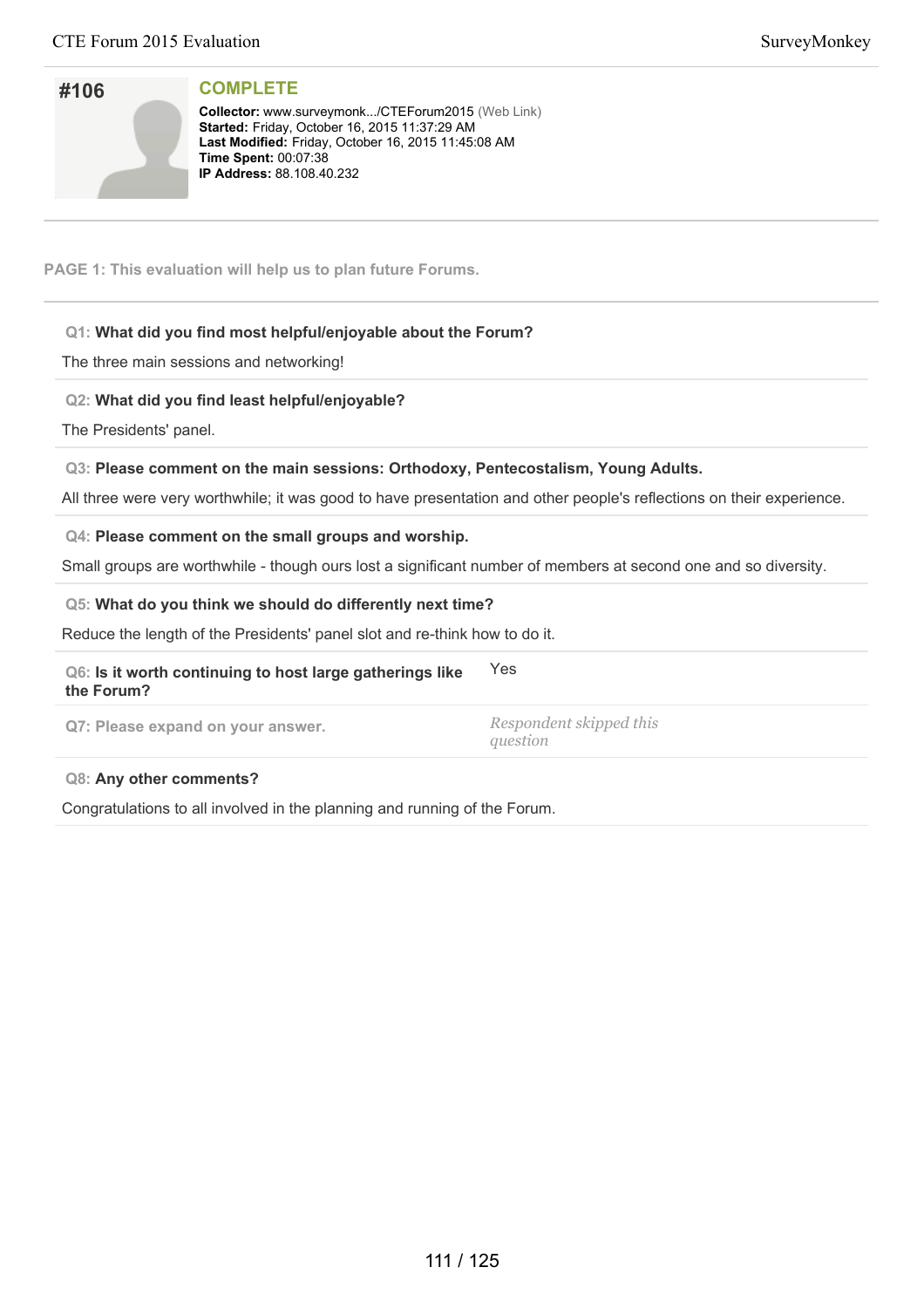| #107 | <b>COM</b>                                                  |
|------|-------------------------------------------------------------|
|      | Collect<br><b>Started</b><br><b>Last M</b><br><b>Time S</b> |
|      | <b>IP Add</b>                                               |

tor: www.surveymonk.../CTEForum2015 (Web Link) **d: Monday, October 19, 2015 12:57:56 PM Lodified: Monday, October 19, 2015 1:13:16 PM Spent:** 00:15:19 **Iress:** 82.0.232.109

**PAGE 1: This evaluation will help us to plan future Forums.**

# **Q1: What did you find most helpful/enjoyable about the Forum?**

Learning about the Orthodox and Pentecostal church. Hearing from the Youth very powerful and the music. Hearing how CTE church list is expanding. Alleluia! Meeting new and old colleagues and sharing.

**Q2: What did you find least helpful/enjoyable?** *Respondent skipped this*

*question*

# **Q3: Please comment on the main sessions: Orthodoxy, Pentecostalism, Young Adults.**

Very good this continued learning and sharing is powerful.

#### **Q4: Please comment on the small groups and worship.**

One group I was in with one young person expressed her anger that churches do not listen and was upset what the presidents were saying. Very difficult. Otherwise good to share views.

#### **Q5: What do you think we should do differently next time?**

Have youth to lead or be on an enabling group?

**Q6: Is it worth continuing to host large gatherings like the Forum?** Yes

#### **Q7: Please expand on your answer.**

It is important that gathering together is seen from the top with churches speaking and working together. It gives hope and see that prayers are being answered. To see changes in the churches coming together is wonderful in is going in the right direction. One woman said from the very first Forum she attended that she has seen growth and was very positive in seeing the changes :)

#### **Q8: Any other comments?**

It would be good to involve the new churches and youth for future Forums. It would be good to have a brief newsletter how the event went so that we can use to go on local CT websites. The challenge is to communicate back at a local level that CT are listening and talking !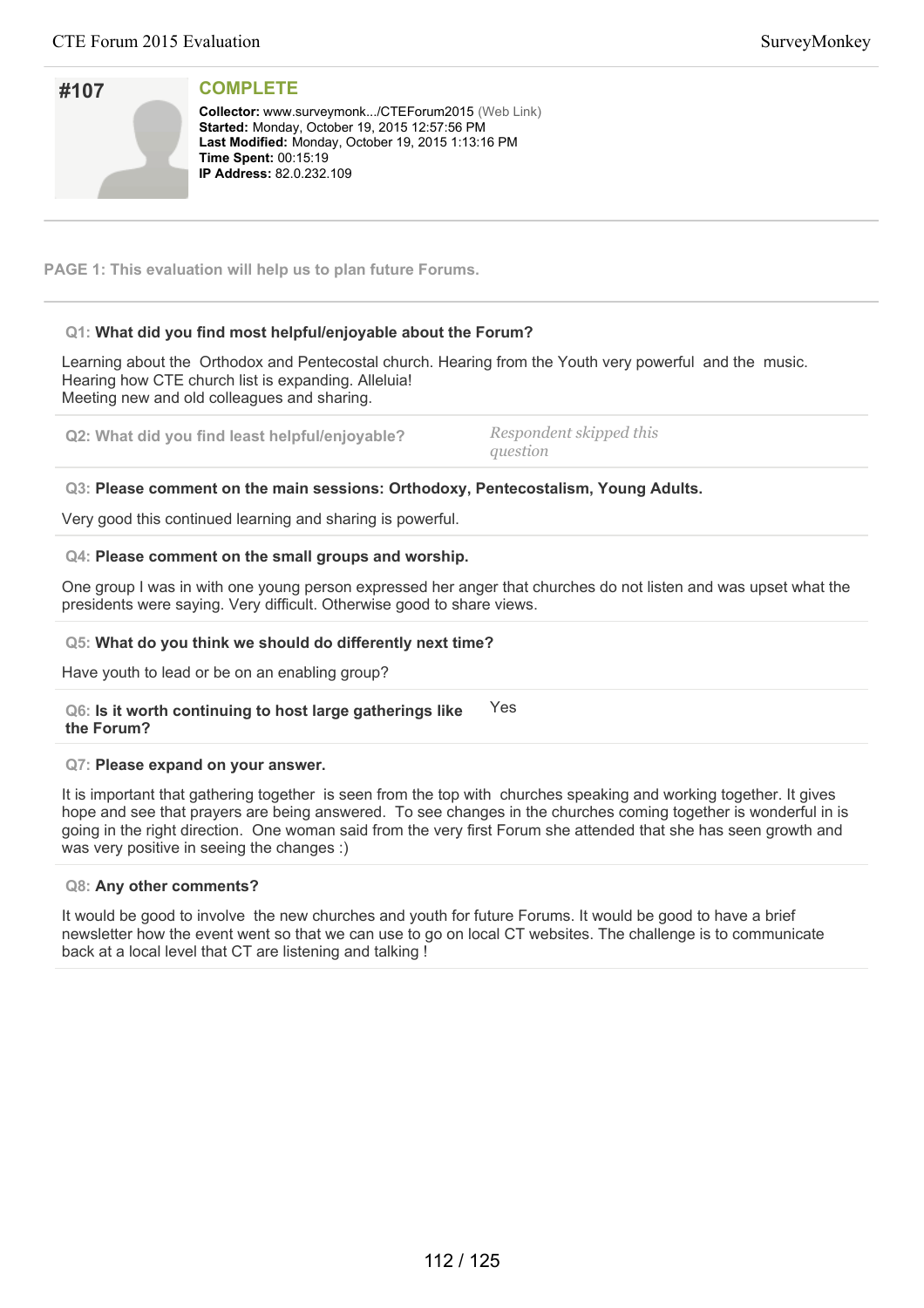| #108 |  |
|------|--|
|      |  |
|      |  |
|      |  |

**Collector:** www.surveymonk.../CTEForum2015 (Web Link) **Started:** Thursday, October 22, 2015 10:07:02 AM Last Modified: Thursday, October 22, 2015 10:30:32 AM **Time Spent:: 00:23:30 IP Address: 86.151.156.138** 

**PAGE 1: This evaluation will help us to plan future Forums.**

### **Q1: What did you find most helpful/enjoyable about the Forum?**

Talking to people outside of the sessions, exchanging news & experiences. Good to have a denominational session available - could have been longer. The poetry session at the end was thought provoking. Good to see some younger folk there as delegates.

#### **Q2: What did you find least helpful/enjoyable?**

The presidents' panel was a bit frustrating - it would have been good to ask them more challenging questions. There was a very long session where each denominational rep spoke. If Justin Welby thinks this is so important, he should show up, even for one session.

#### **Q3: Please comment on the main sessions: Orthodoxy, Pentecostalism, Young Adults.**

Orthodoxy... one speaker rambled a lot, but the other was very good. Good idea to have orthodox worship. Pentecostalism...interesting and quite honest I thought. Young adults...very good, might have been good to have it as a daytime session and make a bit more of it.

#### **Q4: Please comment on the small groups and worship.**

Small groups....some interesting conversations in my group. The evening worship was good...focusing on the poem worked well for us. Good just to have the 2 sessions at the start and end - I felt it was worth doing. Worship - brilliant to have the band. Always worth choosing some well known songs though, because when you do, you can hear how much everyone wants to raise their voices.

# **Q5: What do you think we should do differently next time?**

I was surprised there was only an RC eucharist .. I know there were other 'bread sharing' opportunities, but it's not the same. It would have been lovely to have had a joint Eucharist although I guess that does mean a lot of issues to negotiate!

Somehow persuade Justin Welby to attend - he has plenty of notice!

Perhaps less focus on 'unity' as an end in itself...not sure if that was the intention, but it came across that way a bit. Well done on getting some younger folk in the audience...free/discounted places and lots of encouragement needed to keep the average age down to under 50!

Not sure how you manage this, but making it a bit more challenging/provoking would be good!

| Q6: Is it worth continuing to host large gatherings like<br>the Forum? | Yes                                 |
|------------------------------------------------------------------------|-------------------------------------|
| Q7: Please expand on your answer.                                      | Respondent skipped this<br>question |

#### **Q8: Any other comments?**

The banner was beautiful! Thank you for all the effort the organisers put in.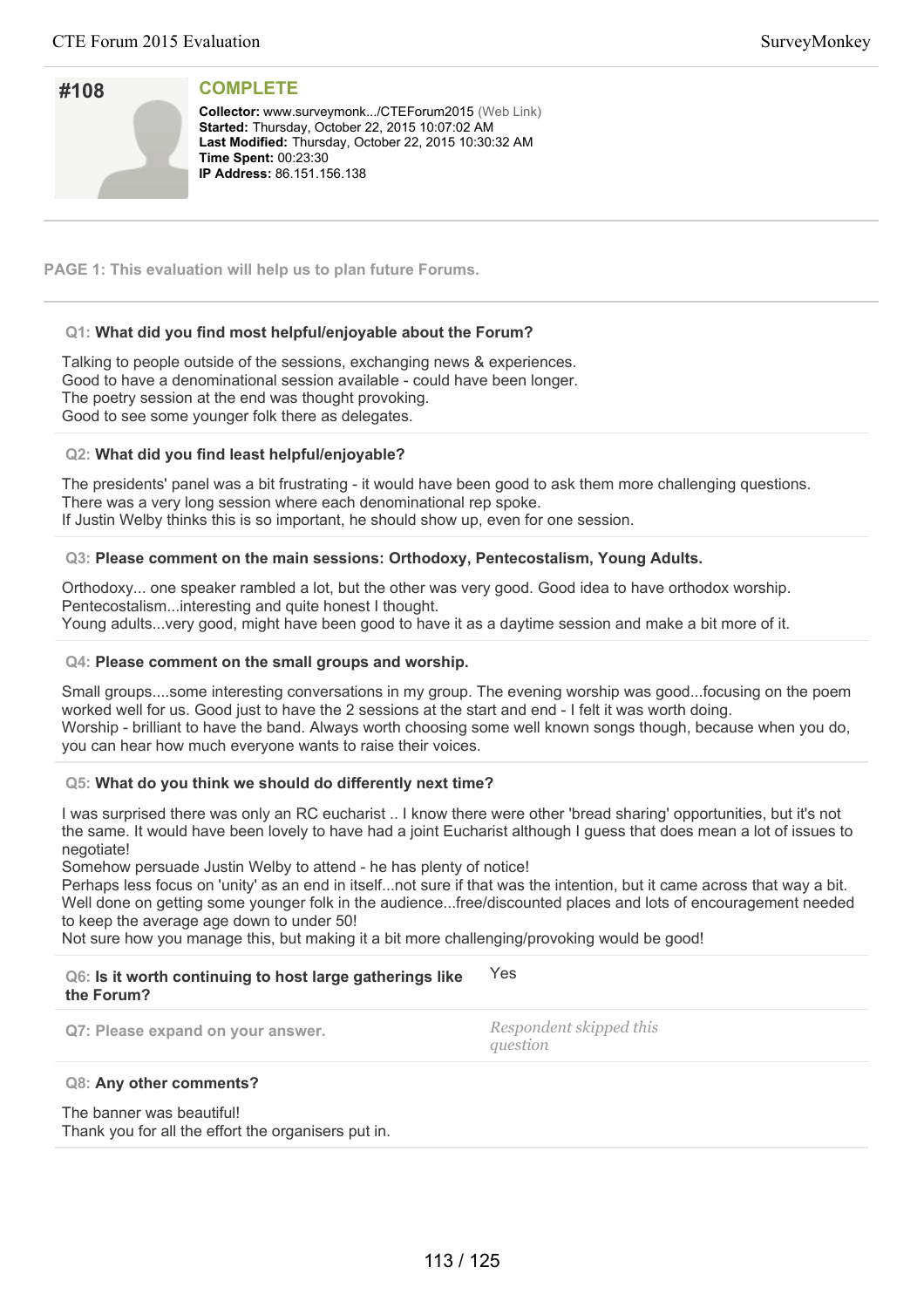| SurveyMonkey |  |
|--------------|--|
|--------------|--|

| #109 |  |
|------|--|
|      |  |
|      |  |

**Collector:** www.surveymonk.../CTEForum2015 (Web Link) **Started:** Thursday, October 22, 2015 11:09:26 AM Last Modified: Thursday, October 22, 2015 11:15:24 AM **Time Spent: 00:05:57 IP Address: 78.148.207.40** 

**PAGE 1: This evaluation will help us to plan future Forums.**

# **Q1: What did you find most helpful/enjoyable about the Forum?**

Getting an overview of the range of Christian activity around the country

# **Q2: What did you find least helpful/enjoyable?**

No thinking about how we achieve visible unity (for example, between some member Churches, even if not with all). The Presidents' session needs re-thinking. It is good to have them involved, but perhaps not in that way.

**Q3: Please comment on the main sessions: Orthodoxy, Pentecostalism, Young Adults.**

All excellent. The young adults were inspiring.

# **Q4: Please comment on the small groups and worship.**

Quite good. People felt able to be critical of things, which was good.

#### **Q5: What do you think we should do differently next time?**

More time for engagement in smaller units (not necessarily the mixed groups).

#### **Q6: Is it worth continuing to host large gatherings like the Forum?** Yes

**Q7: Please expand on your answer.** *Respondent skipped this*

*question*

#### **Q8: Any other comments?**

Clearly a lot of work and witness is going on. How do we get to know about that at the pew level and how do we collaborate more?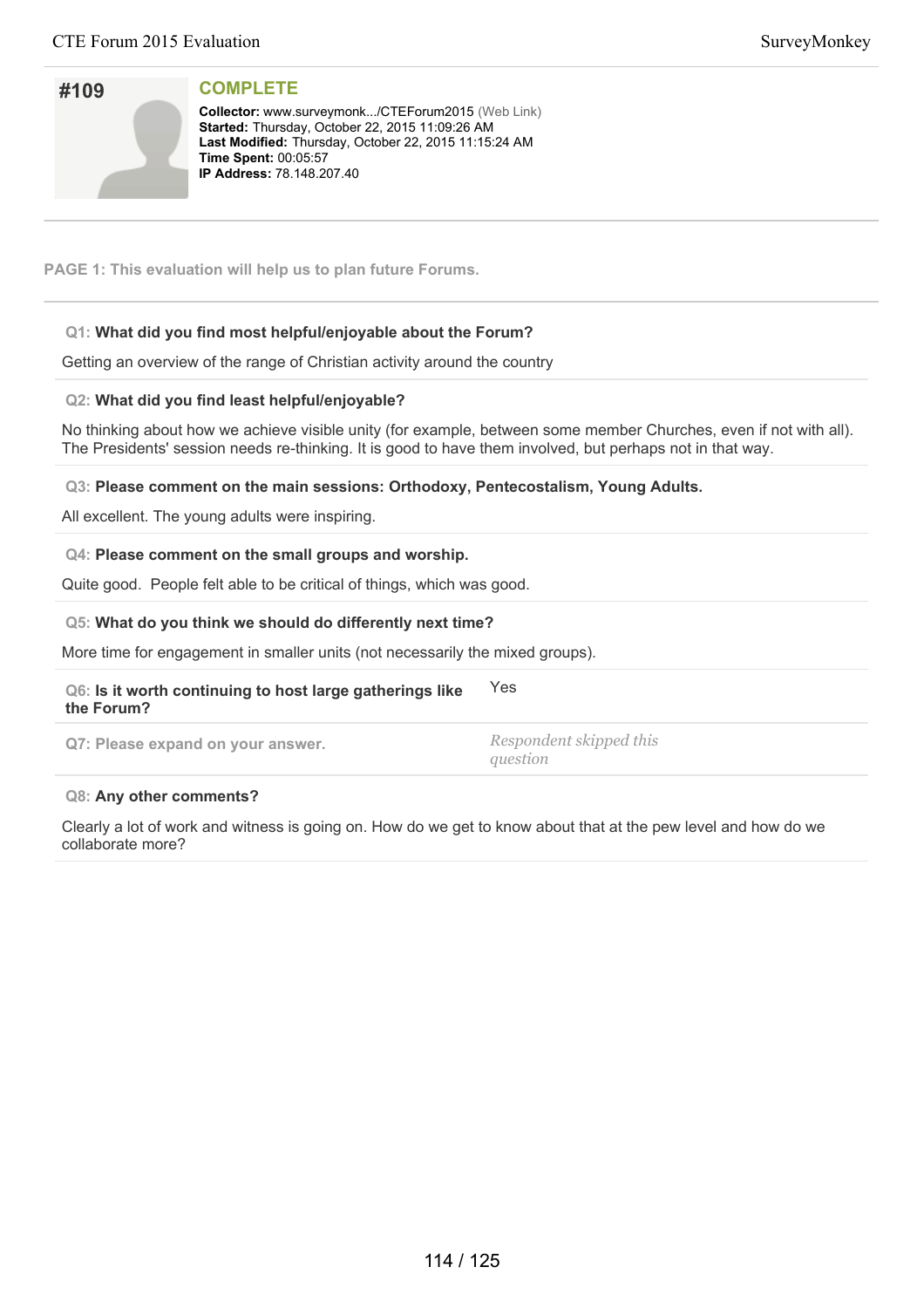| #110 |  |
|------|--|
|      |  |
|      |  |
|      |  |

**Collector:** www.surveymonk.../CTEForum2015 (Web Link) **Started:** Thursday, October 22, 2015 11:13:24 AM Last Modified: Thursday, October 22, 2015 11:16:10 AM **Time Spent:** 00:02:45 **IP Address:** 86.164.100.34

**PAGE 1: This evaluation will help us to plan future Forums.**

# **Q1: What did you find most helpful/enjoyable about the Forum?**

Info on Orthodoxy and Pentecostalism, from themselves!

# **Q2: What did you find least helpful/enjoyable?**

A person who spoke about her denomination as though it was clearly "right", but everyone else seemed to speak without that attitude

# **Q3: Please comment on the main sessions: Orthodoxy, Pentecostalism, Young Adults.**

Good speakers make all the difference, people who know how to deliver what they know in an engaging manner are better contributors than those who have lots to share but are not so skilled in the presentation of their stories/knowledge.

#### **Q4: Please comment on the small groups and worship.**

I liked both

| Q5: What do you think we should do differently next<br>time?           | Respondent skipped this<br>question |
|------------------------------------------------------------------------|-------------------------------------|
| Q6: Is it worth continuing to host large gatherings like<br>the Forum? | Yes                                 |
| Q7: Please expand on your answer.                                      | Respondent skipped this<br>question |
| Q8: Any other comments?                                                | Respondent skipped this<br>question |
|                                                                        |                                     |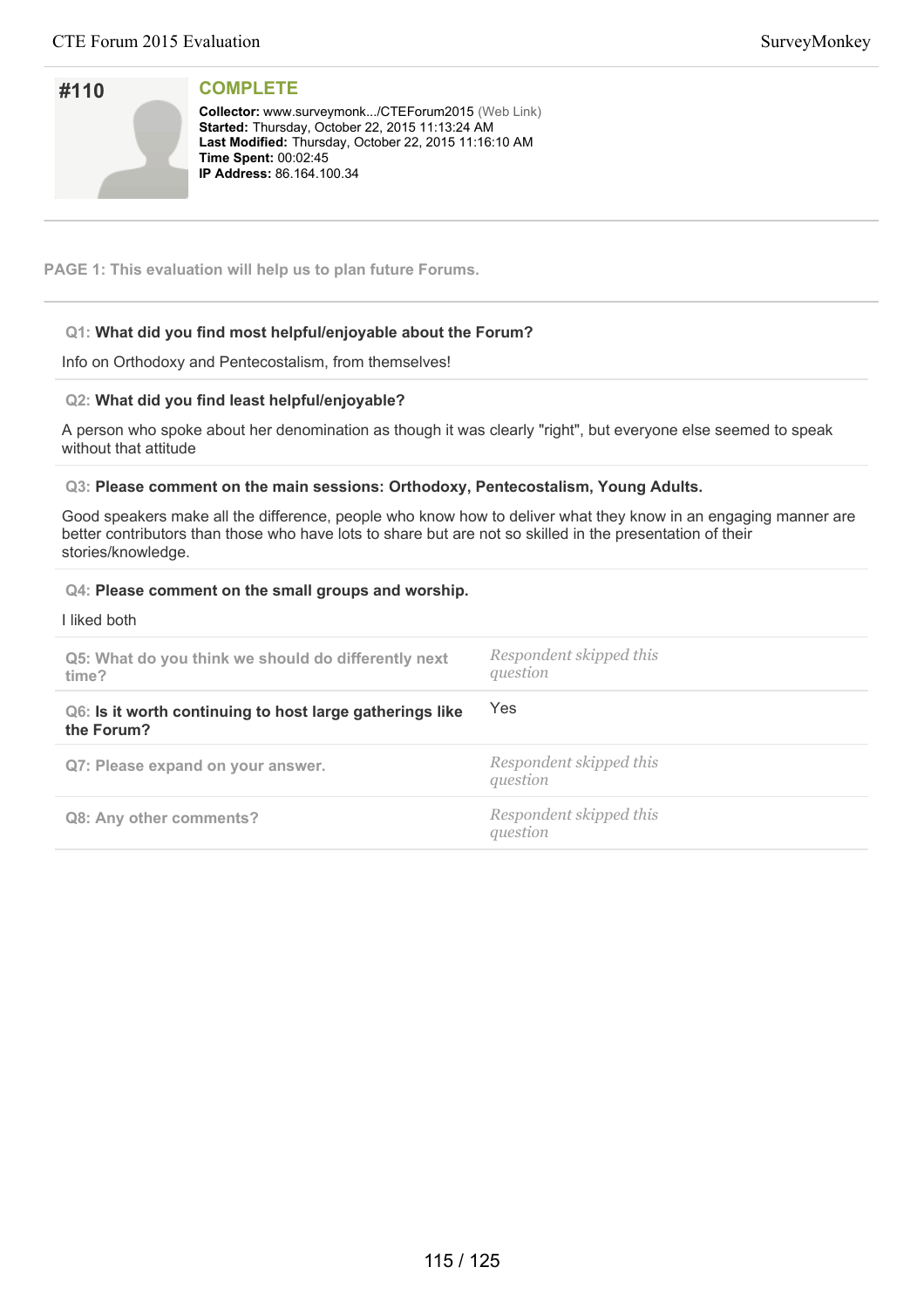| #111 | <b>COMPLETE</b>                                          |
|------|----------------------------------------------------------|
|      |                                                          |
|      | <b>Collector:</b> www.surveymonk/CTEForum2015 (Web Link) |
|      | Started: Friday, October 02, 2015 10:26:48 AM            |
|      |                                                          |
|      | Last Modified: Thursday, October 22, 2015 11:39:01 AM    |
|      | <b>Time Spent: Over a week</b>                           |
|      | <b>IP Address: 89.240.48.2</b>                           |
|      |                                                          |
|      |                                                          |

#### **PAGE 1: This evaluation will help us to plan future Forums.**

#### **Q1: What did you find most helpful/enjoyable about the Forum?**

If I have to choose the most helpful session of the forum for me it was the session on the Orthodox Churches, where there is so much to learn and to be uplifted by. As it was a listening conference it was easier to learn, and not to get too involved in points of disagreement - but there are a few.

| Q2: What did you find least helpful/enjoyable?      | Respondent skipped this<br>question |
|-----------------------------------------------------|-------------------------------------|
| Q3: Please comment on the main sessions: Orthodoxy, | Respondent skipped this             |
| <b>Pentecostalism, Young Adults.</b>                | question                            |

#### **Q4: Please comment on the small groups and worship.**

It would be helpful to have slightly larger 'home' groups and for them to meet more often during the conference. This would enable participants to make long lasting and useful contacts across the denominations and for discussions to be on a deeper level as trust developed.

| Q5: What do you think we should do differently next                                                             | Respondent skipped this |
|-----------------------------------------------------------------------------------------------------------------|-------------------------|
| time?                                                                                                           | question                |
| the contract of the contract of the contract of the contract of the contract of the contract of the contract of |                         |

#### **Q6: Is it worth continuing to host large gatherings like the Forum?** Yes

#### **Q7: Please expand on your answer.**

I am sure that there is a place for ecumenical forums and they do have to be large to include everyone. conference.

#### **Q8: Any other comments?**

I find it hard to fill the form in, as I had to spend an evening of the forum away at another conference. However, I would like to say that I found the forum very worthwhile. Being there enabled me to see the ecumenical world in a new way. We have the impression that ecumenism is failing at the local level, and of course this is true when it comes to worship and organisation. I sometimes feel that my work is one of the few opportunities for people to have an ecumenical dimension to their lives. The good news for me is that at the forum I met many people who are engaged both locally and ecumenically in many ways, mostly practical. This is inspiring and very hopeful.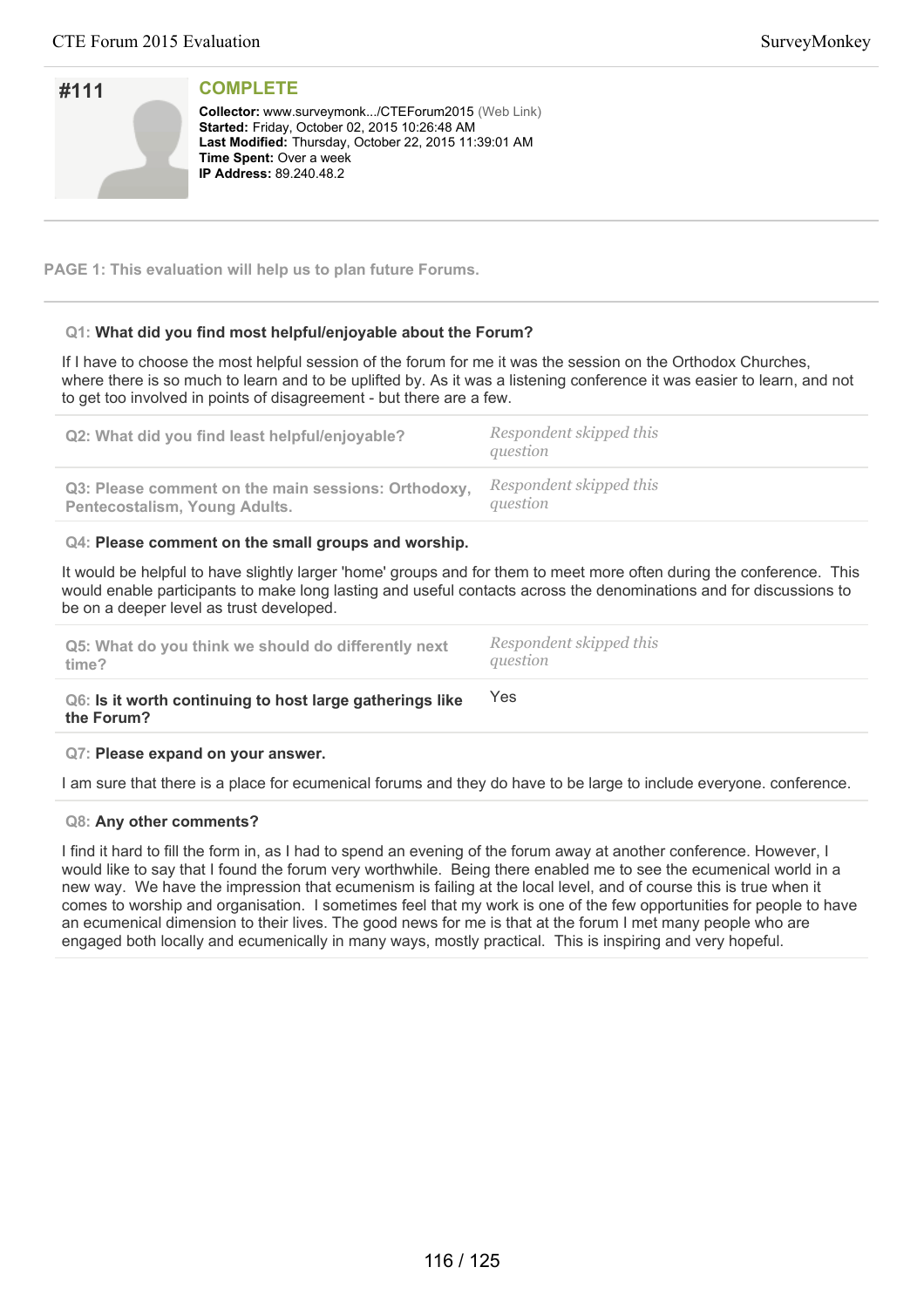| #112 |  |
|------|--|
|      |  |
|      |  |
|      |  |

**Collector:** www.surveymonk.../CTEForum2015 (Web Link) Started: Thursday, October 22, 2015 11:24:44 AM Last Modified: Thursday, October 22, 2015 11:40:29 AM **Time Spent:** 00:15:45 **IP Address: 82.152.20.254** 

**PAGE 1: This evaluation will help us to plan future Forums.**

## **Q1: What did you find most helpful/enjoyable about the Forum?**

To meet Christians of other denominations and learn face to face.

#### **Q2: What did you find least helpful/enjoyable?**

It was my first time, I enjoyed it all.

#### **Q3: Please comment on the main sessions: Orthodoxy, Pentecostalism, Young Adults.**

All three sessions were very interesting, informative and reflective.

#### **Q4: Please comment on the small groups and worship.**

Worship was excellent, in the second group session very few turned up.

#### **Q5: What do you think we should do differently next time?**

Continue the current format

#### **Q6: Is it worth continuing to host large gatherings like the Forum?** Yes

#### **Q7: Please expand on your answer.**

It is probably the only opportunity and means of meeting other denominations for those in some parts of England

#### **Q8: Any other comments?**

Only 60% of my county has satisfactory mobile coverage and broadband connections. Paperless is not that easy for us.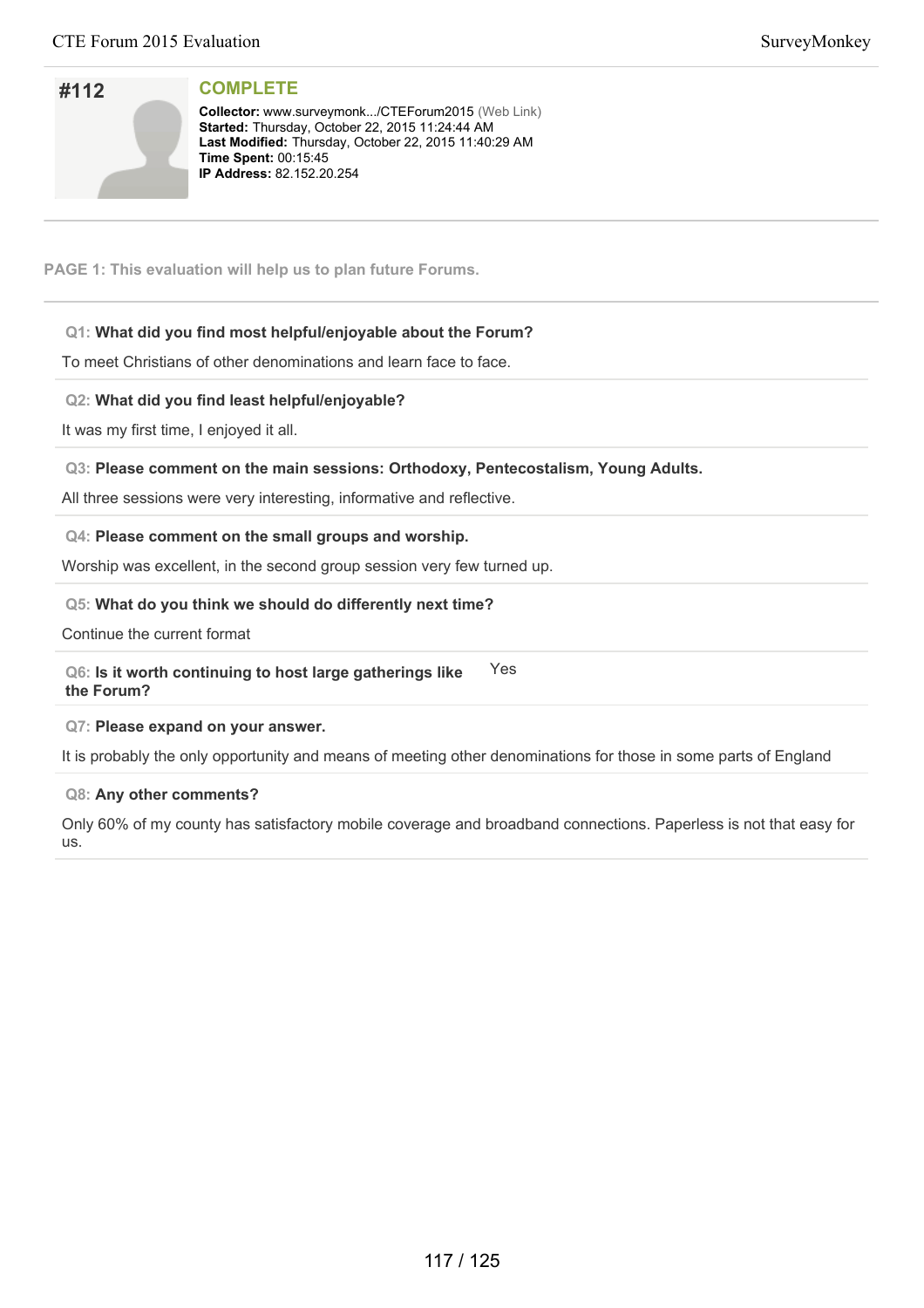| #113 |  |
|------|--|
|      |  |
|      |  |
|      |  |

**Collector:** www.surveymonk.../CTEForum2015 (Web Link) **Started:** Friday, October 09, 2015 10:21:02 AM Last Modified: Thursday, October 22, 2015 11:42:27 AM **Time Spent: Over a week IP Address: 78.155.240.187** 

**PAGE 1: This evaluation will help us to plan future Forums.**

#### **Q1: What did you find most helpful/enjoyable about the Forum?**

buzz groups/break out groups selection of speakers - with a wealth of discussion and comment The market place - great opportunity to speak about my charity and work

#### **Q2: What did you find least helpful/enjoyable?**

being on my own - would have loved to be matched up with a buddy - just to have someone to go to at break times until I got to know more people

#### **Q3: Please comment on the main sessions: Orthodoxy, Pentecostalism, Young Adults.**

I think we were all bowled over by young adults and inspired by their enthusiasm really interesting re: hearing about other types of christian religions - really helps us to accept and realise how closely related we all are

I feel this is a very useful exercise and should be repeated in Northern Ireland

#### **Q4: Please comment on the small groups and worship.**

loved small groups - enjoyed discussion

worship I'm afraid I didnt make because I didnt sleep well (nothing to do with room) and it was early - perhaps there could be worship offered later in evening to provide more opportunity to link in to other forms of worship

#### **Q5: What do you think we should do differently next time?**

Perhaps include a quaker hour - without singing and music

Ensure orhtodox christians get mention on first day - or be on the platform

I would love to hear from other religions eg: jews/mormons/muslims etc

**Q6: Is it worth continuing to host large gatherings like the Forum?** Yes

#### **Q7: Please expand on your answer.**

The forum provided a new experience for me to be exposed to so many different christian religions - I would love to see this expand to other religions to help break down barriers and encourage acceptance

#### **Q8: Any other comments?**

Thank you for the opportunity - for a well run conference - lovely venue and food - well looked after. PS: Perhaps include a walk through peak district next time if you use same venue. It would be nice for visitors like myself who have less opportunity to sight see and explore and it would provide another layer of interest and networking.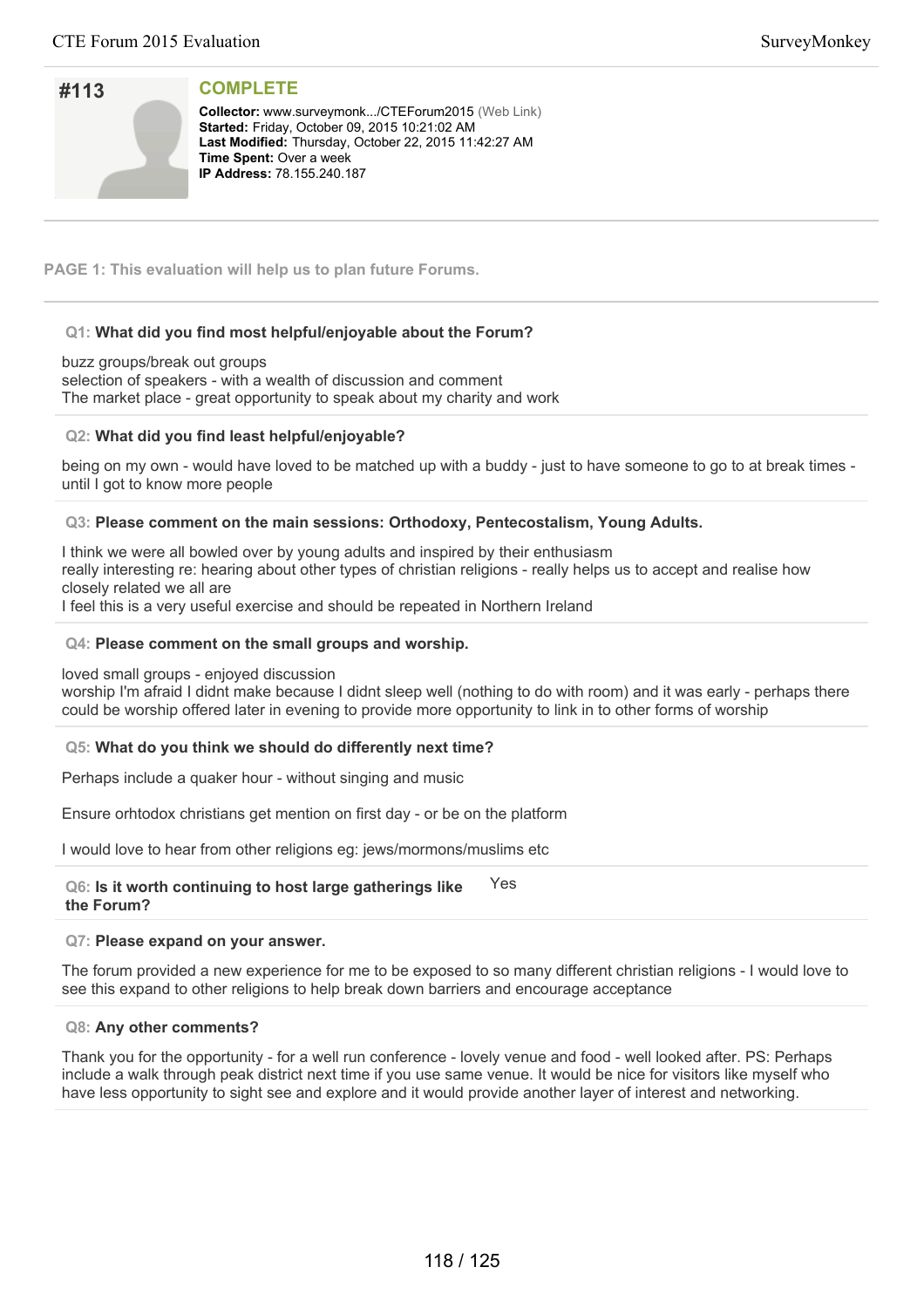| #114 |  |
|------|--|
|      |  |
|      |  |
|      |  |

**Collector:** www.surveymonk.../CTEForum2015 (Web Link) Started: Thursday, October 22, 2015 12:26:58 PM Last Modified: Thursday, October 22, 2015 12:39:30 PM **Time Spent: 00:12:32 IP Address: 109.149.95.142** 

**PAGE 1: This evaluation will help us to plan future Forums.**

# **Q1: What did you find most helpful/enjoyable about the Forum?**

David Cornick's opening & conclusion

# **Q2: What did you find least helpful/enjoyable?**

The less tuneful & loudest music - But much was good, esp "No more strangers"

# **Q3: Please comment on the main sessions: Orthodoxy, Pentecostalism, Young Adults.**

All good & very worth-while

# **Q4: Please comment on the small groups and worship.**

Groups ok & right to do. Worship: see 2 above; the final morning was better.

#### **Q5: What do you think we should do differently next time?**

Keep the variety going

#### **Q6: Is it worth continuing to host large gatherings like the Forum?** Yes

#### **Q7: Please expand on your answer.**

Good experience, & good to be able to report.

**Q8: Any other comments?** *Respondent skipped this question*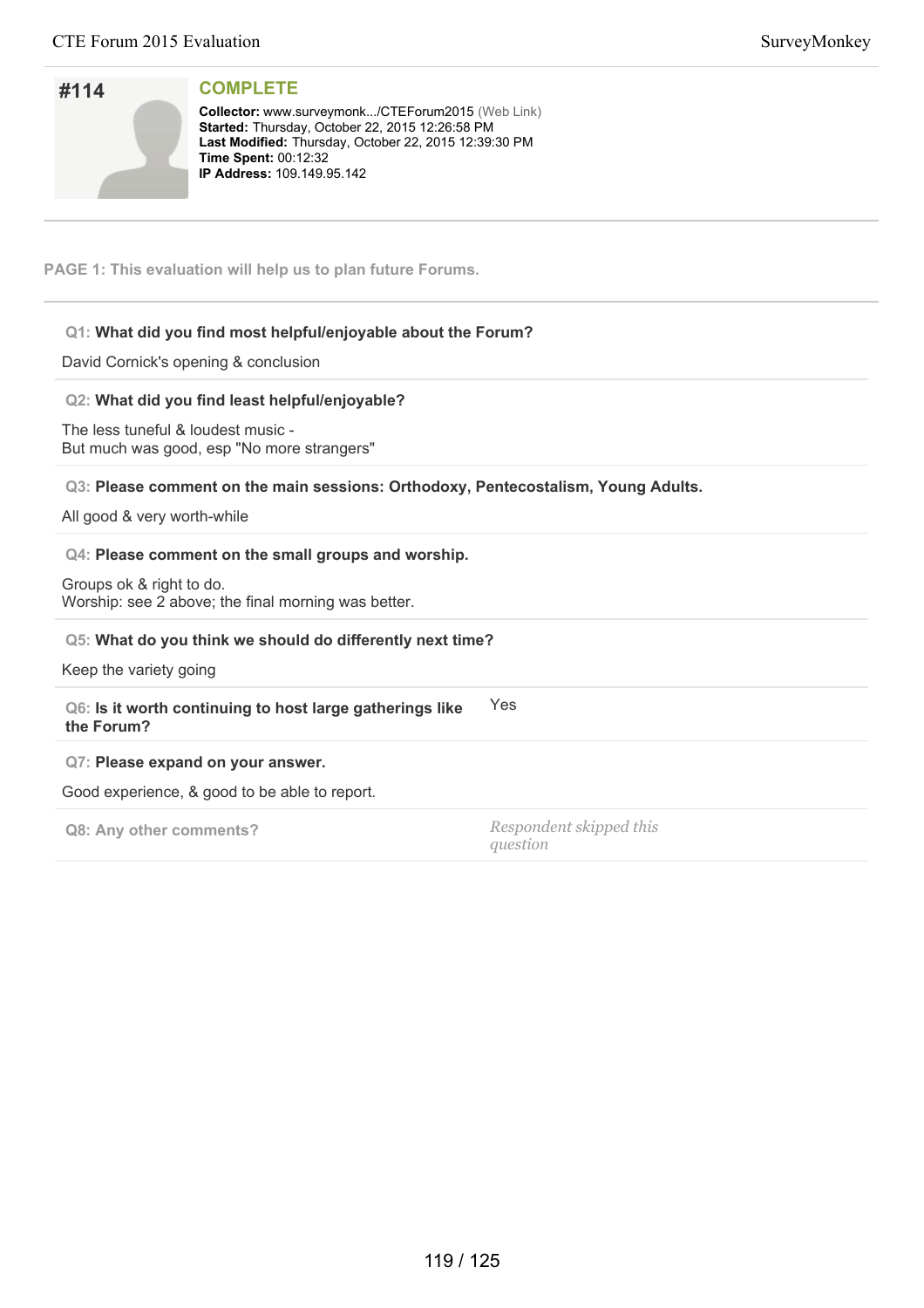# **#115**

**COMPLETE**

**Collector:** www.surveymonk.../CTEForum2015 (Web Link) Started: Thursday, October 22, 2015 9:37:52 PM Last Modified: Thursday, October 22, 2015 9:55:00 PM **Time Spent: 00:17:08 IP Address: 86.128.114.138** 

**PAGE 1: This evaluation will help us to plan future Forums.**

# **Q1: What did you find most helpful/enjoyable about the Forum?**

Meeting so many different people from different churches who had a commitment to Church Unity.

# **Q2: What did you find least helpful/enjoyable?**

I found the music good, but overwhelming at times and would have welcomed more quiet reflective times. I would have welcomed a return to the small group on day 2.

#### **Q3: Please comment on the main sessions: Orthodoxy, Pentecostalism, Young Adults.**

I was more familiar with Orthodoxy than Pentecostalism so would have welcomed more time on that. No doubt others would be opposite to me however. I have not yet looked on the web-site for the honest detail that one of the speakers (Speaker 2 I think) had to omit as he had run out of time. I had to leave before the end of the young adults session.

#### **Q4: Please comment on the small groups and worship.**

I really enjoyed both my small group and the orthodox worship.I found the other worship a bit overwhelming:a learning experience for me.

#### **Q5: What do you think we should do differently next time?**

More time for small groups eg to meet each day. This would help us all to process both the encounter and the material more readily.

#### **Q6: Is it worth continuing to host large gatherings like the Forum?** Yes

#### **Q7: Please expand on your answer.**

This was my first Forum.The value of meeting so many people all committed to ecumenism is really reassuring, but needs balancing with more intimate encounters in small groups. Deja-vu for some is new for others.

#### **Q8: Any other comments?**

I valued the unexpected opportunity to attend and experience what was a formative experience.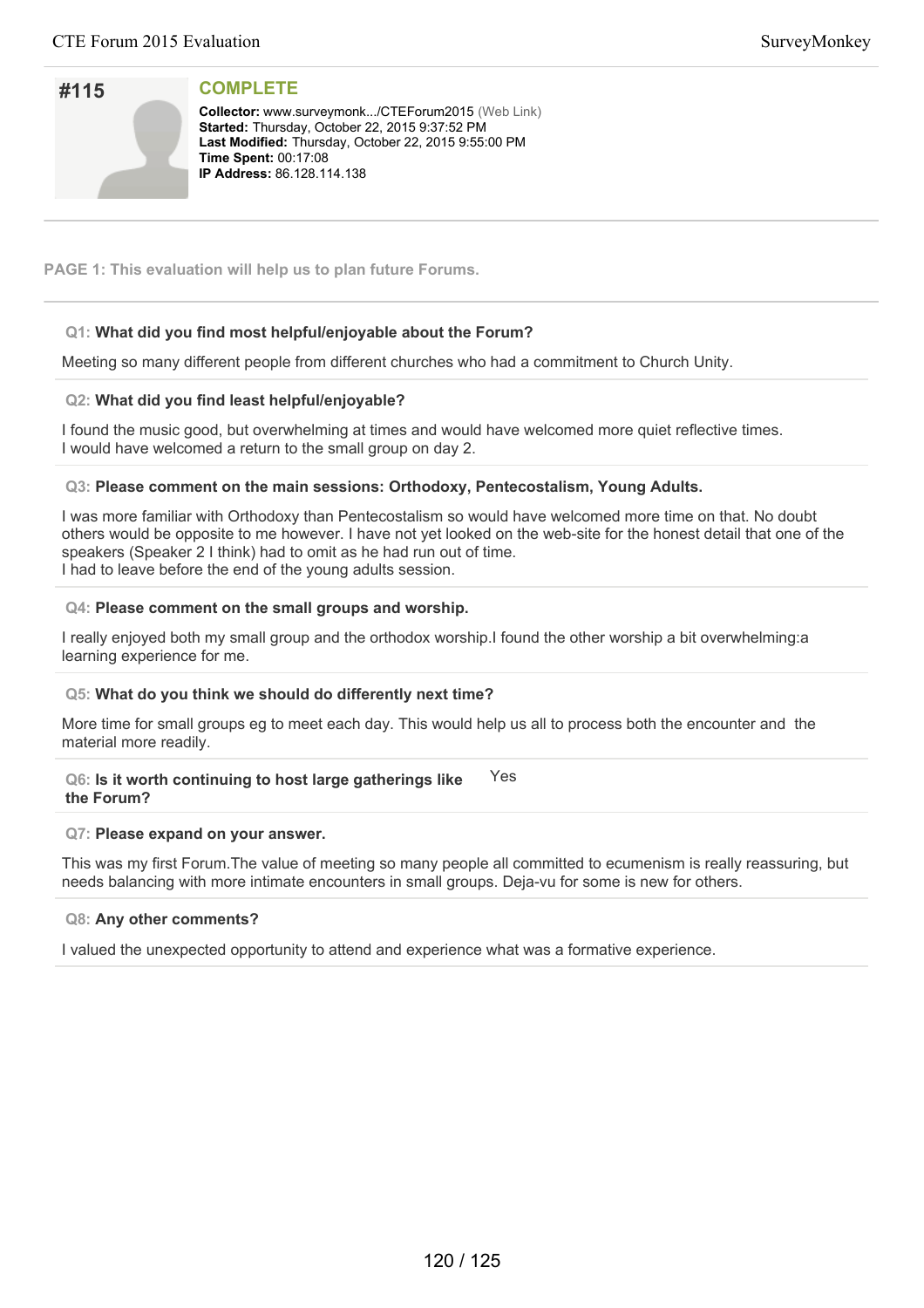| #116 |  |
|------|--|
|      |  |
|      |  |
|      |  |

**Collector:** www.surveymonk.../CTEForum2015 (Web Link) **Started: Friday, October 23, 2015 10:57:19 AM** Last Modified: Friday, October 23, 2015 12:12:53 PM **Time Spent: 01:15:34 IP Address: 159.253.51.198** 

**PAGE 1: This evaluation will help us to plan future Forums.**

# **Q1: What did you find most helpful/enjoyable about the Forum?**

The great range of people at it in terms of age and traditions - and the chance to learn more of the more recent attenders

# **Q2: What did you find least helpful/enjoyable?**

Worship band leader more sensitive than many (and I really unjoyed most of their repertoire), but it was unnecessarily loud for the room size

# **Q3: Please comment on the main sessions: Orthodoxy, Pentecostalism, Young Adults.**

Orthodoxy - shame about the sound quality on the video of the Orthodox President - it was not good that he almost became a figure of fun - but a very helpful session otherwise

Young adults was good and challenging - at some point it would be good if a bunch of over 60s who'd had little ecumenical engagement could be given a wow of a spiritual experience too to hear them speak with passion and renewed faith - the vigour of the old men's (and women's) dreams needs to be harnessed too.

#### **Q4: Please comment on the small groups and worship.**

Small groups good - although took us a while to warm up in conversation - I think we could have done with a third time together.

See 2 re Worship Band - this does not mean do away with the worship band - just make sure that it's not playing in a way that those with hearing aids and wanting never to heave to have hearing aids are damaged. I enjoyed leading - thanks for the opportunity.

# **Q5: What do you think we should do differently next time?**

See 3 re older people. Three meetings of small groups

#### **Q6: Is it worth continuing to host large gatherings like the Forum?** Yes

#### **Q7: Please expand on your answer.**

A big event everynow and then, esp with content that was relevant to the traditions that are recently engaging in ecumenism means that there was something to invite our newer members to and draw them in. It spurred me to make active contact with several traditions and organisations to ensure 50% of our 4 attenders were under 30.

#### **Q8: Any other comments?**

I think the Tues was a bit empty of content for the people who just came for that day. (When asked to expand on this she said: if people who were only there for the day and were non-denominational and couldn't stay to the evening, I think the afternoon may have sort of drizzled away for them?)

Thank you to CTE team for all thought and work behind the scenes.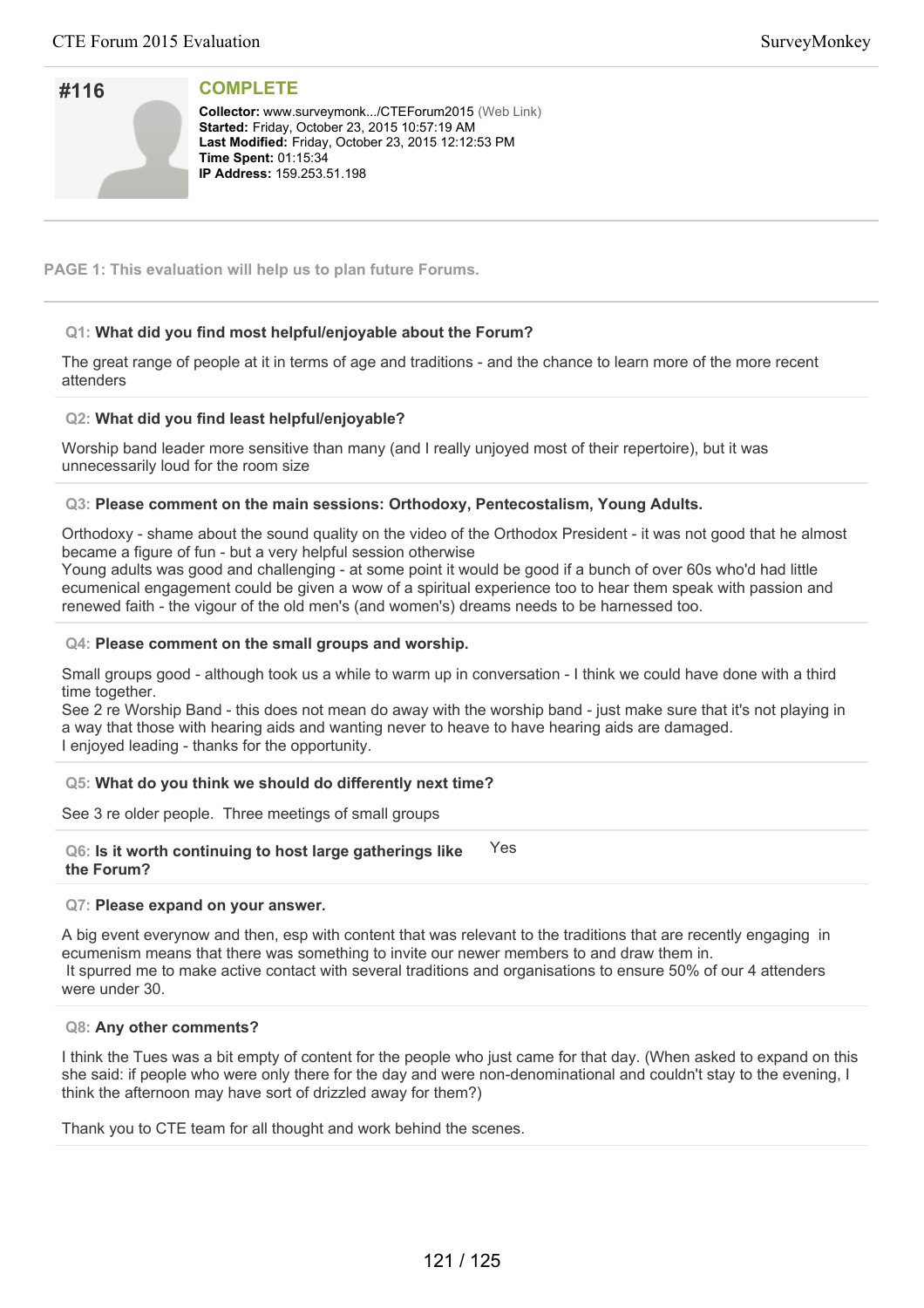| #117 |  |
|------|--|
|      |  |
|      |  |
|      |  |

**Collector:** www.surveymonk.../CTEForum2015 (Web Link) **Started: Friday, October 23, 2015 5:52:20 PM** Last Modified: Friday, October 23, 2015 5:55:53 PM **Time Spent:** 00:03:32 **IP Address: 78.150.62.33** 

**PAGE 1: This evaluation will help us to plan future Forums.**

### **Q1: What did you find most helpful/enjoyable about the Forum?**

It was an excellent Forum. Several others felt the same way, as of course did Vincent. Highlights were the Orthodox presentation-excellent planning, balanced representation of both Orthodox communions, commendation by a convert and by Nicola as one enriched by Orthodoxy, and, of course, the young people on Tues evening.

#### **Q2: What did you find least helpful/enjoyable?**

Only one slight snag: buzz groups in a crowded hall are not easy in terms of hearing each other - should more discussion in future go to small groups sessions? Of course, its those decaying of old age and deafness that suffer most!

#### **Q3: Please comment on the main sessions: Orthodoxy, Pentecostalism, Young Adults.**

see answer to Q1

# **Q4: Please comment on the small groups and worship.**

Group went well - you recommended a good procedure for it.

#### **Q5: What do you think we should do differently next time?**

Should more discussion in future go to small groups sessions?

| Q6: Is it worth continuing to host large gatherings like<br>the Forum? | Yes                                 |
|------------------------------------------------------------------------|-------------------------------------|
| Q7: Please expand on your answer.                                      | Respondent skipped this<br>question |

#### **Q8: Any other comments?**

Jenny and Lorraine both deserve a holiday now - I told David so!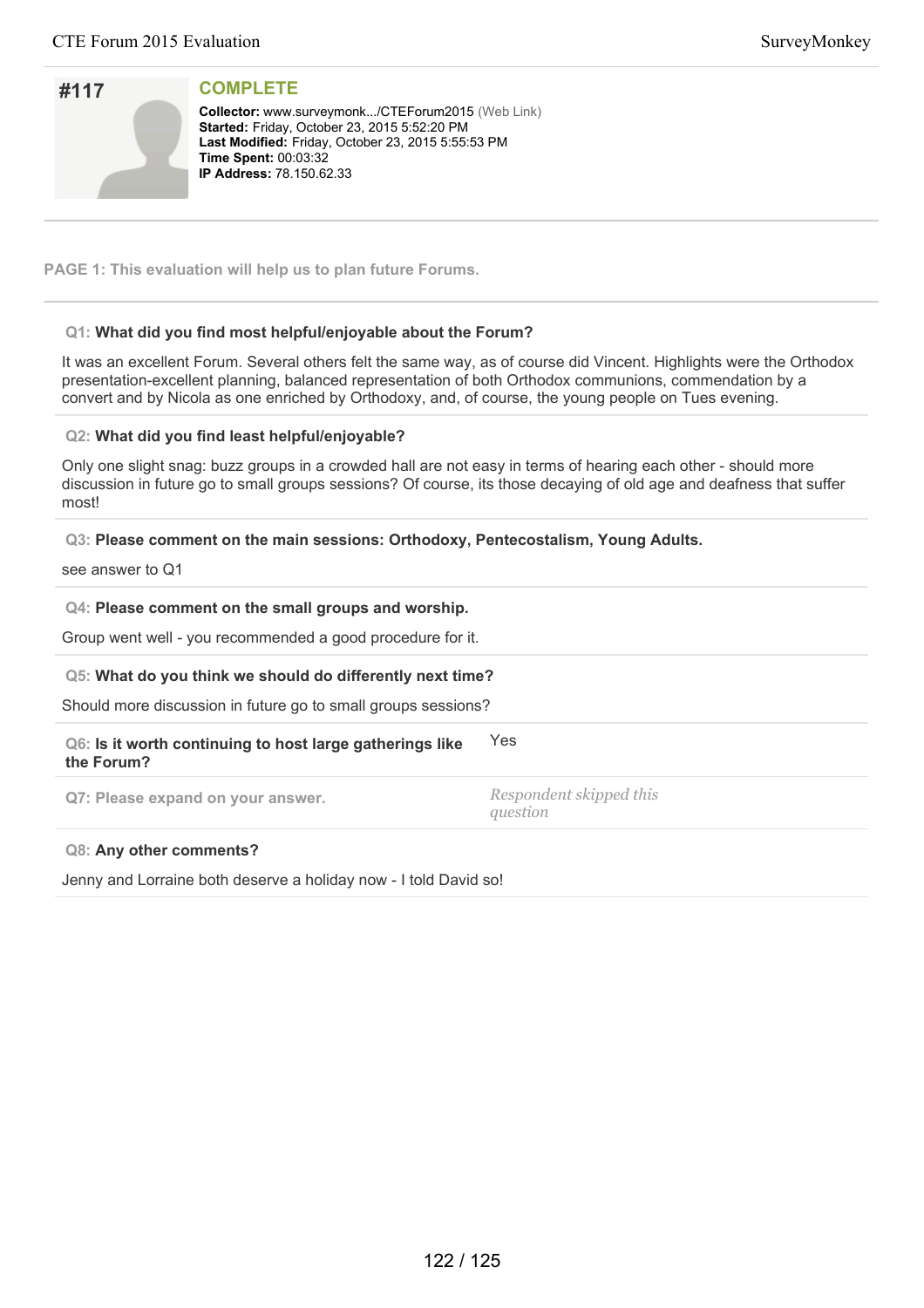| #118 |  |
|------|--|
|      |  |
|      |  |
|      |  |

**Collector:** www.surveymonk.../CTEForum2015 (Web Link) **Started: Friday, October 23, 2015 8:31:31 PM** Last Modified: Friday, October 23, 2015 8:57:31 PM **Time Spent:** 00:25:59 **IP Address:** 86.185.73.213

**PAGE 1: This evaluation will help us to plan future Forums.**

# **Q1: What did you find most helpful/enjoyable about the Forum?**

Being in the company of Christians committed to unity from such a diverse array of traditions.

# **Q2: What did you find least helpful/enjoyable?**

The Presidents Forum of questions and answers came over as managed and planned. Lack of spontaneity meant that authenticity was not communicated. It is the second forum where the Archbishop of Canterbury was not present in person raising questions of commitment to CTE and the Forum.

#### **Q3: Please comment on the main sessions: Orthodoxy, Pentecostalism, Young Adults.**

Having background papers and presentations on Orthodoxy and Pentecostalism gave exposure and understanding to two traditions not widely experienced or known about and was am educative experience. The presentations of the young adults, their enthusiasm and sincerity was moving and memorable.

#### **Q4: Please comment on the small groups and worship.**

My small group was not successful as some who were supposed to be in the group did not materialise and were absent from the second session which made the sharing and contribution unbalanced. It was good to have the opportunity to experience worship in other traditions.

#### **Q5: What do you think we should do differently next time?**

There needs to be space to reflect on issues that divide traditions in order to understand some of the blockages towards unity. Needs to be approached as providing understanding rather than argumentative point scoring.

#### **Q6: Is it worth continuing to host large gatherings like the Forum?** Yes

#### **Q7: Please expand on your answer.**

Forum needs to continue to exchange news on best practice and developments and to showcase particular traditions as was done with Orthodoxy and Pentecostalism in order to be aware of the rich diversity of Christianity in England as well as increasing understanding.

#### **Q8: Any other comments?**

I was not aware that the event was covered or reported on by religious press or media. As a consequence the event passes almost unnoticed by the vast swathe of active Christians in this country.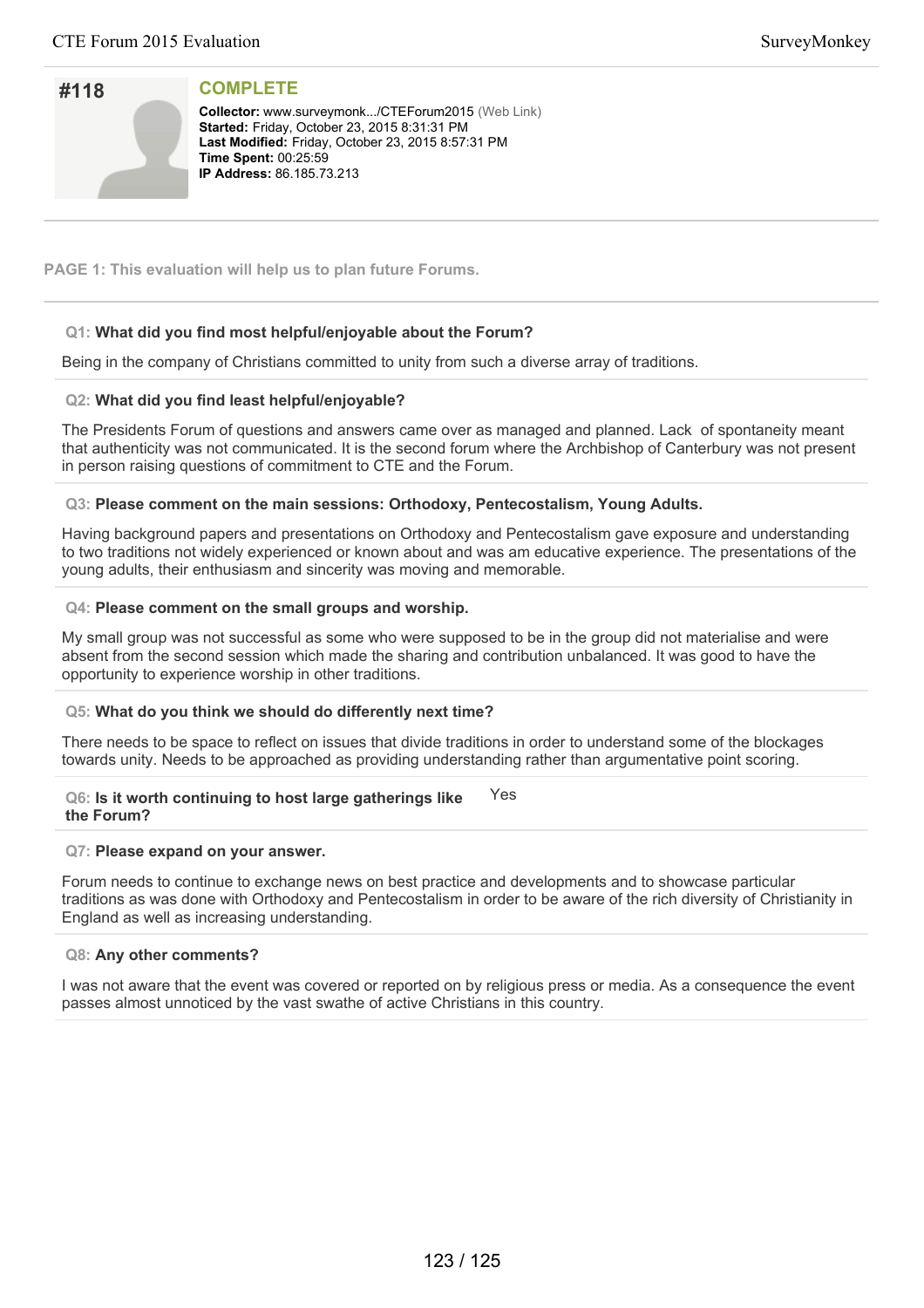# **#119**

**COMPLETE**

**Collector:** www.surveymonk.../CTEForum2015 (Web Link) Started: Saturday, October 24, 2015 12:18:21 PM Last Modified: Saturday, October 24, 2015 12:28:31 PM **Time Spent:** 00:10:09 **IP Address:** 86.191.245.138

**PAGE 1: This evaluation will help us to plan future Forums.**

# **Q1: What did you find most helpful/enjoyable about the Forum?**

The group sessions

# **Q2: What did you find least helpful/enjoyable?**

The question and answer session. Very staged managed

#### **Q3: Please comment on the main sessions: Orthodoxy, Pentecostalism, Young Adults.**

Orthodox informative. Pentecostal needed more clarity. It appeared only to inform about one aspect although we know that there are variety of Pentecostalism. The young adults were refreshing and long over due

#### **Q4: Please comment on the small groups and worship.**

Session very helpful and useful with the exception of the style of mornings worship

#### **Q5: What do you think we should do differently next time?**

The question and answer session should be more audience participation

#### **Q6: Is it worth continuing to host large gatherings like the Forum?** Yes

#### **Q7: Please expand on your answer.**

It was very good for networking the

#### **Q8: Any other comments?**

The time between registration on the day and the first session could be reduced to achieve more